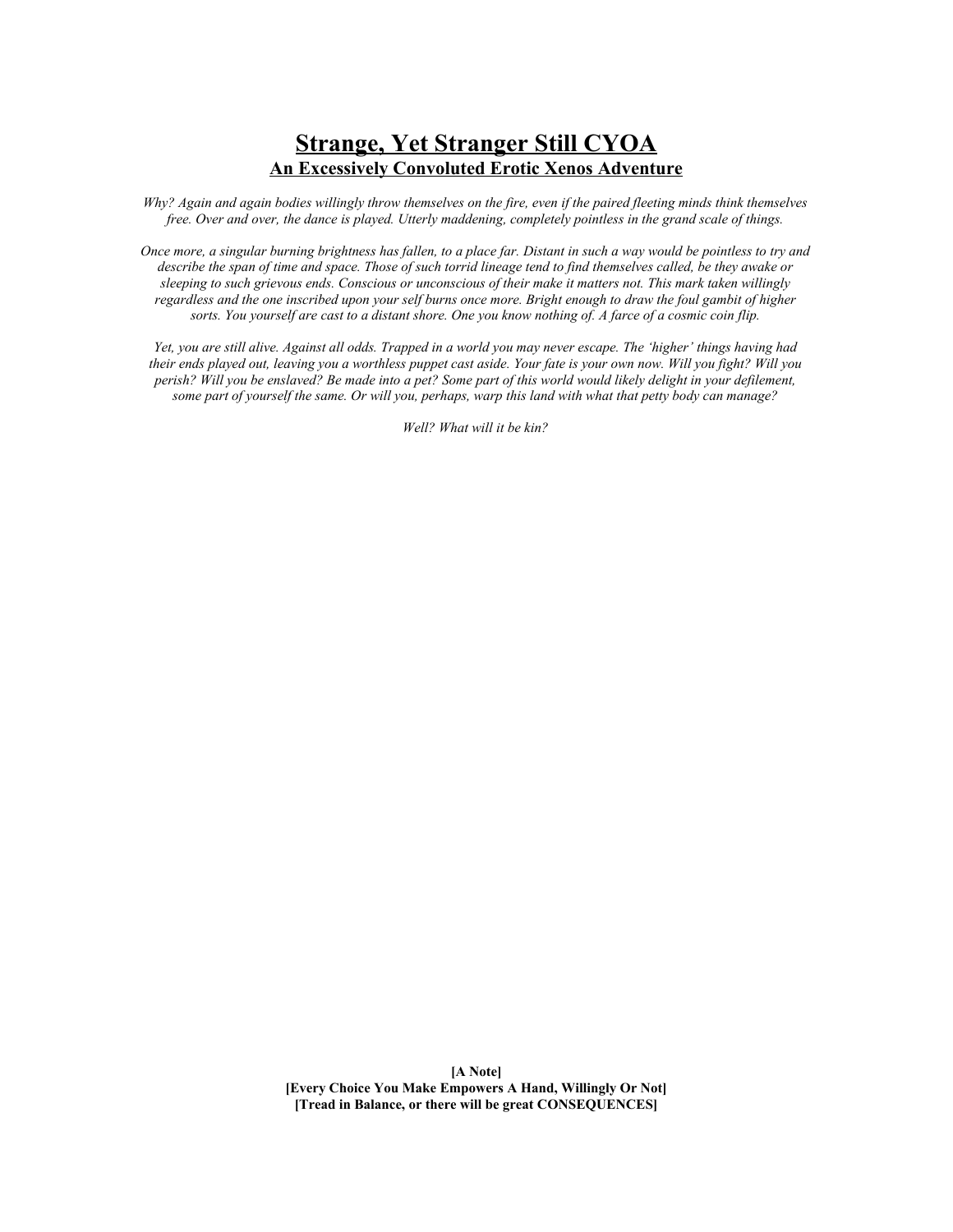**Link to the Build-Calculator, kindly provided by someone. My eternal gratitude. [https://docs.google.com/spreadsheets/d/15T7BZpadckG2sm2azaKMaAMu-ZO5EUepnqUeMtNA6rg/edit?](https://docs.google.com/spreadsheets/d/15T7BZpadckG2sm2azaKMaAMu-ZO5EUepnqUeMtNA6rg/edit?usp=sharing) [usp=sharing](https://docs.google.com/spreadsheets/d/15T7BZpadckG2sm2azaKMaAMu-ZO5EUepnqUeMtNA6rg/edit?usp=sharing)**

**As well, suggestions for additional content and options are always welcome. Change log is on the bottom. Have a good day Reader.**

**{▲}{▲}{▲}{▼}{▼}{▼}**

**[#] Indicates a range choice, only one may be taken, unless stated otherwise • Indicates ONE option in this range must be taken**

**Where Options may be combined, they are added together and then divided by their sum total, afterwords they are rounded DOWN if needed**

**(V.1.3.GGTINB\_GrumbleGrumbleTealisnotBlue)**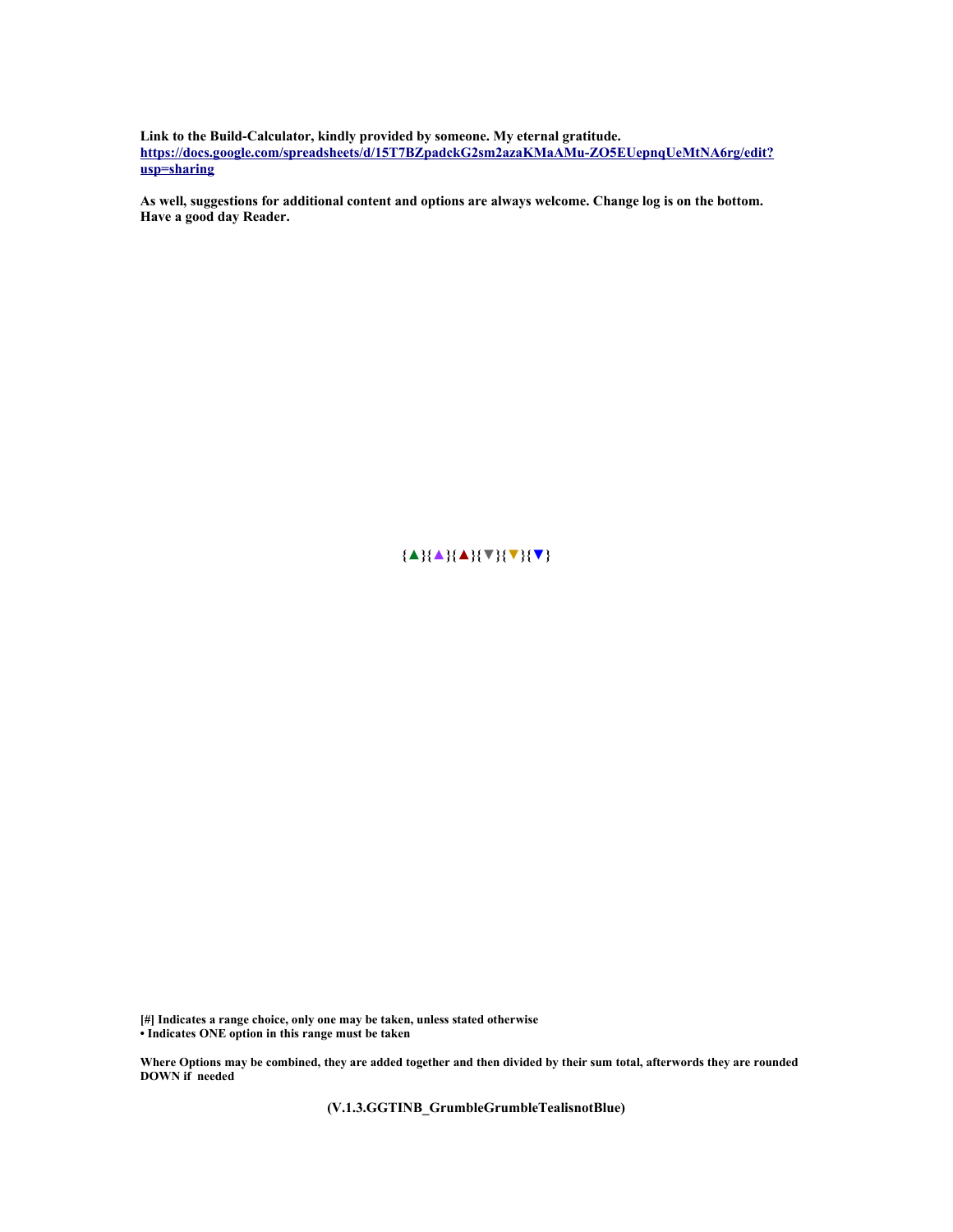#### **The World Itself**

*Mother Terra, she who folded your form in her waves and your spirit in her atmosphere is gone. You will never return, to know her soil beneath your feet. Your bones will never lay beneath the waves of her seas, and her beasts will not pluck apart your fetid corpse. As much as it may sting there is nothing wrong with leaving behind your maternal home. Contrary to human beliefs, Terra isn't special. She is one of many.*

*Where you find yourself now is distant, alien to you. Not your home, not your cradle. Your grave, no matter the choices you make. But it is the cradle of others, even if that much isn't yet apparent. The song of this world playing before your waking form. What do you hear? As you lay there, broken? Waves? Wind? A burning sun filled with only hate or a lightless night? Or, maybe something magnificent?*

#### **Celestial Ranges**

# [**No Moons**] [1] •**{▼-5}**

No sizable orbiting body graces this world, drastically affecting the planet's gravitational functions and oceans. There are no tides and gravitational anomalies occur near the planetary poles, sizable meteorite strikes will also occur with worrying frequency in most circumstances. Calculating time progression from the celestial world is made more difficult, and the nights are far darker than anything you knew on earth. Life will of course adapt to these conditions. You however won't have such evolutionary benefits barring extraordinary circumstances.

# [**One Moon**] [1] •**{▼-5}**

A single moon, like your now lost Luna, this world's primary orbiting body was forged in the days of creation. Either formed from the remnants of another shattered planet or wrought of the near unfathomable shifts that drove entire continental masses to the void. Regardless of how it came to be this constant and continuous body lights up the nights in such a way one might function. But it also allows the calculation of passing time, and wrings the oceans of this world into vital life giving tides. Distant and protective, most life is attuned to this moon's motions.

# [**Dual Moons**] [1] •**{▲+5}**

Uncommon but not a great rarity. This world is vanguard by twinned moons in stable parallel orbit. The twins and the world beneath them have allowed fine synchronization for native life. The tides are locked between the twins, forcing a potent clockwork of tight-tidal system on their motions. No night goes unlit with the motions of the twins ensuring even the darkest night has some lunar watcher, gravitational anomalies should be non-existent and the threat of meteorites greatly mitigated. Or perhaps outright negated.

# [**Many Moons**] [1] •**{▲+5}**

A rarity, even among the vastness of space. This terrestrial body has three or more moons orbiting itself in stable orbit. Smaller than dual and singular moons, the impressive belt of moons forms a safety system making meteorites incredibly rare. In particularly absurd circumstances nights may nearly be as bright as days and the tidal systems complex, self-regulated with mathematical precision. Life will perhaps be less suited for absolute darker conditions, and any sapient species would no doubt be affected in all cultural, theological and scientific aspects by the orbiting bodies.

# [**Ring System**] [1] •**{▲+5}**

Something almost impossible on a (comparatively) minute terrestrial planet that is able to support life. This world is surrounded by a serious ring system of astral dust and moonlets holding it in place, borne of some distant shattered moon or comets. The sight will be a constant day and night remainder to you of the xenos-nature of this world. Admittedly it is beautiful and visible across almost the entire planet. While not as bright as a moon, it will still brighten up the night and provide limited tidal affects.

# [**A Moon Itself**] [1] •**{▲+15}**

Hanging on the fringes of a gas giant or a truly monstrous terrestrial world, this planet is one of many moons locked in the titan's orbit. Small but still able to maintain internal heating and an atmosphere, the world lives in the shadow of the greater planet. Along with the standard day and night cycle prompted by rotation, the moon's position in orbit creates an additional night layer, as the planet blocks out the sun. Ironically the planet's body creates dangerously strong tidal effects between the planet and the sun and the threat of meteor events is greatly increased. One would do well to get used to darkness in such an environ, as it will be a frequent companion.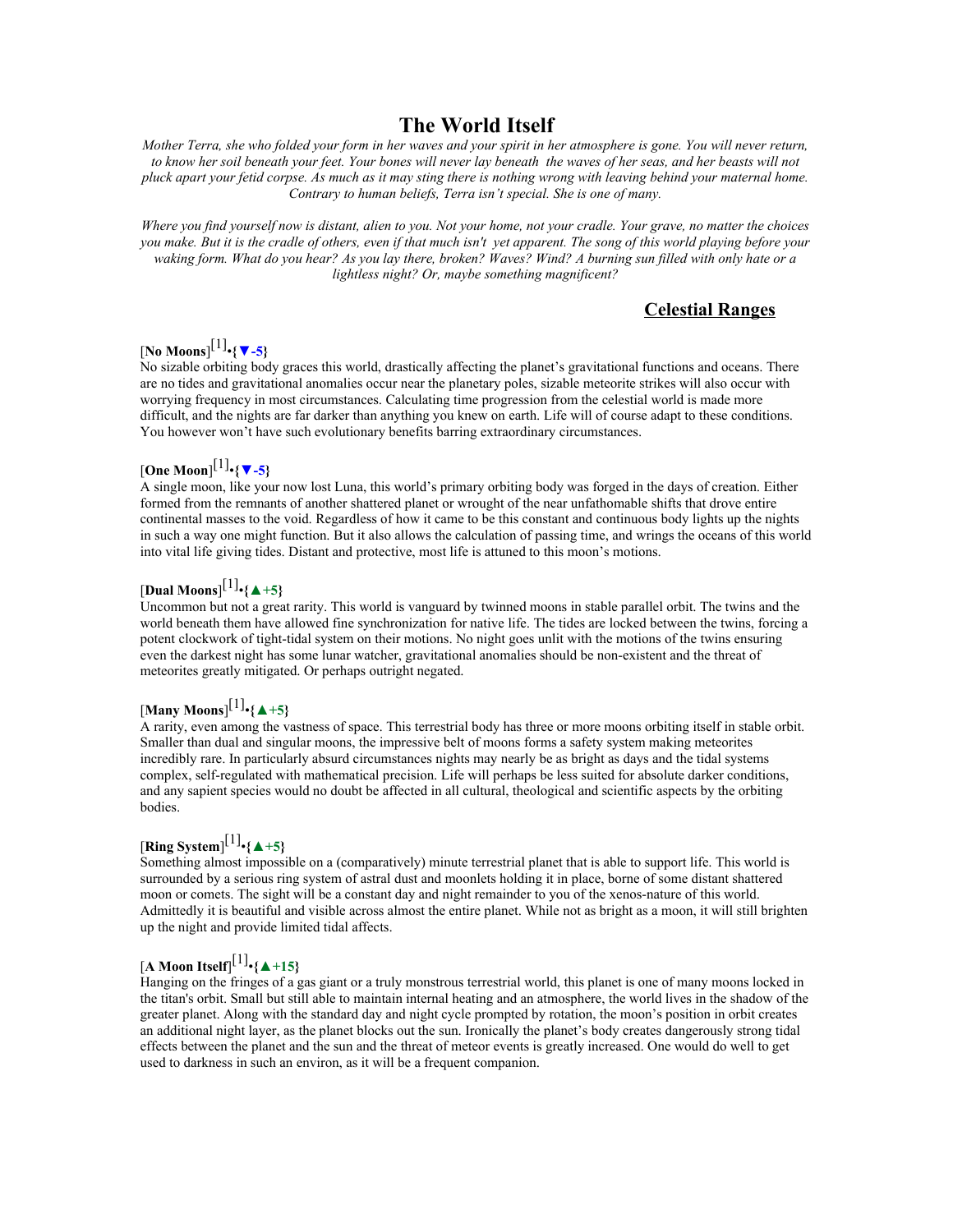# [**Low Radiation, Gentle Sun**] [2] •**{▼-5}**

Placid and predictable, the sun this world orbits is nothing if not reliable. Possibly very young or very old, the life of this world is well adapted to its light, the atmosphere more than adequate to protect the surface. You will likely never get a sunburn here, regardless of how bright the day is. It should be noted that things take longer to grow here, and temporal periods like ice ages and heat ups will last far longer than they would on earth, with the caveat they tend to be less serious. It's tint may bathe the world (to your eyes anyways) in seemingly colourless light, a hard to soft blue light or red shades.

# [**Ken to Sol, Good & Ill**] [2] •**{▼-5}**

A typical low mass star of respectable size, the star this world orbits is almost familiar to you. Almost. Sometimes the light feels off, the colour and tint just slightly off, enough to remind you of lost light. Regardless it provides for the world much like Sol did for Terra, harsh in some places, distant in others. Prone to flux and change. It stimulates life and in the same right can destroy it. All the risks and benefits of this sun type are kind to Sol. Likewise the world's tint may lean to what you perceive as a colourless state or it may veer towards a soft blues or oranges.

# [**Extreme Radiation, Hateful Sun**] [2] •**{▲+5}{▼-15}**

If an inanimate thing was capable of hate, one might think this star hates you. Not only you but the world you stand on, and everything else that has the misfortune to orbit it. Perhaps life grew from the dark corners where it could, perhaps this hate was recent. It matters not, for this star's heat is enough to end you in short order, to say nothing of its lesser particles. Life of this world has either found ways to resist the damage brought by sunlight or ways to hide from it. Every day the world burns beneath this star, marring the landscape and warping it. Every night a respite. This world's colouration will likely be shifted towards a hard blue or red light, with little likelihood of a neutral light.

#### [**Dual Suns**]**{▲+3}**\*

While not an anomaly in the galactic scale of things, twinned solar bodies with life orbiting worlds are a rarity. Ironically a dual sun system can alleviate the weight a harsher star would have with the smaller one providing some relief in gravitational containment, with two similar kinds of star pairing changing little in the livable solar ring. No doubt the thought of a singular sun would be perverse and utterly alien to the inhabitants of this world.

#### [**Triarch or Further Suns**]**{▲+3}**\*

Rarely even imagined in absurdity, the sky of this world is dominated by three suns. Perhaps more. Such a sight is almost absurd to consider in its origins, though humans have observed such phenomena before. These stars likely deviate from an ellipse system, perhaps one the two larger stars share a proper binary barycenter with the third (or fourth) star acting more in line with a planet. It may even be possible for sections of the planet to be trapped in perpetual daylight, if the planet orbits only a single star in this complex system.

**\*[Multiple suns may be taken, along with other options if deemed necessary concerning suns]**

#### [**Protective Asteroid Belt**]**{▲+3}**

A stable asteroid belt in close proximity to the world protects it from the worst of extra-stellar incursions, with the larger asteroids even visible during some points of the year. It does little else for those on the surface, unlike the greater solar bodies. But for those aware of it, a extra little protection is always appreciated.

# [**Consistent Solar Activity**] [3] •**{▼-5}**

A mercy that goes without being seen, the solar body's radiation outputs are consistent with bursts of radiation being diminutive and almost undetectable. If this is a calm before some terrible storm it's not likely you'll see the hammer within your lifetime. If it isn't, well, still nothing to be concerned with. The dances and motions of stars take ages to reach fruition. Why bother worrying about something so grand in scale?

# **[Common-Form Solar Activity**] [3] •**{▲+3}{▼-5}**

Typical healthy solar bursts and flares are regular, something to be expected of a healthy stable adult star. The effects of this solar activity are seen on occasion in weather fluxes and technological interference (if it is available). But heavy bursts tend to be few and far between. Regular output keeps the threat of extreme flare ups at bay.

# [**Grievous Solar Activity**] [3] •**{▲+5}{▼-15}**

A grim sign of encroaching doom or the necessary relief of longstanding instability, at the moment the local star is experiencing serious flare-ups and will continue to do so for the rest of your natural lifetime. Technology and weather will be at best perfidious as a result. To say nothing of the effects on minutia and exposed skin.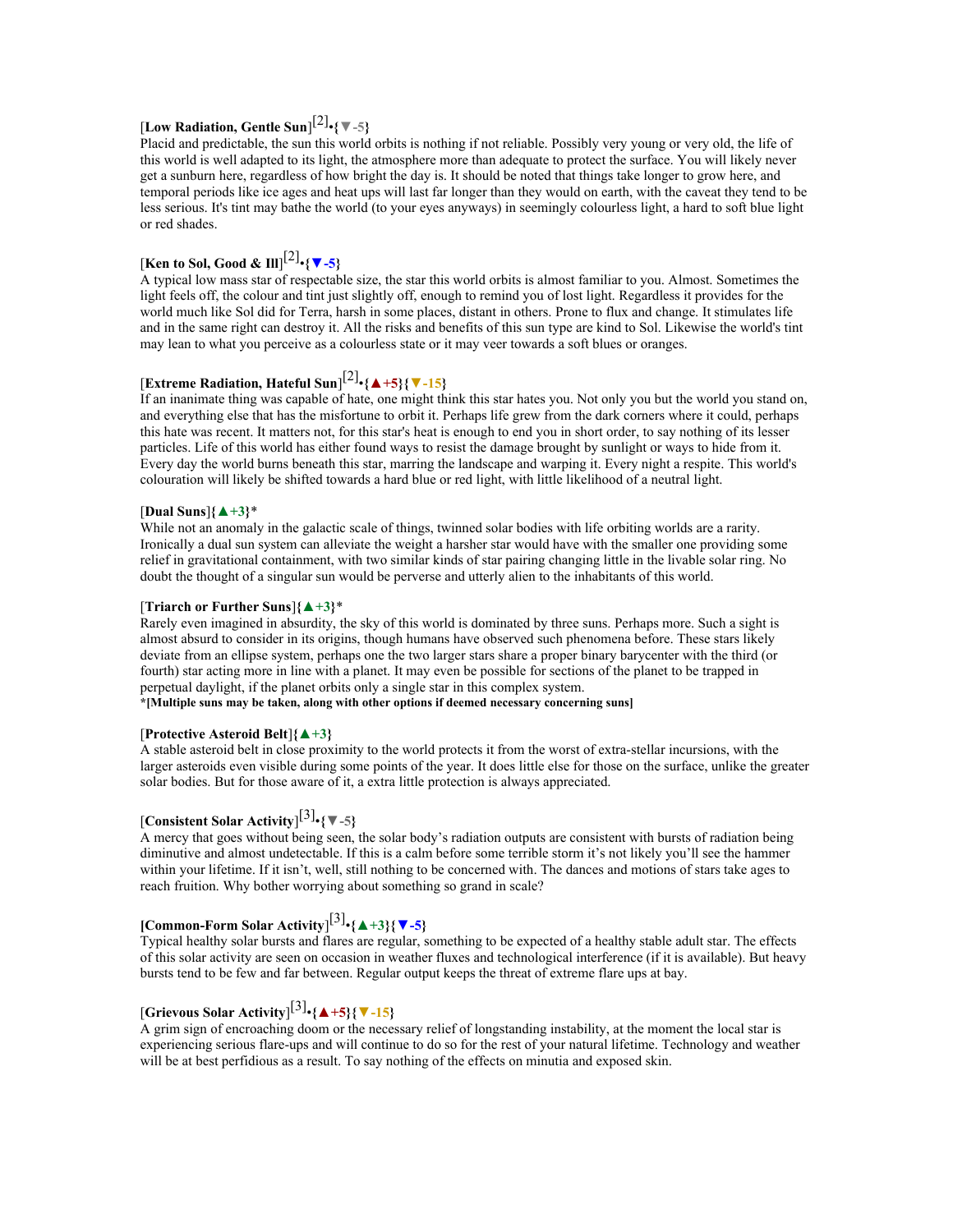# [**Resplendent Heavens**] [4]**{▲+3}**

Terra's nights were full of stars once, they still are. In her dark corners, of course. But even those estranged places pale in comparison to the night sky of this new world. The darkness is lit by a fantastic bed of celestial bodies, creating a thousand constellations that weave tapestries from the void. Looking up, it becomes apparent one isn't ever alone. Others are out there. Perhaps also looking to their skies, wondering what you look like. Never to meet you. A tragedy, isn't it?

# [**Black Nights**] [4]**{▼-5}**

It is apparent just how far you've been cast away when the darkness of night arrives. Perhaps, not only space but time was shifted. This night sky is empty. Not from pollution or atmosphere, but nothingness. No stars, not anywhere. Not that you can see. Where this solar system is and when it is remains a mystery. One that will never be solved with how far you are from the centre that held Sol. Darkness is the only response to your questions, depending on what else (or rather what doesn't) orbit this world, the nights may well be abyssal. Tread carefully, for such nocturnal creatures may abandon sight entirely to dominate the Stygian evenings.

#### **Atmospheric Ranges**

# [**Near Absurd Breathability**] [5] •**{▲+15}**

The atmosphere of this world is well beyond comfortable to you, being ideal in almost every respect. These excellent conditions will drastically improve your health and functionality. However be advised, the life of this world will be radically different. In the ancient days of Terra, spiders the size of dogs and centipedes as big as men ruled the world. Simple anthropoid life forms prosper in these conditions in ways a human won't be able to process without seeing. Undeveloped and inefficient respiratory functions will drive larger entities further and harder than they ever could in a lesser atmosphere.

# [**High Breathability**] [5] •**{▲+15}**

Excellent conditions but not so distant from Terra. The gas composition, purity and resting water vapour levels has visible improvement to human function. Less efficient forms of life may still grow to greater sizes, but nothing so grievous as Carboniferous earth or the aberrations of forth After Christ millennia continental Australia.

# [**Terran Breathability**] [5] •**{▲+3}{▼-5}**

A familiar atmospheric functionality reminiscent of earth, give or take a few components that you won't miss. You yourself may not even notice the difference in function, with alien scents likely being the source of your attention. The lifeforms of this world will be similar to earth in terms breathing efficiency with high and low lifeforms operating in abundance. Certain areas like high altitudes and extreme temperature zones will be dangerous for you as they would be on Terra.

# [**Low Breathability**] [5] •**{▼-5}**

Be it through oxygen content, moisture, or air pollutants, the atmosphere is harsh on your lungs to say the least. Your functionality will suffer, as will your health. Much of the planet will be cut off from you in terms of dangerous breathing areas. Life on this planet will be far more developed in breathing efficiency and fauna will be significantly smaller to deal with the lower availability of breathable air, or may operate in different forms to thrive in such environments.

# [**Extreme Low Breathability**] [5] •**{▼-15}**

Fortune is a cruel thing isn't it? Fate or chance, whatever it is that landed you on this choking world. Horribly low oxygen, wretched offset gasses, grievous moisture or an unsustainable level of atmospheric pollution lowers your functionality down to almost nothing. Likely this breath will be your doom without some sort of solution. Life on this world is extremely developed in terms of breathing circuits and fauna will be by and largely minute without adaptions. Evolved to squeeze out what little is available. That is, if the standard fauna even makes use of oxygen and not some other gas.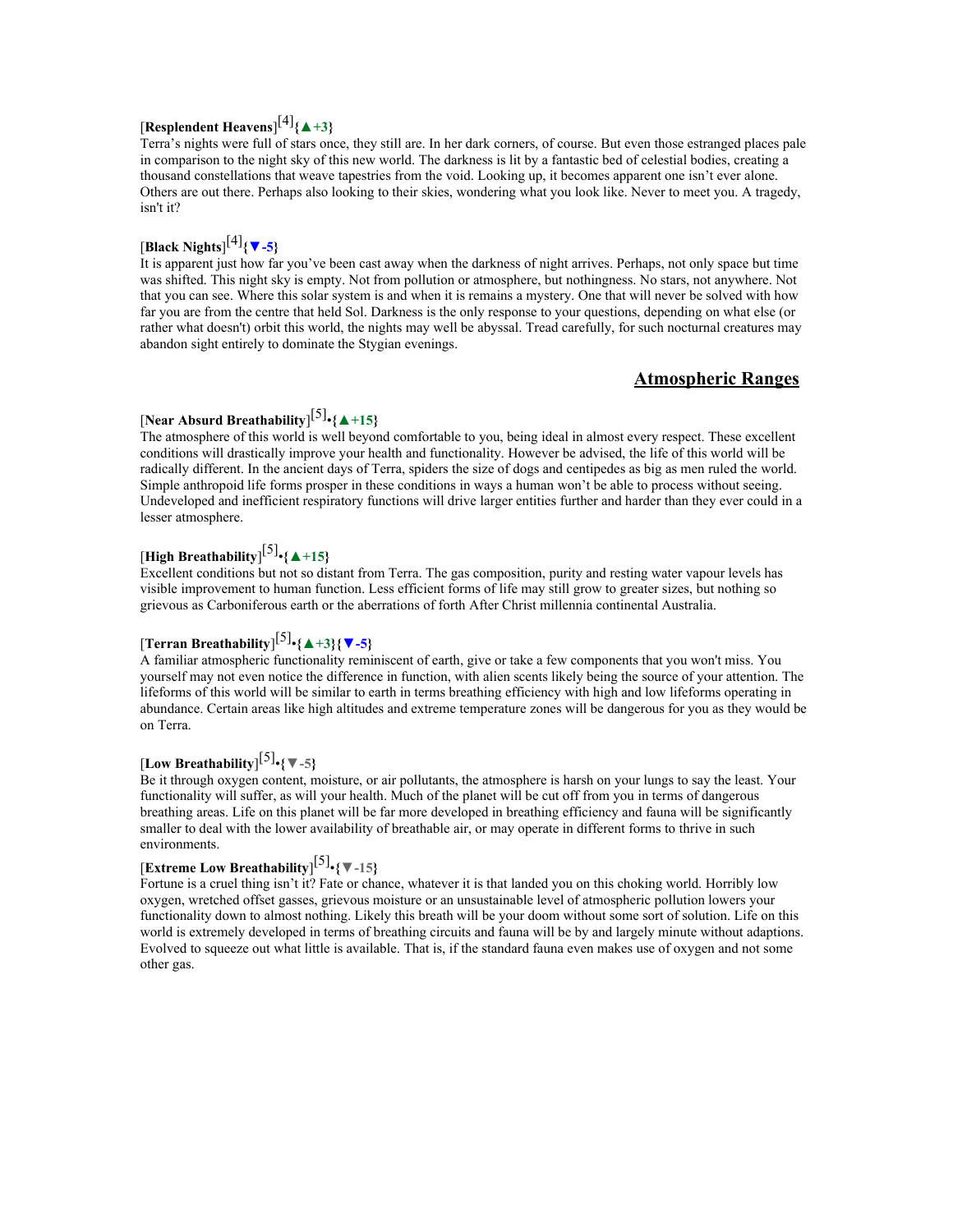#### **Gravity Ranges**

# [**Training Chamber Extremes**] [6] •**{▼-15}**

It would not be unfair to wonder how your arrival didn't shatter every bone in your body. Likely it only shattered most of them. Hopefully. This world's gravity for apparent or unfathomable reasons is monstrous by comparison to Terra's. A single fall will be more than enough to (re)break your bones. The strain will cause damage to your body and likely spell your end, unless you're spry enough to attune some small might before age trips you. Life is acclimatized to extreme weight, large fauna broad and slow while Flora is terribly cautious or adaptive.

# [**Very High**] [6] •**{▼-5}**

It will feel like a weight is carried on you at all times, the only ease coming with laying down. Even then, this world still weighs on you, on your chest and back. Still, a single fall won't break your body though aging will be made much more arduous by gravitational force. The gravity of this world is greater than Terra's through core mass or greater size. The life forms on this planet have been made so this weight feels like nothing, sturdy and balanced the make of most fauna. But not all, as there is room for variety, particularly in the small creatures.

# [**Terra Reminiscent**] [6] •**{▼-5}**

A comfortable setting for a terrestrial world of life-bearing size. It will feel almost as if you did not leave Earth. Almost. Occasional trips and harder steps remain, just enough to remind you of the Alien nature of this gravity. Life shaped by this gravity will tend to be bound to similar rules as earth, wide in variety of size and composition though format will still go places a human couldn't properly imagine. Bar you who was graced by such magnificent sights.

# [**Very Low**] [6] •**{▼-5}**

A lighter gravitational hold than that of Terra, at first a human will feel like they have significantly greater might here than they did at home. But with time that will fade, as your muscle mass deteriorates. Slow is that process however and with a little effort it can be mitigated through a strict training regime that may seem larger than life to some of the natives. Fauna and Flora on this planet will be comparatively brittle in internal and external support structures, but will have greater size capacity that the lower Gravity allows. If of course other factors do not restrain it.

# [**Witheringly Low**] [6] •**{▼-15}**

At first you will feel like a titan of diminutive mass, and for a while you will be. But your body will degenerate as your tissue shifts and alters in this frail environ. The lack of pressure killing you from the inside. Cutting your lifespan significantly and promising an unpleasant end when the void takes you if this end is pursued without resistance. A life focused towards avoiding this may keep it at bay for a time, but at least it will be fun while it lasts. Life will take all manner of shapes not possible in stronger grav-wells, with a tendency to be excessively fragile by comparison to highgrav life forms. Fantastic, yet delicate. The same true for the landscapes and skies, weightlessness allowing the impossible compared to Terra.

#### [**Gravitational Anomalies**]**{▲+3}{▼-5}**

From some celestial fuckery or distortions within the planetary core or something else, gravity 'bubbles' pop up across the world at random. The exact nature of the anomalies can vary from zones of weightlessness to tiny gravity wells with orbiting fields of stone. The majority of these anomalies will be simple in nature, however some will be quiet complicated. Distortions that alter temperatures, perceptions and even the more fundamental laws of reality will pop up on rare occasions. Rumours of a vile sapience to these anomalies exist in the native populace, with a playful sadism focused towards living things. Of course that is about as reliable as ancient human views on Namazu and creatures like him, the only difference being the disturbing results and the sightlessness of the anomalies. When one's form suddenly has the weight of a blue whale the results aren't pretty.

#### [**Gravitational Protrusions**]**{▲+1}**

By celestial or internal fuckery there are areas of the planet with extremely varied gravity ranges. These can be increased sinks or bubbles almost completely without gravity, allowing impossible architecture and landscapes that in any consistent gravity section would be completely impossible otherwise. With the right internal makeups and present gasses floating islands may be a possibility. The fixed nature of these sinks reduces the dangers of them, with the natives no doubt learning and marking out their boundaries. They may even be exploited if the local civilizations are advanced enough.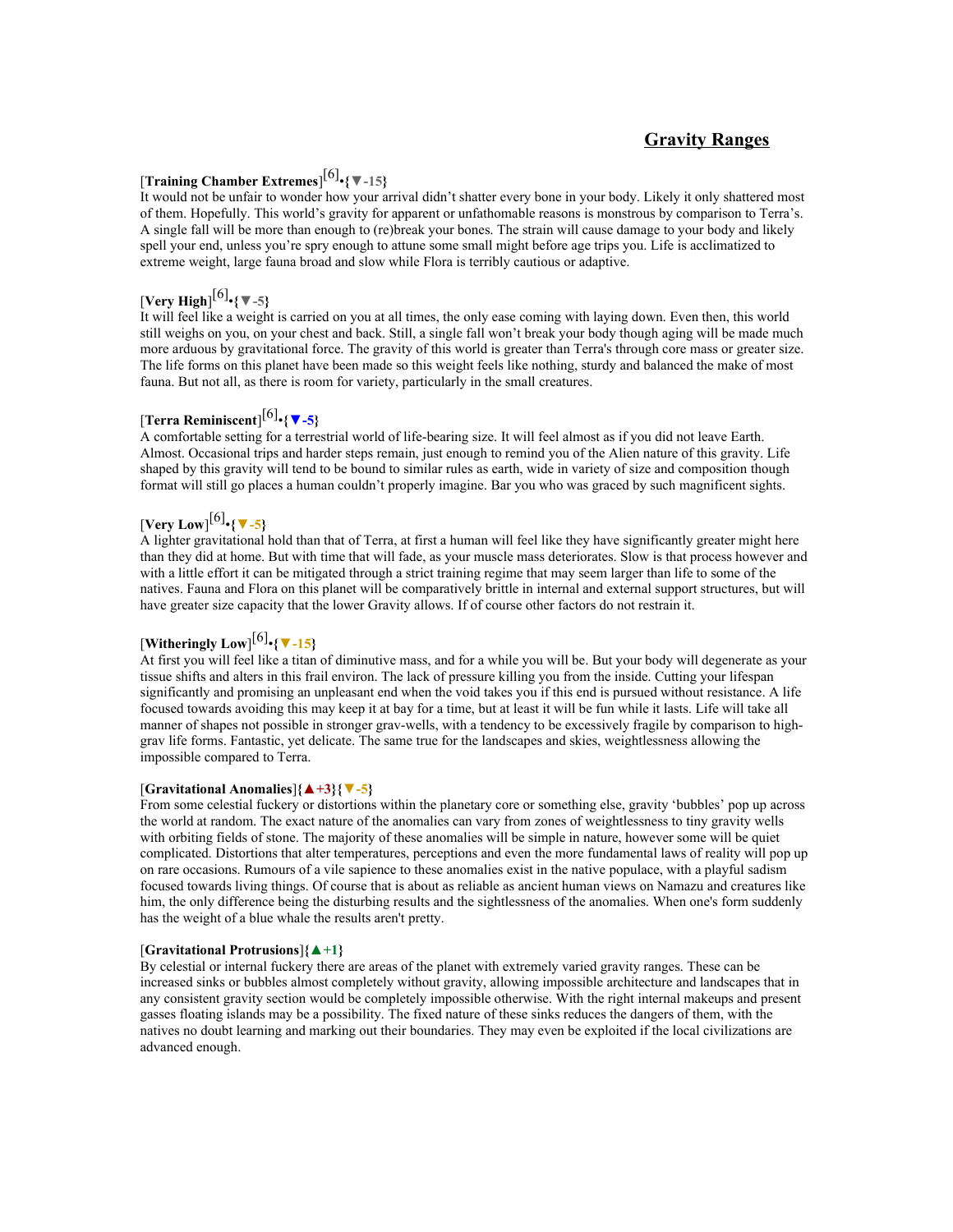#### **Day Structure**

# [**Very-Short (6H)**] [7] •**{▲+5}{▼-3}**

Night to day passes with nauseating speed on this planet for the human body. On this world entire periods of light and darkness pass by in your sleep, and with the world attuned to these rapid daily periods you'll be somewhat helpless in your extended sleeping hours. To say nothing of the effects this can have on one's sleep and mental health, the planet's climate is both equified and also prone to seemingly instantaneous weather. How exactly the planet moves at this speed and manages to retain the atmosphere it does remains a mystery that only extensive observation will reveal.

# [**Short (12H)**] [7] •**{▲+5}{▼-3}**

Fast but not outside of the range of human adaptability, the days and nights of this planet roll past with great speed. Flora and Fauna will be adapted to the conditions, likely being more versatile in rest and physical functions than that of Terra's life. Able to squeeze more out of the limited hours and able to bounce right back into function. Climate and weather suffers rapid equalization compared to Terra, but at least quick forming storms are not instantaneous.

# [**Terra (24H)**] [7] •**{▼-5}**

A singular cycle that is roughly around the day/night length you knew back on earth, give or take a few minutes. The human activity/rest cycle is suited for this specific rotation and will allow at least some ease in transitioning to life on this world. Native life will follow a similar pattern to earth, rest and activity cycles alternating with individual life forms specifying to either light or darkness as conditions allow.

# [**Long (48H)**] [7] •**{▼-1}{▼-3}**

A longer and 'weightier' day & night cycle than Terra's. The world's slower rotation further divides days and nights and the life forms that dwell during them. The lengthened divide will create more distinct differences between day and night focused life forms. More severe and advance weather changes prompted by the cycle will shape the landscape, extended length reducing the odds of flash weather. The cooling and warming period will be much more dramatic than Terra's, allowing for things only harboured in her extreme locales.

# [**Very Long (96)**] [7] •**{▼-3}{▼-1}**

The serious divide between light and darkness creates biospheres that never interact between the extended days and night. With retreat and micro-hibernation being a common trait in these respective spheres. However other species will develop forms that shift as greatly as night and day to match. Weather alteration will only grow, with heating and cooling periods dividing the night and day further. A human will sufferer seriously during the extended nights in functionality while the extended days of light wreak havoc on sleeping cycles.

# [**Withering 'Days' (200H+)**] [7] •**{▼-5}**

Life finds a way through the near week long periods of light and the following week of darkness. Biospheres unless they can divorce themselves from the surface will be forced to mix prompting radical shifts in function between darkness and light or hyper adaptability. Extreme temperature divides will only worsen as will storms and other violent forms of weather. You will either adapt to the extended 'daily' cycle or you won't last long. Sleep deprivation and reduced visibility are as dangerous as any hostile alien life.

# [**Seasonal 'Days' (700H+)**] [7] •**{▼-5}{▼-3}**

In sunlight the world will either burn or grow thick with monstrous amounts of flora. In darkness it will slowly freeze and life will retreat bar the stalking things that rule the night. Daytime and evening are now their own separate worlds and fauna has been moulded to suite, while the intermediaries shift like the changing semi-seasons themselves. Shelter will be of the utmost necessity for a human, and one must be ready for the extended and harsh conditions both day and night create. Without adaption and great preparedness the dark will likely swallow you whole.

# [**Tidal Lock**] [7] •**{▲+5}{▼-15}**

You have landed in the small habitable region of the planet; whether a permanent dark side shaded from the boiling sun, an eternal near side hogging what warmth it can from the distant sun, or a band bordered by hot and cold on either side, extreme weather is the norm and dependent entirely upon how external factors and how they interact with the planet. Life-forms will exist in hard-set light conditions, refining themselves in the extreme compared to an 'adaptable' creature. Weather will take on an extreme even in the circumstances where a global temperature rotation is possible.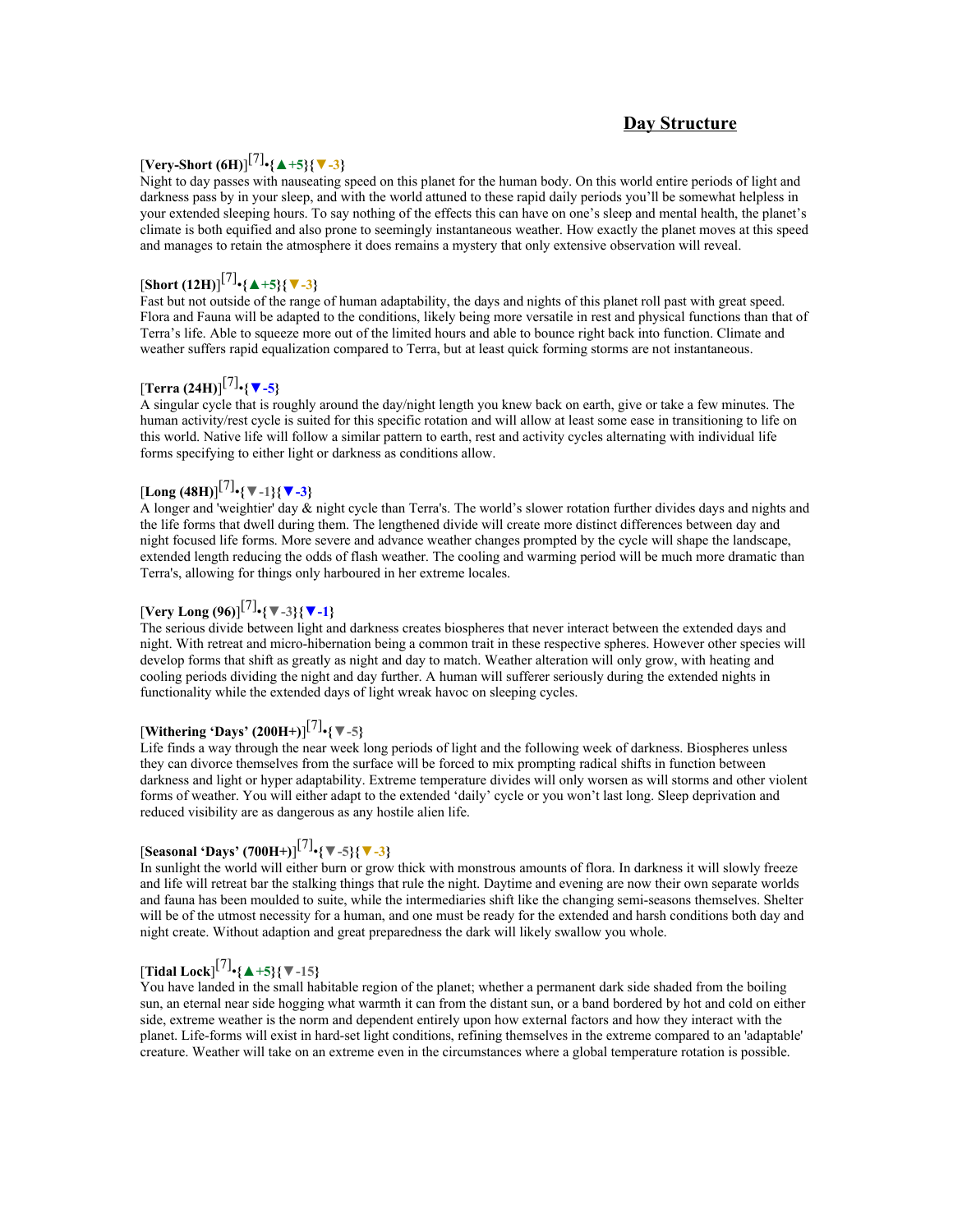#### **Atmospheric Norms**

# [**Extreme Heat Retention**] [8] •**{▲+5}{▼-1}**

The atmosphere's composition traps heat with an efficiency that is tantamount industrial. Bar other more extreme conditions, this planet's heat swing in this day and age will be blistering at best. Arid regions and vast wastes may exist in tandem with horrifically thick rain forest analogues depending on water availability. Entire regions may be turned lifeless depending on severity, or resemble something Venusian. Yet, even there, hard life may come. As inspiring as it is disturbing.

# [**High Heat Retention**] [8] •**{▲+3}**

The atmosphere effectively traps heat from the sun warming the entire planet. Depending on other factors continental winters may occur, but more likely war climes will cover wide expanses of the globe for most if not all of the year. Perhaps this current status quo is the product of prior gas releases, or perhaps it's a more natural state for this world.

# [**Centred Ranges**] [8] •**{▲+1}{▼-3}**

Temperatures will swing across the spectrum with greater ranges and given appropriate factors, seasonal changes will be wide ranged. Nothing to worry of for the most part, unless some truly egregious factors make one wish for destabilized balance.

# [**High Solar Insulation**] [8] •**{▼-5}**

The atmosphere prevents a good amount of heat energy from getting in, hardening the lot of plants and creatures that take energy from the sun. More worryingly though, the world will suffer a cold-box condition that will render the poles and large chunks of the planet below freezing for large portions of the year. While other factors may offset this, on a balanced 'gold-zone' world this current state would likely result in a serious ice age of undetermined length.

# [**Extreme Solar Insulation**] [8] •**{▼-15}**

Oh cold, like Irmunsung's touch. This world's harsh atmosphere makes one wonder if it isn't on the outer fringes of the Goldilocks zone, bar extreme circumstances it will be below freezing year round. Conditions may worsen this to the point where life will only be able to survive clinging to geothermal vents both above ground and beneath the surface of frozen oceans. The little flora that exists will likely be extremely simple in nature and adapted with significant temperature defences. Fauna will only be able to scrape out what exists on that, clinging to the equatorial or thermal vent zones in the worst case scenario.

#### [**Auroras**]**{▲+1}**

Solar winds that grace this planet routinely generate bright auroras across most of the upper and lower hemisphere's night sky. Vast cool sways and brilliant figures will brighten the darkness and make life below just a tiny bit easier for those that can view them. Depending on the planetary axis they may be the only lights beyond distant stars for great periods in such locales.

#### [**Strange Skies**]**{▲+3}**

Regardless of breathability the skies are tinted by the alien atmosphere's composition, perhaps the nature of the local stars light amplifying gases rarer to earth to allow their tincture to dominate the skies. Or perhaps it is something firmer, like a coloured moisture, or cast up filth that dyes the sky. Regardless of the origins, you need only look to the heavens to be reminded of how perverse your situation is. Yet in the same right the stories of a blue sky will be strange and otherworldly to any aliens you meet.

#### [**Gaseous Ranges**]**{▲+1}{▼-1}**

The atmosphere of this world is unique in it's layering. Produced by circumstances in the 'base' atmosphere or unique oddities a range of gas covers the planet. Such as a native Sulfar-Dioxide 'layer' that chokes the life out of everything bar specially adapted life forms and extremophiles at ground level. Alternatively, a unique bio-gas layer a few hundred meters above the 'base' ground level could provide protection to the local oxygen supply and forming a rough bubble against less livable gasses. The specifics be they benign or lethal remain for your purview.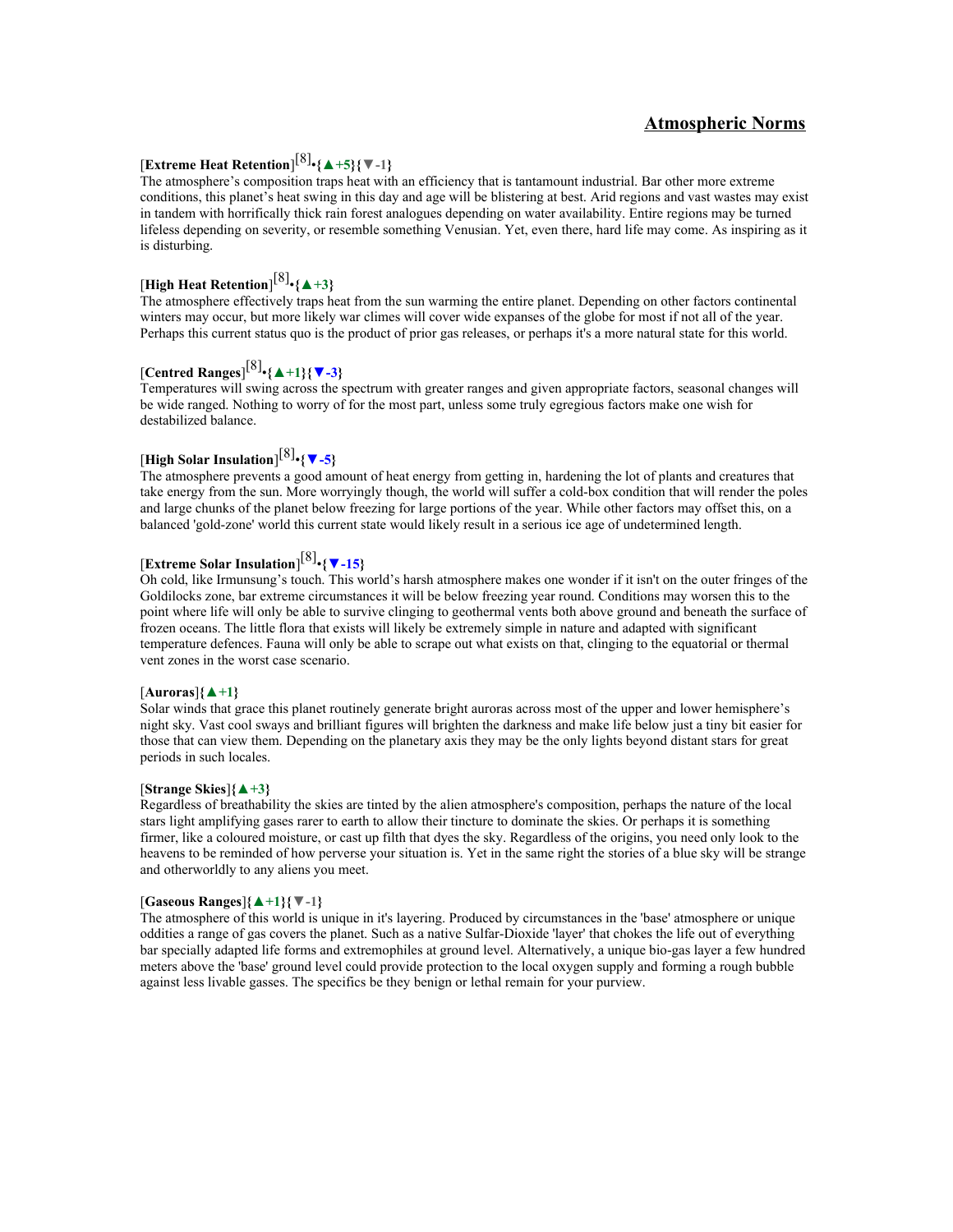#### **Above Ground Water Levels**

# [**1%**] [9] •**{▲+5}{▼-15}**

Water, the binding solvent of most life is extremely rare here compared to Terra, so severely that most of the surface will be rendered barren and uninhabitable. On the surface the vast expanses must either be penetrable or are like to be entirely untraversable by sheer lifelessness. What little resting water that is exposed may be entirely undrinkable forcing you to rely upon even smaller running water reserves. Where there is water, at least, small springs of life will persist. For what little it is worth as these will be Oasis amidst vast oceans of lifeless landscape. It should be worth noting such waters will likely be contested. Control the water and control everything reliant upon the water.

# [**20%**] [9] •**{▼-5}**

Small oceans battered by high metal and mineral content dot the surface with some adequately filtered water sites few and far between available fit for human consumption. Weather will be at least somewhat reminiscent of Terra with some presence of aquifers, however a good portion of the world will remain an unnavigable dry 'ocean'. But perhaps some forms of life will still find ways to flourish in the vast dryness.

# [**50%**] [9] •**{▼-1}**

Oceans will be large enough they shall start interconnecting, sealing off parts of the world by water, while a good majority of landmass will have deep aquifers. At least if the common resting temperature is above zero and not above boiling. Drinkable water should be in decent supply with access over most of the world, while a relatively familiar weather system facets to a majority of this world's landmass. That said there shall still likely be great wastes, though their presence will be more easily ignored.

# [**70%**] [9] •**{▲+3}{▼-1}**

A water level kind to earth's with surface plating often being divided by a deep oceanic layer. Weather will bring rain, snow and mist to even the most arid areas, allowing for life to dominate most of the surface given decent temperature and atmospheric conditions. Drinkable water is mercifully ubiquitous in all but a few locales.

# [**90%**] [9] •**{▲+5}**

The vast majority of this planet is covered in water, further isolating landmasses and sharpening weather issues between stream patterns and rain activity. A majority of this world's life will exist beneath the waves, both flora and fauna in ranges familiar (with certain body forms emerging beneath the waves) and alien as the Terran Deep sea. On the land, the disconnected surface bodies will produce vastly different strains of life within their more isolated ecosystems.

# [**99%**] [9] •**{▲+3}**

What little land exist pops out from tall volcanic mounds, the oceans cover everything else. The most advanced life forms shall dwell down there far beneath the waves, or be amphibious. Land flora and fauna will be extremely diverse on each landmass as closes ecosystems will produce different results with dwarfed and gigantism exceptions. Likely most of the planets ocean water will be undrinkable, forcing a human to rely upon the weather (itself settled and capable of either enriching or utterly obliterating the isles) or the few purified reserves to survive.

#### [**Estranged Waters**]**{▲+1}**

The oceans, seas and even the petty springs and rivers of this world seem dyed by an unknown substance, changing their base colour beyond the blue you knew. Any manner of colour could be produced by this chemical change up, and other than a strange taste you seem to be able to drink the 'pure' waters of this world without need for much filtration.

#### [**Organic Landmasses**]**{▲+3}**

In your time you might notice entire islands and regions are not placed upon solid earth but rather an organic layer that was or still is very much alive. This can range from a porous layer that barely supports your weight to solid masses that allow for entire buildings or even settlements to be built atop them.

#### [**Oceanic Layering**]**{▲+1}{▼-3}**

And oddity formed by time and sufficient break. Within this world's waters there are layers of other chemical bodies that exist. Not bound together but isolated as water and oil. The exact specifics are reliant upon the resting compositions of the waters and the layers, but a staggering number of possibilities exist. It is possible the planet's 'livable' waters are covered in a thick blanket of harshly acidic liquid or oils so thick it is possible for small life forms to live on top of it. But the position of these layers are not set and the local life will find ways of compensating.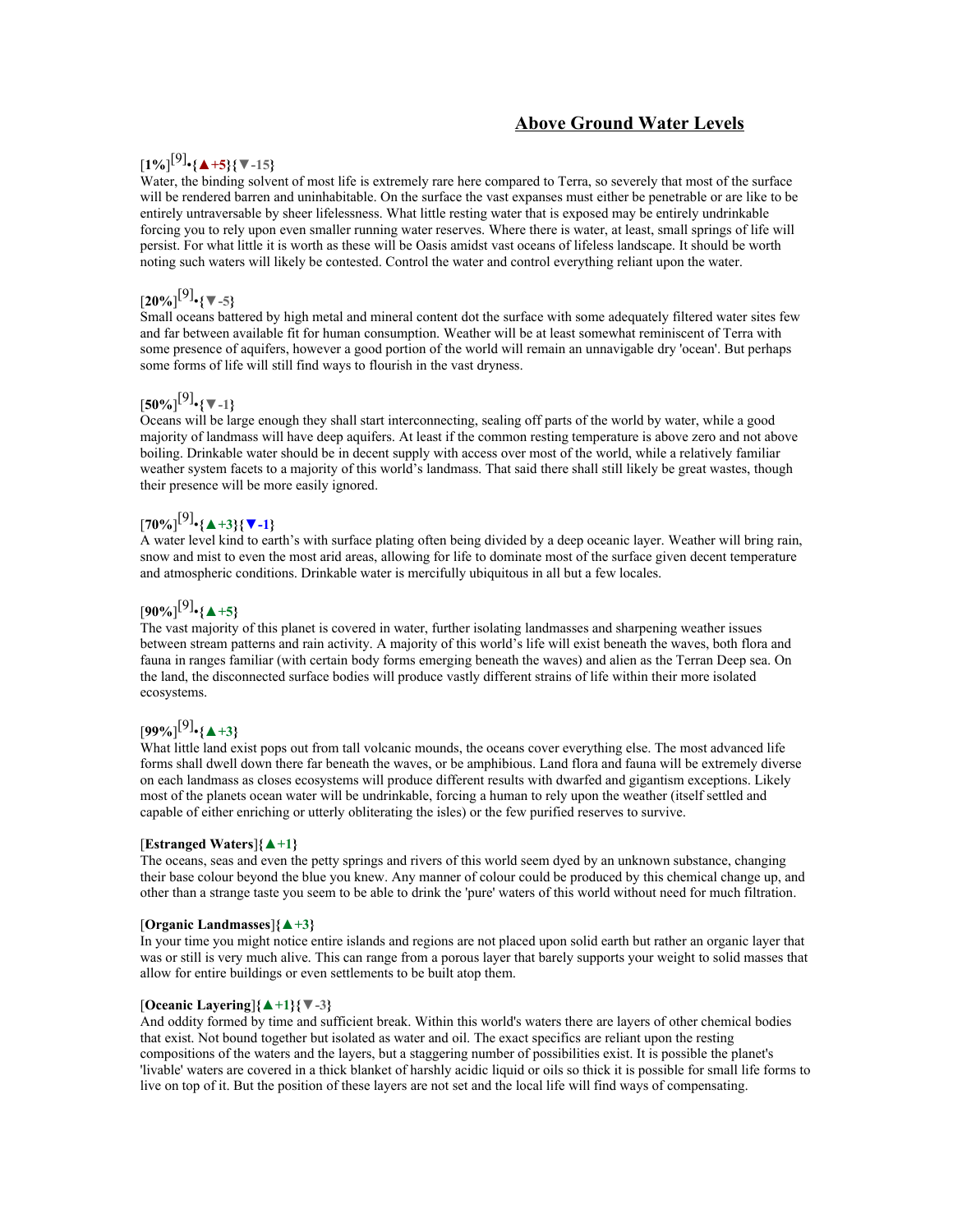#### **General Ranges of Weather Makeup**

# [**Mono Season**] [12] •**{▼-3}**

The planet's stationary nature or other unusual conditions creates only a single consistent setting barring minute scale changes. Life moulded to suite this will push on with monotonous drive to match, if in good conditions this will end up creating vast exoload masses as dead flora forms an entire surface layer of fertile and ignic material. While less organic-friendly conditions will tone the expansion of flora the monotony will wear down the mental state of quarter raised animal like yourself. Still, the lack of changes allows for a lack of nasty surprises from said changes.

# [**Twinned Seasons**] [12] •**{▲+1}**

Either a core season peppered by a sharp sub season or oscillating conditions that can violently alternate environmental conditions without 'shift' seasons. Either way this world for the most part has two distinct seasons. Life will be both curtailed and strengthened by the shift forcing changing conditions. Though the nature of these conditions lies in the make of the world at large and the specifics of these 'seasons'.

# [**Trimatone Seasons**] [12] •**{▲+3}**

A triumvirate of seasons whisks the majority of this world's surface. Once again this can either be a 'monoseason' dominated by sub-seasons with individual weather states or more consistent shifts based on celestial factors, the world's life and landscape will be shifted by routine changes in the atmosphere and the triumvirate drive allows some variety. Maybe not as much as you knew, but it is a comfort either way, especially if you didn't like some of those other seasons.

# [**Quad-Season**] [12] •**{▲+3}{▼-5}**

A quartered season setup that is not only familiar to you but even in comfortable in its shifts. Life's variance in growth pattern, acclimations and adaption will be built in to allow for more versatile recovery systems in flora and fauna. Action and reaction seasonal systems are the norm for such a layout. But still there is no guarantee the specifics of these seasons will match Terra entirely.

# [**Pent-and-Plus Seasons**] [12] •**{▲+5}**

Through unknown factors this planet has five or more seasons that are shaped by elements chosen or other, stranger things. The shifts force a sharp flexibility in life forms you will struggle to keep up with. But at the very least the change of scenery will be frequent allowing rapid flora shifts that you can exploit. Given time and experimentation, or guidance of course.

#### [**Truly Unpredictable Seasons**]**{▼-5}**

This planet, its satellites and its weather systems create a system that does not function in a celestial predictable order. To call it fickle would be an understatement. A winter can last half a human century, be interrupted by a brief hot period and then suffer another ten Terran years of cold. Survivability can not rely upon the preparedness of scheduling, forcing fauna to either be extremely capable or migratory at a moment's notice. Suffice to say a sedentary human will not take this particularly well and understanding the biological reactions of the natives will be imperative.

#### [**Heavy Fertility Cycles**]**{▲+5}**

Weather systems produce excessive rotation cycles of weather that moves massive amounts of water and upping soil quality in dispersal and motion. This cycle is ubiquitous throughout most of the equatorial world, though in perverse conditions may spawn from ulterior systems that could be chemical or even biological in origin. Flora and fauna alike will be tied to these cycles, reproducing at an astonishing rate when they hit full swing and reigning in functions until the system returns. These cycles however may seriously hamper sapient settlements and a skip in the cycle can be devastating to the ecosystems reliant upon them.

#### [**Mega-Storm Norms**]**{▲+5}**

Atmospheric currents can create super storms that ravage vast swathes of the surface on occasion. The exact specifications of these storms lies in the nature of the world. An arid world could be dominated by continental sand storms, while an ocean world would have an equator constantly bombarded by super cell hurricanes. Regardless these mega systems will impede and batter all planetary life which will be forced to adapt to hardships brought. Adaptions that may be taken advantage of to stand fast against the swelling changes.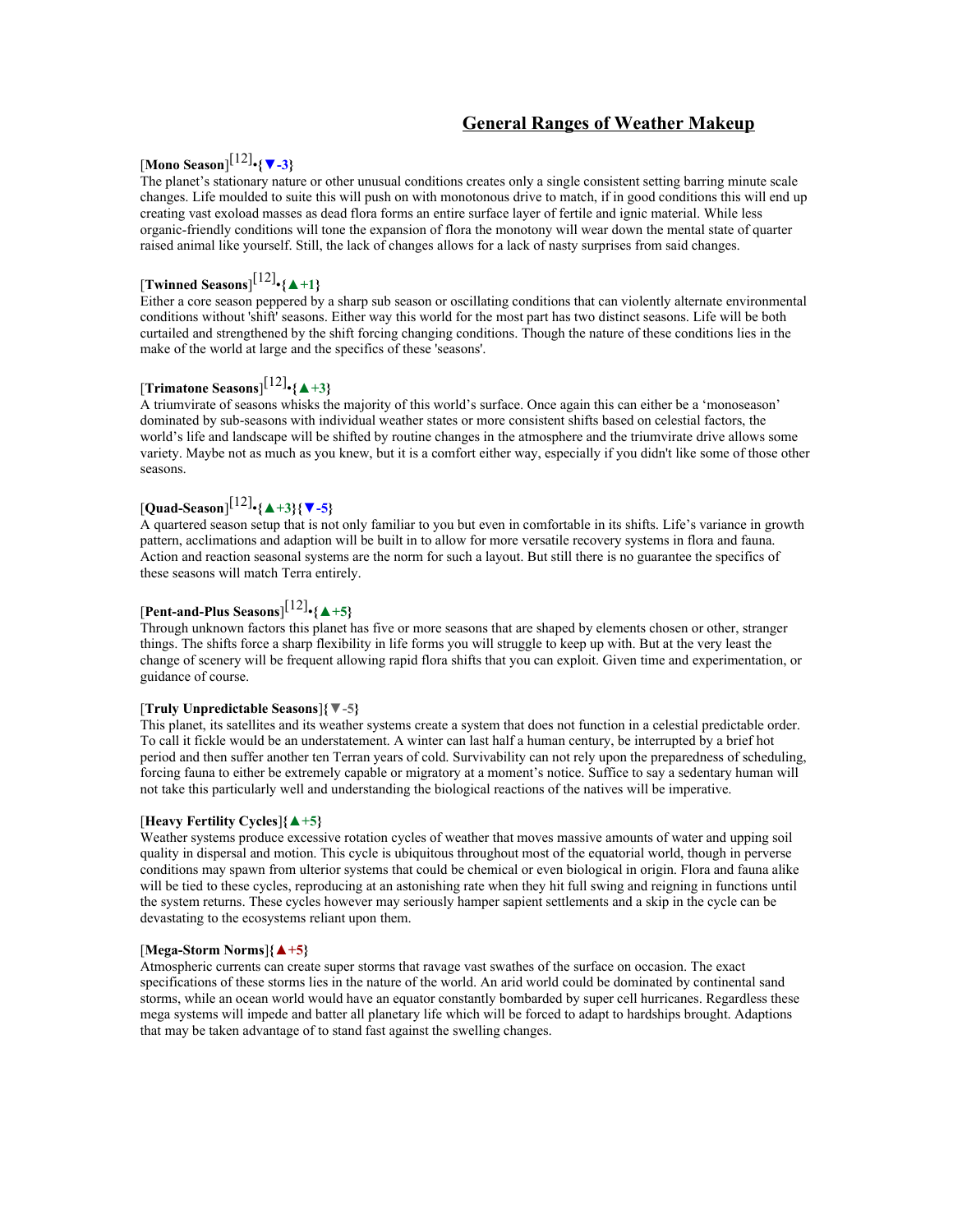#### [**Caustic Weather**]**{▼-3}**

Unique components of the atmosphere add acidic and lethal affects to the water cycle's discharge. Clouds of billowing toxins may grace strong bursts of wind and entire rainfalls could melt a human thoroughly to the bone. While systems exist that disperse some or all of this through ecological and biological means for local life, the effects will remain entirely lethal to you while they last. If this has been a long common facet of the environment then it is entirely likely that most life forms will have defence mechanisms for this and will be unbothered by the conditions.

#### [**Perpetual Weather Locales**]**{▼-1}**

Specific produced weather conditions plague certain regions of this world. Bar rare interruptions these weather conditions will continue perpetually, bombarding regions in rain, lightning, mist, sand or stranger things. Fauna and flora in these localities will likely be adapted to the weather, more extreme conditions prompting more extreme adaptions. These include unique sense protections, camouflage or Britishisms.

#### [**Solid Storms**]**{▲+3}{▼-3}**

Peculiarities of the atmosphere produces odd perspiration that isn't water-based. These storms are common and routinely bombard the countryside, with fauna and flora being at least familiar if not adapted to these conditions. Solid Storms could simply be solidified dust, electrically condensed sand-glass or ash clumps, though they are not limited to these sub-types. Such odd weather systems are could even be mundane and stranger possibilities exist, including chemical cluster stones and razor sharp crystals formed in the atmosphere. Finding a thick roof is advisable.

#### [**Magnetized Wind currents**]**{▲+3}**

A plurality of ferromagnetic materials and unique internal planetary makeup creates temperature shifts, wind currents and on occasionally vortexes of magnetized air. The majority of material moved will be little more than dust, however extreme storms and magnetic tornadoes will be able to pick up larger objects, turning any magnetic material into potential hazards. Still, if one can adapt to a life without ferromagnetic materials in close range and keep a distance, such storms can be beautiful in their own right. And exploited after the fact for all the raw material they can scrounge up from the dirt.

#### [**Drought / Deluge Events**]**{▲+3}{▼-5}{▼-3}**

Shifted conditions or changing temperatures creates an environment dominated by extreme weather conditions that alternate with worrying randomness. Regions might go Terran years without rain only to be flooded under a dozen feet of water in a single Terran night. The exact frequency and severity of these events lie in make of the world, regardless sapient populations and fauna will be mobile if this condition is longstanding. A trait that one would do well to copy.

#### **State of Planetary Geology**

#### [**Heavy Volcanic Activity**]**{▲+5}{▼-1}{▼-1}**

By composition of continental mantle, shifts in the plates or other unknown factors, this world has an excess of volcanic activity that constantly breaches the surface. Regions subject to such activity will be constantly battered by pyroclastic flow, rock blasts, magma flow and overcasts ash clouds. Naturally bar extremely hardy entities and safe zones these regions will be largely desolate. The only positives here are the pressure displacement makes super volcanic events unlikely and the atmosphere stability is long-form. If reduced by such ash.

#### [**Extensive Geological Instability**]**{▲+1}{▼-1}{▼-3}**

A worryingly common facet throughout most of the continental landscape, without the binding predictability of the karst process. Deep rock erosion is ever present, frequently producing sinkholes that range from a few meters across to collapses several hundred kilometres in diameter. Long growth life forms understandably suffer from these random collapses, with the only benefactors to this environ being the deep life adapted to inhabiting sinks and the underground. Large scale earthquakes will be at least rare from the constant dispersal of surface pressure.

#### [**Ongoing Flood Basalt Event**]**{▼-15}**

Prompted by some meteorite strike, super volcano or a terrible internal mantle flare, in some part of the world there is a massive tear event emerging from physical fractures and per-existing volcanic pipes that throw up region covering swathes of lava and enough gasses that the entirety of the global weather systems are affected. The impact on life will be global though if this planet has a history of these events much local life will at least have ancestry in weathering the extensive volcanic winters produced. Regardless it is likely this event will bring about a mass extinction, create an entirely new geological system and any sapient species that survives the event will be as impacted by it as ancient men and their long lost deluge.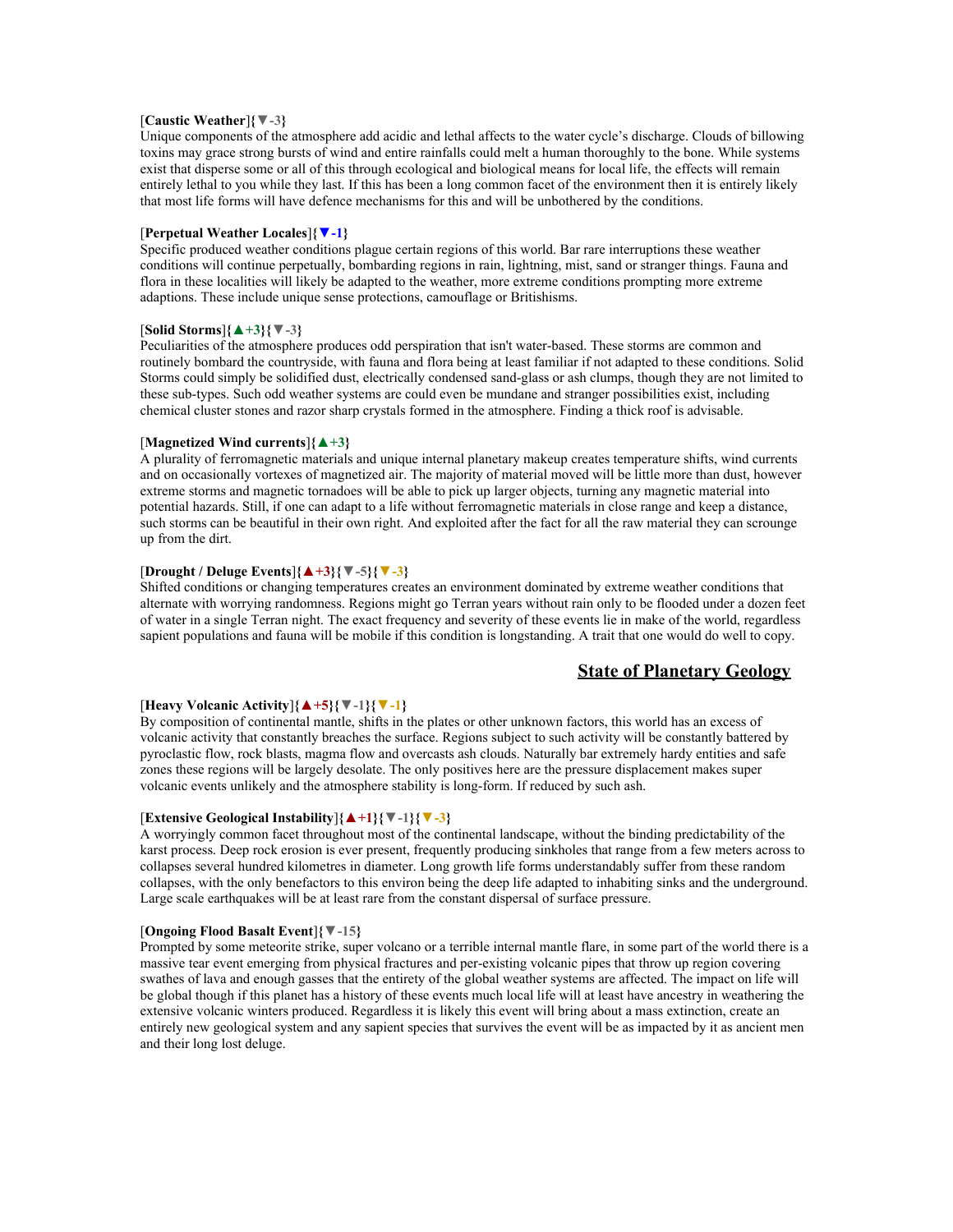#### [**Explosive Mineral Deposits**]**{▲+1}**

Volatile mineral reserves in the current clime have a nasty habit of being exposed, and subsequently combusting. Be it Pyrite, pressurized gasses or ancient life that has been reduced to coal these deposits can seemingly out of nowhere explode. Some enough to disrupt the peace a moment while others can be equal in size to volcanic eruptions. Deep and long reactive minerals can create smoking chasms that will burn for years if not decades. Naturally the locals won't be easily inclined to dig too deep and understandably able to make themselves scarce when the pyrite hits the water.

#### [**Ionic Centrifuge**]**{▲+1}**

The slightest cloud cover and even heavy wind currents generate large amounts of electrical discharge. General downpours, storms, blizzards and gale forces are always accompanied by thunder and lightning. The consistence of this activity is nothing new and likely life forms will be adapted to the conditions. Certain flora and even simple fauna will likely take advantage of the constant discharge similar to the pyrophile species on earth. Avoid metal and flammable shelters and you should be fine. Hopefully.

#### [**Severe Tectonic Instability**]**{▼-3}{▼-5}**

The tectonic plates of this world are in a state of unpredictable and violent shifts. The effects of this include constant landscape altering tsunamis, earthquakes and stress volcanic effects pop up with a frequency that makes one think twice about the prospect of settled and coastal living. There are more subtle and dangerous effects, including toxic gas releases and infrasound grain that can damage hearing and sanity over time. It would be prudent to avoid particularly volatile regions.

#### [**LTA Mineral deposits**]**{▲+1}**

Through long-passed events in a prior geological era there exists mineral deposits that either sit neutral or have full lift capacity. The specifics may vary, but given the right circumstances entire landmasses could be disconnected from the ground or at least persist on structures that shouldn't be rightly able to support them. Breaks and explosive ruptures in the land can send up debris that will spend decades if not centuries in the atmosphere before the lifting properties of the minerals fade. In particularly refined formats brought by sapient hands, these materials can be used to achieve things impossible on earth ages before they were dreamed of in comparative tech progression.

#### [**Extended Underworks**]**{▲+3}**

The planet supports through either past thermal activity, soft rock decay or worryingly large burrowing fauna a vast network of tunnels and caves. So vast are these systems stretched under the surface that entire biospheres exist within, untouched in by the sun's light. Depending on the surface conditions this biome may even be the primary biosphere of the planet. While the systems may be a godsend in the event of a truly hostile surface, it should be noted that most of the underworks are entirely devoid of external light. The glow of bioluminescent life may be one's only light source.

#### **[Affirming Thermal Networks**]**{▲+1}{▼-5}**

Thermal water networks pop up across this world with startling frequency, creating large thermal vent systems, geysers and natural springs. While many will be scolding hot and actively dangerous, there will be an acceptable number that are pleasantly warm. Providing sources of heat and fresh water, which can either be a pleasantry or a life saver, depending on the world around the networks. In the worst case scenario on an ice-box world these could easily be the only place to bathe outside of the equator strip. No doubt the sapients of this world will take advantage of these conditions, refining systems reminiscent to Roman baths if the technology and manpower is available.

#### **The Nature of Life**

# [**Primitive Development Life**] [75]•\***{▲+5}**

Even if the dominant life-forms of this world resemble more developed species on Earth, on closer examination of their inner workings it becomes apparent their forms are unrefined. In such simplicity there are strengths and weaknesses, certain seemingly simple tasks will be impossible, such as chewing or eating and breathing in separate function. In the same right though regenerative ability in simpler creatures is much stronger, and there will be some uncertainty to the taxonomy of life with so many creatures appearing similar. It will be like stepping back into Terra's history, both familiar and terribly alien. Even if such simple forms draw closer to Terra's early inhabitants than you ever could.

# [**Basic Development Life**] [75]•\***{▲+3}**

Long ages have defined the local life-forms in with a force that refines those designs that last. True division from Earth coming here, even if the more basic designs still draw to mind home. The specifics of such things suited for the local environment and their positions in the food web. Many 'basics' of function will be covered, though you may still notice an awkwardness in some species you realize is the product of underdevelopment in task. It can be humbling to see such sights, knowing your ancestors struggled on and through such tasks. The locals will too. In time.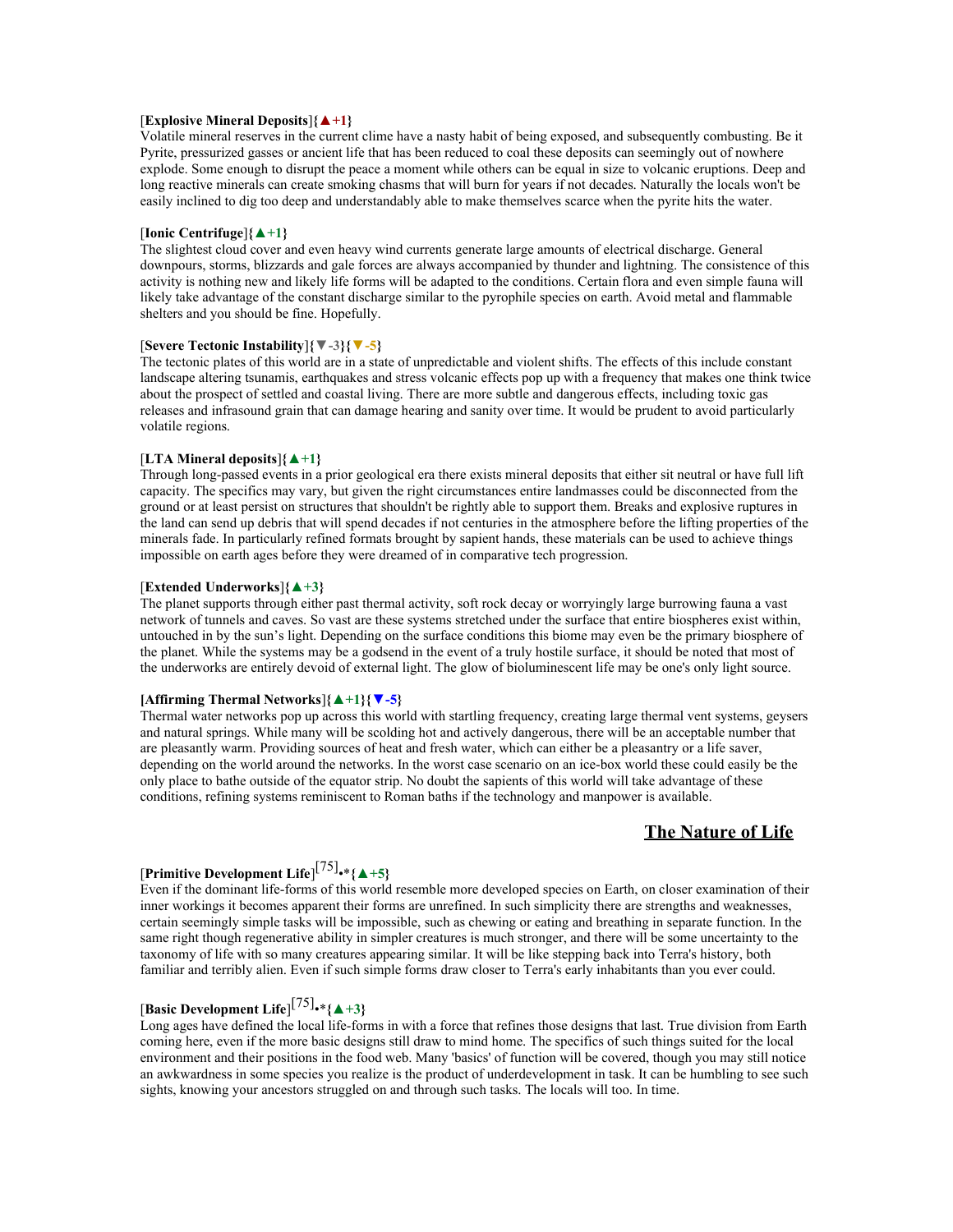# [**Advanced Development Life**] [75]•\***{▲+3}**

The life of this world has endured many ages and shifts, ever refining themselves to suit their environment and their place in the food web. Such development makes one wonder if this is what iteration of the biosphere. No doubt it is far from the first, with the developments made. Creative and effective life systems persist in even the simplest grazing subtypes and the advanced predators have no doubt likewise perfected their method of hunting. But such refinement comes at a cost, as any who remember Yucatan and the ages of ice will be able to tell you. Terribly shifted conditions are far more devastating and even if the ecosphere is more set a break is far more devastating.

# [**Over Developed Life**] [75]•\***{▲+3}{▼-1}{▼-1}**

Truly, this world has gone long without the slate being wiped. Such specialization has been implanted that you can scarcely imagine the divergences between the local life forms. Their specific stratagems are beyond perfected at this point, but even from afar you can see a weakness in it. A fragility in their adaptability that all but a handful of 'lesser' creatures. Of course this song and dance is familiar. Should something truly calamitous transpire it will be the inferiors and scavengers once more inheriting a world. For now though, you must contend with life forms that are extremely good at what they do. Taking advantage of every biological oversight you can.

#### [**Cycles of Regression**]\***{▼-5}**

Looking upon the local flora and fauna you note signs of change and distortion. Formerly, you realize, they possessed more refined forms. The very nature of this world is shifting backwards as a whole. While such things transpire in all ecosystems, it feels like the entire life system of this world was at one point more refined. Be it through systemic shifts in environment, loss of certain ecological niches or stranger things this regression is still in progress. Not that this is necessarily a bad thing, the products of these shifts will be more adaptive when it is finished and may given ages advance beyond their former highs.

# [**Eerily Similar Cellular Make-up**] [76]•\***{▼-5}**

The simple stepping stones of life if revealed will spell a terribly familiar make. Bar a few shapes the makeup of life on the cellular level is almost completely identical to the cellular structures of earth in organelle format. Calling into question the nature of cellular life and if this world is by some perverse split of an ancient asteroid kind to Terra. A small consolation or a perversity, you note that some segment of yourself would pass regardless of cell makeup on this world. How you know that remains a mystery, your only clue a faint whisper in the back of your head when you first woke upon this planet.

# [**Parallel Estranged Cellular Make-up**] [76]•\***{▼-3}**

Given a microscope of sufficient strength and enough time you would be able to note the cellular makeup of this world. The fundamentals of which while radically different in form perform similar functions. Life forged itself here through strange methods, binding small things together to form the building blocks of life. Even if makeup of this worlds life would effect your biological process, the compositions would still be within acceptable ranges for your survival. That faint whimper though assuages such worries, and in a less biologically inclined individual the worries of cells would be ignored outright.

# [**Alien Cellular Make-up**] [76]•\***{▲+3}**

If you find the equipment for it, you'll be able to investigate the fascinating and truly alien makeup of local life, which in is most basic form took entirely different steps in construction, while still allowing the advanced constructs of multicellular life. This allows for strengths and weaknesses, tissue types and forms scarcely imaginable on earth taken to greater extents in the forged waters of the alien seas. While some part of you knows you'd be able to survive on the tissues of such life forms, the mind naturally wonders to the effects on a human not brought to this place in perversity.

# [**Extreme Xenos Cellular Make-up**] [76]•\***{▲+5}**

If you are able to study it, you'll come to realize just how different the building blocks of this world are, with only years of study revealing the depths of just how it all works. In such circumstances with such estranged xenos makeup, the question of 'how' comes to mind. How it is that your fundamental microorganisms have not wreaked havoc on the local environment and vice versa? If some nagging sense of removal didn't shift you, you might think the perverse distance makes it impossible.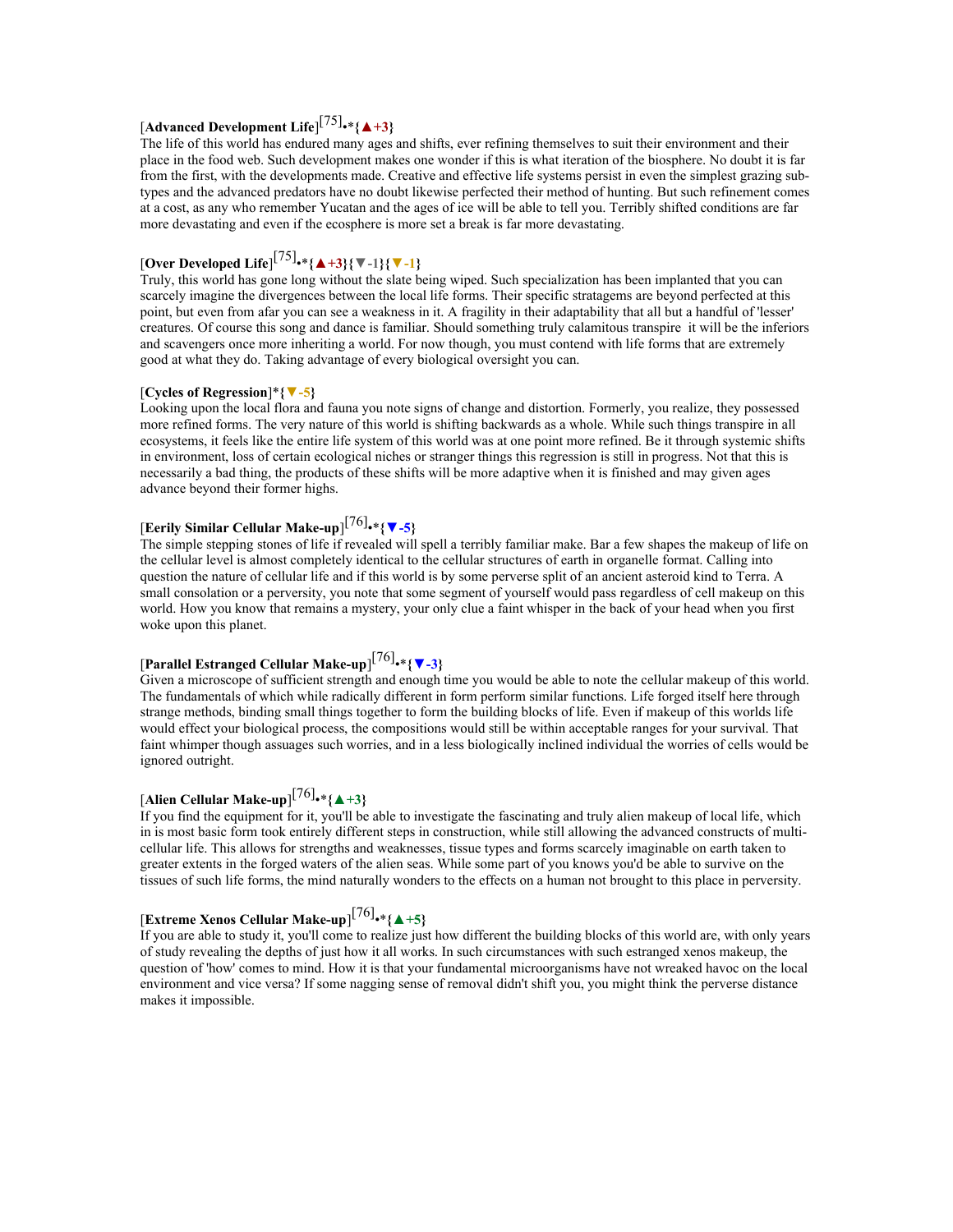#### [**Indistinctions Between**]\***{▲+3}**

The nature and primitive divide between fauna and flora was either much less defined than on Terra, or some strange regression or progression forced one group to shift into the other. Regardless of their origins in most ecosystems of this world there are lifeforms that could be classified as neither plant nor animal but exist between these spaces. Such entities can even inhabit predatory climes, while their speed may be glacial or even static they'll posses the necessities brought by evolutionary adaption that allow them to excel. Presume nothing in your travels.

#### [**Lasting Remains**]\***{▼-5}**

Through a partially inorganic and non-degradable makeup, a lack of processing scavengers and breakdown bacteria or other factors most of the local life-forms leave behind significant remains after death. This could be in line with the early earth period when Trees didn't break down and produced a thick layer of organic material that would later produce coal, or it could be fauna that are the prime producer, covering the land in the shells and bones of the fallen, ranging from a plurality depending on number of producing species to such a plurality that the ground remains dyed by the dust of ground down parts while the parts themselves cover the land to the point they can be used as building material. Regardless, the effect on the landscape can be startling to someone from a consuming environment like Terra. **\*May be applied to Fauna or Flora or Both respective**

#### **Status of Local Flora**

# $[All\text{-}\mathbf{Encompassing}]^{[15]}$   $\{ \blacktriangle +15 \}$

Broad synced adaption, good luck, extremophile adaptions, a malignant sort of Will or more likely a combination of those things has covered most of the planet with flora. The waters are chocked with vegetation almost familiar and terribly strange, dense regions packed so tightly with the corpses of trunk analogues that a fire could burn for decades were it not for the aggressive growth patterns of life and veritable masses of 'breakdown' rot. Some places are completely deprived of sunlight and have been like that for decades. While forage (if it is edible) is more than enough to sustain and fatten you, permanent settlement is simply impossible in some places. Even in the places where no Terran flora would grow, the vegetation simply hibernates or takes strange forms. Even in the harshest vast deserts the ancient sentinels of long growth wait, buried beneath the snow and ice too. Unstoppable and relentless.

# [**Extremely Prolific**] [15] •**{▲+5}**

The Amazonian depths of Terra pale in comparison to the common long growth flora of this world. Efficiency, rapid growth, and primacy in conditions create environs where most biomes are cramped with flora. Towering old growths put the Kauri and Great Sequoia forests of earth to shame. The ocean floor may well be just as flowered as the surface, covered in head sink ancients. Fortunately there are still spaces to build, and the flora can be beneficial in construction. Of course, it will still be a massive concern requiring restraint for the locals.

# [**Terran Heavy-Weight**] [15] •**{▲+3}**

The great forests of Terra mark the kind to the standard fare of this world. Unhindered or fast growing enough to stand even with growing civilizations. The great shields and Taigas, Amazones and Kongo mark the norm. Dense but not completely unmalleable to the advance of sapient creatures. Less fertile environs will be closer to earth, albeit still pocked with resilient flora.

# [**Climal Equivalency**] [15] •**{▼-5}**

Appropriate Flora for appropriate climes, at least for you with the nature of flora being reminiscent to what you knew once. Ecologically, at least as relative to this world's habitability, fertile zones will be packed thoroughly while the wastes will be largely empty. Exceptions will persist extremophile fauna will be a non-vital issue.

# [**Terran Light-Weight**] [15] •**{▼-3}**

Woefully lacking. Great tree analogues are an unusual sight, with most flora being low soil to the ground brush ranged in growth. Some terrible break in a larger cycle has occurred in recent history binding down the life systems of flora, or perhaps some planetary facet restrains the growing cycle. Building and craft on the part of the locals requires creativity from the lack of organic materials, but a stable food hierarchy remains.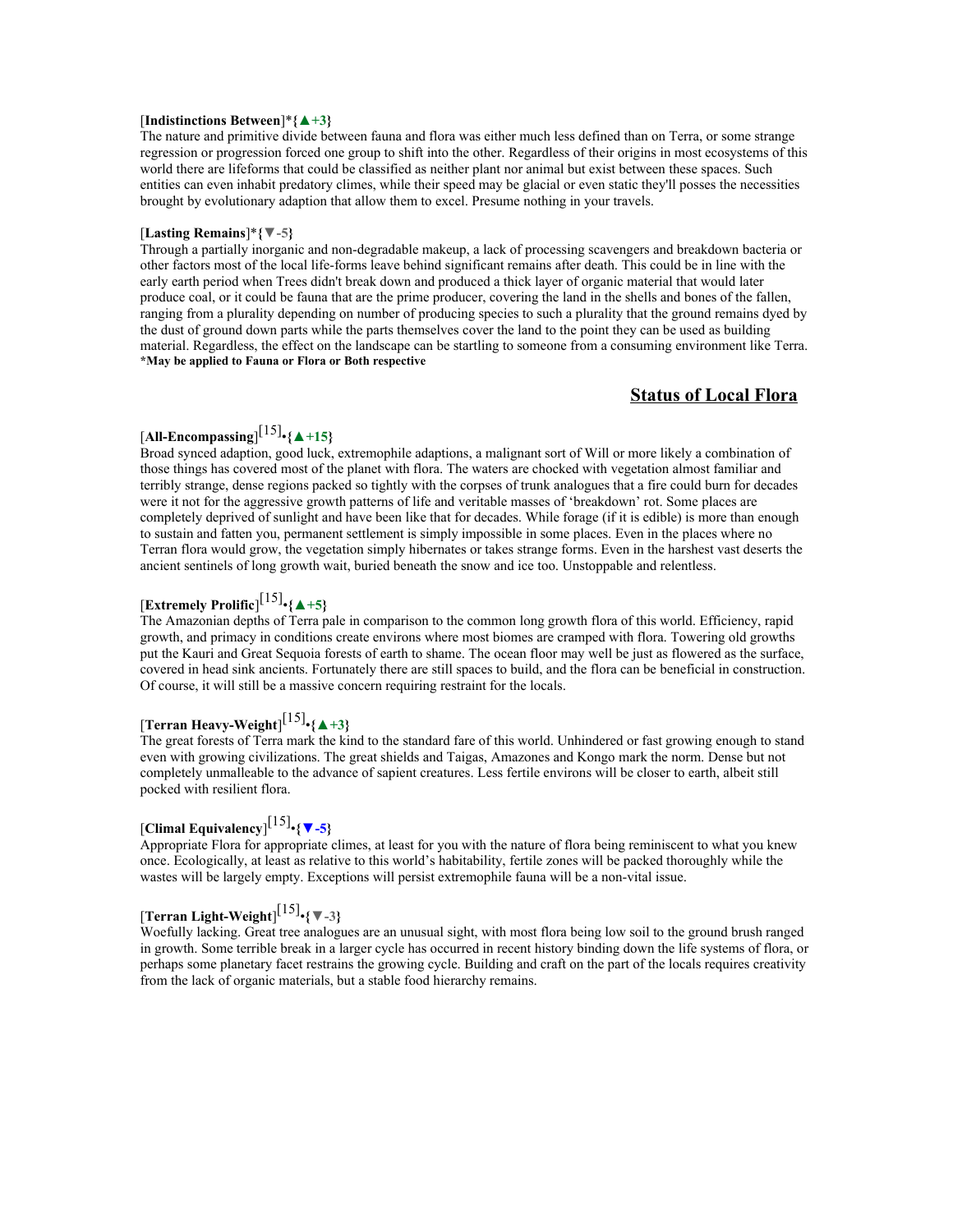# [**Largely Desolate**] [15] •**{▼-5}**

Grass, Lichen and low bush analogues hold the primacy in this planets flora systems. A forest analogue is something unseen outside of all but the most 'lush' conditions. The exact circumstances of how a developed world came to be this way lie in its own tracks, but everything above in the food chain suffers from it. Nowhere grown to hide if you are hunted, no branching shade to cover you from the elements and staple foods in the wilderness will be illusive to say the least. Such foodstuffs both wild and domestic will be unreliable and sparse at the best of this. While a developed civilization will negate some of these it will be impossible to ignore the sparse distance if you grew familiar to Terra's greenery.

# [**Neat Totally Devoid**] [15] •**{▼-15}**

Empty. That is the word that comes to mind. Empty and dead. Most of the surface is devoid of fauna, even in places where it likely should grow. Was it always this way? Or did some terrible blight wipe away most fauna? For you, perhaps it doesn't matter, for there is nothing you can do about it. With the wind haunting you in the wastes, occasionally some small things can be found, under the surface. Petty root analogues that scuttle beneath the soil and broken lichen like growths near the warm rocks and rivers. Survival for a vegetarian will be troublesome. Not that hunters will have it any easier in most circumstances. Unless some terrible strangeness allow alternate means of survival the food-web will be horribly diminished.

# [**Widespread Consumables**] [16]**{▲+5}**

A surprising amount of this planet's flora is edible, able to easily sustain you with flavours not entirely terrible to boot. Fruit, seeds, and even the cores and bark of flora may be edible though much of it requires processing. But, you are the only one guaranteed to benefit from this, the rest of this world's fauna is likely to suffer the defences of grouped evolution. This may make you look like a frightening vegetarian or just a four legged milkable grazer.

# [**Stimulant Commonality**] [16]**{▲+3}**

You can safely eat most of the local vegetation as is, but with a clause. Almost everything has an effect on your mental state, serious effects that range from hallucinogenic, aphrodisial, antaphrodisial, depressant, stimulant, etc, etc. Unless you enjoy having your mental state constantly altered you'll need to find a few safe base foodstuffs or alternate forms of nourishment. Experimentation will be the only way to determine effects. For better or worse that remains to be seen.

# [**Widespread Toxicity**] [16]**{▼-5}**

Through chemical make-up, native toxins defences or something else, the local flora is almost entirely off limits to you. Nothing to be done about it, what few species that won't be dangerous will likely be few and far between. Even then, after the first unfortunate rejection, do you want to risk it? One slip up may be all it takes.

# [**Lecherous Symbiosis**] [17]**{▲+5}**

The burrs and other seed dispersal methods of Terra pale in comparison to the functions of this world's flora. This includes effects of potent aphrodisiac and nearby 'release' in the flora's physical make up, though sharper and more direct methods of directly implanting, be it for simple linear passage or more lethal diploendozoochory systems are possible threats. A cool mind should be able to avoid the worst of this flora. Hopefully. Native culture may venerate or attempt to cull such plants depending on disposition. But no doubt the stranger elements if they are able to... Take advantage of such things will always drift back towards the perverse breeds of flora.

# [**Caperous Symbiosis**] [17]**{▲+3}**

Flora's relationship with fauna seems to be largely passive. Benefiting from consumption seed passage or environmental factors. Form fitting enough that most grass analogues make for decent bedding, most long growth analogues offering a wide array of uses. Life is at least a little easier with flora actually acting like the flora you once knew.

#### [**Domesticated Biomes**]**{▼-3}**

The dangerous plants for the natives are largely obliterated in most settled regions, the useful ones domesticated to provide greater bounties. Surrounding long growth fauna are thinned and the wear of agriculture marks most of the fertile surface. A process that took centuries if not millennia of generations playing the same repeated actions. Sapient will has knowingly or unknowingly laid its mark on this world.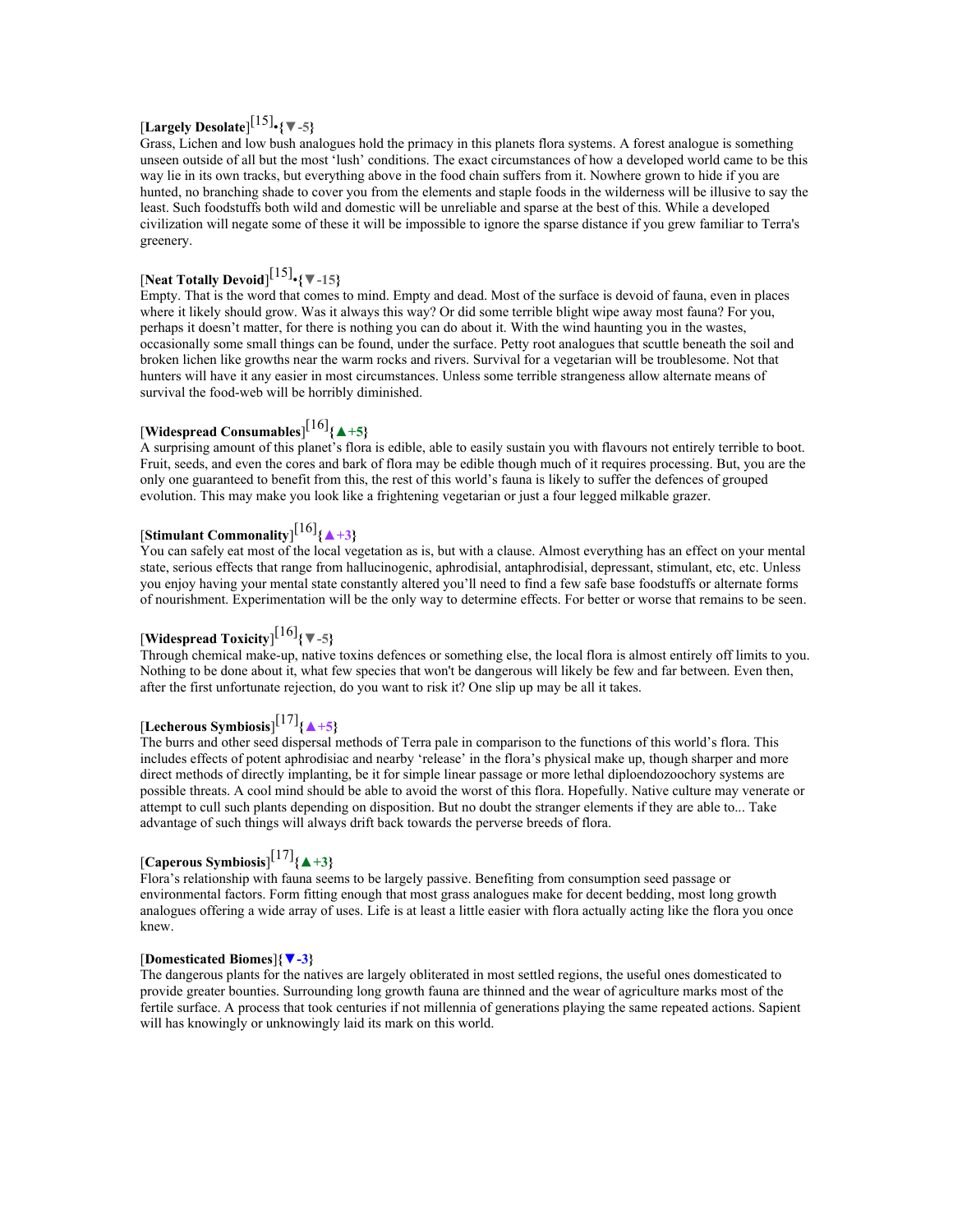#### [**Feral Biomes**]**{▲+5}{▲+3}**

Even in domestic regions most flora remains largely unkowtowed, with the fewer domestic plants falling victim to aggressive competition if it isn't protected. This may be the product of a lack of domestication or collapse of prior ecosystems that were colonized by external invaders. Sapients will struggle with their crops, with struggle being particularly fevered if the locals are more dependent upon such yields. Cultures nomadic, pastoral or hunter-prone in nature will be better able to deal with the results of such things, perhaps their shift towards that way of living contributing to the current situation.

#### [**Carnivorous Commons**]**{▲+3}**

The Venus fly trap and dwelling jars of home have nothing on this world's killing fauna. Ensnaring bindings, pressurized thorns, toxins and aggressive pitfalls. Coming in all shapes and sizes much flora reverses the food chain. Larger species are more than capable of turning you into little more than fertilizer. Learning from the Sophonts will be necessity to survive in any wild locale.

#### [**Chemotrophic Commons**]**{▲+3}**

Stimulated purely upon such means or to cope with extreme conditions, much or perhaps even all of the local underclass of the local ecosystems. Fulfilling such a position as the 'producer' out of ecological oddities or planetary conditions, these life-forms are far hardier than their implicit phototrophic counterparts, but are more reliant upon their environmental conditions that allow their chemical feeds to function. Where darkness and dryness might spell death to phototropes, that death-spell is brought by cold and a durge of nutrition intake.

#### [**Sentient Flora**]**{▲+3}**

An awareness exists in the greater flora, a tandem with a flexibility. Chunks of this world's flora possess some mental ability that brings them close to the fauna, some being so close in nature it boggles Terran thoughts on biological taxonomy. In some cases the line may not even exist with with the evolutionary descent of this planet's life being rather trunkish. Or it may be stranger with the divide between flora and faun being distinct with these notable focused species dominating their individual niches.

#### [**Megaflora**]**{▲+3}**

Thimmamma Marrimanu and the Trembling Giant are the norm, rather than the exception in local ecosystems. Even the Great Sequoias and the Redwoods are dwarfed by some of the titans that dominate this landscape, housing entire ecosystems in and upon their forms. No doubt sapients will benefit from the plethora of building materials or will directly inhabit such fauna if it is resilient enough. Such abundance moves these titans from simple flora to entire landscapes unto themselves, and if you survive long enough their views will become such. Mountains, rather than life forms.

#### [**Gayamarətan Antideluvians**]**{▲+5}**

There are prime entities on this world that go so far they stop being simple Flora and become landscapes themselves, their titanic size stretching beyond what should ever rightly be possible. Yet, it is. Individual entities can have entire unique species that live upon their form, which will likely cease to be should their home entity ever vanish. They may be the endstate of tens of thousands of years spent in growing, a fusing of many lesser entities or they may be entirely unique. Regardless of their origins however, these life forms will be present on this strange world, their numbers dependent on their environments and the tendency of the local sophonts in inadvertently killing them.

#### [**Subterranean Biomes**]**{▲+3}**

The space beneath the surface is absolutely teeming with flora. Reminiscent to the soils of Terra only in passing, as a hawk is reminiscent to a fly. Root analogues, tuber analogues and vast growths descend as far as those above the surface rise. If subterranean tunnel networks exist direct connectivity to the surface will likely produce long form growth fauna that may be without parallel on earth. If the surface is particularly inhospitable there is a possibility that most flora may even exist beneath the surface, most only keeping the bare minimal ties to the surface bar extremophiles.

#### [**Aerial Flora**]**{▲+3}**

By way of exploited atmospheric conditions, strange makeups or a worrying concentrations of lighter-than-air gas, species of local flora routinely defy gravity and persist by floating above the ground. Actually making use of these organisms tends to be hazardous, and unreliable as expirations usually ends the anomalous floating. Atmospheric conditions and potential serious flammability usually outweighs the benefits conferred by the materials, though some few exceptions or particularly well treated samples might well upset the norms of craft you knew on Terra.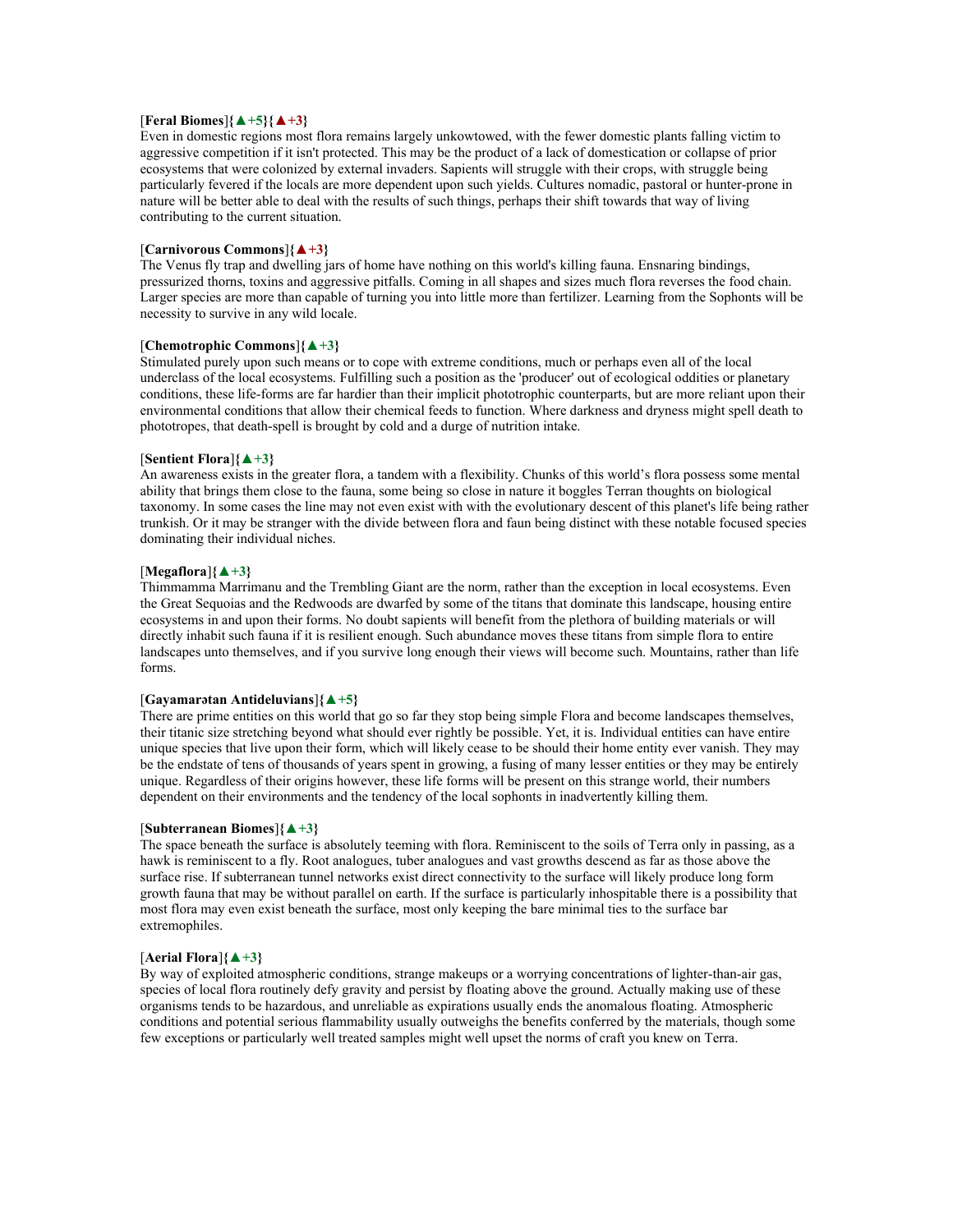#### [**Locomotive Specimens**]**{▲+1}**

Some forms of flora have evolved an unusual ability to freely move or at least locamote in emergency situations. Most developed in smaller species and holding no bearing on the greater sentience, while it is startling to have parts of the underbrush uproot themselves and run off this is typically the habit of lifeforms whose survival is dependent upon relocation. But there are exceptions, old long-growth flora and even predatory plants that bring triffids to mind are all distinct possibilities on a world that allowed their development.

#### [**Invasive Growths**]**{▲+3}{▼-5}**

Slow growth life has a nasty habit of digging into fauna with even sapients under threat from the aggressive burrowing seeds. These plants may rely upon being swallowed and 'grown out' upon reaching certain digestive chemicals or they may rely upon violent implantation systems. Growth unless stopped will continue until the host organism perishes, upon which the plant will go through the rotten form and finally root itself in the soil. Depending on the location of implementation and numbers this threat could be world altering or kind to low parasites, being resolved at the end of the day with a sharp blade and grumbling.

#### [**Symbiotic Commonality**]**{▲+5}{▼-3}**

Some flora maintain more intimate and direct symbiotic systems with other flora and the local fauna without the guidance of domestication. Some 'long growth' organisms will actually be hosts of individual species cooperating in specialized fashion. This relationship extends to fauna with certain species allowing symbiotic growths to take root in their form. The exact nature of these relationships will vary wildly as the size of the local ecosystems allows all manner of cooperation, but such relationships will be relatively common sight.

#### [**Esoteric Tints**]

Something's- off, even beside the natural alien. The colours of some plants don't feel quite right, or will shift when you look away, just out of the corner of your eye. Truly alien environs will leave you uneasy, with a close to Terra environment ironically making that sensation of unease worse. What exactly 'this' is remains unknown to you, and perhaps it would be best if you never found out. {**If ▲+5}** Occasionally, amidst the local flora you'll experience flashes of archaic memories, flashes of what was. Sparking horrible bouts of anger or insatiability that can take hours to settle if unassisted. The phenomena is known to the locals, who will no doubt be influenced in a cultural sense. At its worst it's very easy to lose oneself for a time. The dangers of this effect are intensified if one finds themselves on a world were Flora preys upon such Lechery. **{If ▼-5}** Occasionally, amidst the local fauna you'll feel flashes of nausea, weakness and crippling despair. Ranging from momentary flashes to episodes that can put you to your knees and leave you emptying your stomach. The locals have names for the affliction and an awareness that perforates their society, and an awareness to avoid such things. Particularly if carnivorous plants hold sway in the local ecosystems.

#### [**Atmospheric 'Plankton' & Biological Auroras**]**{▲+1}**

Diminutive flora have harvested gasses and the local atmospheric makeup to a truly grand scale, creating vast living clouds that drift about in the atmosphere. These creatures will glow in the darkness, producing brilliant lights that dance in the darkness. Their atmospheric removal and the difficulty in hunting these creatures leaves them relatively untouched by the ongoings on the ground and seas, but should atmospheric changes occur the loss of these organic clouds will be the first and most apparent sign.

#### [**Fragile Growth**]**{▼-3}**

The local flora is oddly delicate and slow growing. Out of either necessity in reproduction or recent changes in growth or climate, regardless a strong wind storm can absolutely devastate most local biomes. While this makes the lot of those clearing land easy, it conversely makes the lot of farmers tumultuous in times of bad or out of place weather. Food shortages in agriculture focused societies and harsh climes will be all too common.

#### [**Rapacious Growth**]**{▲+3}**

What grows does so with a ludicrous speed, at least by comparison to Terran flora outside of the 'Green Hells.' While this is something of a boon to farmers and cultivators in one turn, anyone who needs to keep the natural world's aggressive reclamation at bay will be far less appreciative of that tenacity. In low technology agrarian societies the task will usually fall upon the same individuals.

# [**Analogue Colony Dominance**] [18] •**{▲+1}**

Primitive is the best word to describe local flora, being reminiscent of sponges, lichens and molds. The swarthy life is far from ideal in terms of consumption for a human with what can be described as 'interesting' textures. The natives on the other hand will be adequately prepared for consuming this flora, and will wonder why you don't enjoy your slodge.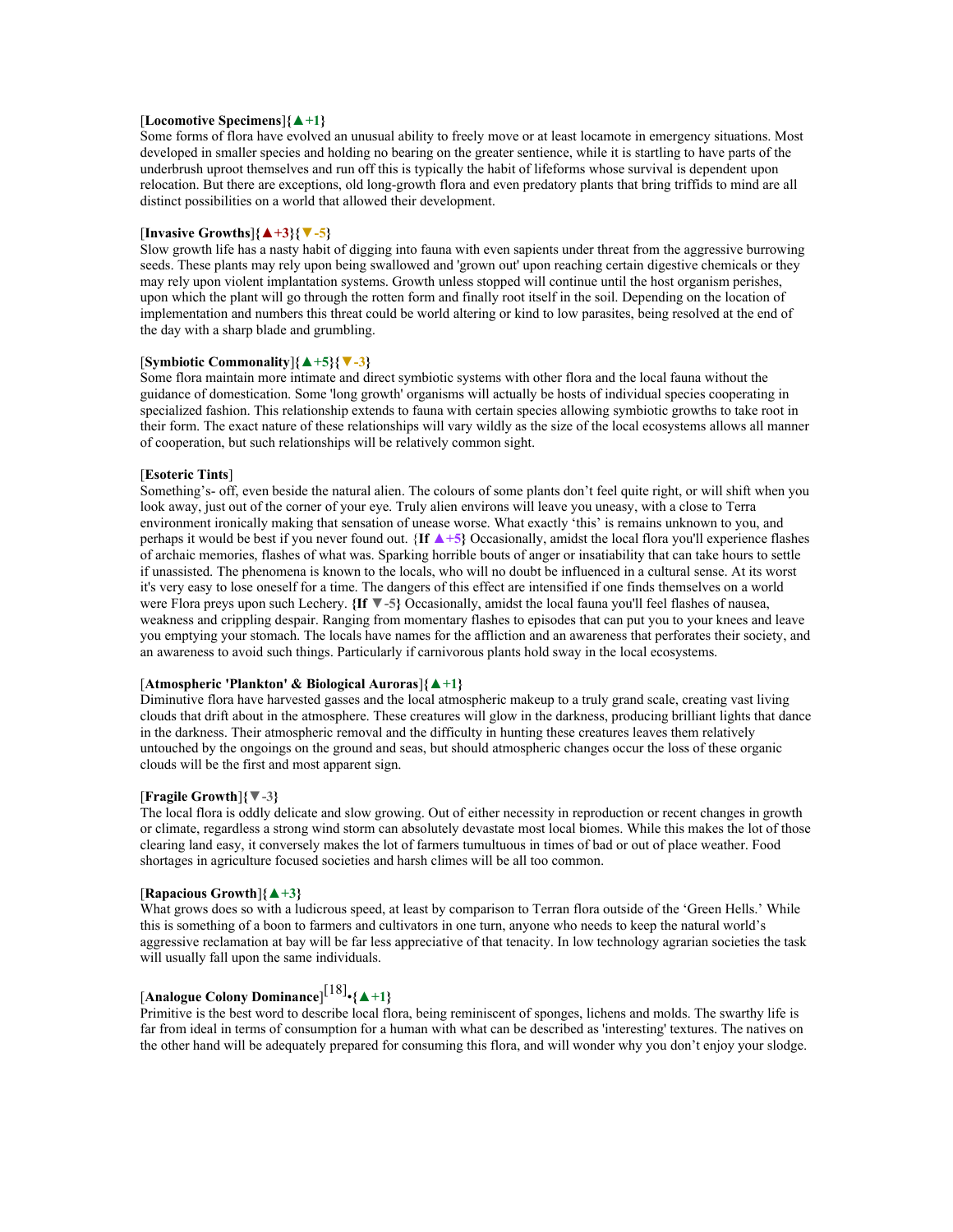# [**Analogue Fungal Dominance**] [18] •**{▲+1}**

Titanic fungal growths dominate most of the world's ecosystems. Perhaps similar to the Fungi of earth in their function and make or tuned to the local environment, with their own long growth, shrubbery and low growth analogues. Regardless, vegetarian consumables shouldn't be an issue though potential toxins may pose a threat.

# [**Analogue Lycopodiopsidii-Equisetumitte Primacy**] [18] •**{▲+1}**

Strange thickly shaped figures and forms wrought from evidently more simple designs that were allowed to grow in scale and complexity, but never losing those odd original traits. Despite the similarities to your own worlds early plant life it is easy to feel estranged from Terra amidst the forests of this world.

# [**Analogue Tygrra Dominance**] [18] •**{▲+1}**

Advanced flora that make use of analogue 'leaf' structures and photosynthesis to produce energy is dominant on this planet. Advanced systems of reproduction exist that produce fruits and seeds, making agriculture somewhat reminiscent of Terra, and just a little easier to understand.

# [**True Alien Flora Dominance**] [18] •**{▲+3}**

The nature of the dominant flora is perplexingly alien to you. Not all life took the path of Terra, and on this world the very basis ecosystems took a radically different path in comparison to Terra. Hopefully the otherworldly will be gracious to guests. Even if it is, that graciousness will take a while to identify.

#### **Status of Local Fauna**

# [**Innumerable**] [19] •**{▲+5}{▲+1}**

You can't swing a dead feline-analogue without hitting the local fauna. Even in the places where animals shouldn't rightly survive there are populations that cling to life, likely utilizing hyper efficient digestive systems, rapid reproduction or alternate energy gathering this mess of a food-web is able to sustain itself. By quantity alone the fauna alters the way a civilization grows, to say nothing of food source competition. And of course, if there is a healthy apex predator population then protection of staple foods and rest will be the least of local concerns.

# [**Prolific**] [19] •**{▲+3}**

Local ecosystems are absolutely teeming with wildlife. Adaption, Efficiency, alternate energy generation methods, or the rise of fauna populations before a long fall claim responsibility for the massive burst of fauna. Regardless of the sustainability of available game, food source competition, numerical-mass induced blights and potential ecosystem collapses will need to be dealt with. But hey, at least meat will always be on the menu.

# [**To What Conditions Lie**] [19] •**{▲+1}**

The biological pyramid is stable and transparent in its structure. At least given enough study if the exact nature of local species is difficult to answer. Apex predators, predators, omnivores, herbivores and flora exist in balanced form. The fertile regions and places where nourishment may be gotten are of course still filled with fauna, but the state can be undone. The desolate places are empty. At least without investigation. Extremophiles will persist in all but the most isolated environs.

# [**Quiet**] [19] •**{▼-3}**

The local bioweb's more evolved and autonomous components are few and far between. This state, either new or old severely limits what is out there for a hunter. Resilient generalized herbivores will be the most numerous fauna if this state is stable, though even they will be out of sight for the most part. While this dampens potential issues with predators it also removes a valuable potential food source. To say nothing of the effects on ones well being in isolation.

# [**Near Silent**] [19] •**{▼-5}**

Something terrible happened here once, or perhaps it was always like this. Developed fauna is almost a complete nonpresence with the majority of mobile life being the things that skitter beneath the rocks. The emptiness won't be processed at first, but in time it will slowly grind down on you, to say nothing of the long term consequences to your mixed dietary needs.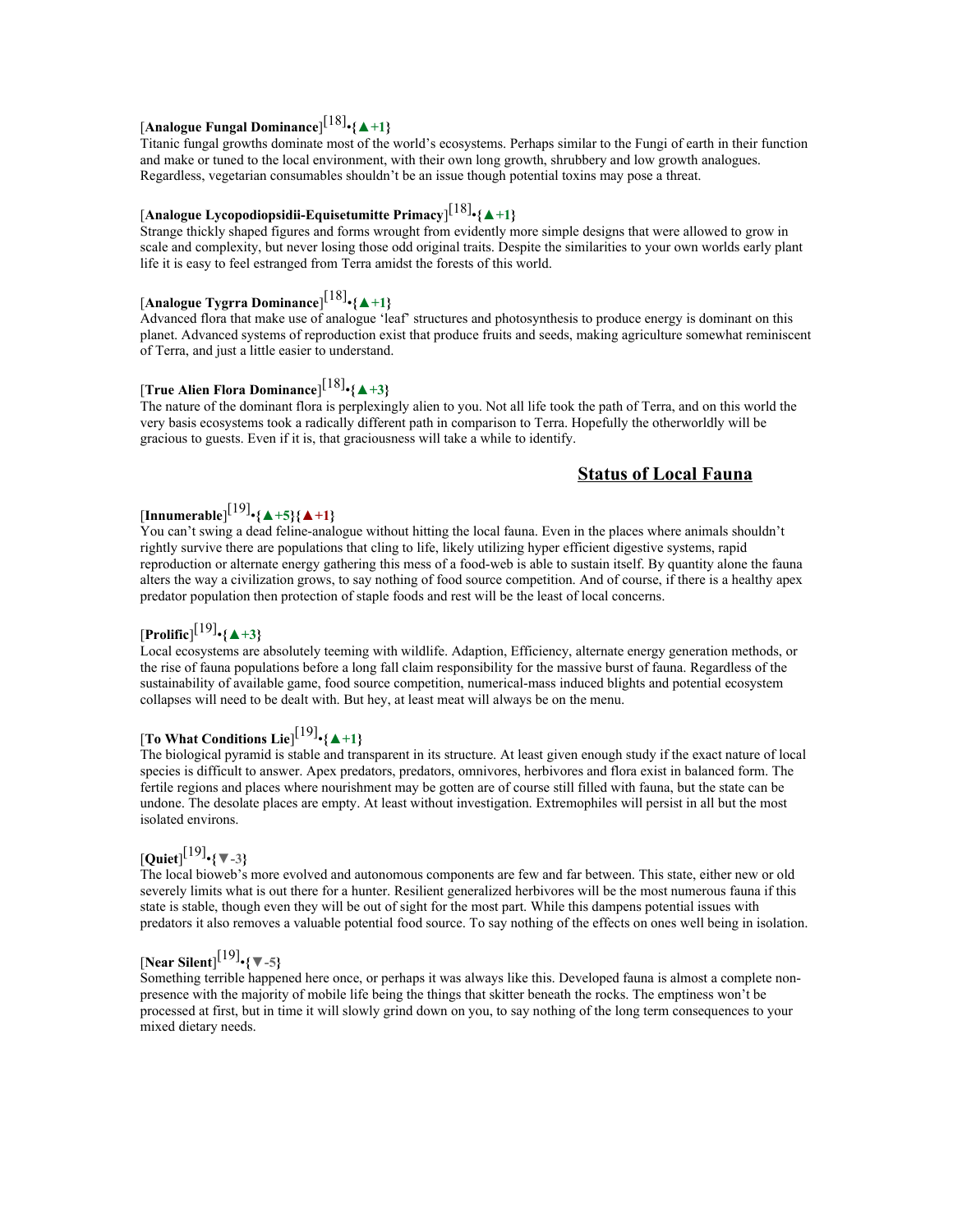# [**Unset Biological Symmetry**] [77] •**{▲+1}**

By unknown biological means the fauna of this world are not constructed with biological symmetry being unset in their design and prone to some truly alien forms. Wrapping ones head around their origins and how such creatures evolved to their current state will be an arduous if not impossible task. Additionally your binate figure will stick out like a star in the night, marking you as hilariously alien.

# [**Tubular Biological Symmetry**] [77] •**{▲+1}**

The local creatures seem to be by and largely based upon simple ring systems that branch outwards to form the body. While such creatures remained for the most part low on the food chain, this worlds environs and history could allow for much. Such creatures could grow to great sizes, snakes proving their figure's effectiveness as predators. Once the threshold of refinement is passed there is very little that tubular can't accomplish that split biology can.

# [**Paired Biological Symmetry**] [77] •**{▼-1}**

The basis to most animal life on Earth, you yourself posses a paired symmetry allowing for an advanced functionality. Life can take all manner of efficient forms with outgrowths typically coming in pairs or sets, barring unitary functions and biological oddities. You should be familiar with the benefits and detriments of this sort of biology.

# [**Extended Biological Symmetry**] [77] •**{▲+1}**

Thinking on the nature of most local wildlife, ones mind is drawn back to ancient plantish sealife and the Elder Things imagined in now distant literature. The local wildlife possess many 'sides' allowing for extremely alien formats with but the inclusion of a third split. To say nothing of what a forth or fifth split in symmetry might do. One would only presume such biologies as 'ineffective' at their own risk. The aggressive competition of life produces effective and dangerous creatures.

# [**Predator Primacy**] [20] •**{▲+3}**

The ecological systems of this world are horribly out of balance, with a mass surplus of Carnivores that weigh heavy upon the rest of the food chain. By means of a temporary imbalance or truly ourobisian biological functions most life on this world consumes other fauna exclusively. Fight or flight should be roused and held dearly if one is unable to avoid the local wildlife.

# [**Omnivore Dominance**] [20] •**{▲+3}**

Out of repeated traumatic ecological periods or widespread ancestral opportunism inherited from some far gone progenitor, most of the upper food web is omnivorous. While this does create a situation wherein most wildlife can be pacified by the presence of edible flora, there are still plenty of predators, and the absence of grazing stock can turn otherwise passive creatures into savage opportunists.

# [**Herbivore Primacy**] [20] •**{▼-3}**

A distant ecological event, parasites or diseases have cut down most of the food web aside the total herbivores and the plants they consume. While most flora will still attack when threatened and may snap up carcasses small entities, it will be largely ambivalent to the functions of sapient life. Predators and opportunity hunters exist but the majority of bottom-chains will be the most common sight. It would be best to avoid assuming placidness in wildlife, anyone who knows what a moose or a hippopotamus is capable of knows many herbivores aren't to be toyed with.

# [**Scavenger Dominance**] [20] •**{▼-3}**

A collapsing ecosystem or certain shared self-cannibalizing ancestry has led a scavenging niche to dominate most of the ecosystem's mobile echelons. How exactly this system maintains itself (or doesn't) remains unclear. Perhaps you'll find out in time. Or perhaps it will remain a mystery as you grow used to the creeping presence of beasts waiting for a meal.

# [**No Dominance**] [20] •**{▲+5}{▼-3}**

The ecosystem is well balanced like a fine machine from a long period of self-refinement. Every creature's function is set even if it not apparent to you, every organism is slotted in tandem with others. Symbiosis is common, and a person could hide themselves away in the folds of the colossal organism that is this living breathing world if it has the size for it. If not? Well, give it time. Such a thing may be able to fill lost gaps and spaces.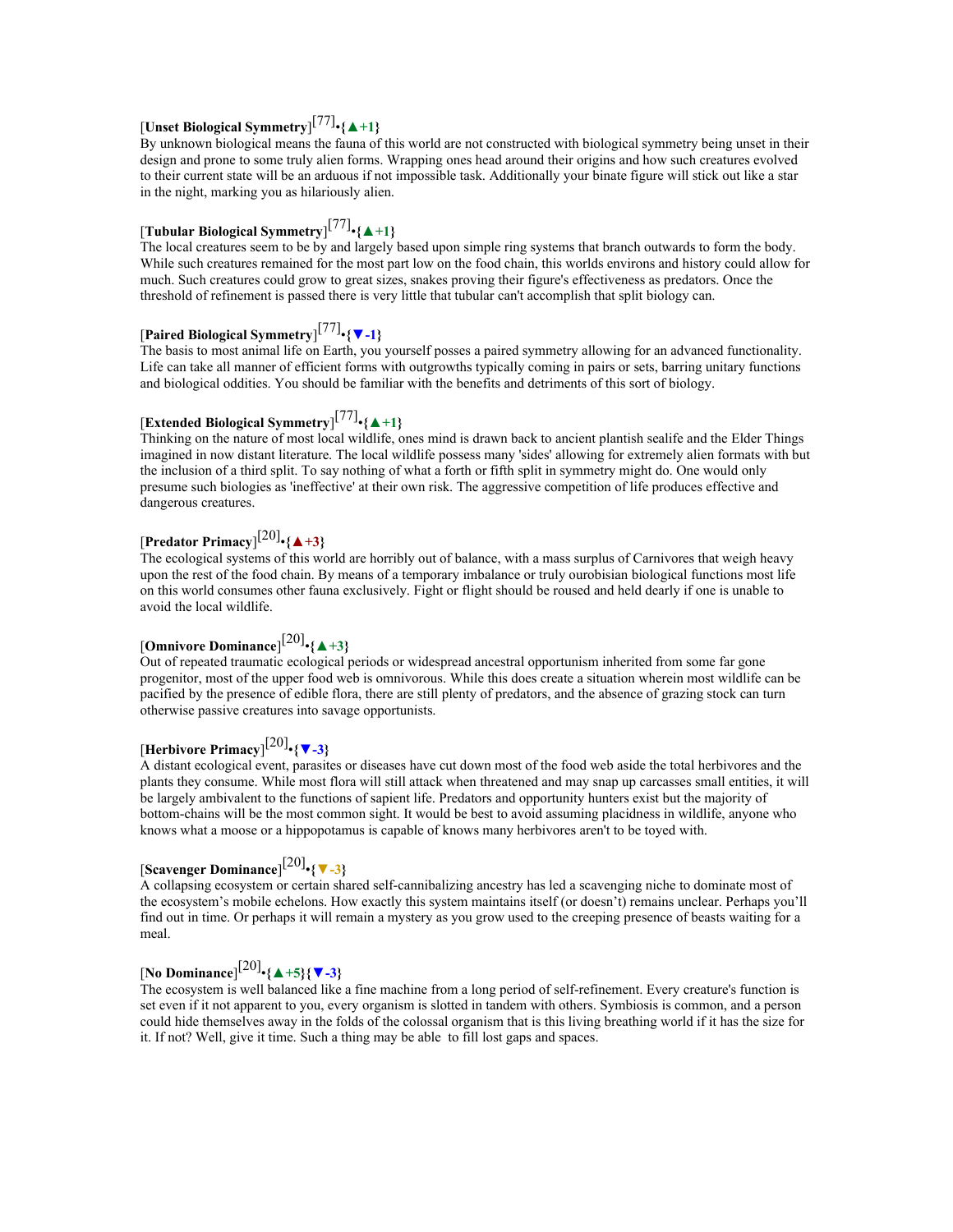# [**Gog-Magog's Own**] [21] •**{▲+3}{▲+3}**

The wilds seem to actively reject the presence of sapients with larger fauna outright attacking buildings erected in their domain. Not even fire and crafted weaponry will guarantee safety. The locals will be rightly weary of wildlife, something you should take note of if you are perceived as such. Not that it will help you with said wildlife which for the most part will treat you in the same matter. Unless of course something really cuts you apart from the locals sophonts.

# [**Unbroken by Sapience**] [21] •**{▲+3}**

The wild world has been unphased by the developments of sapient life in terms of disposition and perceptions. Predators will view you as prey but can be paused by constructs and fire, cleverness and time-tested survival skills still able to best the wilds. Still, underestimating the tenacity of the local fauna would be incredibly foolish as any survivor would tell you.

# [**Marked by Sapience**] [21] •**{▼-1}**

Years to centuries to millennia, the sophont populations have left their mark upon the natural world of this planet. The wilderness flinches at the passings and machinations of sapient life, be it your own or the local Sophonts. Many creatures have submitted to the residents and been fattened by their loyalty. Though opposition still exists in the diseased and the truly wild beasts one can for the most part walk through the wilds without worry.

# [**Kowtowed & Domesticated**] [21] •**{▼-5}**

No great hunters mark the close lands, and sentient life is fearful of the might carried by Sophonts. While the wilderness re-asserts itself the further from civilization on goes, it has lost the struggle for as long as a sapient species persists on this planet. No doubt it would even then take ages for the larger predatory gaps to be filled. You will be treated with the same fear, and from the domesticated; affection or ambivalence depending upon temperament.

#### [**Megafauna**]**{▲+3}**

The likes of Paraceratherium, Deinotherium, Sarcosuchus and Maraapunisaurus are the norm on this world in this day and age. Titanic life forms still dominate the lands and the seas, with the average size of fauna (at least among the more visible species) being far larger than what you once knew. Necessity for nutrition at least removes you from their concerns as all but the most starved predator will ignore you. Depending upon the advancement of the local sophonts this may be a period of conflict as the natives expand or it may be something else. What if your ancestors had looked upon the great beasts of their heyday and saw allies instead of prey?

#### [**Zaratec Antideluvians**]**{▲+5}**

There are living creatures possessing sapience upon this planet that are without equal, that for all Terra's creatures none ever came close to rivalling the handful of titans that exist upon this world. Unlike what human media gleefully delighted in imagining such creatures, the truth is far removed. They are impossibly slow moving, more than capable of dealing with the constraints of their massive size and weight while being nearly impossible to harm. Most likely they simply stop being animals as far as other life forms are concerned and become part of the landscape. Take note of such creatures and regard them fondly, for with a sapient species on this planet there is a good chance they will fail in the millennia to follow.

#### [**Subterranean**]**{▲+3}**

Beasts dwell beneath the surface with surprising numbers and tenacity, grand enough that many functional ecosystems persist far beneath the surface. These creatures may dwell in naturally forming caverns, but they may also dig through the soil and stone like a fish through water while rejecting their 'intake' at the end of their figures, or they may make their own tunnel systems digging warrens and caverns for themselves. While it is likely that most of these creatures will be ambivalent to you, predators will be present among their numbers that would likely be adapted to targeting surface fauna. Memories of Shai'hulud come to mind, though even the desert elders may pale compared to what lies beneath the surface.

#### [**Aerial Commons**]**{▲+1}**

Like the birds and bats of Terra the life of this world will fill the skies of both day and night, with various effect. The long tenuous struggle having rewarded the many generations of evolutionary experimentation with 'true' flight. Most flying creatures will likely be petty, pursuing a mobile existence fluttering away from predators, but perhaps in an age of giants the winged and gaseous terrors might have 'griffons' and 'wyrms' amidst their number. After all, you know the precedent Quetzalcoatlus set on earth. In such circumstances it would be best to keep an eye focused upwards.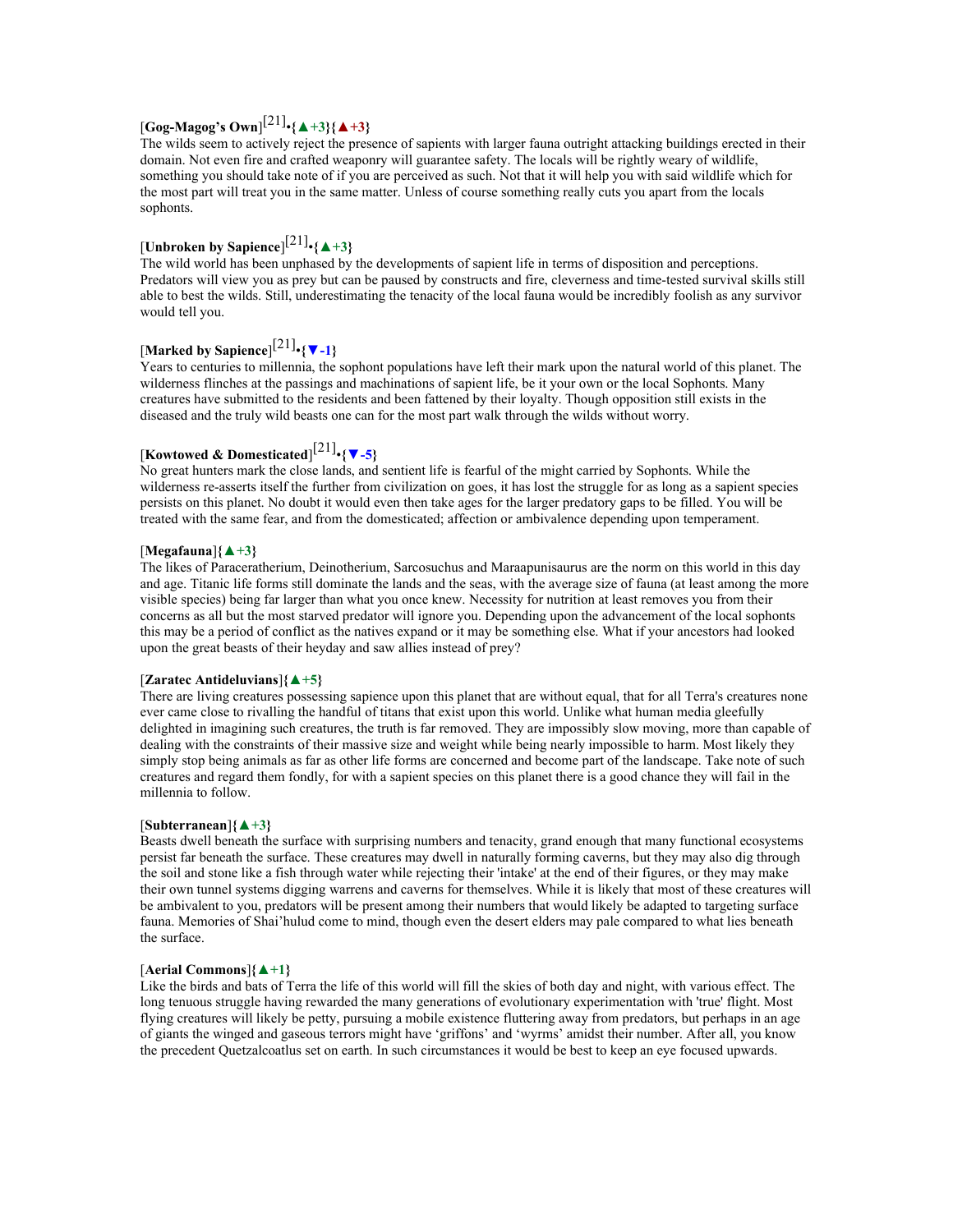#### [**Sessile-Niche Fauna**]**{▲+1}**

There are creatures that some would think to be plants until inspected more closely. Fixed into a singular place and bound to a fashion some would think indisputably floric until their true nature fulfilled itself. These creatures are wildly dependent upon their specific place in the ecological food chain but can inhabit all manner of positions, capable of being strike predators, cultivators that feed on the flora they groom in their proximity or environmental energists. They may possess hard shells that hide their internal forms or possess grievous regenerative abilities, allowing them to be cut like grass. Estranged from all but the denizens of Terra's oceans, their reproduction habits will be creative if nothing else.

#### [**Hormonal Want**]**{▲+5}**

By some cruel twist of fate you exude a smell from some facet of your biology that draws the attention of the local fauna in a very specific fashion. A need that if unchallenged or underestimated could have some horrible local creature breaking out of the brush to try to claim you. As disturbing as this effect may be, there are some small benefits to reeking of heat or rut. The effect will not be instantaneous and will pause most predators, and in an environ where creatures are less common the threat is diminished. Should worse come to worse, you will not perish but suffer terrible indignity. Indignity that some on earth actively seek out, wretches. It is impossible to tell if they experienced your position if it would break their convictions or fortify them.

#### [**Hormonal Weakness**]**{▲+5}**

You stink of prey, weak and delectable. Where you go you will be hunted and even in what should be safe places you will be pursued by those predators that would make a meal of you. To such a degree you wonder if the progenitor of these instincts was wiped out and you're shared musk is not some cosmic joke. As unenviable as this state is, predators will provide some buffer to those that would cause you harm of a sapient nature, and predators will quarrel among themselves. This creates an orbiting mess of confusion and violence, if you play your cards right.

#### [**Hormonal Trust**]**{▲+5}**

You stink of... something familiar, something close. In most fauna of this world it might be something close to direct young, or trusted breed. Wildlife across most of the ecological web will be unusually accepting of your presence, ranging from a brief respite to something close to a Disney princess situation. An ability to adapt to these local conditions and some skill with animals could prove very productive to one's person. Indeed, worse comes to worse it might be possible to remove yourself entirely from the native sophonts and spend your years dwelling with the beasts.

#### [**Esoteric Tints**]**{▲+5}**

It comes from out of the corner of your eye, never there when you fully look. Never any proof aside the marks left in the back of your mind. The specifics are far outside of you, and were it not for the lasting physical effects on your person you might think it all just part of the same madness that began when you woke upon this alien world. It will be documented by the locals, who may attempt to capitalize or chain the origin creatures. **{If ▲+5 & ▲+5}** The illusive spark borne of certain beasts overwhelms the mind with a haze of red, which typically startles, terrifies, infuriates or produces a choking aphrodisia. Most of which is typically a prelude to assault, barring more nefarious interests. **{If ▼-5 &▼-5}** The illusive burst produces a blast of illness, bodily dysfunctions and crippling emptiness that can make one unable to defend themselves or totally unwilling to defend themselves. It is difficult to tell which is worse.

# [**Mild Pests**] [68]**{▲+1}**

The creatures that prey upon the labours of the Sophonts, their stocks and constructs are, at the moment, few and far between. Either through culling, disease, good fortune or unknown reasons such analogues to Terran critters and farming scourges are broken. Food supplies and livestock sensibly tended to are free of risk and disease spread through such creatures is vastly diminished in the population. Time may revert this, or it is possible through further effort a complete wipe in the more domestic strains.

# [**Extreme Pest Populations**] [68]**{▼-5}**

In the walls and shallow growing spaces, the unwanted and thieving creatures thrive. Their mark and shadow are growing and make the lot of those Sophonts worse. A plague of Constantine is inevitable for the natives in this day and age, while the risks of starvation are made more severe. Still, it is unlikely that this status quo will last as the weight of the selfish species is like to devour itself after a time. Time will tell if the sophonts will learn from this time.

#### [**Wretch-Ken**]**{▼-3}**

There exists an odd connection between you and the local pest creatures, one that defies your connections with other creatures. An almost familiarity that allows trust, your form immune to their diseases. Such creatures will freely crawl and even sleep upon your form, never harming you unless in self defence. It is impossible to tell where such a connection comes from being spread across the small creatures regardless of phylogeny. But it is a small reprieve for you. Less welcoming will be the response of the Sophonts, which may range from disdain to active revulsion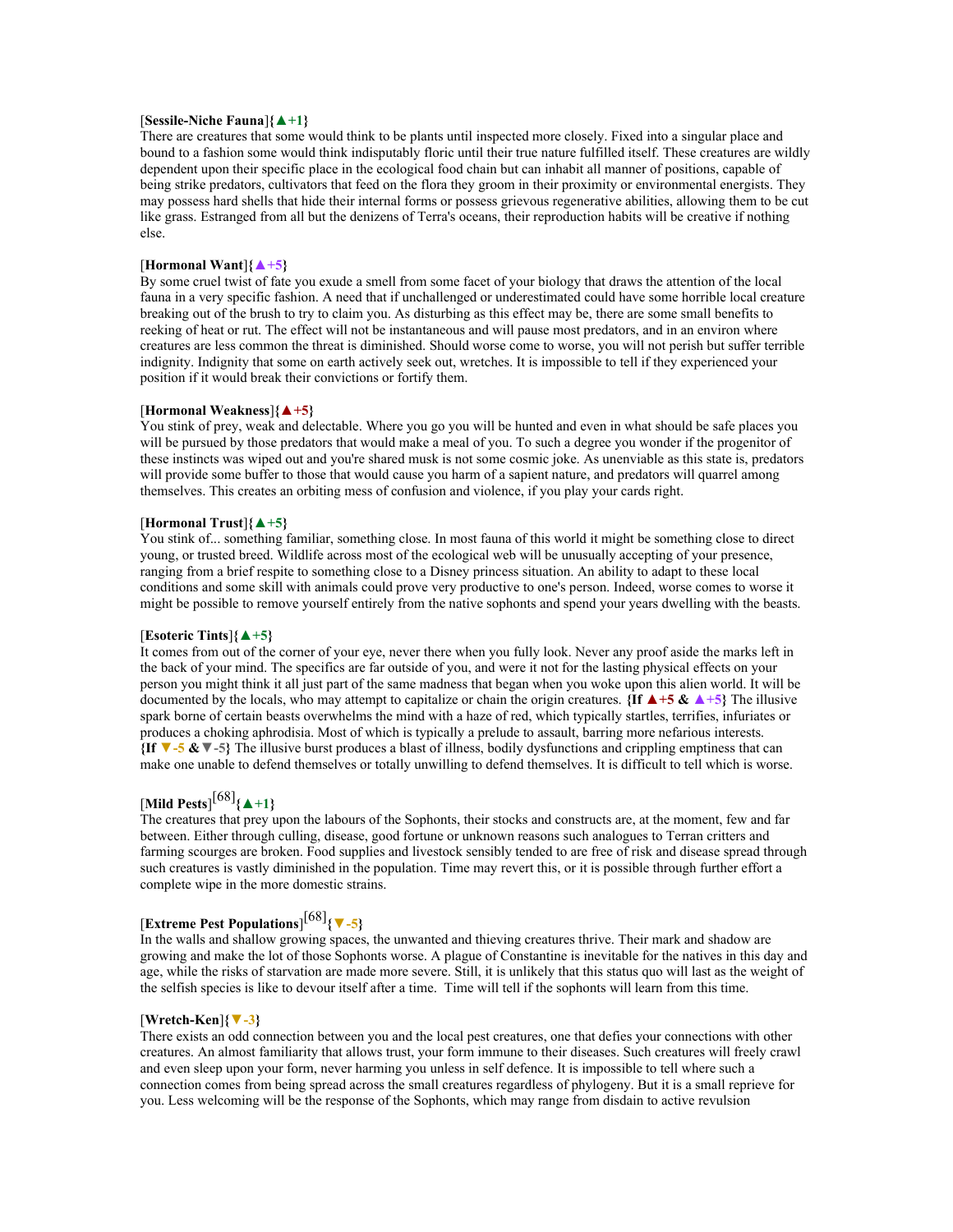# [**Extremely Nourishing**] [22]**{▼-3}**

The flesh, marrow and fat of fauna at least nutritiously is more than enough to sustain a human being, as are the products of fauna such as milk and eggs analogues. The taste isn't too bad either. While the locals are at least somewhat likely to gain something from this, the level of sustenance will not be shared, for you some nourishing chunks of the wildlife will probably be repulsive to the natives.

# [**Overwhelmingly Toxic**] [22]**{▼-5}**

The wildlife is completely incompatible with Terran biology for reasons built upon the most basic forms of chemical make-up and unfit for human consumption in all respects. Even the runoff of boiled fat and blood is more than enough to kill you. This is not shared with the natives who are freely able to eat most of the soft-tissues of wildlife. Staple flora will be your only dietary option.

# [**Hallucinogenic Flesh**] [22]**{▲+3}**

The bodies and products of the local fauna can be largely consumed, but this temporarily distorts reality for a human consumer. Basic chemical makeups have something in line with Terra's hallucinogenic narcotics. Impairment of the senses is of course a very serious danger and the affects may be addictive, but at least the process isn't all that terrible in terms of experience. Usually. The possibility for a bad trip is always there.

# [**Perverse Effects**] [22]**{▲+5}**

Animal meats and products have a aphrodisial effect on human physiology. To put it plainly the chemical makeup of the local biology can leave one in a dazed and horribly aroused state for hours on end. While one can function under these effects or even thrive, one must ask how much control is lost in the process. If consumption is frequent it will likely be a great amount, and the possibility of addiction is present.

# $[{\text{Hostile Cryptids}}]^{[24]}$

Old cast-off branches of evolution, creations of a wretched tincture or shadows of now near bygone things. Unique and solitary creatures stalk the wilderness with a nefarious intellect. Animosity aimed at the sophonts the only binding facet, these entities are filled with malice and perhaps even hatred if they have them mental capacity for it. Cryptids emerge from the isolated places and kill indiscriminately, they butcher and maim. They will end you should they find you, and they will take what could only be immense satisfaction in that act.

# [**Friendly Cryptids**] [24]**{▲+3}**

Things formed in the shadows, few in number and isolated. Despite the vast difference between worlds, something rings between yourself and these lonesome entities. A shared kinship that comes with a promise of a doom met alone perhaps? Or is it something chemical in nature, a tint of something familial now long lost. Regardless of the source, the local legends will treat you with a kindness that may be not shared by the native Sophonts. Depending upon their inclinations they may even try to 'rescue' you.

# [**Lecherous Cryptids**] [24]**{▲+3}**

The things that cannot be, or should not be stalk with a hunger that can only be lascivious in success. Out of some horrible reminiscence to dimapherous partners or an infinitely more unsettling compatibility you will be made the target of such stalking affections. Affections not shared by the local sophonts who they either actively avoid or hunt. It would be prudent to avoid capture, or your short remaining years could be spent in indignity.

# [**No Cryptids**] [24]**{▼-3}**

The things that stalk the night are just myths spun by sophonts and nothing more. Wild tales spun of terrible entities by the natives are nothing more than tales, with predator species, explainable phenomena, now extinct entities and superstition filling the void. While the xenos world will still be filled with the fantastic and the sometimes unexplainable, there will be no alien boogeymen waiting out in the dark for you. Besides the typical predators and unfriendly sophonts. The latter of which can be more insidious and cruel than any myth could hope to be.

# [**Ordovician-Silurian Descendent Analogue Primacy**] [25] •**{▲+1}**

Most of the wildlife share characteristics of the creatures from Earth's ancient past, from her first explosion of life. Formed from a direct connection to those similar designs and a world that supported them. Strange flexile chitin, remains of hardened shells, unusual highly specialized protrusions and seemingly ungainly figures are common form. But unlike Terra the local wildlife has been refined and stretched beyond their basic origins.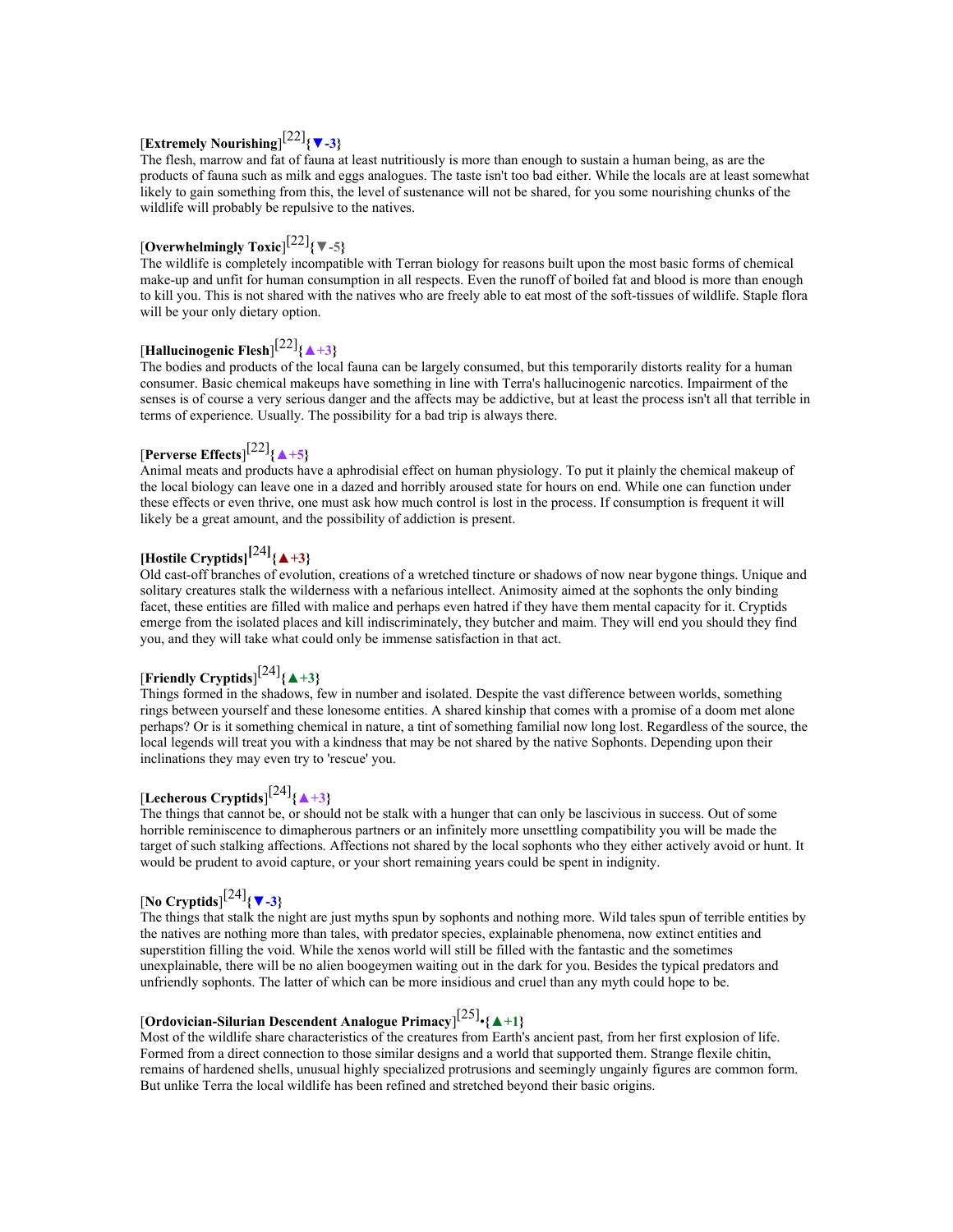# [**Conodontic Descendent Analogue Primacy**] [25] •**{▲+1}**

Drawn from a line completely extinguished upon Earth, those with a sound understanding of biological history might recognize the peculiar similarities. The soft bodies, hardened teeth and malleable cartilaginous 'bones.' But where the Conodonts of Earth were wiped out, the local creatures kind to them utterly dominated the local biowebs, taking on new forms and figures radically estranged from their wyrmish predecessors.

# [**Echinodermata Analogue Primacy**] [25] •**{▲+1}**

Long examination and a familiarity with marine biology might draw your mind back to simple yet convoluted creatures. Starfish, sand dollars, urchins and the holothurians. Yet the creatures present have long overcome the salt waters and transcended their prior limits. Something absolutely terrifying when you consider the regenerative capacity and nervous resilience of both Echinodermata and the local prime wildlife.

# [**Vetulicolia-Tunicates Analogue Primacy**] [25] •**{▲+1}**

Tubular, spongy with an indistinction between shell, flesh and firm tissues. The remains of ancient juggish life persist in most of the local fauna to such a degree one wonders how the humble tunicate grew to such a degree. Sapience, mobility and dominion over the majority of the planet. How far the simple (perhaps) mono-orficed filter feeders have come. Humbling in a way.

# [**Insectoid Analogue Primacy**] [25] •**{▲+1}**

Much like the primeval era of Terra, creature's ken to Terran insects hold the greatest sway over this world. Perhaps with hard exoskeletons, spiracle like breathing systems and an emotionless contempt for soft creatures. Of course this is not necessarily the case. This is not Terra, and the local dominant life family likely differs from Terra's insectoids in many cases. It is just that they are the closest parallel you can draw.

# [**Crustaceous Analogue Primacy**] [25] •**{▲+1}**

Harder exoskeletons, amphibious breathing systems and more advanced nervous systems than many anthropoids. The creatures dominant on this world most resemble the crustaceans of earth and have come to hold dominion over the surface and waves.

# [**Molluskoid Analogue Primacy**] [25] •**{▲+1}**

Absurdly hard inflexible shells mixed with soft and accessible interiors. Poisons and unusual methods of motion, above the water and beneath the surface are likely common in the local dominant fauna, who resemble the molluskoid creatures of Terra. You'll acclimatize to the disconcerting fleshy extensions eventually. Hopefully.

# [**Mammalian Analogue Primacy**] [25] •**{▼-1}**

Almost like home, and yet still so far from it. Warm blooded with advanced breathing systems, nervous systems and strong internal skeletal structures, the dominant strains of life resemble your own taxonomic family. Even if the exteriors, skeletal structures and individual anatomies remain alien.

# [**Reptilian Analogue Primacy**] [25] •**{▲+1}**

Cold blooded, hard hided and sharp in their capability, the local dominant species in many ways resemble the taxonomic class of Terran reptilians. For better or worse that remains up to you to discover. Contrary to popular belief not all Reptilians are emotionless monsters and this world may follow that path closely. Or not. Time will tell.

# [**Theropod Analogue Primacy**] [25] •**{▲+1}**

Like something that was lost in Terra's ancient history, but flourished on this world. Following a similar path that has led to domination by such similar creatures to the avian ancestors. Frequently biped, analogue pseudo-feathers with grievous adaptability, the dominant form of life has evolved free of a Chicxulub. For now at least.

# [**Ornithischia-Sauropod Analogue Primacy**] [25] •**{▲+1}**

Heavy set and unyielding, creatures kind to ancient long necked and hard horned creatures of earth hold the most sway amidst this world's wilderness. Leaning usually towards omnivorous behaviour, quadruped forms, great bulk and terrible stubbornness, the dominant form of life excels in continuity which remains as of yet unchallenged.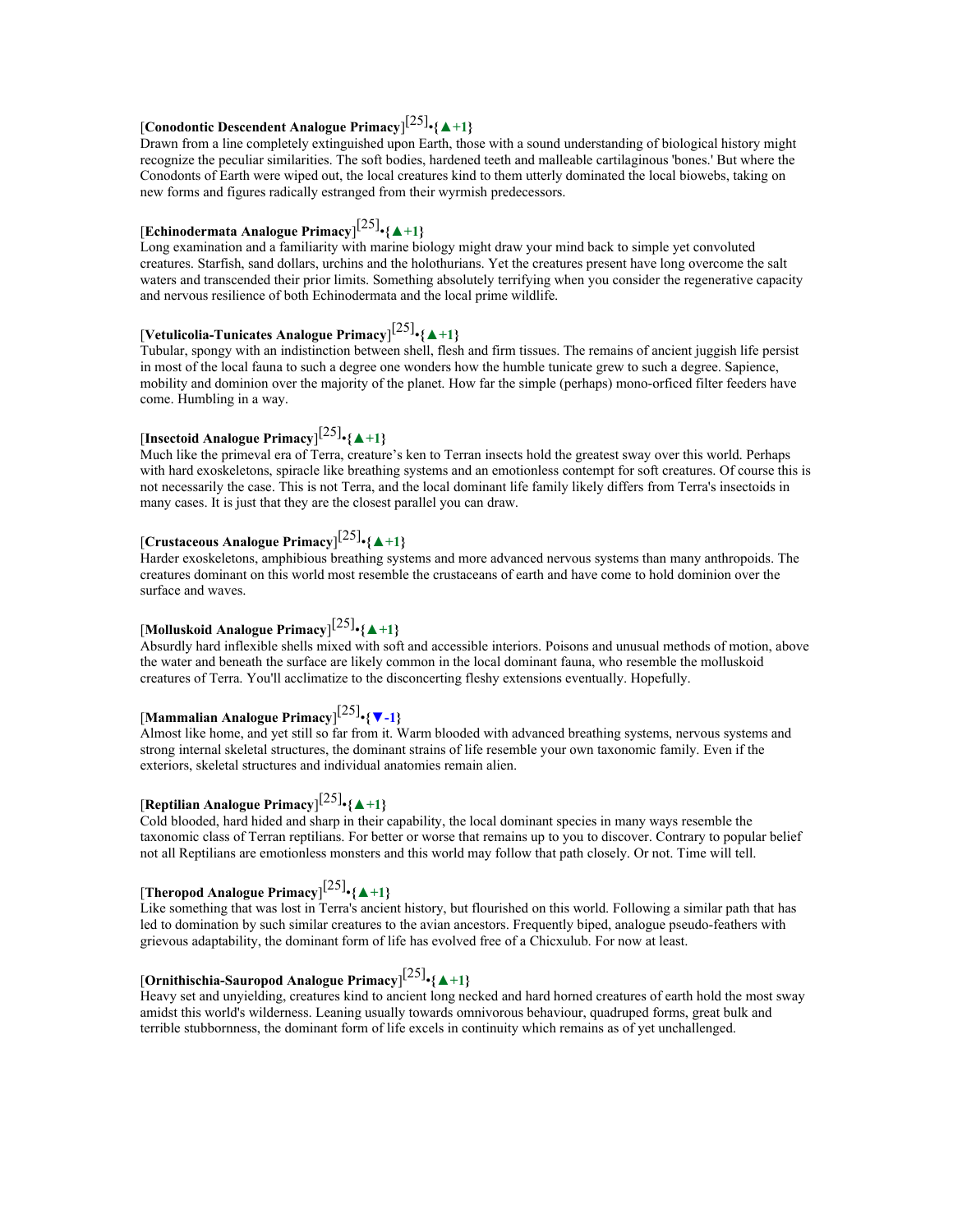# [**Amphibian Analogue Primacy**] [25] •**{▲+1}**

Flexile both above and below the water, creatures most kind to the amphibians of Terra are the common majority of fauna. Like near forgotten Eryops and Diplocaulus they are far above the petty frogs and newts of Terra. One would be a fool to underestimate these transitionary beasts in their amphibious nature and ferocious hunting habits.

# [**Piscine Analogue Primacy**] [25] •**{▲+1}**

Either removed from below the waves by event or having only recently known the surface, fish like creatures dominate this world. Scaled, aquatic by and largely (though this is by no means a set rule) with mixed functionality in organ development, you will at least get to be a mid-tier fish in your brief life-span.

# [**Proarticulata Analogue Primacy**] [25] •**{▲+3}**

From origins that uniquely proceed both flora and fauna instead existing in the odd space between them. Only in the barest body structure long likely long since internalized and refined to its highest degree do you find it's origins. Descended from those preceding even Articulata with body structures defined by projenitation in knitted forms.

# [**Lycopodiopsidii-Equisetumitte Analogue Primacy**] [25] •**{▲+3}**

Perhaps a different path than what the progenitors of Terra's flora took. The local dominant fauna resemble primitive flora in both makeup and connection, but despite this they are fully mobile and cognizant. One wonders how exactly such creatures came to be, if they are in fact the descendants of primitive flora or a truly strange beast.

# [**Fungoid Analogue Primacy**] [25] •**{▲+3}**

In some perverse twist of fate, the local dominant fauna resemble flora of earth, specifically of fungal make. Soft internal forms, slow moving and toxic to other forms of life, much of these creatures will need to be discovered, a process that could be fatal if executed poorly.

# [**Floric Analogue Primacy**] [25] •**{▲+3}**

In some perverse twist of fate, the local dominant fauna resemble flora of earth, specifically of terrestrial vegetation. Tinted by an ancestry of root and leaf that has likely left some remnant of photosynthesis and other systems, these creatures move slowly but are just as firm and possessing of intellect as creatures evolved directly from flesh and bone.

# [**Colony Analogue Primacy**] [25] •**{▲+3}**

Perverse things, the dominant form of life is closest to the lichens of earth and diverge wildly in their progression, mobile and with carnivorous species these life forms are ridiculously flexile in their form and function. Their greatest weaknesses will likely be flame, temperature change and toxins, but that is not guaranteed.

# [**Mixed Analogue Primacy**] [25] •**{▲+3}**

Xenos environments produce xenos creatures. While still reminiscent of earth the dominant family of life contains many Terran traits in a metaphorical Tazman situation. What lies ahead you alone will be able to describe at your own discretion. With all the details you're willing to sum up.

# [**True Alien Primacy**] [25] •**{▲+5}**

Many things have existed in Terra's long and weathered years, yet the dominant form of life is reminiscent of nothing that has been on earth. If it has it was in short order, and forgotten by the relentless progression of time. You will become more than acquainted with these entities, and you alone will be able to describe them in Terran verse.

#### **Status of Parasitic Life**

# [**Collapse-Level Parasites**] [26] •**{▼-15}**

How is it possible to describe the impossible weight of the festering masses on this world? Vermes infest the interiors of wildlife and natives alike being almost ubiquitous in their numbers, while small suckling things coat their hides spread all manner of diseases. The sheer number of parasites is unsustainable and like to cause a collapse soon, by selfafflicted blight or the bloated weight of the thieving niche sinking the entire ecosystem.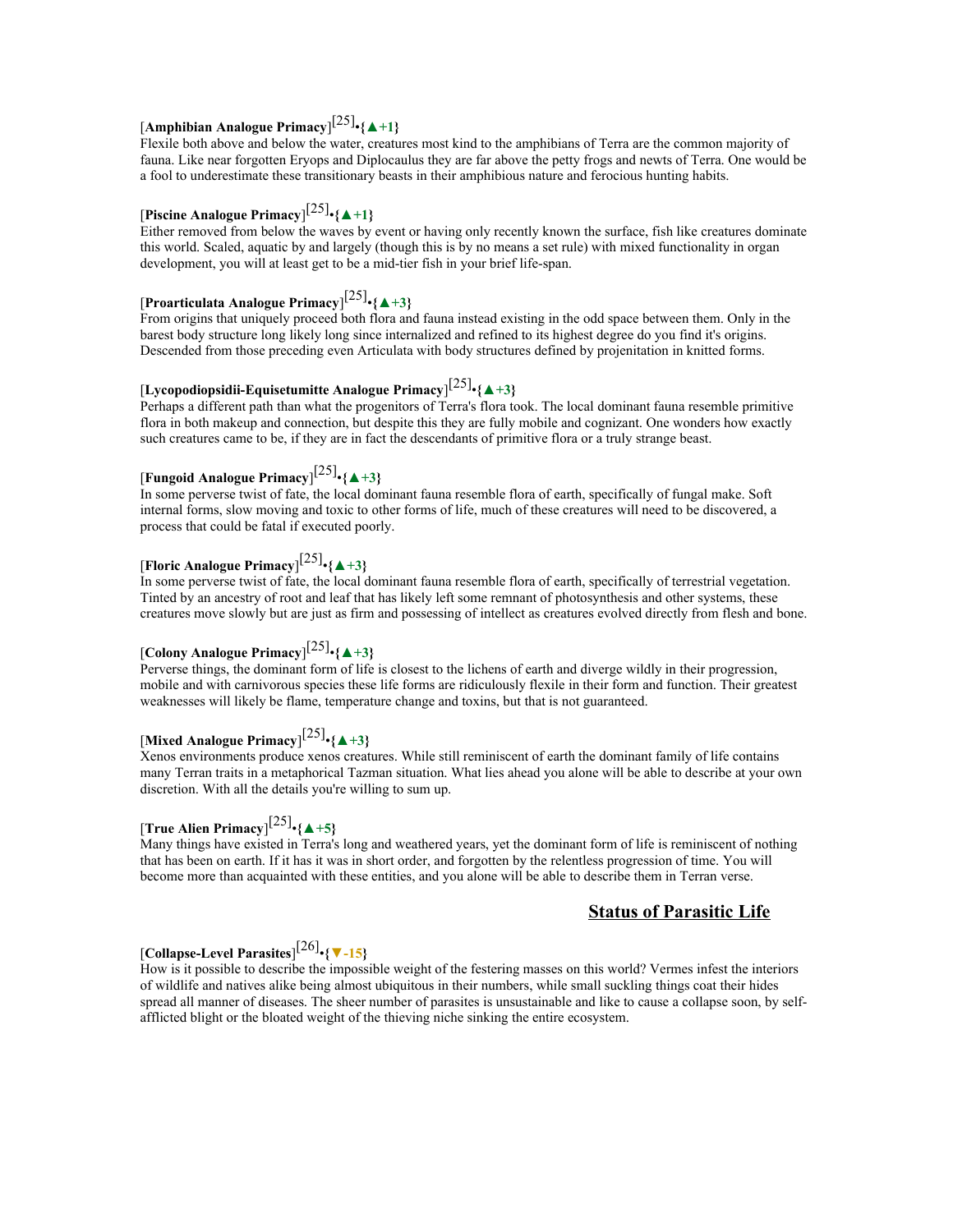# [**Teeming Parasites**] [26] •**{▼-5}**

The selfish and perhaps 'worthless' life that clings to contributing parts of the food-chain are numerous. Hiding in every crevice they can. But they are not so insatiable as they could be. While one can keep themselves clean beyond the cities it requires serious upkeep and great caution. Those without these traits of these and most wildlife will be teeming with the tiny cretins infesting their bodies.

# [**Weighted Parasites**] [26] •**{▼-3}**

Selfish elements in the ecological web are commonplace, but inbuilt defences and weather conditions keep the bulk of parasites at bay. The unwary and foolish may still find their digestive systems and hides infested by selfish critters, but they are much less of threat and more of a nuisance to the natives. Unless of course disease or other effects exacerbate the potential harm brought by parasites.

# [**Few Parasites**] [26] •**{▼-1}**

The ecological web has either pruned the ranks of parasites or selfish elements in the food chain never attained serious mass. Great carelessness and filthy living will lead one to internal infestation, but for the majority of the food web parasites are a non-issue.

# [**No Parasites**] [26]•\***{▲+5}**

Deliberate pruning, an ecological event of great scale or a simple non-presence, parasites do not exist on this planet, or are so far removed they might as well not even exist. Life and native civilization flourish in ways Terra never knew proper, an enviable or pitiable situation should conditions change.

**\*Take nothing else from this section**

# [**Lethal**] [27] •**{▼-5}{▼-5}**

The local parasitic life on the whole has effect similar to African sleeping sickness or Baylisascariasis in terms effectiveness, being too dangerous to spread effectively in the native sophont population. Carried by wildlife that have the misfortune of being able to survive infestation, these conditions dramatically alter the response to parasites in the locals to emergency conditions. Either to save the infested or to isolate the damage. Such habits aught to be copied or at least understood if one doesn't like their muscles and soft tissues being defiled with burrowing things.

# [**Annoying**] [27] •**{▼-1}**

While unpleasant, for you and most of the sophonts at least the parasites of this world are nothing more than an annoyance. Usually. Infesting the hide and the interior alike they don't do any serious damage but are unsightly and biting. The diseases parasites can carry do not have the same guarantee and can inflict all manner of terrible ailments. Take caution.

# [**Debilitating**] [27] •**{▼-5}**

The local ungiving vermin infest function and form, weakening their unwilling hosts and making them easy prey for predators and eventually scavengers. Either by means of clumsy infestation, deliberate necessity for their life cycles or a naked belligerence that does not require the host survives. Such creatures tend to be heavily rooted in internals systems and rotten forms, even for an outsider they should not be taken lightly.

# [**Mixed Bag**] [27] •**{▲+3}{▲+1}{▲+1}{▼-1}{▼-3}**

The local parasites are unusual in that they are not entirely drains on the ecological system. Some small returns are made, in physical, mental or esoteric sense, but for everything given things are taken in return. Enhanced forms come at the cost of mind-numbing pain, relaxed form coming with a sickly aphrodisia. Any civilization worth it's salt will be aware of these effects, and particularly advanced ones may even be able to exploit them without infestation.

# [**Symbiotic**] [27] •**{▲+5}{▼-3}**

The parasitic strains of life are not true parasites, instead acting with forced symbiosis on the local wildlife which vary in receptivity. What is one creature's ringworm is anothers internal cleansers. While this process is disturbing and intrusive it may not without benefit, even to something as alien as you. Local culture will likely look upon such intrusions favourably, though this is not a set facet and some cultures may reject them outright.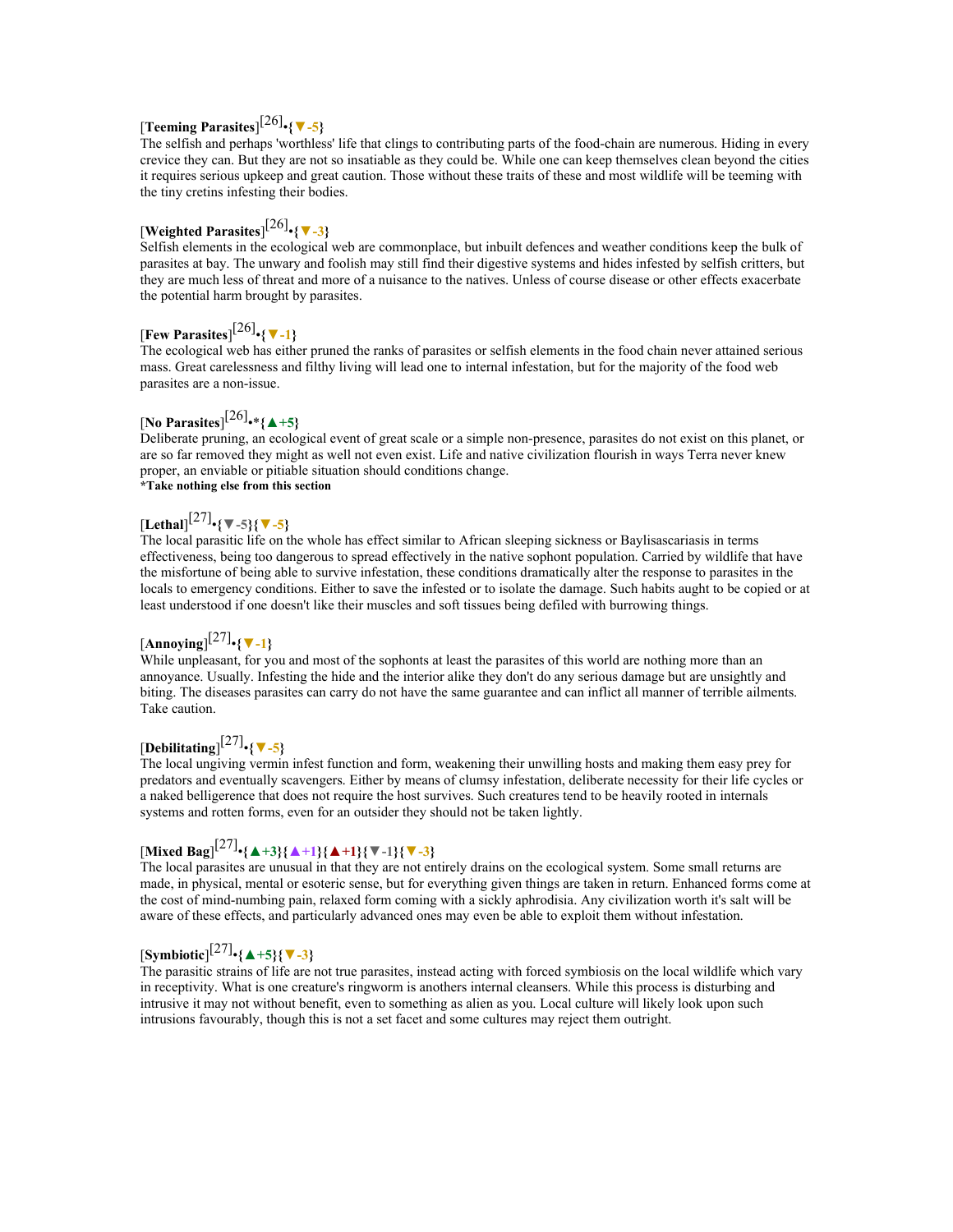#### [**Seizing**]**{▲+5}{▼-5}**

A few breeds of local parasite possess a truly horrifying ability to puppet their infested hosts. This can be from significant chemical shifts, alteration of mental functions or even full direct seizure of body function by way of physical growths. The exact specifics of this function can vary wildly, either directing hosts to act in wildly volatile functions, fundamentally destroying their mental states, withdrawing them to exist in a degraded state until the host is discarded or simply getting them killed.

#### [**Excessively Infectious**]**{▼-5}**

Parasitic life acts as a vehicle by all manner of virus, bacterium and pettier parasites. But that case is even more true on this world where even passing bites from the cretins can easily infect one with some wretched blight. While you may be seemingly unaffected by the viral and the bacterial, the parasites and the pettier parasites can still infest your form, while the local populations will carry the full weight of these effects. Revulsion will be necessary even if not natural.

#### [**Infested-Kind**]**{▼-5}**

Certain misanthropic would laugh at it, a human being finding kinship with the wretches. The parasitic grooves of life do not bother you, do not effect you and can freely crawl upon your naked hide without biting. Perhaps it is some ancestral dissonance that makes you seem nonliving or little more than terrain, perhaps the arbiters of your twisted fate thought it would be funny. It matters little, with this small boon freeing you from worries of infestation. Regardless, it would be prudent to avoid drawing attention to this oddity, knowing well how humans could draw lines the sophonts could do the same between you and the selfish creatures.

#### [**Lurid Physical Alterations**]**{▲+3}{▼-5}**

Forceful insertions exist in local parasites which hitch themselves upon the reproductive systems of local wildlife and natives. This ranges from the actual imitation of reproductive organs to plant their young into waiting receptors, to simply infesting the interiors of reproductive systems and using copulation as a means to spread themselves. They damage fertility in their hosts as they hedge up on reproductive systems. Disturbing as they may be, some will go as far as to integrate into host nervous systems, boosting libidos and feeling like extensions of their hosts. Perhaps it goes even further. It would be best to avoid delving to deep.

#### [**Lurid Mind Altering**]**{▲+5}{▼-3}**

Many parasites alter their host's mental state, and it is common for parasites to ramp up the libido and 'functionality' of their hosts. Either to leave their hosts weak and distracted to predators or tying themselves to host reproductive without overtly damaging fertility, humans are not guaranteed to be immune to these effects. Afflicted individuals will be driven with a mania unwelcome to function, and in lucid moments find themselves horrified by their subsumption to the near violent lascivious behaviour. If there is any promise of reprieve that is, and the parasites do not strip away the entirety of their pesky mental faculties.

*Give this world a name if you wish. But know well it has others, perhaps with names that are smelt, rather than spoken. Thought of, rather than seen. Perhaps it matters not, after all, those drawn here would give such similar names to Terra. A world they never knew, unable to smell it or see it. To know it only by what you give.*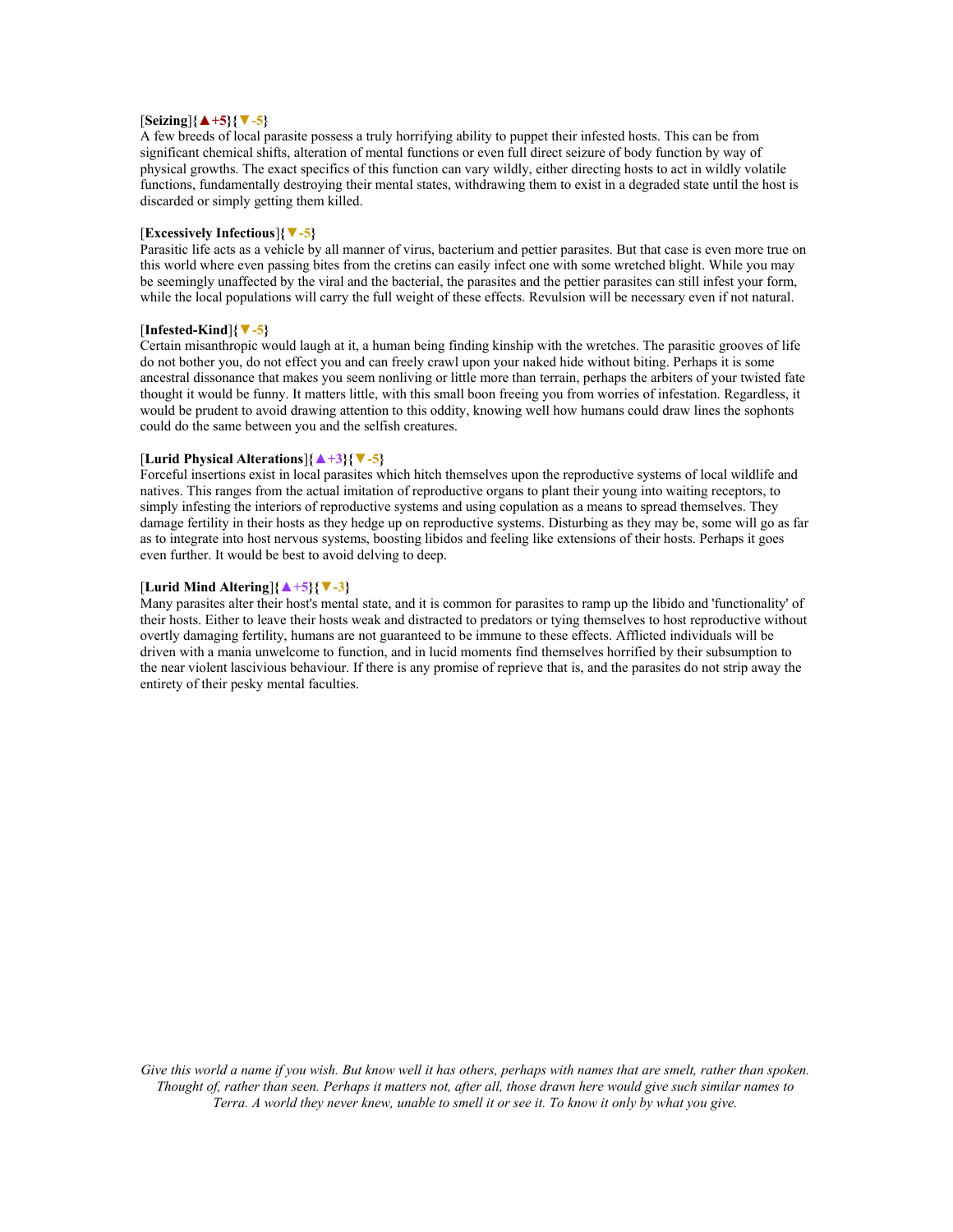# **The Local Sophonts, Physical Biology**

*Broken as you are, even you will realize shortly that you aren't alone. The residents of this world are unlike your kind. They have their own histories and words, their own thoughts and actions. This is their cradle, those wrought by this planet's cutting weather and stoney cradle. What are they, in the most physical sense?*

#### **Format of Sophont Sexual Makeup**

# [**Mono-Sexual Makeup**] [28] •**{▼-5}**

Possessing only a single physical 'sex,' the native Sophonts make do just fine. Perhaps they forgo sexual reproduction entirely, or perhaps the entirety of this species are functional hermaphrodites. There are many methods by way of which a singular sexual make-up can arise. Regardless of specifics this homogeneous sexual layout will reverberate across the entirety of their society, binding them together while highlighting other distinctions. After all, thinking creatures that achieve sapience will always turn on one another. Categorization is a necessity of assent, and it is only natural it will be taken to the extremes.

# [**Paired-Sexual Makeup**] [28] •**{▲+3}{▼-1}**

Simplistic and functional at least in terms of the basic process, this species possess dual physical sexes and a genetic reproductive cycle that involves the combination of make-up to produce new life. However they may still diverge wildly from the sexual norms of humans with all the paths of reproduction one saw on Terra. The only kept element is the exchange of genetic material and production. Ranging from behaviours kind to seahorses, puppeteers to the horrifying cycles of the pequeninos. Life finds a way.

# [**Tri-Sexual Makeup**] [28] •**{▲+3}{▲+3}**

Sexual complexity if wrought from the primal origins of life has great potential. This species possesses three distinct physical sexes that are required for the act of reproduction. But the exact specifics of reproduction and the individual roles of each gender can stretch further than you can imagine. Adaption to the society may take some time, particularly if your gender functions are split between multiple parties. No doubt the reverse will be equally strange, though your unusual states reception will vary depending upon your company.

# [**Quad-Sexual and Upward**] [28] •**{▲+5}{▲+1}**

Four or more physical sexes exist in this species, some of which may not even be a part of the reproductive process at this point. The convoluted web of relations between the genders makes human gender Anthropology look almost quaint by comparison. One should keep in mind that the natives have achieved sapience, the long terrible rode your ancestors took was walked, either in spite or because of their makeup. Presumptions on effectiveness can prove fatal.

#### [**Pliable Sexes**]**{▲+3}**

Members of this species may, given the right circumstances or environmental conditions change their physical sex. Likely without the individuals accord, though sufficient experimentation may allow some control over the process. As you might imagine this function further complicates the relation of genders and social structure as any set individual's birth sex may change given the right circumstances. No doubt social structures will envelop these changes in status with some very ugly possibilities coming to light if sophonts learn how to specifically exploit this feature.

#### [**Parabiotic Assimilation**]**{▲+5}{▼-1}**

The anglerfish of the deep oceans are perhaps the closest of Terra in the perverse to the Sophont's reproductive cycle. One sex either sacrifices their genitalia or the entirety of their being to be assimilated by a member of the opposite(?) sex. The assimilating sex will make use of the assimilated parts for reproduction, which may be only for a brief period or the remainder of their lifespan with the assimilated part effectively becoming a part of the hosts body. In the best case scenario the process is painless and well developed, perhaps lost 'parts' regrow given time. One need only consider the possibilities for just how unpleasant it can be. Yet for the natives, even if the most nightmarish capacities of parabiotic assimilation are realized, it will be just... There. Nothing more or less than a fact of life.

#### [**Differentiated Sex Ratio**]**{▲+3}**

The ratio between sexes is extremely skewed, forcing a sex (or plural sexes) portion into the minority within society. This naturally drags the act of reproduction into a key place in the social environment. Competition and rights over reproduction can make human reproductive quarrels look like schoolyard fights, and often the minority has little in the way of choice concerning reproduction. Depending on time investment in reproduction it will be an annoyance, an encompassing social duty or literal slavery. There is nothing to be done though and despite the potential inefficiencies of this process sapience was still achieved.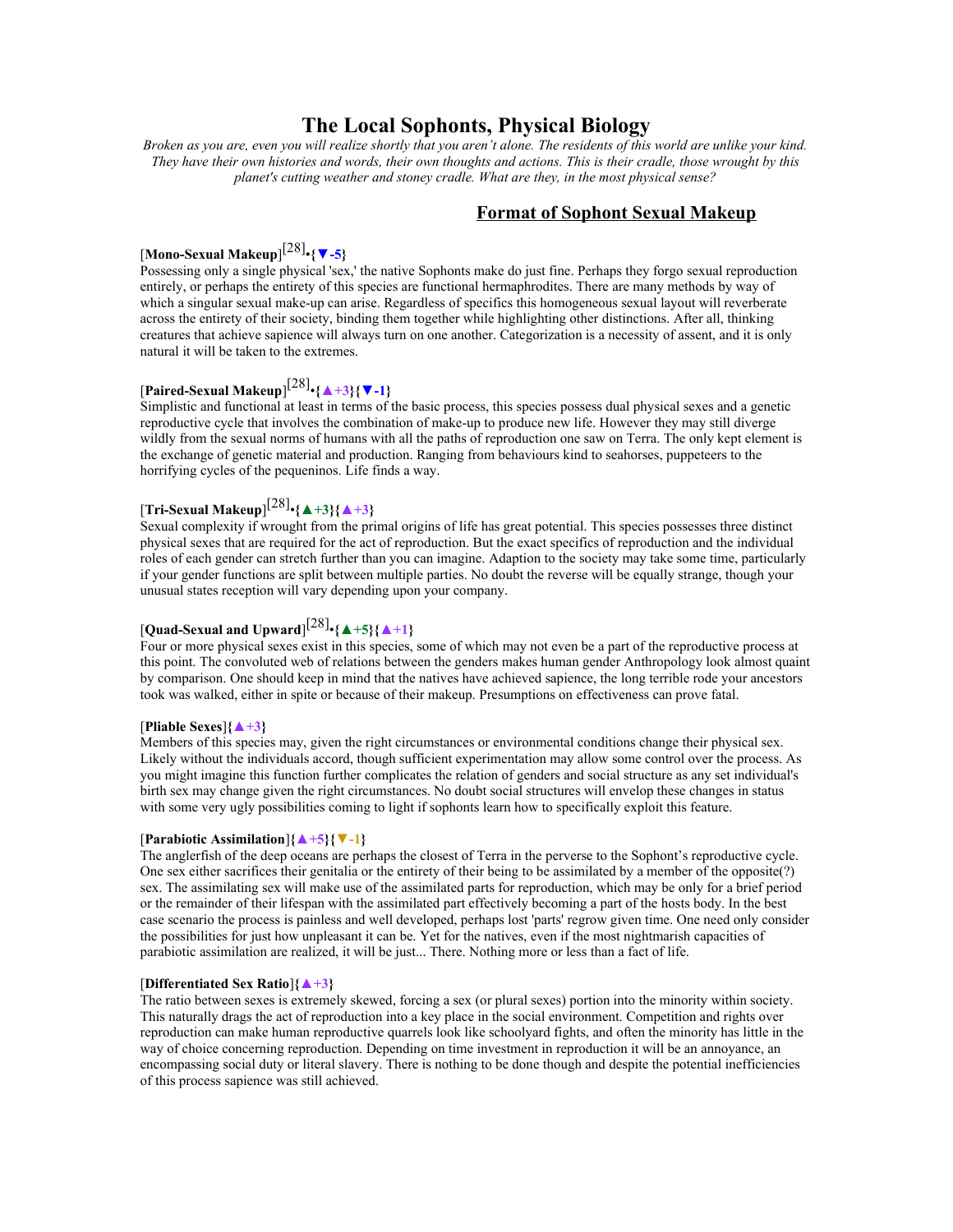#### [**Eusocial Function**]**{▲+1}**

By their very evolutionary function the act of reproduction is designated to a minority within this species, with the collective assisting in the task of rearing and caring for the young. Eusocial species will have serious ingrained organization and carry these functions well past their ascension into sapience. Now whether or not these functions are refined with the development of societal functions or actively struggled against remains to be seen.

#### [**Extreme Gender Dimorphism**]**{▲+3}**

The physical nature and build of the sexes is so great they may appear to be entirely different species to the uninformed outsider, with differences so vast they may not even co-inhabit or share sapience. One would do well to acquaint themselves with the intricacies of this uneven landscape and the specifics of the relationship between sexes. Particularly if they are a member of a (comparable) sex that sits far from the established makeup. An entire social structure could be challenged by your problematic existence if 'your' sex happens to be non-sapient, in human history many challenges are at best regarded as outsiders. At worst threats.

#### **Form of Sophont Figure**

# [**Unset Biological Symmetry**] [78] •**{▲+1}**

An extremely odd characteristic for a species that has progressed to the point of sapience. The local sophonts have no set biological symmetry, possibly from a expansive growth origin, situational factors or something else. But of course to the locals the 'issue' isn't one and you're the freak.

# [**Tubular Biological Symmetry**] [78] •**{▲+1}**

A biological system framed upon a ring taken well beyond to it's most extensive end-point. The sophont nervous system will likely be based upon said ring system with it's 'brain' composition being far more spread out across the form. But that is merely one possibility, the path to sapience could have radically shifted the natives and it is foolish to make presumptions on estranged origins. After all, you hardly resemble your original sagittac ancestors.

# [**Paired Biological Symmetry**] [78] •**{▼-1}**

Your memories of Terra are all you need to remember the sheer number of possibilities brought on by simple mirrored biology. Capable of evolving to fit all manner of niches but excelling in mobile large-mass creatures, these may resemble some denizens of Terra, but they may be far stranger. Borne out of some hazy fever dream forgotten to be a memory. Quadrupedic Birren, monstrous leviathan and many limbed things. All are a possibility.

# [**Extended Biological Symmetry**] [78] •**{▲+1}**

Again it's difficult not to draw back to the distant inhabitants of once Antarctica. The native Sophonts are divided into a plethora of sides that have no doubt refined to the point their functionality is without question. In the same right as much as you. But they are not awkward, and you are not simple. Simple in the functional sense anyways...

# [**Megafauna**] [48] •**{▲+5}**

While the classic definition of Megafauna on Terra was creatures surpassing a tonne in weight, this represents a species that reach or surpass the upper end of Bush elephants (4 meters tall and 10 tonnes.) Understandably these entities dwarf you, at best like a wolf dwarfs a Pomeranian and can treat you as such. To survive, craftiness, wisdom, luck or the pity of the locals will be needed. Though, some seedy individual may secretly enjoy such helplessness. It should be noted the locals require great amounts of nutrition, and your physical needs will be almost inconsequential by comparison.

# [**Massive**] [48] •**{▲+3}**

These creatures surpass even the greatest humans in terms of physical mass and height, dwarfing you like a parent dwarfs a child. While size is not everything physical struggle will be at best fevered and at worst, futile. To survive and thrive in the harshest possible condition, one will need to find other ways of being useful or to keep one's self hidden or to appear very cute.

# [**Human Ranged**] [48] •**{▼-5}**

The dominant sapient race of this world is surprisingly close to adult humans, at least in ranges of height and weight. Needs in terms of nutrition and water will be understood if nothing else, and you will neither be a footnote or a landmark, drawn a little closer by size at least. In the best case scenario one might be able to hide with the right cloaking, while at worst... Well. At least you'll fit through door analogues.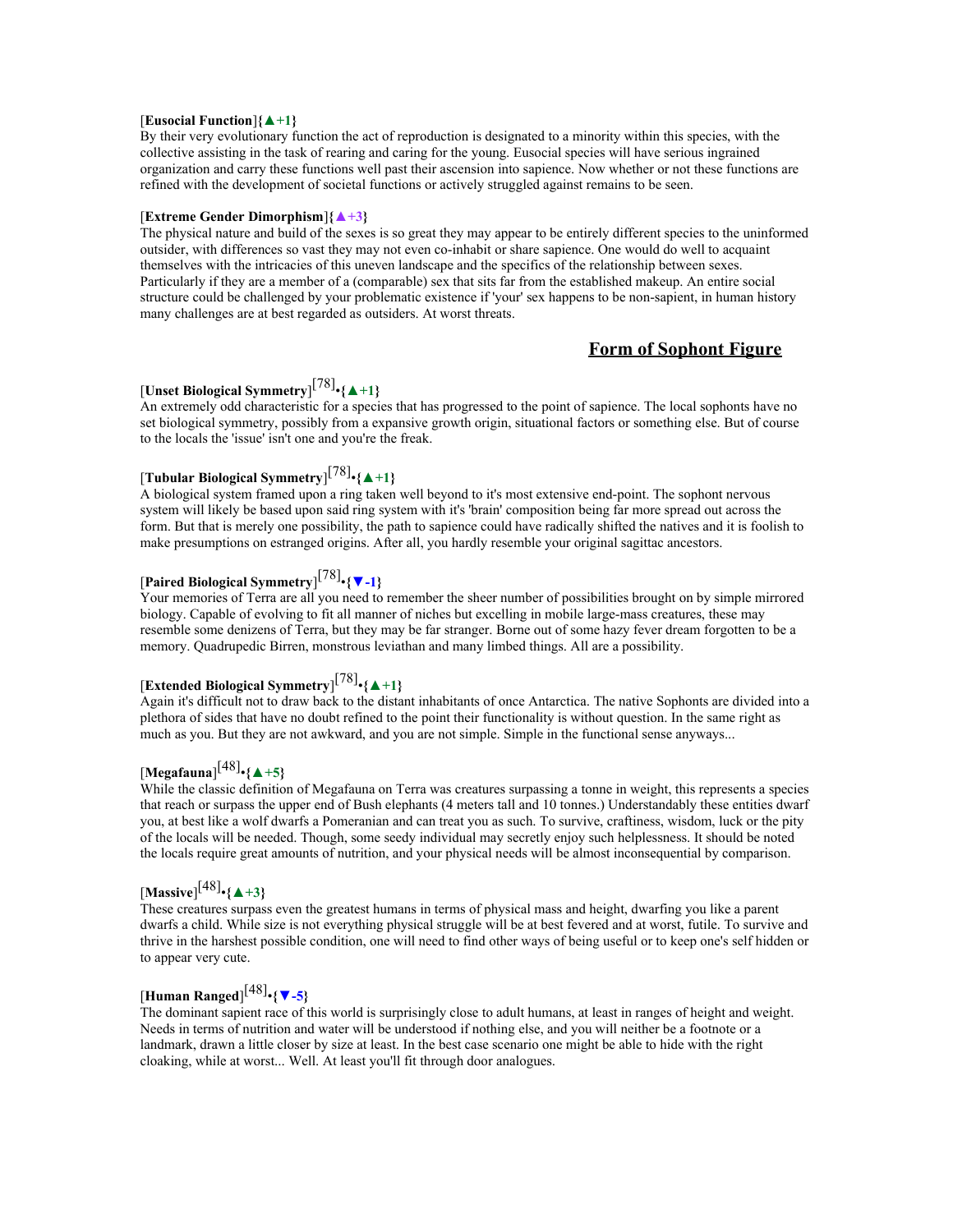# [**Minute Forms**] [48] •**{▲+3}**

The local race is smaller, the average weight and height being closer to the ranges of pre-pubescent human children. While your physical ability brings as much prestige as fear, you'll stick out like a garish titan and will eat like one too. Hiding your alien nature much like your bulk will only be possibly if you forgo contact with the locals outright. As well one would do well to remember the fate of many giants in human mythology. Size is not everything.

#### [**In-group Dimaphorism**]**\***

The locals are not as restrained as humans in terms of ultimate adult size and structure. Final adult body mass may be determined by sub-species, caste, birth cycles, health or other factors. It could be that the natives never stop growing though they might simply reach a point where this point slows and an average median age produces an 'average' height. Regardless, the varied society could force some flexibility for you to blend in, if one's own size fits in the range of the growth cycle.

#### **\*Two Form Sizes may be selected to represent minimum & maximum 'full grown' size. Combination values rules applied. This may be also used to specify sex size groups and others.**

# [**Bipeds Locamotes**] [29] •**{▼-3}**

The local denizens possess two legs for terrestrial locomotion. While these legs may vary wildly from the unusual plantigrade nature of humans into Ungulate or Digitigrade natures, the shared closeness is nothing to scoff at. The very concept of leggings may be familiar to the local populace, a boon if you arrived without clothes. Then again you might look better in robes or a skirt. Whatever the case, local dress should largely not be outside the realm of your understanding.

# [**Tripods Locamotes**] [29] •**{▲+5}**

An almost completely alien form of locomotion to earth, bar the scuttling beginnings seen in fish and tailed creatures of Mammalian origin. Tripod lifeforms may be just as fast and flexile as four and two legged species given a few era of refinement. The locals may be reminiscent most of H.G. Wells 'Armoured War Machines' or perhaps they may be without comparison to Terra's petty constraints.

# [**Quadrupeds Locamotes**] [29] •**{▲+3}**

Wrought of perhaps the most common form of locomotion, the sophonts are quadruped in structure, possessing four functional legs. Trading energy efficiency for raw speed, Quadrupeds come in numerous forms and may excel in almost any function on grounds of evolutionary purpose. However they tend to be restrictive in higher functions, and are more easily crippled than bipeds and tripods. There is also no way for a human to blend in with a quadruped society bar outright hiding.

# [**Many Legged Locamotes**] [29] •**{▲+3}**

The motions of Arachnids, Centipedes and other landed Anthropoids are perhaps the closest to that of the locals, who possess many legs. Of course there is no guarantee of that. Be they moving in forms of metachronal rhythm or perverse independence they have been refined by their pre-sapience environmental niches to the point of great efficiency. Regardless of the specifics they shall likely be slower than 'numerically-inferior' legged beings, but with a stability and a surety that can only be envied by unsteady humans and even quadrupeds.

# [**Un-legged Locamotes**] [29] •**{▲+3}**

The local's evolutionary path has forgone structural "legs" entirely. Perhaps it is kind to the rectilinear motion of pythons and similar serpents, slow and silent. Or perhaps it is kind to the Undulatory nature of lesser snakes and lampreys. Or perhaps it is something stranger, the most basic of body types is a magnificent thing that can form with ages to fit just about any need. To the local Sophonts, the mere notion of a legged sapience could be hysterically silly or heretical, depending on their environment. The stuff of fiction.

# [**No Inherent Manipulators**] [30] •**{▲+5}**

The dominant sapient life-forms do not possess any manipulator limbs at all, perhaps being descended from primary grazers or chase carnivores that would have no need for such things. Making their ascent into sapience a strange and slow path. Making do with orifices, external protrusions and less gainly limbs, tool making and finesse are difficult at the best of times. Your hands may prove to be very useful in the right circumstances.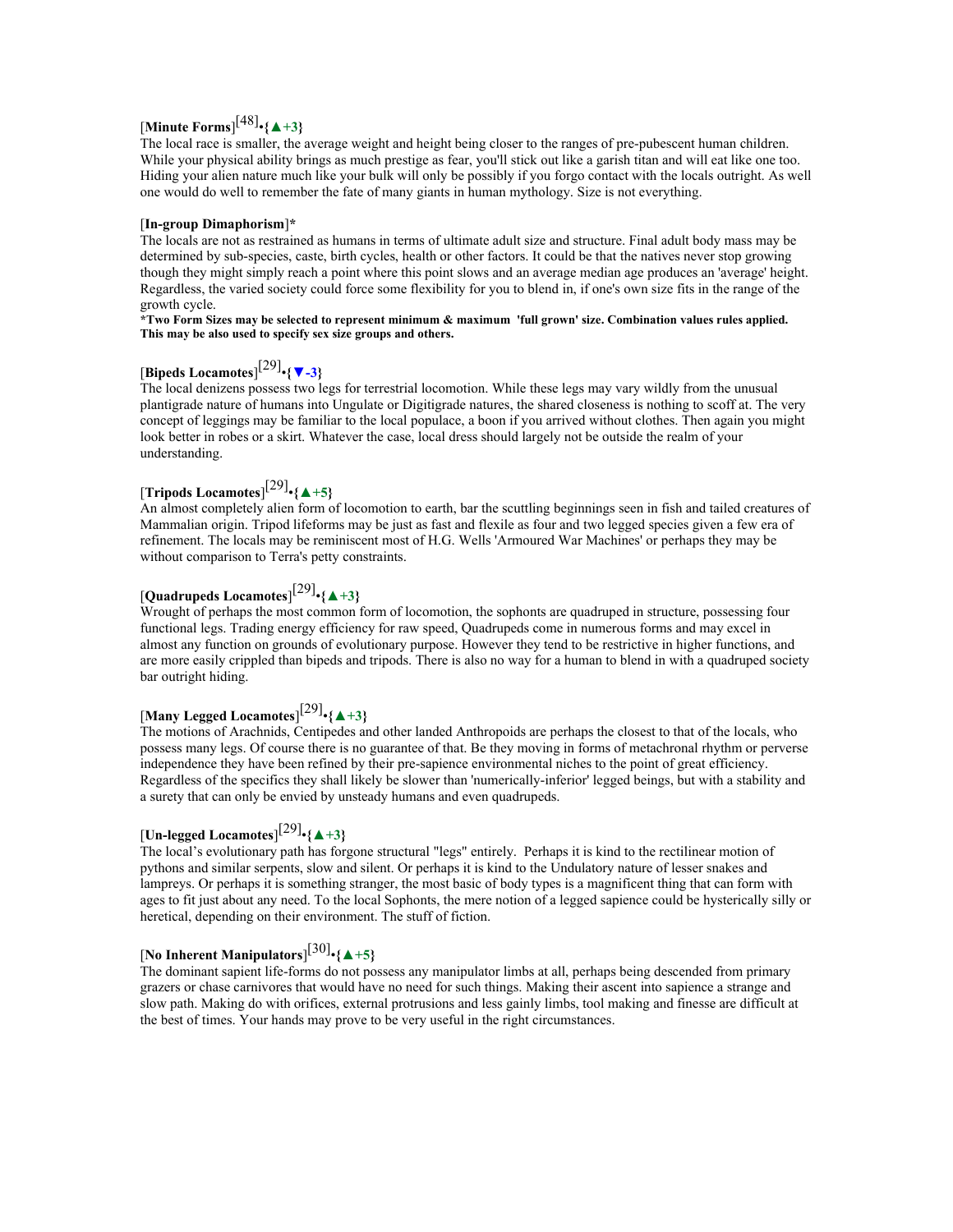# [**Mono-manipulation**] [30] •**{▲+5}**

A single perhaps cranish limb, a tail or perhaps even a terrible boned tongue structure, the locals each possess a single manipulating limb that adequately fulfills the purposes of fine manipulation and tool use. While your arms are more in line to freakish over sheer anomaly by comparison to a manipulatorless species, you'll still find some small respect performing tasks pairs of the locals would be needed for. Unless of course the manipulator is able to compensate for its singular nature.

# [**Bi-Manipulators**] [30] •**{▼-3}**

The locals possess paired manipulators, which while they may not be in simian placement still bridges some space between you and the new world. Most fine tasks may be handled by adequately skilled individuals unless these manipulators are truly limited. You may still be incomprehensibly alien and liable to be burned over it, but at least you will not be burned over arm number. Arm structure sure, but not number.

# [**Plurality Manipulators**] [30] •**{▲+3}**

In line with Octopi or perhaps the dread goddess Kali, the dominant species possess many functional manipulators. Depending on the exact specifications of the physical structure of these limbs they could entirely outclass anything a human could accomplish or suffer a more 'set-in' ungainliness in more convoluted locales that comes from complicated designs. In spite of this upper mastery of these limbs puts a human in a very out-classed position in physical structure, if of course sizes are in a similar strata.

#### [**Mixed Function Parts**]**{▲+1}**

Arms and legs, the space between grows miserable and low in many circumstances compared to the specialization of mankind. Certain limbs of the locals serve multiple functions and may serve as both legs and manipulators, allowing for greater range of function at the cost of specialization.

# [**Polycephaly**] [67]**{▲+5}**

The locals possess more than one 'head,' perhaps in line with the mythological Hydra or more in line with Pierson's Puppeteers. Or perhaps they are closer to an ever growing life-form without human imaginative parallels, dispensing individual minds like blossoms on a cherry tree. These heads may be joined into a single potent consciousness, or may each be their own 'individual' with all the moral quandaries that brings. The levels of complication that can be brought by this biological function have few equals.

# [**'Headless'**] [67]**{▲+3}**

The locals do not possess a single marked bundle of biological tissue and internal supports that contains their mental faculties. Rather, the functions of the 'head' are spread out across the greater body. This may be in line with the Terran cockroach, their absurd durability and all that it entails, or perhaps it is closer to the men of akephaloi.

#### [**Prehensile Tail**]**{▲+3}{▲+1}**

The locals possess a prehensile tail of some sort, kind to that of a Tree Pangolin or perhaps your own Simian cousins. While naturally limited in function compared to more specialized limbs it is advantageous in climbing, mundane function and many small tasks. Some of which are likely not discussed in polite company.

#### [**Prehensile Tendrils**]**{▲+3}{▲+5}**

To a human, the locals possess significant prehensile nodes most reminiscent of the denizens of lightless depths and fanciful non-fiction. These may be individually to minor to be of use outside of very fine tasks, or may be significant enough to be considered useful manipulators in their own right. Though never to the point their biology fully capitalized on fully. The tendrils do alleviate many functions for the locals. Some of them are not to be discussed in public places.

#### [**Entrancing Elements**]**{▲+3}{▲+3}**

An unusual biological mechanism employed by certain strike predators on Terra that only needed an opening. The native sophonts retained elements of this strategy in a very physical format. Perhaps in their motions or actual specialized parts, they were able to maintain and possibly refine this hypnotic element of their physical ability. Broadly this will only effect fauna, though perhaps through more extreme refinements it could even be used to sway sophonts, even ones of xenos Origins...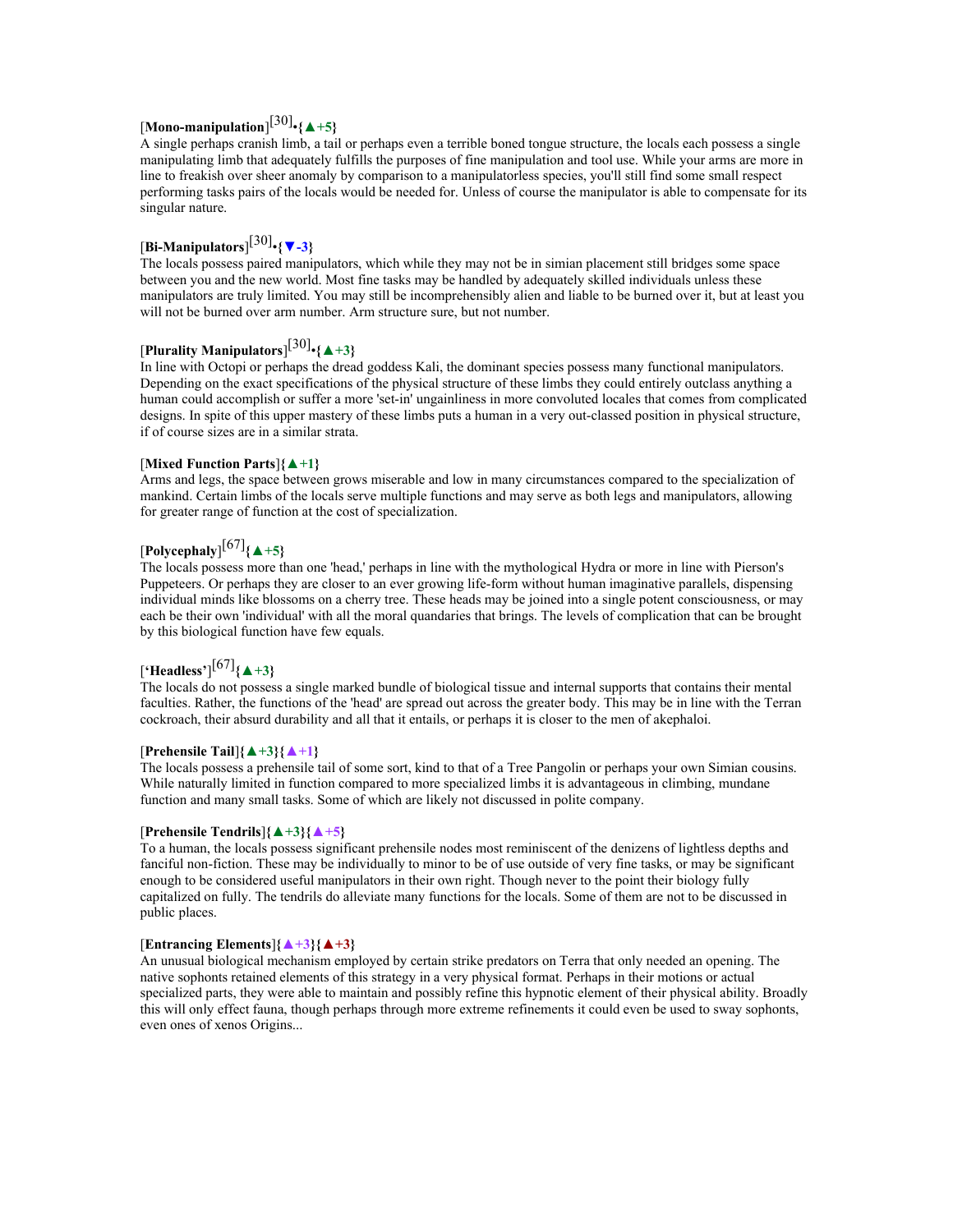#### [**Internal Storage**]**{▲+1}**

The local populace possess such internal cavities that allow for storage of items, from unspecialized internal sacks for liquids to potentially complicated internal compartments. The evolutionary paths by which such things are attained are numerous, and while such mechanisms are useful, having locals withdraw things from their person may bedisconcerting. Particularly if the locals are large enough for you to be 'stored.'

#### [**Aerial Ability**]**{▲+3}**

Through the possession of wings, extensive flaps, aerial figure or gaseous growths the locals possess the ability to fly, unrestricting them from ground and altering societal functions in a way that will take months to years to fully grasp. All the while a human shall be crippled to the locals, though the surety of flight in society dictates if this is a metaphorical foot or total paralyzation. Not possessing flight lands you in a category only held by infants and the infirm. The only advantage you possess is a surety and weight on the ground flying creatures do not have.

# [**Amphibious**] [70]**{▲+3}**

The local's possess respiration systems that allow them to inhabit both the open air and below the waves, at the cost of being bound between the two. Perhaps beginning life in one space and gradually moving to another with age. Or being perpetually flexile but never specializing in either environ. A portion of the local societal space will likely be permanently cut off for you, though the specifics depend on the exact make-up of their respiratory function.

# [**Water Bound**] [70]**{▲+5}**

The entirety of the local population is water bound, cutting you away from almost all of their functions. While a small blessing in some respects you will be entirely on your own. Barring the occasional brief visits if their forms even allow it your future will be almost completely solitary. Unless you somehow grow gills. The local society will be acclimatized for the medium of water, with all the restrictions and benefits that entails. More technologically advanced societies have overcome the struggles in medical and metallurgical technology that water near outright inhibits.

#### [**Subterranean**]**{▲+5}**

The local sophonts have a long history of dwelling beneath the ground. Perhaps they still dwell there, or are slowly making their way to the surface. Either dwelling in set underground environs or pursing a biological delving model like the worms and moles of Terra. In lightless environs they'll likely excel in ways humans can scarcely comprehend, senses finely refined for darkness and sensations within soil. However this comes with an unpreparedness in open spaces and the 'buv, that may be disorientating or even debilitating. Something to be exploited, perhaps?

#### [**Defensive Functions**]**{▲+3}**

Spines, hard shells, rigid chitin, painful toxins, camouflage, even defensive acidic discharge and stranger things. Defensive measures to protect against predators, internal competitors or to ward off parasites are something this locals possess in noticeable fashion. While borne out of a passive position by evolution, sapience allows such functions to be used in more active forms.

#### [**Ceremonial Functions**]**{▲+3}{▲+1}**

Bright colours and extensions be it for the purposes of aposematism or mating, stripes or purely signalling growths of horn-like material. The local evolutionary process blessed the native sophonts with such features and they remain a visible part of their society. Be it to signal virility, might, genetic prestige or facets tied to the functions themselves.

#### [**Hunting Functions**]**{▲+5}**

Overly long fangs or extending claws, mangling horns, ballistic interception, paralyzing, killing or even dissolving venom and spinnerets. The locals retain benefits of a carnivorous or at least opportunistically predatory ancestry that their self domestication didn't dampen. Violence and hunting nature made easier by these functions, though carelessness and malice may force societal norms to inhibit them.

#### [**Sensation Functions**]**{▲+3}{▲+3}**

Antennae, feeling Horns, analogous whiskers and the Like. Physical protrusions on the forms of the local populace allow for extended sensory function. Typically within the realm of touch though that is no guarantee. While this does allow better perception of the world, it also creates a weak point that the local societies will likely consider off-limits to respectable individuals. It would be best to investigate such through conversation and not prodding.

#### [**Compatible Figure Recognition**]**{▼-3}**

There are certain motions and stances from the natives that are not too dissimilar from those of humans or Terran animals. If the natives possess a facial (or at least something reminiscent of the Terran separated brain, sensory input, digestive entry clump) or even just broad figure motions the nature of these motions will draw direct understanding of intentions. Even if it is tinged with other things. Hopefully this compatibility is a two way street.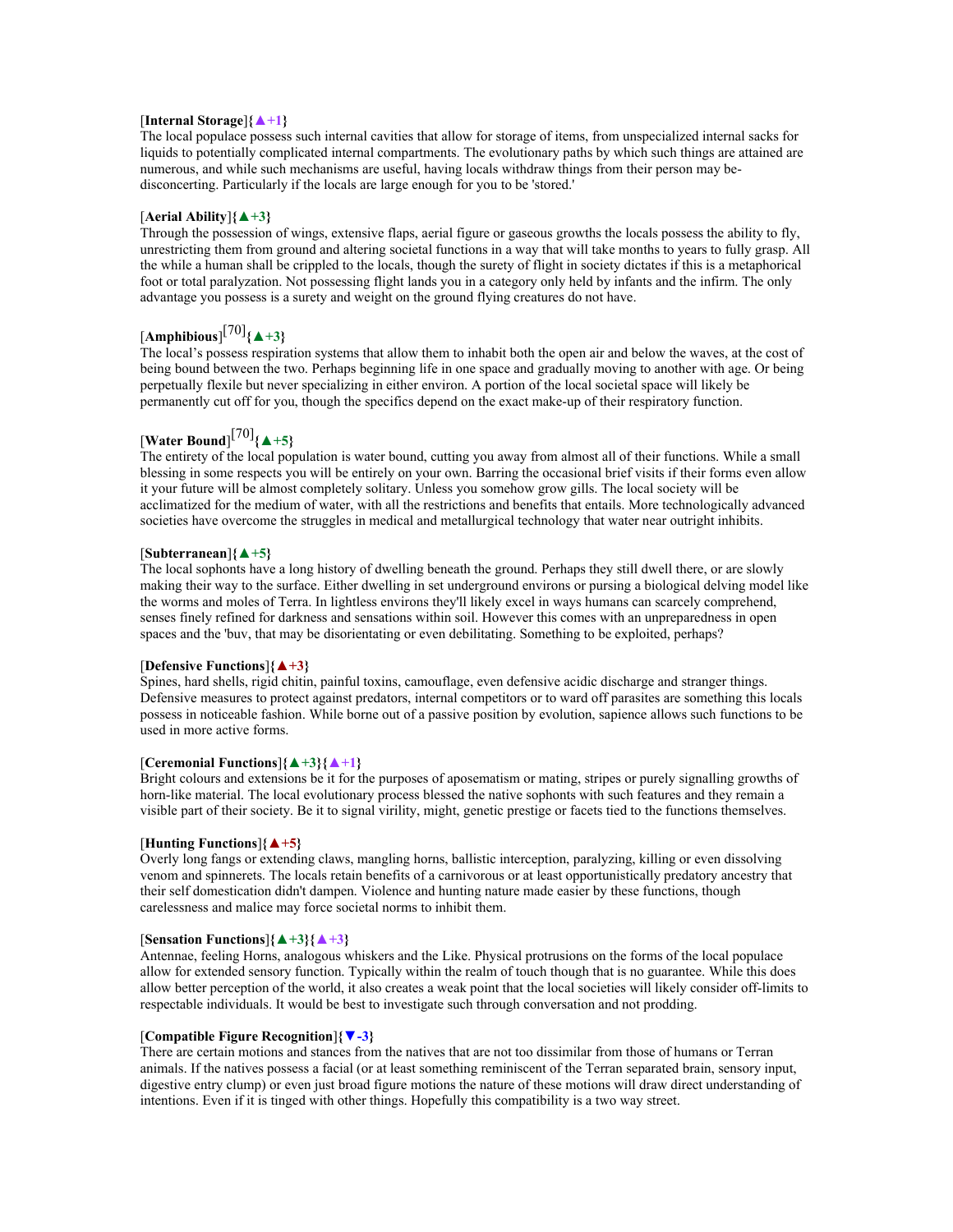#### [**Unsettling Figure Recognition**]**{▼-3}**

Uncanny valley or a product of sheer unmitigated alienness carrying a sapient mind. Whatever it is there is something about the way the native sophonts look and move that puts you on edge. Familiarity will slowly do away with this, but there is something on a very basic level that unnerves you. It's bad enough for you but in your position it could get a whole lot worse if that near genetic disturbance is shared.

#### [**Incompatible Figure Recognition**]**{▲+3}**

By virtue of the total divide between yourself and the native sophonts being so vast or the sheer difference in your body formats you can't read the natives body language and emotional quirks. In the most extreme of these circumstances you wouldn't even be able to identify an individual ready to attack you. As problematic as this is, with a little awareness and a willing ally you might be able to pick up the native body language in time. The much more pressing issue will be if this alieness is shared in the same right, in the matter of the unknown groups can easily make foolish decisions.

#### [**Terrifying Figure Recognition**]**{▲+5}**

In line with the ancient primate phobia of serpents and arachnids, something about the locals fills you with a recognizable fear. One that might be justified if their disposition is of a similar nature to such ancestral foes. But fear, especially the irrational animal that dwells inside you can lead to life ending mistakes. It is unlikely this disposition is shared, hopefully your terror will be the only one you need to deal with.

#### **Format of Body Systems**

# [**No Network Digestive System**] [71] •**{▲+5}**

By not needing one or having systems so simplified nutrients do not need it, the local sophonts do not have a specialized digestive system. Be it a base consumer that produces its own energy and absorbs nutrients or a creature that in full form is able to envelope nutrition like a cell, the sophonts get by. It would be impudent to presume all sophonts 'require' digestive tracts.

# [**Singular Entrance Digestive System**] [71] •**{▲+1}**

A sack like digestive situation, reminiscent at least in passing to the anemone, either through overcoming the inherent deficiencies in the design, not 'needing' to pass solid waste or unique body formats this system functions better than one would expect. No doubt having the mouth and ass be the same orifice will direct culture to strange places.

# [**Entrance-Exist Tube Digestive System**] [71] •**{▼-1}**

A simplistic digestive system that can take all manner of forms to fit whatever body it is that carries. For most lifeforms this is all that could be needed, breaking down, processing and expelling waste from the body in a straightforward action. At least, an action as straight forward as the eccentricities that define the sophonts.

# [**Complex Tube Digestive System**] [71] •**{▼-1}**

Alternative and convoluted digestive systems are a possibility, though an unlikely one. Design is perfected not when there is nothing left to add, but also nothing left to take away. Still, in spite of that through necessity, strange origins or stranger needs the locals possess a strange digestive system that is multifaceted over a singular tube track.

#### [**Flexile Digestive Functions**]**{▲+1}**

The nature of local digestion is further complicated by interpasses within the sophonts. The specifics may vary, but they retain ability and control that a human can struggle to process at times. Perhaps their biological functions allow them to 'skip' entire internal sections of their processing, perhaps they retain full optional control in moving food or perhaps stranger still. The specifics lie in their biology and needs.

# [**Simplified Cutaneous Respiratory Systems**] [72] •**{▲+1}**

The most basic of systems founded upon skin contact, like in the most primitive of fish, certain amphibians and many insectoids of Terra. In a local without need for intensive oxygen (or any other medium gas) processing this method is acceptable. But in most any circumstances these creatures will usually be run out or run down by superior respirators. At least, that should be the case. Somehow the natives were able to retain their simplistic origins.

# [**Internal Simplified Respiratory Systems**] [72] •**{▲+1}**

The likes much early terrestrial life formed base but functional internal breathing systems. Allowing them to out compete their primitive cousins bar those who shrank and scuttled into darkness. The most that can be said is that it does its job. But still, there is much that could have been optimized and the natives may find themselves aware and wanting in their refinement.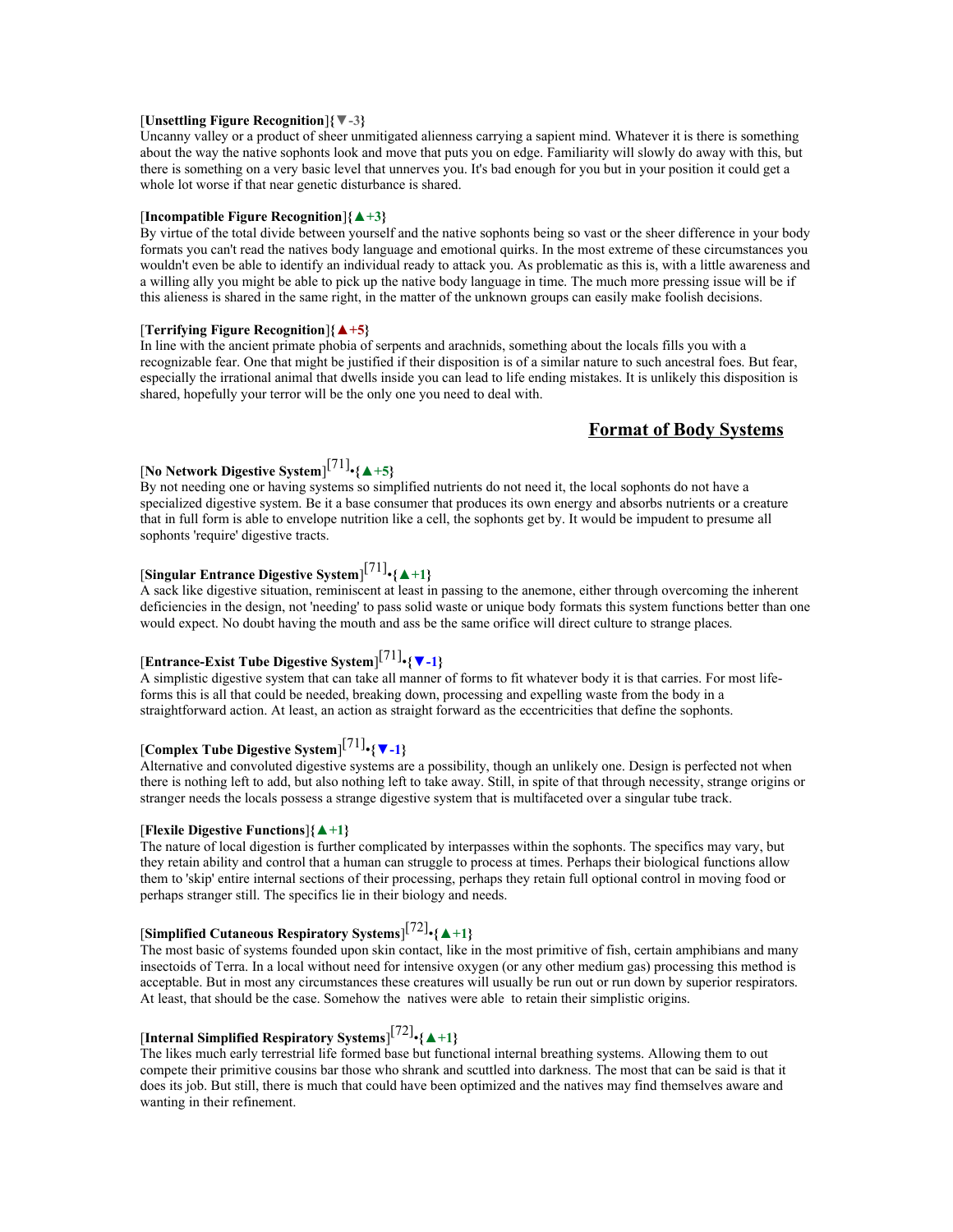# [**Advanced Internal Respiratory Systems**] [72] •**{▲+1}{▼-1}**

The systems of creatures with many ages refining their functions and hard locking them into their breathing 'mode.' Oxygen extraction has been optimized by evolution as good as it could be. While it refines extraction allowing as much efficiency as environment and body mass allow these systems suffer more from environmental displacement. As you would in the high mountains or beneath the waves.

# [**'Passage' Respiratory Systems**] [72] •**{▲+1}**

A system of oxygen intake based upon motion, exchanging internal 'pumps' for full body motion. Common in heavier 'base' environs be it water or particularly thick atmospheres where the process of motion can be refined and made to the point where it becomes automated. If this process is perfected it is possible to make the process of respiration a total non-issue, but in the same right all it takes is a period of stasis to asphyxiate.

# [**No Respiratory Systems**] [72] •**{▲+5}**

Through systems of direct intake or perverse entrance, the locals don't actually need even the most basic form of independent respiration. Such a lack of systems is as telling if not more so than the presence of one. In what world could a sophont persist without needing the action and reaction of gas exchange?

#### [**Alternate Respiratory Systems**]**{▲+3}**

Subsidiary layers, back-up sacks, attached hides or stranger things. The makeup of the native sophont respiration is not all that it seems and goes beyond what it seems. As a result of half-forgotten genetic memories, past environs or biological quirks it matters not. The results remain regardless, though not easily seen.

#### [**'Outer' Biology**]**{▲+5}**

The natives posses 'body parts' that are not actually inherent parts of their biology, but are instead other life-forms that have formed a symbiotic relationship with the natives. This could be as simple and as unintruives as additional limbs that largely retain their autonomy, to 'eyes' that become fully integrated to an entire 'second skin' where the natives spend almost their entire lives inside of the external body. The potentials of such biological quirks are vast in scope and only limited too the chances of those ancients that formed this perverse bond. Perhaps it is not all that strange, after all, you are but a mass of individual parts forged of ancient cooperation in smaller, simpler days.

#### **Inheritance of Sophont Body Structure**

# [**Ordovician-Silurian Descendent Analogue Ancestry**] [31] •**{▲+1}**

Wrought of a primal age that never so fully faded as it did on Earth, or, if it did, still somehow produced a strain of life able to look upon itself and ponder. Shell, the sum of proto-chitin and mirrored flesh all remain, at least in passing. The road to sapience may have taken much and given a form stranger than anything of those primeval oceans.

# [**Conodontic Descendent Analogue Ancestry**] [31] •**{▲+1}**

Wrought of a lineage that perished and failed upon earth. Yet here managed to achieve one of the highest highs biological life could. Soft boned, hard toothed with flesh and nervous systems ahead of time. At least, once. Perhaps time has stolen all but the faintest tints of that ancestry, or perhaps that terrifying legacy remains present.

# [**Echinodermata Analogue Ancestry**] [31] •**{▲+1}**

Wrought of a legacy that does great service to the star fish of Terra and their cousins. It would seem the unique and similarly fashioned systems of this world allowed a rise to sapience. Allowing a more advanced forms, though the basic structures and nature never changed.

# [**Vetulicolia-Tunicates Analogue Ancestry**] [31] •**{▲+1}**

Wrought of a legacy so basic and seemingly implicit one wonders how it could have ever bred a sapient mind. But such creatures drew stronger wills and full motion in ancient days of Terra. Their analogue counterparts on this world drew them to the inevitable conclusion. Their bodies still carry patterns descended from odd barrelish shapes.

# [**Insectoid Analogue Ancestry**] [31] •**{▲+1}**

Wrought of a minimalist design and perhaps ingrained with matching collectivism or hyper individualism, the locals are closest to Terra's insects, the breed that flourished you know well. The exact specifications of these analogues will in some ways be limited by the mere imposition of functional sapience.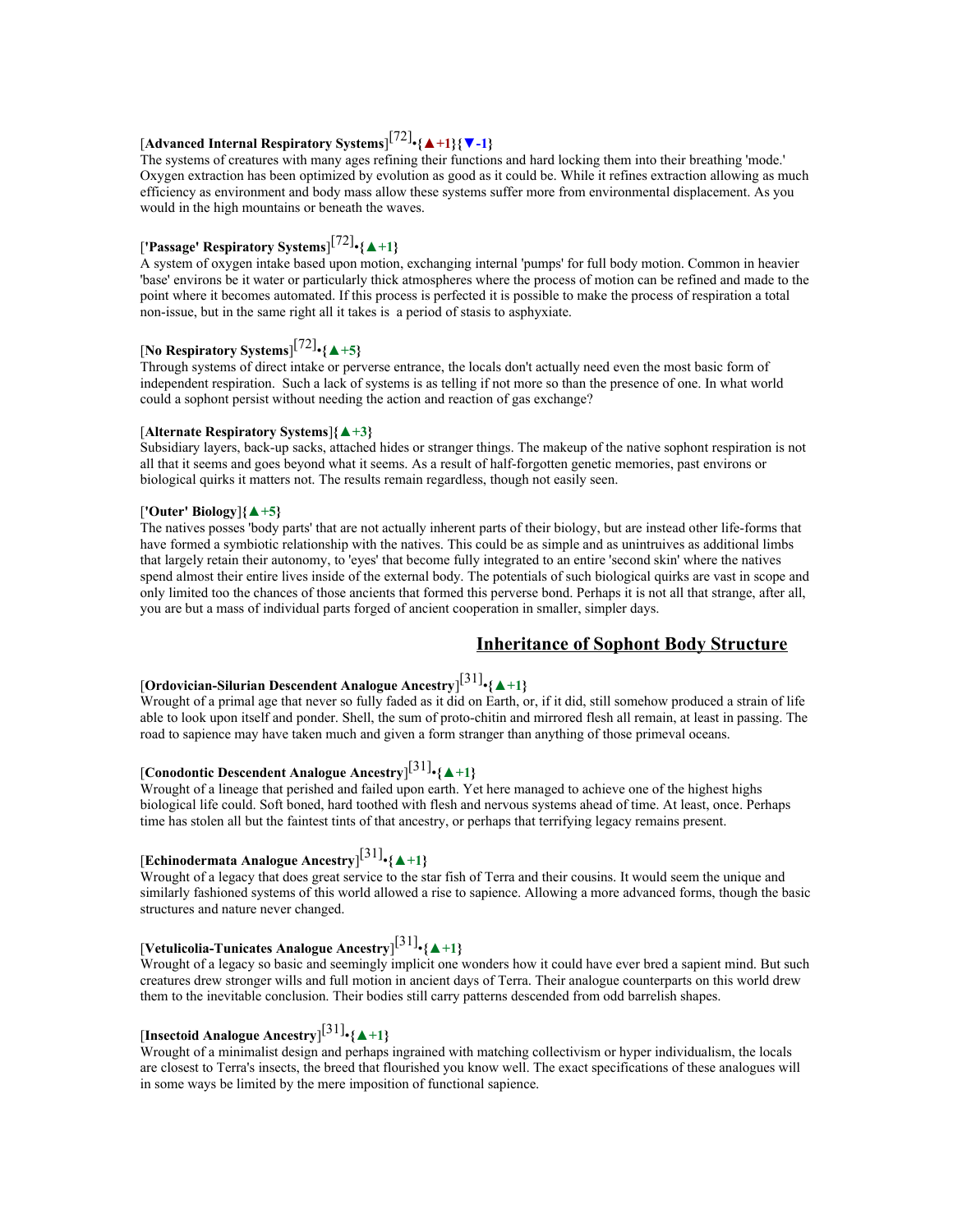# [**Crustaceous Analogue Ancestry**] [31] •**{▲+1}**

Wrought of the dark places near the water and rock that are too flexile in some places and too hard in others. Typically individualistic in their higher respects and perhaps with with nervous systems close to men. Finding common ground can be difficult at times with these sophonts who in some regards wear their backbones on their metaphorical sleeve.

# [**Molluskoid Analogue Ancestry**] [31] •**{▲+1}**

Wrought in an unyielding figure to predators and the wider world, the soft interior perhaps remains. Though who is to say if the spiritual character and cultures share that contrasting softness? Time and investigation will tell.

# [**Mammalian Analogue Ancestry**] [31] •**{▼-3}**

Wrought of a form eerily familiar and disconcertingly divorced. Some evolutionary designs are more adaptable than others, short lived as they may be to the unchanging advance of time. To you the locals are wrought close, but in the cosmic scale of things 'close' can still be a man beside an Andrewsarchus. The Cosmos might mean to mock you with this, but a little scaled familiarity is something in your exile. A slight or a blessing, that remains to be seen.

# [**Reptilian Analogue Ancestry**] [31] •**{▲+1}**

Wrought of forms tried and tested by the whiles of time and disaster on earth. The locals are reminiscent of Terra's reptilians in many aspects, the robust and regenerative designs holding some compare in analogous evolution. It is impossible to say if Sapience will increase their already prestigious potential, or doom them like any chilling misfortune. Ruthlessness carried to its natural end always results in self-obliteration.

# [**Theropod Analogue Ancestry**] [31] •**{▲+1}**

Wrought in forms Earth nearly obliterated and changed permanently by disaster, it is unknown if the locals are doomed to similar circumstances as those brought upon earth. Or, is that simply the perspective of those ignorant to the inevitability of change? Regardless, light and deft function dominates the locals, either in the primitive large build sense or the more refined designs you knew in the flesh on earth.

# [**Ornithischia-Sauropod Analogue Ancestry**] [31] •**{▲+1}**

Wrought of forms obliterated in your own histories, the locals have crossed thresholds the misfortunes of Terra never allowed. Developing already impressive designs and refining them through the rigours of time. Composed of forms marked by unyielding stubbornness in history, they persist unyielding as their ancestors. Perhaps the sophont cultures defuse this or perhaps they capitalize on it.

# [**Amphibian Analogue Ancestry**] [31] •**{▲+1}**

Wrought of the thin spaces between environs and the evolutionary inbetwixt, the locals are closest to the amphibious family of Terra in their make. Perhaps time has rendered them to a set locale with the lost environ slowly turning vestigial, or perhaps the potential of their genetic ancestry is purposefully exploited.

# [**Piscine Analogue Ancestry**] [31] •**{▲+1}**

Wrought of a kind closely born beneath the waves, or perhaps still dwelling beneath. The locals carry the legacy of the original home of life with them. Refined to the point where sense became self. How much of their legacy has been sacrificed in the path to and beyond sapience remains to be seen.

# [**Proarticulata Analogue Ancestry**] [31] •**{▲+3}**

Wrought of a bred form where the divide between animal and plant was never mad clear on Terra. On this world it seems that ancestry led not only to fauna but sapient fauna. The natives still retain the odd and oh so familiar base of edged structure. But only in observation is that noted, they have come a long way and done their predecessors justice in their fruition.

# [**Fungoid Analogue Ancestry**] [31] •**{▲+3}**

Wrought of Mycanoid origins in the damp and miserable places, the locals likely retain an affinity for those drugging locales by virtue of tissues alone. For some, the deep and wretched places will always be home, no matter how far they travel away from them. Although time may be dividing this, with grievous struggle on their part. After all, their predecessors grew to the point of thinking, there is little truly estranged from their potential.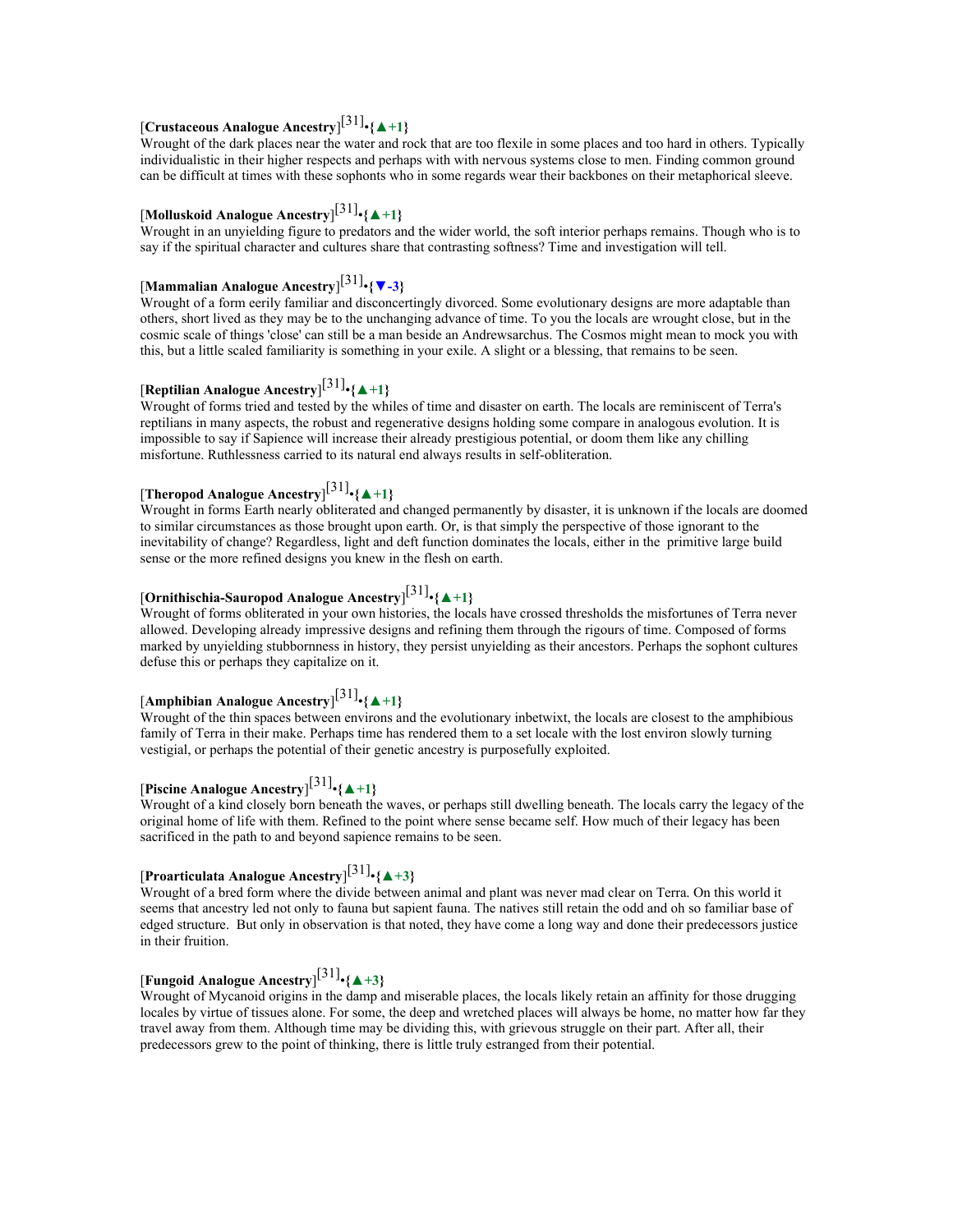# [**Lycopodiopsidii-Equisetumitte Analogue Ancestry**] [31] •**{▲+3}**

Wrought of the proto plants and trees, perhaps never fully settling into the modes of flora, allowing their low and perplexing ascension. The basic body and tissue structure of the sophonts is still heavily bound up like those simplistic plants. Yet housing forms capable of sapience, the divide between them is staggering in some ways.

# [**Floric Analogue Ancestry**] [31] •**{▲+3}**

Wrought of origins betrothed to the full culminations of leaf, root and vine, even the progression into fauna and the passage into sapience has not robbed them of their distinct appearance and certain glaring traits. It remains to be seen how much of this floric appearance is of use to the current inheritors of the floren legacy. If kept their durability and regenerative will be nothing to scoff.

# [**Colony Analogue Ancestry**] [31] •**{▲+3}**

Wrought of those low creeping things that not only persisted but thrived in the harshest of environs. The incredibly simplistic ancestors of the local Sophonts have followed a path of progression that from an evolutionary perspective is nothing short of astounding. Despite the current state, function and mental abilities that separate them from their minimalistic ancestors such sophonts will still drive further than all but the most remote flora to a human of faunic descent.

# [**Mixed Analogue Ancestry**] [31] •**{▲+3}**

It is arrogant to assume the path to sapience could be wrought upon the individual lines that Terra grew upon her face. Above arrogant, it is a level of hubris that aught to be stuck down. Though this may never be struck, such a meeting as yours to this world may be the only humbling paid upon bot breeds. The locals lie somewhere in-between, mingling traits and distinctions to greater effect than what could be achieved in the environs of earth.

# [**True Alien Ancestry**] [31] •**{▲+5}**

Terrible is the absolute pride of men, limiting the scope of human imagination to only what is seen and heard. You have seen the limits of human thought struck down by those entities able to question themselves. The locals are of a descent entirely alien to that of earth, wrought by forces that Terra never knew. Perhaps you and you alone will know them. It remains to be seen if this singular individual understanding is a blessing or a curse. Or someplace in between as is usually the case.

# [**Predatory Ancestry**] [32] •**{▲+3}**

Descended from creatures of stalking and hunting nature, be they lesser 'prey and preyed upon' entities or the very apex of the food chain even before their rise to sapience. Aggression and Carnivorous diet will be embedded into the fabric of their very being, albeit with the potential to have these traits tempered by self-domestication. Such ancestry may limit dietary restrictions and could seriously inhibit societal building if their nature is hard set. To say nothing of the stagnancy an apex predator can suffer in its status quo.

# [**Omnivore Ancestry**] [32] •**{▼-3}**

Descended from creatures of flexible dietary intake and adaptable by their very nature, such habits and improved dietary intakes no doubt assisted into the locals rise to sapience. Such adaptability remains though environmental concerns may force certain food types to be favoured over others. However even from a your origins it's obvious that this sort of diet is ideal for sapient creatures, and no doubt the sophonts benefited greatly from a forced diversification of intake. Even if they have yet to recognize that.

# [**Herbivore Ancestry**] [32] •**{▼-1}**

Descended from creatures of, at least in origin, passive consumption. Passive at least in the measure of dietary habit. The nature of flora may drastically alter this relationship. But even then, theirs was likely a slow rise to sapience, without the binding catalyst of protein ripped from other creatures. In their current era sophonts may incorporate animal by-products or even the flesh of beasts may be finding its way into their diet. But depending on the set nature of their consuming functions it could be ages before carnivorous food sources find their way into their diets. If ever.

# [**Scavenger Ancestry**] [32] •**{▼-3}**

Descended from creatures that fed upon the dead, the dying and the helpless, ripping apart eggs and corpses alike to sustain themselves. Such ancestry is perhaps not so estranged to your own, heralding back to the low apes that struggled to persist in the rapidly changing Africa. Unknowingly beginning their rise to sapience in dead flesh that brought a taste for living flesh. Regardless the Sophonts long since surpassed their scurrying origins. There is a chance some of that heritage remains providing a durability in intake that inspires equal parts disgust and awe.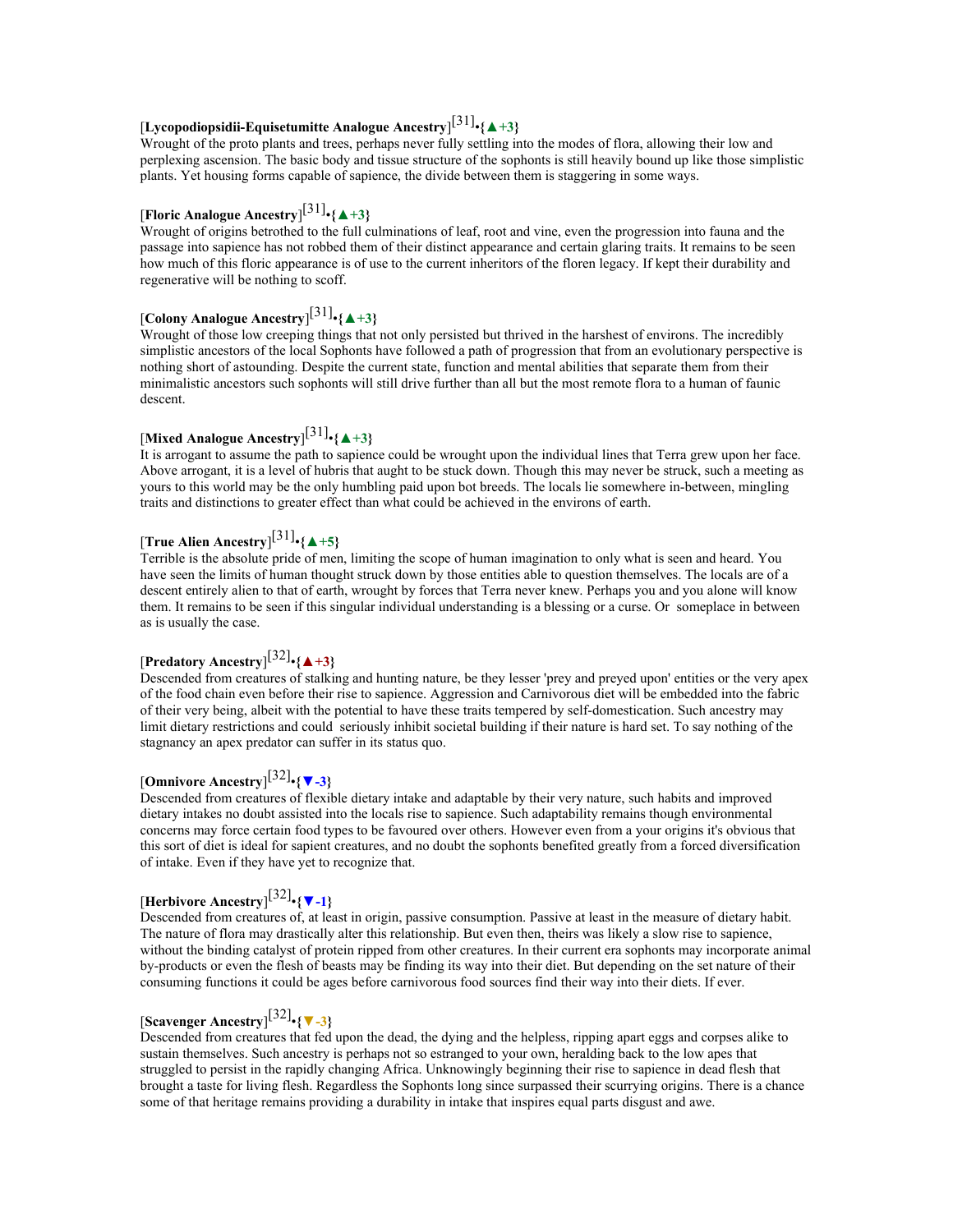# [**Parasite Ancestry**] [32] •**{▼-3}**

Descended from creatures that cheated the natural order of things to their benefit, with such acumen they not only survived but shifted to the point they have achieved sapience. Petty modicums of parasitism have either been abandoned for more effective consumption methods, or perfected with unsettling efficiency.

# [**Environmental Energist**] [32] •**{▼-5}**

Not all life draws from the consumption of other life. Indeed some retain the most simplistic methods, deriving energy from light, heat or chemical activity. The locals have managed to retain such methods of energy production, fine tuning it to the point where it may support a fully sapient species. Naturally, you as a creature requiring food and water will be at best misunderstood.

#### **State of Sensation Interface**

[3][Extreme Function]/[2][High Function]/[1][Human Function]/[0][Low Function]/[-1][Non-Present]\* [+][Unique Functions]\*\*

**\*Note Total Sensory score must be at least (5) total, Esoteric Senses and unique functions are optional** 

**\*\*Unique senses may be anything with reasonable foundation in the natural world or the thoughtful basis**

#### [**Vision**]•

**[3]** Of a kind that surpasses all but the vision of the Mantis Shrimps and Oger spiders.

**[2]** In line with the hunting birds of Terra, the Eagles and the Owls in specialization.

**[1]** In line with human sight.

**[0]** Weak of a kind not reliant on sight, though it works broadly.

**[-1]** The sight of the locals is either non-existent or so weak it might as well be.

#### [**Somatosensation**]•

**[3]** Feeling and processing every hair in a head pat, and steps taken from far far away.

**[2]** Sense of feeling that wrings direction from the wind and acute senses of the world's motion.

**[1]** In line with human touch.

**[0]** Dulled sensation, kind to thick skinned grazers of Terra.

**[-1]** Wrought without senses of touch, the locals struggle in deft tasks requiring feeling.

#### [**Gustation**]•

**[3]** Closest to the Terran catfish, the locals can taste others that are nearby.

**[2]** Taste able to dissect complex and remote food sources.

**[1]** In line with human Taste.

- **[0]** A mulled gustation, hiding away all but the strongest flavours.
- **[-1]** Non-existent taste, good for eating drick, terrible for finding toxins in said drick.

#### [**Olfaction**]•

**[3]** A fine enough sense of smell to catch life fluids from miles off and pheromonal dread beside.

**[2]** Strong Olfactory abilities, enough to catch prey or predator long before other human senses do.

**[1]** In line with human smell.

**[0]** A neutered sense, the stench of fire and other dangers is barely picked up.

**[-1]** The locals do not possess anything in the way of smell, which will likely come to plague your nose.

#### [**Audition**]•

**[3]** Hearing potent enough to detect the quaver of illness in a heartbeat or the tearing of estranged sinew.

**[2]** The hearing of able creatures not yet dimmed by the whiles of sapience.

**[1]** In line with human Audition.

**[0]** Faint hearing, useful only for the unyielding or short lived creatures.

**[-1]** The ability to hear is largely foreign to the locals, observed only in nature.

#### [**???**]

**[3]** Dread songs of the outer spirals and spheres find most if not all of the local sapients, for better or worse.

**[2]** Perceptible and detectable by most of the locals, colours out of space are seen in full.

**[1]** In line with the blighted nightmares of humankind.

**[0]** Only faint tints of colour out of space find the hearts of the locals, near immutable.

**[-1]** Nothing troubles the dark dreams of the locals, no flames abyssal find them in their silence.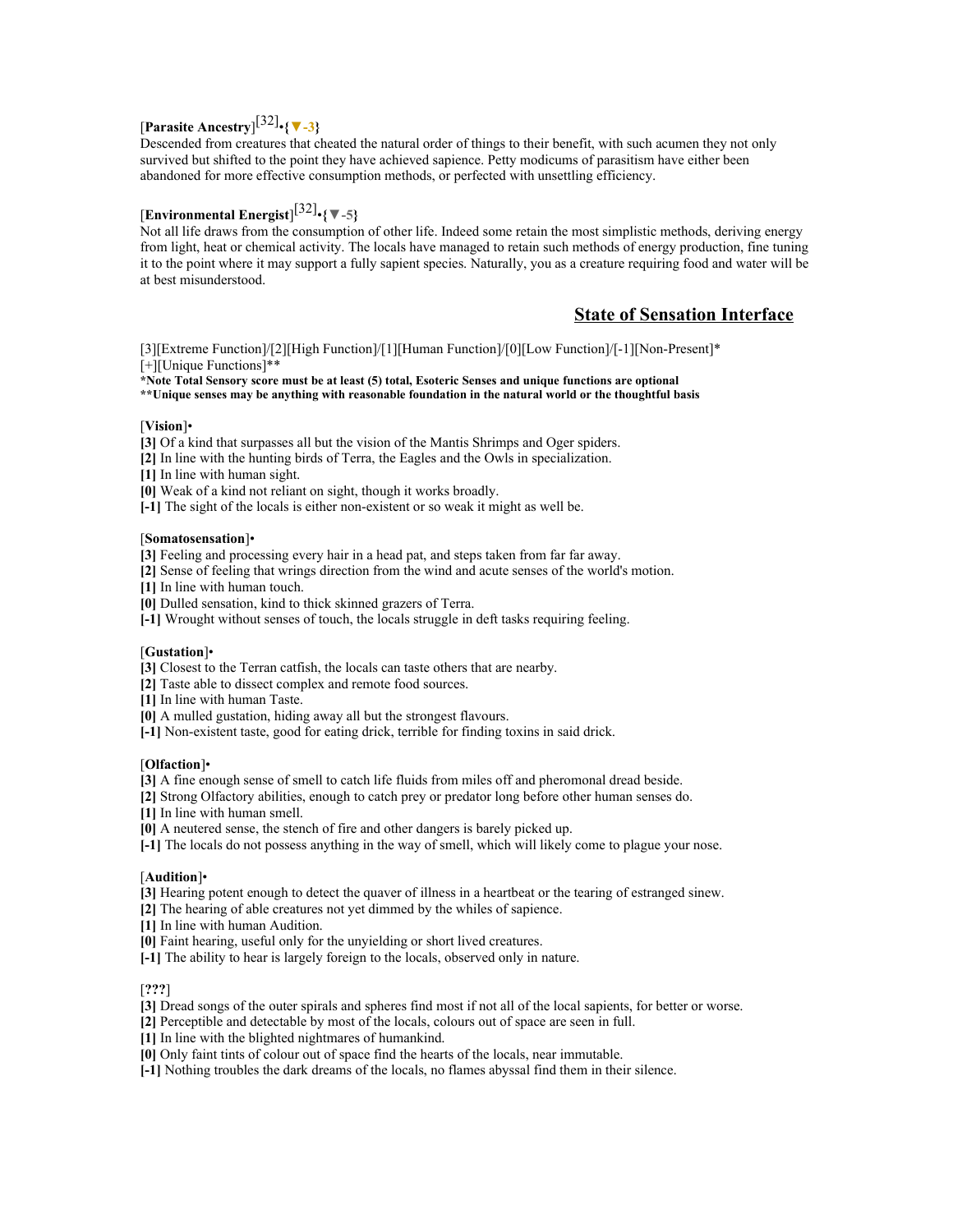### [**Unique Sensory Functions**]**{▲+5}**

Those elements not explicit in condition but refined from the elements of Evolutionary growth. Such functions as heat vision, defined Pheromone scent detection, skin based electrical detection and echolocation may be added to existing senses, as long as they are strong enough to support them.

#### [**Mixed Sensory Intersections**]**{▲+1}**

To hear colours, smell tastes and see noises. Humans are distinct in their set sense, oft entirely ignoring subtle crossings in their sensory makeup. While they also share the blissful ignorance locked within their being, it may go far beyond the minute crossings of humans, intertwining entire statements of sense.

### [**Unique Functional Dysfunctions**]**{▲+3}**

Achromatopsia, Amusia, selective sensory issues persist in even the most perceptive of creatures, of which the locals may have their fair share of malfunctions. Such things do not typically impede major functions, but will be noticeable to an outside observer like yourself.

# [**Sound Based Communication**] [69] •**{▼-3}**

Communication systems primarily focused around noise, either naturally made by the body or instead focused around environmental interaction. this is one of the most Utilitarian communication forms in open light gaseous environs and in most conditions you'd find within, most if not all creatures find some biological method to make noise. A human body would be able to adapt and learn such communications in almost all circumstances, bar those using tones outside of human hearing range.

# [**Body Motion Based Communication**] [69] •**{▲+3}**

Primary communications focused around movements of the physical form, from wide gestures of the limbs to something so subtle it might not even be registered as communication without close study. While still distant from humans as a primary form of communication, a surprising amount of your own interconnection relied on body language once and a good amount still does. As such these communication forms may be learned given time and possibly reciprocated. If of course your odd body can find ways to imitate.

# [**Bioluminescent Based Communication**] [69] •**{▲+3}**

Either fixated from a primary bioluminescent node or bound across the entire form, the natives communicate primarily through organic light. Perhaps they are not even able to imitate human speaking patterns having never needed to make noise. Breaching the space between yourself and the sophonts will be one sided, but you should at least be able to learn what coloured undulations imply. A good teacher and existing written language could well close the communication divide entirely.

# [**Pheromone Based Communication**] [69] •**{▲+3}**

A system of information exchange either almost or entirely chemical in make, the locals communicate through natural pheromones that remove you entirely from the conversation in total function rather than levels of intricacy. Vague assertions and dispositions might become clear in time if there are large 'tells' to the pheromones, but without other modes of communication you'll be almost completely in the dark.

# [**Esoteric Communication**] [69] •**{▲+5}**

The primary mode of communication the natives employ does not bend to natural law, instead being closer to something out of a dream. Or perhaps a nightmare. Whatever it is, it can worm its way into your skull and there is little you can do about it but steer clear of those you don't want to traipse about in your own mental space. Given time though, it may be possible to build ones mind enough to at least resist and respond to these prods.

# [**Far Flung Communication**] [69] •**{▲+15}**

Communication through genetic exchange, filii contact or other stranger methods have been hypothesized by humans, and some that weren't. The universe is far greater than what your own blood ever imagined. The locals are of that distant space not properly imagined by Terra's denizens and only you are here to bare witness to it, difficult as it may be. Struggle, much as you can. Perhaps it is possible to achieve words in languages you never imagined before.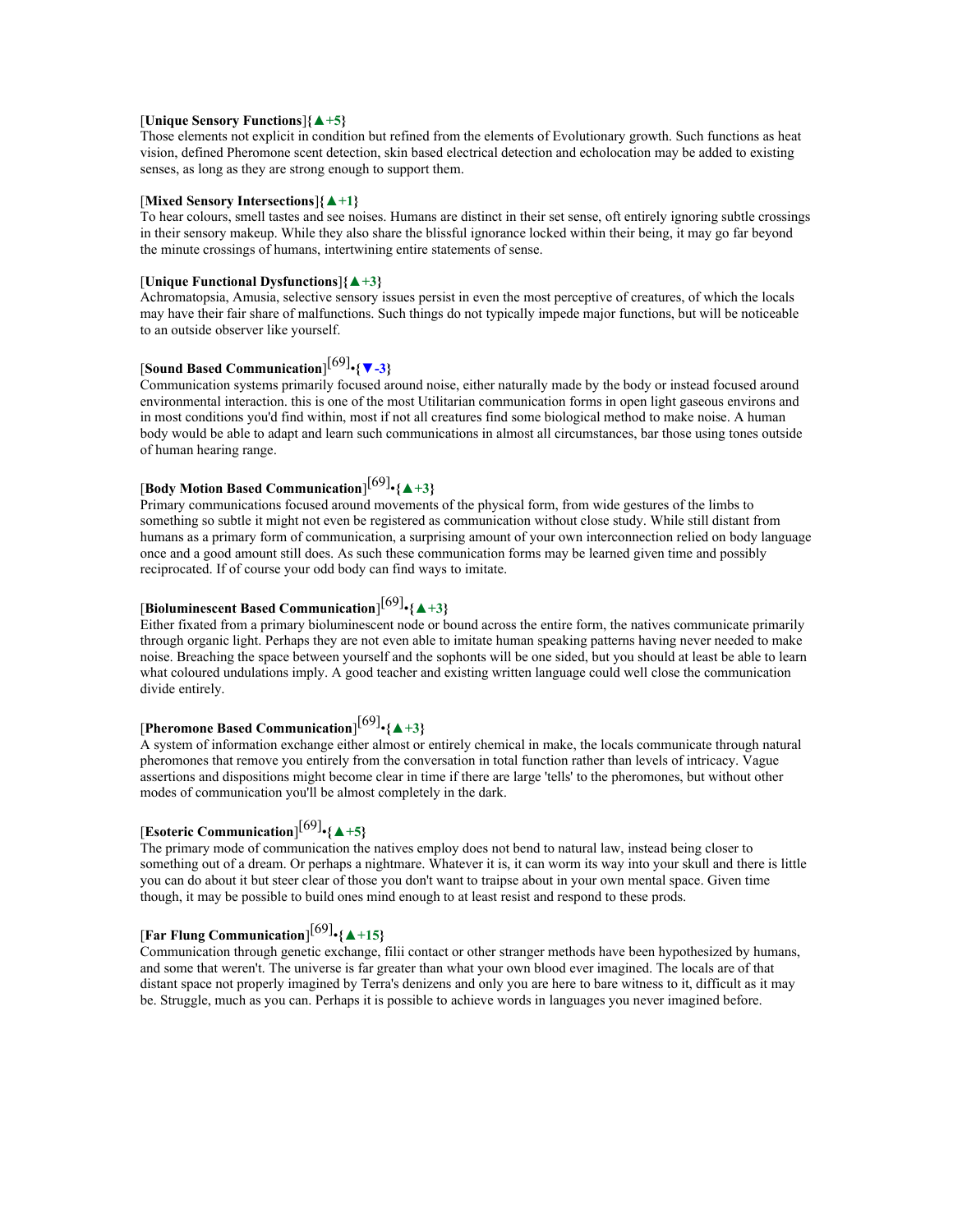### **State of Resistance**

[4][Terrifying Resistance]/[2][High Resistance]/[1][Fair Resistance]/[0][Low Resistance]/[-2][Zero Resistance]\* **\*Like Sensory Functions, Total Resistance score must be at least eight, Esoteric resistance is optional**

### [**Physical Durability**]•

**[4]** By Armour or resounded internal structure, the locals are unyielding to even the heaviest physical violence.

- **[2]** Puncturing the hide in acts of surgery is an arduous task, but at least durability reduces necessity.
- **[1]** Balanced bodies, toned in equal parts function and disposability.
- **[0]** Either more flexile by evolutionary design or the whiles of sapience have dampened the locals.
- **[-2]** Delicate are the forms of the Sophont natives, squishy and breaking before violence.

### [**Temperature-Heat**]•

**[4]** The raw lick of white flame is little more than splashed water against the natives.

**[2]** Warmth of extreme deserts and induced locals does little, perhaps more a comfort more than a hindrance.

- **[1]** Warm temperatures are handled within reason, sapience permitting abatement of extreme heats.
- **[0]** Either being wrought outside of extreme warmth or dimmed to it, the locals aren't so tolerant of the sweltering.

**[-2]** Bodies designed to resist cold or terribly inefficient at dealing with warmth.

### [**Temperature-Cold**]•

**[4]** Thick fur, fat or a boiling interior, regardless of how it is accomplished freezing temperatures are shirked with ease.

- **[2]** The chill of polar caps and hard winters are taken in stride by the locals.
- **[1]** Cold is something manageable, though the ill and the young are still at risk to biting ailments.
- **[0]** Winters and cold locales are harsh on the local sophonts, easily inflicting harm and illness on them.
- **[-2]** The locals will have their life fluids freeze outright in their cardiovascular systems if they aren't careful.

### [**Humidity**]•

**[4]** The weight of vapour that would choke the life from a human is taken in stride by the natives.

- **[2]** Dense tropical climes and moist environs are no issue whatsoever.
- **[1]** Adequate ability to deal with humid environs.
- **[0]** Poor resistance to humidity, making any moist areas at best uncomfortable.
- **[-2]** Moisture is a choking and insidious danger for the locals, just as dangerous as any toxic gas.

### [**Mental Wear**]•

**[4]** Burdens that would drive a human to madness or a self inflicted end are taken without complaint.

- **[2]** Resilience of the mind to trauma that allows for the most insidious war crimes with minimal suicides.
- **[1]** Enough strength to carry the burden of war, at least until the war is over.
- **[0]** Troubles and stress wear heavy on the locals, forging societies in stranger and more malleable structures.

**[-2]** Soft hearts, the type made to be sanded down into nothing, or simply broken.

### [**Environmental Toxins**]•

**[4]** Gas warfare is entirely ineffective against the locals, with even the aftermath of pyroclastic flow bearable for a time.

**[2]** Tear gas of Terra would be little more than a brisk morning fog for the native Sophonts.

**[1]** Local toxins with some strength have been adapted to, but given the right weight such gas is easily lethal.

- **[0]** Only those toxins that are in constant contact with the natives have been overcome, such as spices.
- **[-2]** The threat of chemical poison is serious and far-spread, no doubt impeding even the slightest industrialism.

### [**Radiation**]•

**[4]** A nuclear exchange would do little to hamper the local populace, a worrying thought if such weapons are present.

**[2]** Radioactive materials will no doubt find use as snake oil and other forms of woo on this world.

**[1]** A substantial resistance, but for most circumstances of nuclear material it is still almost nothing.

**[0]** Close to humans, tumours and all.

**[-2]** An absence of inductive materials or a soft star has left the natives weak to the insidious invisible strains.

### [**Esoteric**]

- **[4]** Dreams of the true face of realities are common, and yet this world keeps turning, uncaring.
- **[2]** Either bitten by the anvil of the veil or the hammer of good fortune, let the nothing scream out.
- **[1]** Void might sing and many might hear it, melting at the call, but a few shall remain obstinate.
- **[0]** The curdling shriek beyond this physical sphere is just as dangerous as any knife.

**[-2]** Ken to you, or rather ken to most of you… Sister. Are you awake?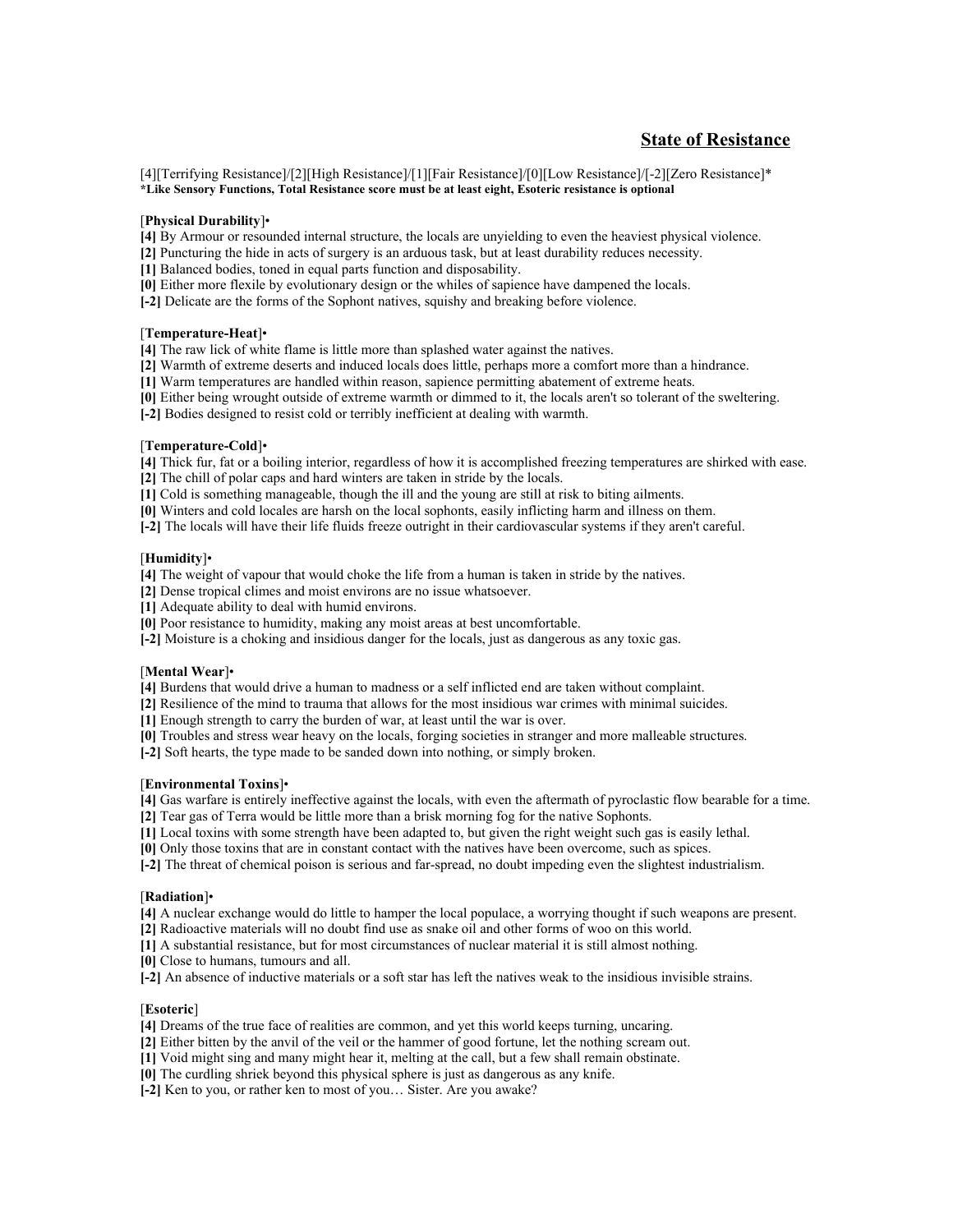# [**Unending Lifespans**] [33] •**{▼-5}{▼-15}**

While few are cursed in line with Great A'Tuin, the locals still have a lifespan that last for human millennia, on par with those borne of Thessia, forged by Tuchanka and the descendants of the Great Hunters. This reduces you to a footnote for most, after all, you have the lifespan of a pet. Unless of course this world breaks all but the few who enjoy the benefits of such potential.

# [**Long Lifespans**] [33] •**{▲+3}{▼-5}**

Natural lifespans taken to their greatest extent will surpass you easily by centuries, the native population is afflicted by a firm strain of old blood. Or some other sort of analogous life-fluid. If one is willing and able, they might still be able to make an impact, if they were willing to sweat and bleed for it.

# [**Human Lifespan**] [33] •**{▲+5}{▼-3}**

Bevelled by nutritional growth and expanding care, the locals have managed to achieve a life-span that is close or equal to your own. With a little luck you won't wear past your time. If you even believe in luck, finding yourself here.

# [**Short Lifespan**] [33] •**{▲+5}{▲+1}{▲+1}**

Little more than half the life of a standard human and at times much, the native population strives to squeeze the most out of their existence on this distant world. Is fortunate or tragic to find yourselves in such company? Time will tell, as you navigate cultures with much to squeeze in with little time.

### **Sophont Disease State**

#### [**Leperous Commonality**]**{▼-5}{▼-3}**

The very worst of horrors inflicted by bacteria, tiny parasites and viruses are easily equal to the effects of the gnawing effects of the many rotting blights of Earth. Dealing with such infections will be considered a futile long form battle. But there is little the natives can do about it.

### [**Debilitating Motions**]**{▼-3}{▼-5}**

Local illness regularly manifests in ways that pause or outright halt functions, freezing limbs, slowing respiration and drawing energy from the body. Likely exacerbation of the native immune system or some very well refined viral bodies, these will not kill outright usually, instead allowing the outside world to take care of business.

### [**Bright Transmission Tracks**]**{▼-3}**

Most of the local illnesses are easily transmitted, jumping upon the native defence systems and their parallels to human coughing and sweating. Outbreaks will typically grow quickly but fail with the same haste, louder and more apparent but more easily avoided and choked from the body.

### [**Mindbreaking Norms**]**{▲+1}{▲+1}{▼-5}**

Illness of the body frequently effects the mind, turning the concern of disease into a much more dire factor of daily life. Be this a temporal effect or something that fundamentally alters brain chemistry, illness turns local sophonts into entirely different people in the more extreme cases.

### [**Limited Effect Afflictions**]**{▲+3}{▼-1}**

Many superfluous sorts of sickness persist among the native population, perhaps being the finest illness. They only annoy, allowing themselves to persist indefinitely as they'll never really endanger their hosts, bar the youngest, the weakest and the most elderly.

# [**No STI&D Presence**] [99] •**{▲+5}**

While disease persists the brand that weighs on the action specific to intimacy through careful controls or good fortune is almost or a complete non presence. A merciful thing in one right, but one which also allows a sort of freedom in actions without penalization.

# [**Limited STI&D Presence**] [99] •**{▼-1}**

The effects of reckless fuckery have taken their toll on the fringes of society, inflicting lasting diseases that at best cause lasting injury and at worst eventually kill. Restricting societies unless they are able to identify transmission and warning signs to isolate the infected.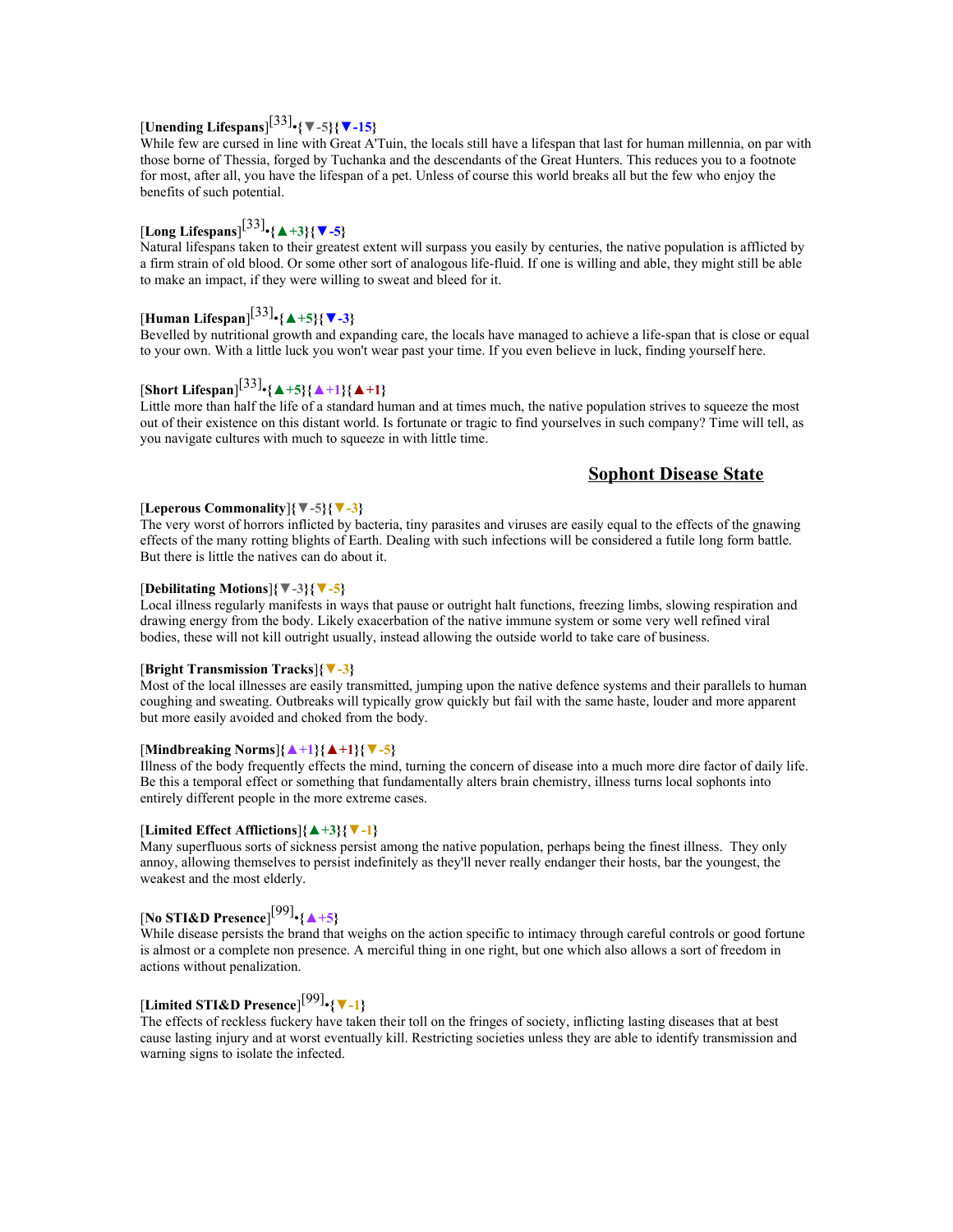# [**Serious STI&D Presence**] [99] •**{▼-5}**

A human with an understanding of what outbreaks of such blight transpired in recent decades on Terra would understand well the current situation. Through easy transmission, lax and unregistered circumstances or a blatant refusal to the origins of disease the situation is growing near untenable.

# [**A Plague of Venereal Blight**] [99] •**{▼-3}{▼-15}**

In the current afflicted landscape it would be easier to guess who isn't in some degree infested. No matter the specifics this will be untenable as these inflictions will seriously mess with the reproductive cycle. But for now the clime of the local civilization will be in a process of irrevocable altering and social upheaval as the bough finally breaks.

### **Sophont Nature of Reproduction**

# [**Parturition**] [34] •**{▲+1}{▲+1}**

The function of live birthing is varied in its ultimate fruition. Some few species will birth entirely functional young, while others will birth little things no better than fetuses. Some may even be fetus like things that specialized protection. Most live-growth creatures are borne into the midground, somewhat capable but with much growing to be done. In such a way that optimizes the chances of both childe and 'mother.' Regardless of birth state, the Sophonts enter this world after being carried by a parent for a period. It is likely some parental patterns and subsidiary care functions exist to ensure the well-being of newborns, and the ties between bearer and spawn will have some weight.

# [**Oviparity (Hard)**] [34] •**{▲+3}**

Eggs laid with hard shells, perhaps reminiscent of Terran lizards and avians, or perhaps forged in line to more perverse native life forms. Hard shells promise some small temporal protection against parasites and skittering things, albeit with an inherent inflexibility that can oft be fatal. Contrary to Mammalian biases, paternalistic thought patterns are possible for egg layers, particularly in advanced social life forms. But the inverse is also true, the detachment of eggs is but a single factor in a more complex mental web.

# [**Oviparity (Soft)**] [34] •**{▲+3}**

Eggs laid with soft shells, typically in water or exceptionally soft terrain by creatures with ready access to such. Soft eggs are oft quantity over quality, able to be fertilized internally or externally, allowing for a wide variety of conditions for insemination, with the constant risk of predators and scavengers hunting about for delightful caviar. While sapients may be able to better defend their eggs this remains one of the squishiest forms of offspring and one of the most removed. Perhaps unfertilized eggs are a food, if there is a plurality of eggs.

# [**Varied External Parasitism**] [34] •**{▼-3}**

To humans, the reproductive methods of liverflukes and blotflys are entirely repugnant. By your own nature, as you and your ancestors bore the brunt of selfish biological patterns. However to those Sophonts that evolve to the point where the burden of young is carried by other creatures, the process likely seems perfectly natural. A large portion of the local Sophont's early life cycle is spent in other living creatures, possibly being eaten as eggs or by worming their way under the skin. However while unpleasant this process isn't typically fatal, and with the ascension into sapience the natives may have a vested interest in the health of offspring carrying hosts. Out of developed compassion or pragmatism, that remains to be seen.

# [**Parasitoid Implantation**] [34] •**{▲+3}{▲+3}{▼-5}**

Humans in their recent years held a perverse fascination with wretched imaginings based upon Terra's native fauna, most notably the mental descendants of the Paragordius Tricuspidatus. The locals follow this style of reproduction with worrying efficiency brought by ages of refinement. Their reproductive cycle requires an external host that is forcefully implanted with fetal spawn, which will grow inside the unwilling host until it grows large enough to leave. Fatality will be a common occurrence in the end state, by violence or other effects. Most likely some detested prey species will take the roll of 'host,' however there's a definite possibility hostile elements will see you as a perfect 'host' for breeding. A horrifying fate for all but the most perverse.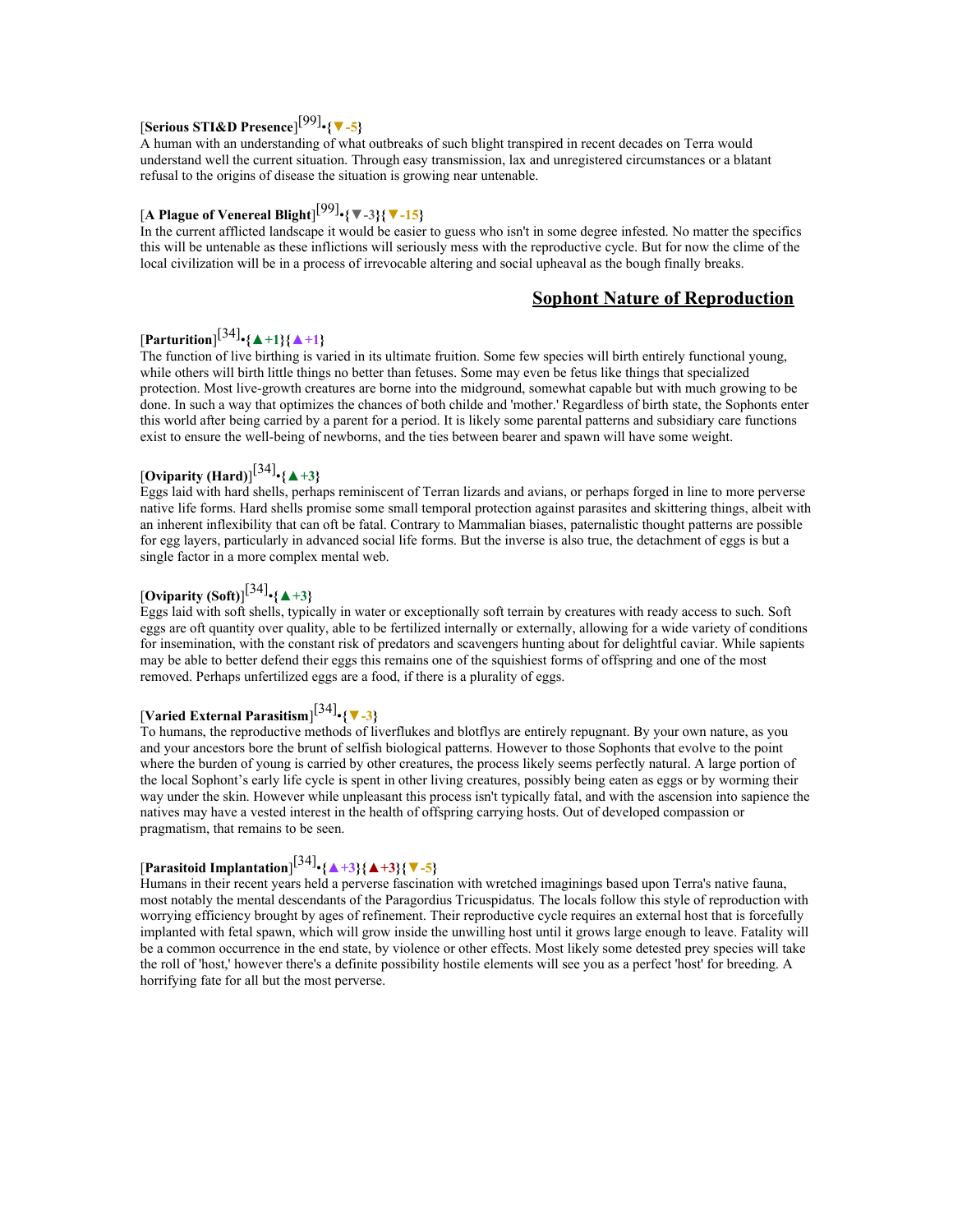# [**Symbiotic Implantation**] [34] •**{▲+3}{▲+5}{▼-1}**

In the short term, parasitism has its strengths, however in the long-term symbiosis is always preferable. The locals use a 'hitch-hiking' method, jumping reproductive systems of appropriate species to carry their offspring to term. However the fetal offspring provide some benefit to the hosts and at worst act under simulated pregnancy. In sapience the symbiotic elements are furthered, with hosts no doubt being long since domesticated to serve the purpose. Individuals may still seek out less certain carriers, and you if you possess the proper 'parts' could even play host. A possibility that while perverse could offer some petty protections by cultural standards and personal stakes.

# [**Goneuphagy Exit**] [34] •**{▲+15}**

Sacrifice is an important part of child rearing, giving up one's self for the young that will inherent is a part of almost every 'developed' species. Be it in labour, function, or more direct paternalism. There are few greater sacrifice exists than that of the natives. Young do not exit the body by any natural orifice but instead eat their carrying parent from the inside out, exiting after carving out their own exit. Sacrifice will be held as one of the highest points for the native societies, and the action of reproduction being perhaps the most significant. Unless of course the carrying parent is regarded unfavourably, reducing the sacrifice to a mundanity, or even purpose that only freaks reject.

# [**General Mitosis**] [34] •**{▲+1}**

An unsettling and hopefully not spontaneous effect where natives will 'split' off a sizable portion of themselves. Mitosis on a cellular scale can be taken in its less specialized and 'direct' action for a sapient species wherein sexual action is not a thing or simply a helpful genetic scrambling behaviour. Mitosis can still take several unexpected figures with 'parent' sapients ceasing to exist at the diffusion of their 'daughter' entities, or it might be the parent entity simply splits itself in two, creating two distinct but reduced versions of itself. If a species was able to retain this form of reproduction it will no doubt have its own definitions and quirks.

# [**Budding**] [34] •**{▲+1}**

The natives reproduce without internal development, instead they will produce 'bud' growths that are actually fetal masses. These buds will grow at a steady rate until they are large enough to break off and make their way into the world. This method while a little unnerving is at least unobtrusive and has a very high survival rate between both parents and those fully budded children. Malformations are apparent and can be easily snipped before such buds encroach on the territory of personhood. Exploitation of this process is probable, the natives may enjoy enhanced regenerative functions with possible 'pregnancies' occasionally serving to instead regenerate lost limbs.

# [**Ovil Dispersal**] [34] •**{▲+1}**

Perhaps the most effective form of reproduction, for it has stood the test of time in all corners of reality. Be it advanced seeds that are able to last for ages before sprouting or innumerable spores released upon death, the dispersal of tiny reproductive or fetal bundles allows for low energy and passive reproduction cycle. While these ovil usually have very low survivability (and may taste good to both you and the sophonts) the quantity over quality approach allows for continuation no matter the issues faced by the local populace.

# [**Esoteric Process**] [34] •**{▲+1}{▲+5}{▼-1}**

The question of 'hooow?' may grace your lips on occasion. Or maybe frequently depending on the exact complexity of the reproductive cycle. The exact specifics may be so alien your minor human understanding of the universe won't be able to comprehend that. That might be a good thing though and that is the far end of the spectrum. There are more ways to procreate and extend beyond ones own methods than you could ever hope to imagine. The native method being just one of many possibilities.

#### [**Multiple Reproductive Formats**]**{▲+5}**

The locals have multiple formats for reproduction, which may be rotated as the 'primary' format, switched depending on external factors or used simultaneously. The exact nature of how these systems functions lies on you to be discovered, the intricacies brought by so many struggling generations can produce many biological oddities after all.

### [**Parthenogenesis**]**{▲+3}**

The locals may, given the right circumstances, or forgoing reproductive acts outright, simply become 'pregnant' asexually. Spontaneous development of embryos may be common or rare, but provides a vital fallback in the event of severe population loss. It will likely have cultural significance (for good or ill) and be a serious facet for those that do the carrying in this species. Ranging from rare to carrying the full weight of reproduction.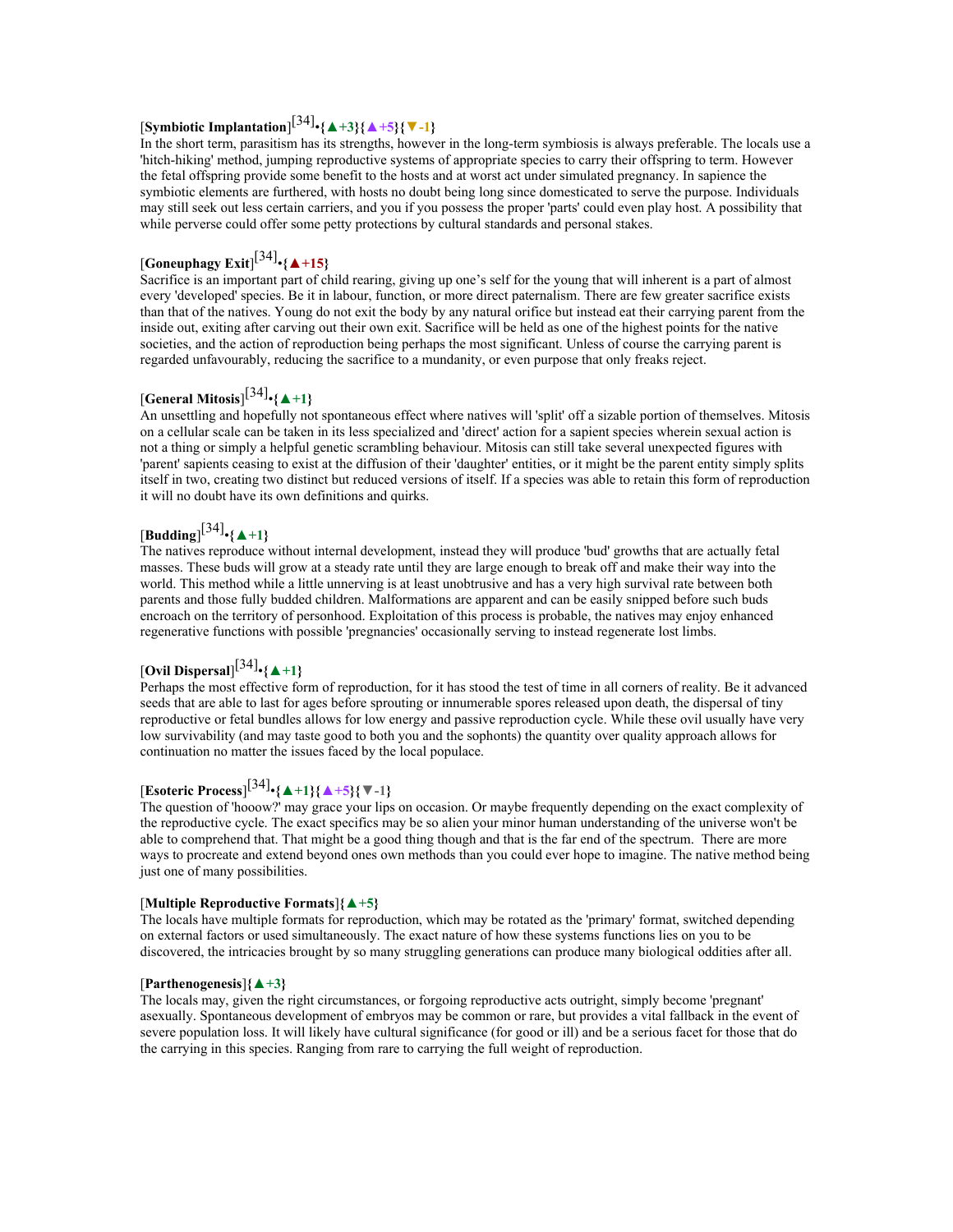### [**Human Intersectionality**]**{▲+15}**

Edgar Rice Burroughs dreamed of Barsoom more than a century ago from where you once stood, of a red world with many oddities to its name. Some which were even in that day considered entirely silly. Dreamed up by a human who arrogantly presumed the make of his own eye for the structure of another planet. Foolish and laughable was Barsoom, yet considering how nonsensical and 'silly' the cosmos can be not everything Burroughs dreamed up was impossible. Somehow, like the natives of Barsoom the local Sophonts can have one sided relations with humans, producing children of the local kind when they right frankly shouldn't exist. How this works will hopefully be a process of happy discovery for you, rather than something unwanted.

#### [**Everyone's Got One**]**{▲+5}**

Even if it doesn't necessarily serve any specific purpose other than enhancing the act of mating, all members of the local populace, regardless of gender have… Parts. This setup might be pseudo in nature, or one gender might simply have all possible parts for the reproductive function. It is prudent to remember the humble bonobo, the act of reproduction in of itself and stimulation taken to their furthest ends? They can form a stagnant state of being, or such habits could provide sparks needed for grander ambitions.

### [**Environmental Necessities**]**{▼-5}**

Certain exterior elements are vital for the act of reproduction, from locations to materials to highly specific circumstances of astral make. Be it simply hatching grounds to the greater extremes of pine cones and hard nuts requiring a phoenix cycle to grow. Naturally this seriously limits when and where the native population can reproduce. But it can also provide much needed growth control, a function beneficial to certain stages of civilization growth.

#### [**Heat &/or Rutting Cycles**]**{▲+3}**

Natural biological systems exist to ensure species reproduce with a gusto at certain time periods, forcing patterns that optimize breeding and rearing. While this is very beneficial in avoiding harsh seasonal births and providing a steady stream of regularly produced offspring, in a sapient species this can complicate the social climate. To say nothing of the issues you may face if you present a receptive target to a badly timed pheramonal event.

# [**No Sexual Activity**] [35] •**{▼-15}**

The locals neither need nor utilize sexual bindings in the traditional sense, forgoing the coupling process outright or making use of other methods for genetic mingling. As you can imagine the removal of sex will have a massive impact on local societies and their structure. Making the act of 'mingling reproduction' something that only exists on the outside. Whether or not this is a simple oddity or something actively looked down upon remains to be seen.

# [**Optional Sexual Activity**] [35] •**{▲+5}**

Sexual activity while it may be beneficial or simply 'fun' is not necessary for the action of reproduction. It may be used to properly scramble genetic material, to directly produce offspring or to act in line with a bonding activity, but ultimately it isn't needed. Amidst an era of sapience this can effectively relegate the act to a fun pastime or the toiling of ner'do'wells. Having the potential to make the human worries of pregnancy unrelatable or even laughable.

# [**Required Sexual Activity**] [35] •**{▲+1}{▲+1}**

Sexual activity is necessary for the act of reproduction, as familiar as your own reproductive ancestry. This function in line with most 'developed' fauna on earth alters the entire scale of things. Changing and altering the nature of evolution and producing all matter of forms and habits. Only the most ignorant or the most arrogant would dismiss the weight that reproduction carries.

# [**Excessive Sexual Activity**] [35] •**{▲+3}**

Out of existing defects to the reproductive system or perhaps an incessant hormonal need to 'make certain' that insemination occurs. Whatever it is, it necessitates the locals will spend a frankly excessive amount of time mating. At least by your own human standards. Societal norms may be much more relaxed, and if they aren't the function will transpire behind every closed door. Native cultures will all be afflicted by this fact, though they will likely differ in how they let it show to both members and outsiders.

# [**Monogamous**] [36] •**{▼-5}**

Monogamy is encoded into the natives from a genetic level, with the act of 'cheating' on mates going against the grain. Typically individuals will mate for life or as long as their mate persists. Societal bindings on relationships will be enforced with the utmost severity unless there are factors to mitigate this fact.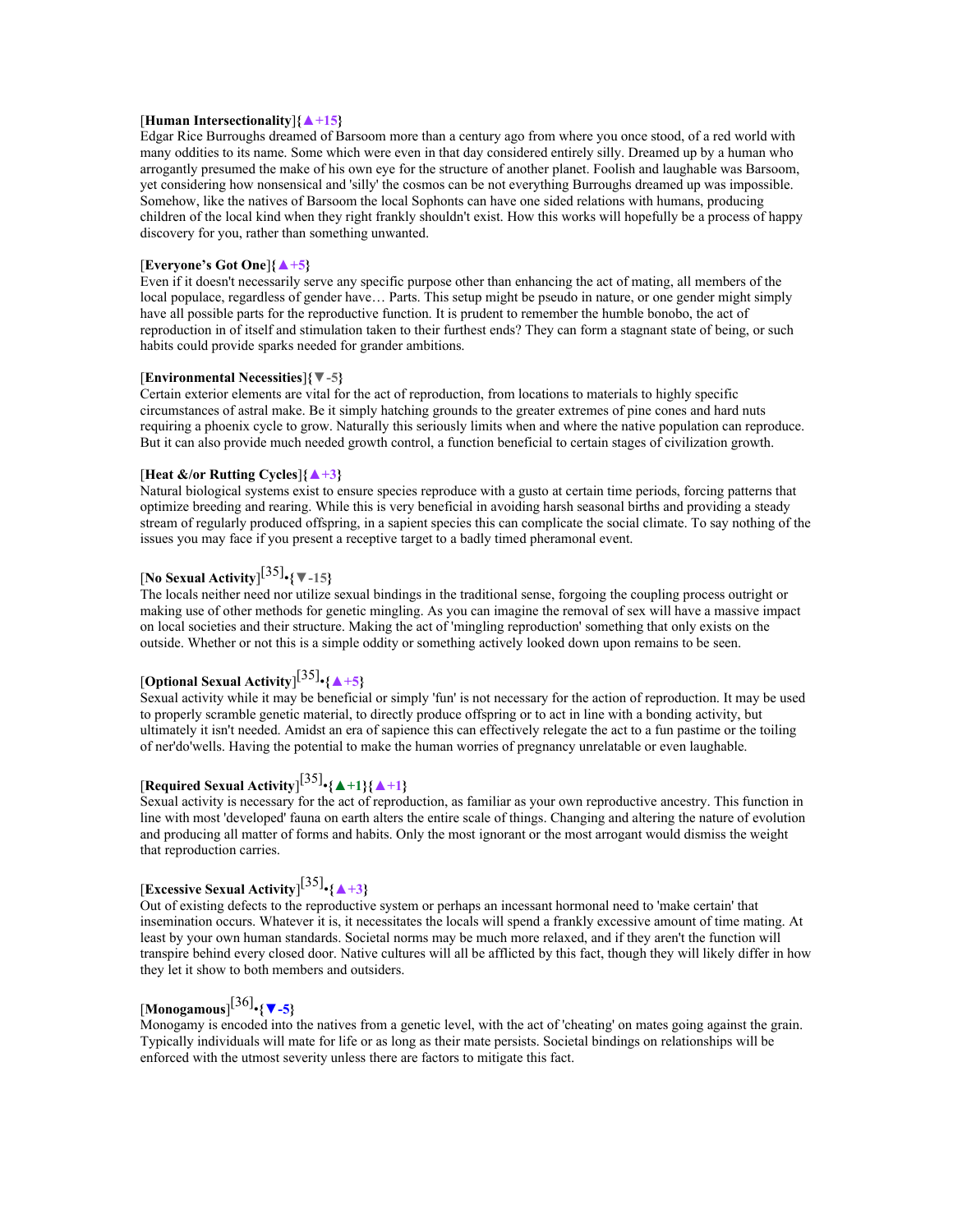# [**Polyamorous**] [36] •**{▲+3}{▲+3}**

Polygamy is encoded into the natives from a genetic level, with the idea of 'cheating' being at best laughable. Indeed, the inverse may be true and a forceful polygamous structure exists that penalizes 'monopolizing.' Social chains will be the norm and sexual function will likely be relaxed, at least in comparison to monogamous species. While they likely won't reach the level of Bonobo's the possibility exists for that level of physicality.

# [**No Inherent Relation Structure**] [36] •**{▲+1}{▲+1}{▼-1}**

The social structure of the Sophonts is something of a mess with various societal, environmental and personal factors. With this and the hormonal landscape combined, the reproductive systems are not so much set as a constant garbage fire. Kind of like humans if you think about it. Extensive societal structuring or a more implicit understanding brought by self-understanding can mitigate this fact.

# [**Bizarre Relation Structure**] [36] •**{▲+5}{▲+1}{▲+1}**

Mating practices are far from something so simplistic as Monogamy or Polygamy, after all those only concern numbers. They may be more complex, growing as complicated as possible without reducing the efficiency of reproduction. The sophonts follow this, opting for some convoluted patching that may or may not work as something simplistic as mono or plural setups. Alien environs and biologies may birth such things out of chance, evolutionary necessity or the sadistic cruelty of long lived spectators. It would likely be prudent to learn of the local complexities.

### [**Partner Marking**]**{▲+3}**

The biological and frankly impulsive desire to mark sexual partners persists in the local populations. Be it through physical markings, pheromone spray or other methods the locals will have a full system that has likely been a core pillar around which their social functions have been built around. One that if the right circumstances exist could allow even a total stranger of this world to be 'marked.' Being claimed would no doubt complicate your already delicate situation. Then again, is it really so terrible to be taken after by another? After all, most societal bindings of Terra began in ownership, be it mutual or one-sided. A mutuality you may be unable to recompense.

### [**Addictive Bonding Presence**]**{▲+3}**

Through direct mutual pheromone systems or a very odd system of very physical mental chemistry, reproductive partners will literally become intertwined in a real sense. Presence in frank terms becomes addictive, and in fully set couples forceful separation can be painful, even illness inducing. The specifics of this action may produce some very awkward circumstances and will no doubt hold serious sway in the social bedrock. If this effect is internalized it is well within the possibility you could be drawn towards, while a mutualistic tint would conversely render you as a nonelement at best.

### [**Incestuous Inclinations**]**{▲+3}{▼-1}**

Genetic robustness or perverse intricacies allows for closer ties to kin, circumventing genetic issues encountered by other higher life forms. As a result in their genetic mingling close tie pairings are not uncommon or frowned upon, with only repeated and parent to child pairings able to inflict genetic degradation, if such things even exist. The societal frame work will likely diminish or completely reduce the notions of 'parental' relations. Possessiveness and preconceptions of ownership can produce some very ugly results.

### [**Cannibalistic Mating**]**{▲+5}{▼-3}**

It is natural and instinctive for the carrying gender to consume the inseminator after successful mating. Yes, this is as fucked up as it sounds, and instinct will likely carry it into the current social clime even if dietary concerns are no longer a problem. How exactly this species got to this state or even sapience is no doubt an interesting story, but there is a hope that restraint exists these days. Particularly if you are a member of the 'consumed' compensate.

### [**Esoteric Tints**]**{▲+5}**

Certain... Elements of the reproductive process don't make sense. Or rather, there are certain elements that do not work under your understanding of natural sciences. Natural law as you understand it is unbound here with the full extent of these impossibilities revealed by your passage. While you were cast far from your cradle, you were not cast far enough for the tethers to be undone. Which begs the question, what is at work here? Perhaps more importantly, why?

# [**Long-Form Gestation**] [37] •**{▼-1}**

What might seem like an excessive period of internal growth, that goes anywhere from the near two year growth period of elephants to something more in line with the nymphic life cycle of cicadas, potentially extending to decades of development. Such a long time investment will make the standard carrying period all the more vital. Increasing the value any sapient society places upon spawn.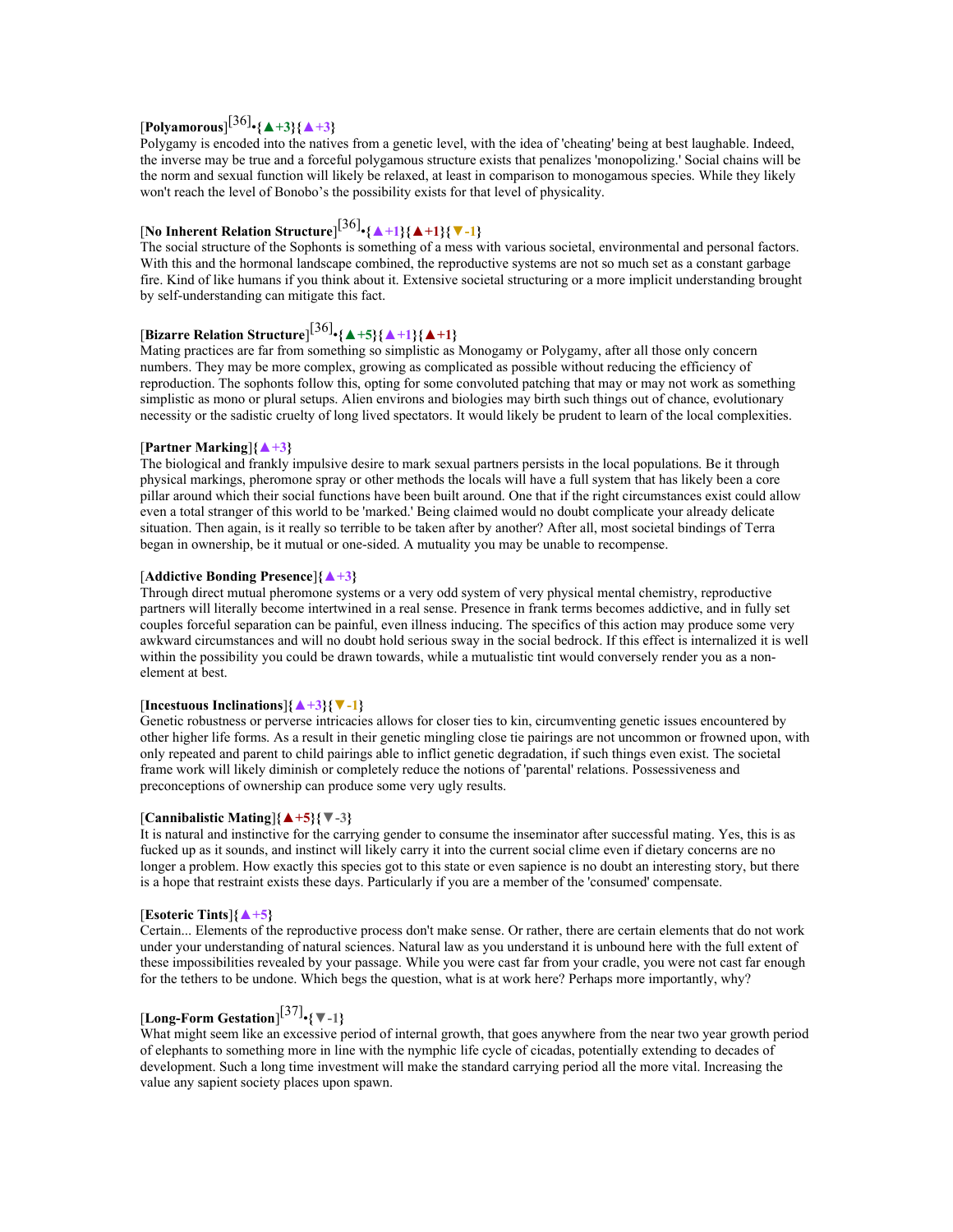# [**Approximate Gestation Period**] [37] •**{▼-1}**

A development period of appropriate length for the young that matches fetal mass, similar to those wrought of Terran make, give or take a few months. Expectations and societal concerns around undeveloped young will be metered to this, but on this planet the base may still be made pointless by cultural weights that development allows to mutate.

# [**Short Gestations**] [37] •**{▲+1}**

A briefer period of development paced for high losses after emergence and generally high fatality rate. If they were human in mass it would set the fetal period from four to eight months. Naturally, individual fetal masses are less important and considered more replaceable.

# [**Rapid Gestation Period**] [37] •**{▲+5}{▲+1}**

A period of gestation that can produce a perilous amount of young in short order, population changes will warp as sharply upwards as they can downwards. Individual fetal masses are almost worthless with how easily they're replaced. Such a society if it relies on oviparity might consume its own eggs en mass if their population requires stability.

### [**Mass Carry**]**{▲+3}**

The visibility of what you might call 'pregnancy' or it's native analogue leaves the carriers monstrously swollen for time periods, to the point where if the species isn't highly specialized for the task they might be rendered near or totally immobile. The visibility of spawn carriers is greatly enhanced and will likely be directed towards larger scale reproduction. No doubt this capacity will also influence the sexual perception landscape.

### **[Controlled Exits]{▲+3}**

There is an unusual amount of direct control held by carriers over their spawn, in that they can prevent them from being directly born. This might only be for a time or it could be that the carriers are able to halt growth near indefinitely, effectively putting their development on hold in the event of external conflict or lack of nutrition. Either way this seriously alters the sexual landscape, with certain figures seemingly swollen for extended periods.

# [**No Lactation**] [65] •

The locals may care for their extremely fresh young but they do not produce nutrients from their own body. Most likely the young have some degree of capability, or the parents will regurgitate half processed nutrients directly for the benefit of the young. They'll likely find the idea of lactation disgusting, with a minority being intrigued by it, particularly if you're of the female gender.

# [**Lactation**] [65] •

The locals possess lactation, though there isn't guarantee it will be in a similar format to that of a simian, or any guarantee the 'milk' will be of any comparable format to earth. But at least you'll be able to recognize the notion of 'milk' unlike other creatures with no basis. Though your 'weird udders' might draw scorn or curiosity.

# [**Plural Lactation**] [65] •**{▲+1}**

The local Sophonts possess modes of lactation somewhere between a pack animal and a kind with many analogue mammaries. Continuous lactation is a possibility for most that possess the ability to produce milk at the prime of their lives or taken even further. Likely plurality and normality will remove the sexual element to lactation certain humans maintain. But considering how ubiquitously some common elements of human society are sexualized that is hardly a set thing.

# [**Implicit Tattage**] [65] •**{▲+1}**

Venom sacks, fat nubs, water bags, sensory bundles, etc, etc. Humans have found ways to put their obsession with the human female chest into xenos fiction since its earliest conception, even when it wouldn't rightly fit. Contrived as human fiction may be, the universe is vast. Occasionally a distant dream of absurdist breasts will match to the truth. However the natives will not share this connotation, likely the 'breast' element will not hold serious sexual connotations, aside from the usual degenerates. But again, nothing is really 'set' in this matter, as the human foot interest proves.

### [**Pouch Carrying**]**{▲+1}{▼-1}**

A natural pouch exists in line at least in purpose with that of Terran marsupials to carry the young. While this does not make much difference aside from providing a safe place for feeding and carrying you'll note small changes in aesthetic and a common safety found in very deep hammocks. As well evolutionary motes and childless sorts getting creative with the use of these pouches.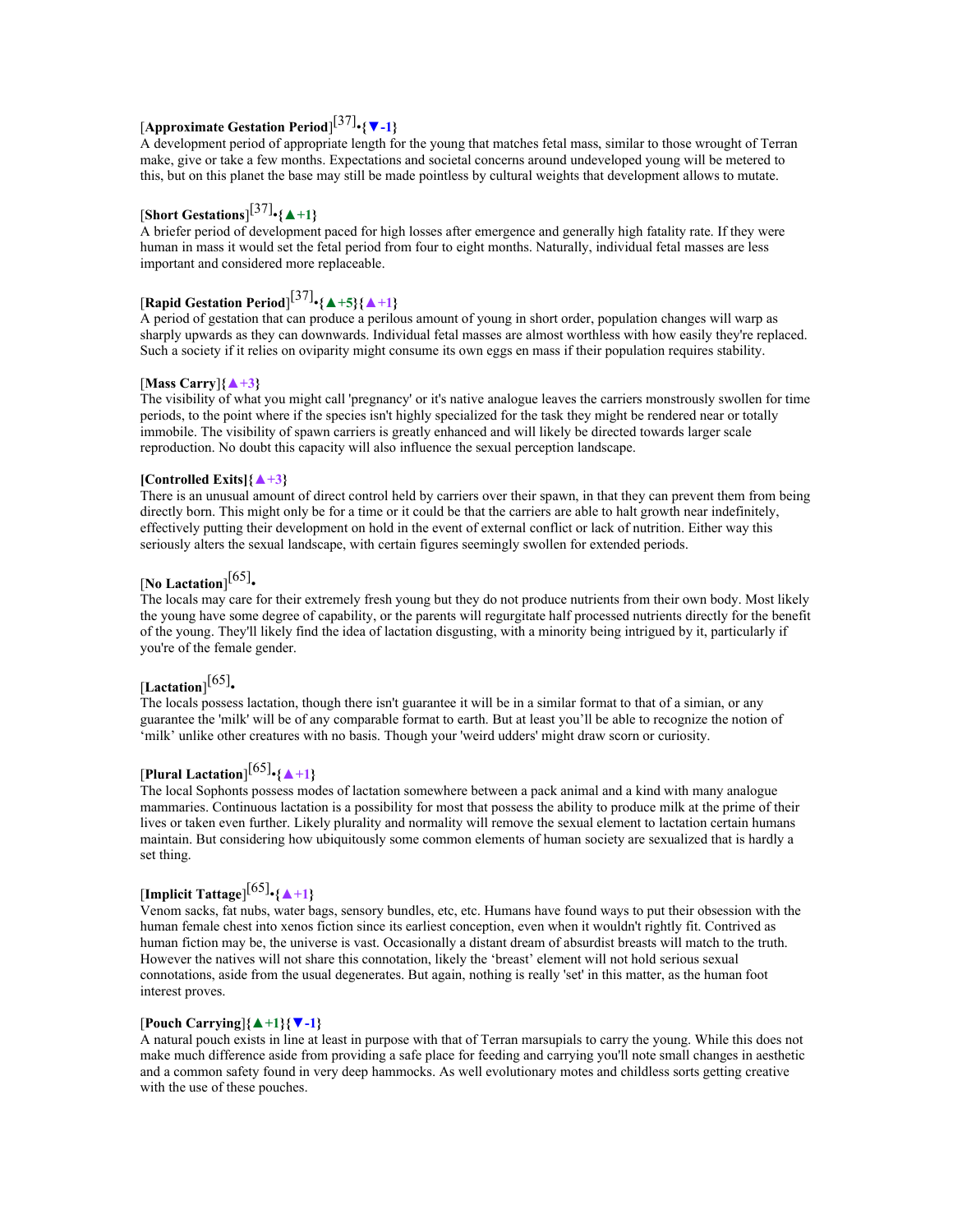### [**Clingy Wee's**]**{▲+1}{▼-1}**

The young will cling naturally to the backs of their parents, even immediately after emergence freeing up the parents and caretakers. However for a human you'll need to get used to newborns/new-hatched/fresh-splintered climbing all over you if you encounter them. This may be disconcerting, though time could allow it to become endearing.

# [**Helpless Period**] [39] •**{▼-3}**

Newborns of the native population much like humans are entirely incapable balls of floop. Having to deal with infants of extreme youth can prove to be a serious drain on the resources and mental well-being on the natives and you if you find yourself roped into it. Even if it is less of an issue to care for them they still suffer a period of inability that can be fatal if they are abandoned. They might be cute at least. Maybe.

# [**Born Functional**] [39] •**{▲+3}**

Young enter the world entirely functional even if they aren't mentally developed, which while it does remove the early helplessness state and all the problems that that entails, children will usually be 'adults' much earlier and parental feeling will be far diminished by comparison to humans, perhaps even non-existent. Preying upon the young may even be acceptable in a particularly sharp or abusive society, but that is less set in.

# [**Born Full**] [39] •**{▲+3}{▲+3}**

Newborns are essentially tiny adults that complete their development fully in utero. This is as disturbing and problematic as one might imagine, at least for you. The problems and conditions this produces not only for the broad species but societies borne of the species are vast but taken in stride from the implicit beginning. Allowing a lot of ugliness to pass unregistered. More than one can imagine likely as a society with mentally capable newborns can be monstrous in ways a human can't even comprehend. But for them it just is.

### [**Transformative Growth Stages**]**{▲+5}**

The young change radically in their cycles of growth, perhaps in line with amphibian tadpoles or the worming maggots or other things. It is likely that the natives will not be considered 'whole' until these transformations are complete. These stages may take multiple steps, with some iterations not even being considered a 'part' of the species. In ignorant and cannibalistic environs feral young might even be hunted, unknowingly having parents hunting spawn. Of course the more disturbing possibility exists in the process being unchanged with full awareness of parentage.

### [**Transitional Genders**]**{▲+5}{▲+5}**

Genders may be switched within certain time frames, with an entire gender possibly only existing during a certain time frame in growth. Young may be born entirely to a single gender with early factors in extreme youth balancing the numbers. Population controls and pheromone cues may be used or abused in more advanced and able societies.

### [**Transitional Fertility**]**{▲+3}{▼-1}**

Certain periods of life are the only times where the native sophonts are fertile. This is typical in any longer lived species where self-centred population control is beneficial. Usually it is the more 'building' component of the reproductive equation that has reduced periods of fertility, but that is unset. Depending upon the specifics and the fertile period of life the situation may not be too different from what you were born into. But in the same right it could be much further with 'difficult' conditions to it.

# [**Pleasurable Organs**] [40]**{▲+1}**

Should things proceed to such, you'll find the genital structure is not only compatible but have some serious dynamism with a human equipment layout. A compatibility which may or may not be shared, possibly leaving you as the lacking component in any encounters you find yourself in. Sufficient effort and a willingness to fill certain deficiencies could of course counter this.

# [**Unpleasant Organs**] [40]**{▼-1}**

Should things proceed to such, it will become apparent that the act is- difficult. The shape of the sophont reproductive structure is extremely out of sync with that of a humans, and experimentation will be required to figure out a pleasurable position for both parties. If there is even the interest in pursuing such a thing after initial rejection.

# [**Lacerating Organs**] [40]**{▲+3}**

Should things proceed to such, you will make the unpleasant discovery that the local genitalia is jagged at best. Any action for you will be dangerous unless great caution is taken, with some serious protection or an indirect method of pleasing both parties. At the very least you'll be pitied for your overly squishy genitalia. If pity even exists.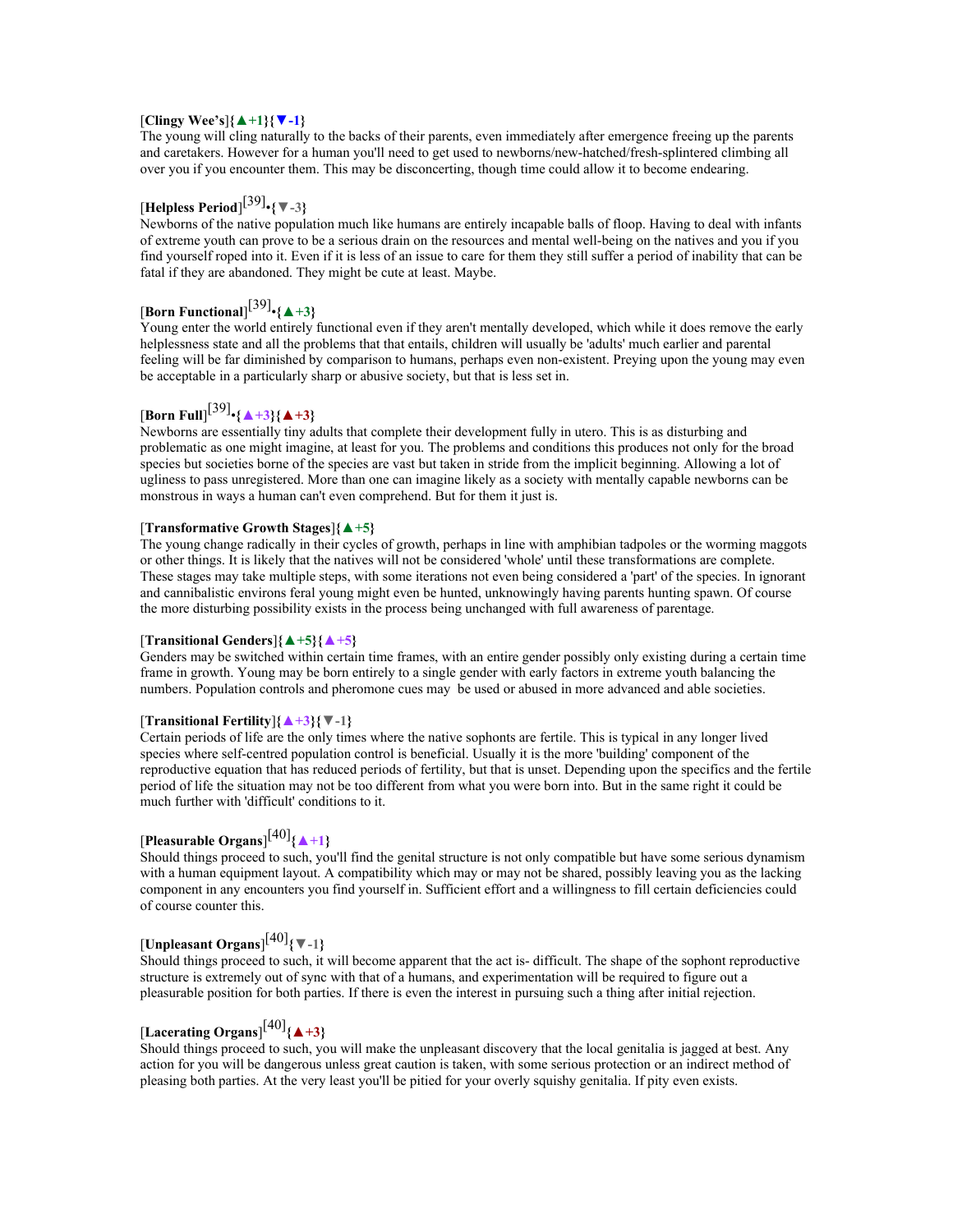# [**Explosive Organs**] [40]**{▲+1}{▼-3}**

No doubt you'll have to come to terms with the fact the reproductive process for the locals is rather dangerous. Inserting members will explode or 'pop off' to seal their cargo inside of their mates. Infection and blood loss can make the process life threatening for one partner. Even if you're the 'injector' in the equation no doubt any partner you have will be worried about your member popping off.

# [**Incompatible Organs**] [40]**{▼-3}**

Should things proceed to such, you will make the saddening discovery you are entirely incompatible and vice versa. You'll need to rely on other things to get off and vice versa. And yes, they think the shape of your genitals is as weird as the other way around.

# [**No Organs**] [40]**{▼-5}**

The locals do not possess any genitalia that can be interacted with in a meaningful way, which may be apparent if they're amorphous monosexual blobs of meat. Or perhaps they do pursue sexual intercourse with head rubs and hand holding, or something else of that degenerate nature.

### [**Genital Grips**]**{▲+1}**

Formed out of something in line with Terran make or prehensile and stranger, the genitalia of the locals possess 'grips' to keep themselves locked into their partners until the act of copulation is finished. This can be something as simple as an internal inflation or soft spines to full blown jaw like mechanisms that grip down post climax. The lack of 'grips' on you may be lacking, or it could prove to be a change of pace well appreciated.

### [**Organ Multitude**]**{▲+1}**

Perhaps in line with the dualistic nature of snakes or perhaps something more autonomous, longer and controllable. The locals in at least one or multiple ends of the reproductive cycle possess multiple 'organs' for the purposes of the act. Those organs being the direct connective ones. Perhaps this quick is actively useful allowing for multiple, disconnected rearings. Or perhaps it is a well appreciated facet of a long passed biological necessity. Regardless, one would best get used to being a 'singular' if they find themselves in a group with multitude of organs.

### [**Retractable Equipment**]**{▲+1}**

When not in use, the... 'equipment' of the locals is able to tuck itself away. This trait effects less than you'd expect, after all even though human male genitalia is unusually 'out there' human men get by and physical arousal is still divorced from a base state. Actually having the ability to tuck genitals away allows softer external equipment and a defensiveness that perhaps trumps human male defensiveness of exposed organs. This trait would be particularly visible in the reactions to a... perpetually 'exposed' human male. Perverse yet perhaps appealing to some.

### [**Non-Implicit 'Soft' Spots**]**{▲+1}**

Human biology encompasses a number of areas that, while not connected to the act of copulation directly do 'stimulate' humans to varying effects. In some cases by proximity, in others by similar tissue nature. The same is true to the local sophonts, with their individual quirks altering their society and perceptions to a degree. The severity and the focus of these spots will likely alter the fashions and activities of a society, either empowering these spots or suppressing them.

### [**Tasty Fluids**]**{▲+1}**

To you at least the... fluids of the locals are actually quite tasty. Tinted almost like a drink you enjoyed back on Earth. While the mind goes first to those implicitly sexual fluids, everything but straight acidic digestion fluids and raw toxic components could be consumed by you without complaint. While in some situations and in certain perverse company this might be well received, more likely it will be considered disturbing and repulsive.

### [**Intoxicating Fluids**]**{▲+1}**

The fluids of the locals contain chemicals that induce a state similar to drunkenness even in small amounts. Questions of biology aside, some caution will need to be taken, as a misplaced interlocking of oral cavities could leave you light headed. To say nothing of other things 'bursts' you might accidentally consume.

### [**Hallucinogenic Fluids**]**{▲+1}**

The effect of the native's biology goes beyond mere depressants into something in line with processed Terran Peyotl. Any function taken with the natives will be turned into an otherworldly experience be it willingly or unwillingly and such trips will last several hours.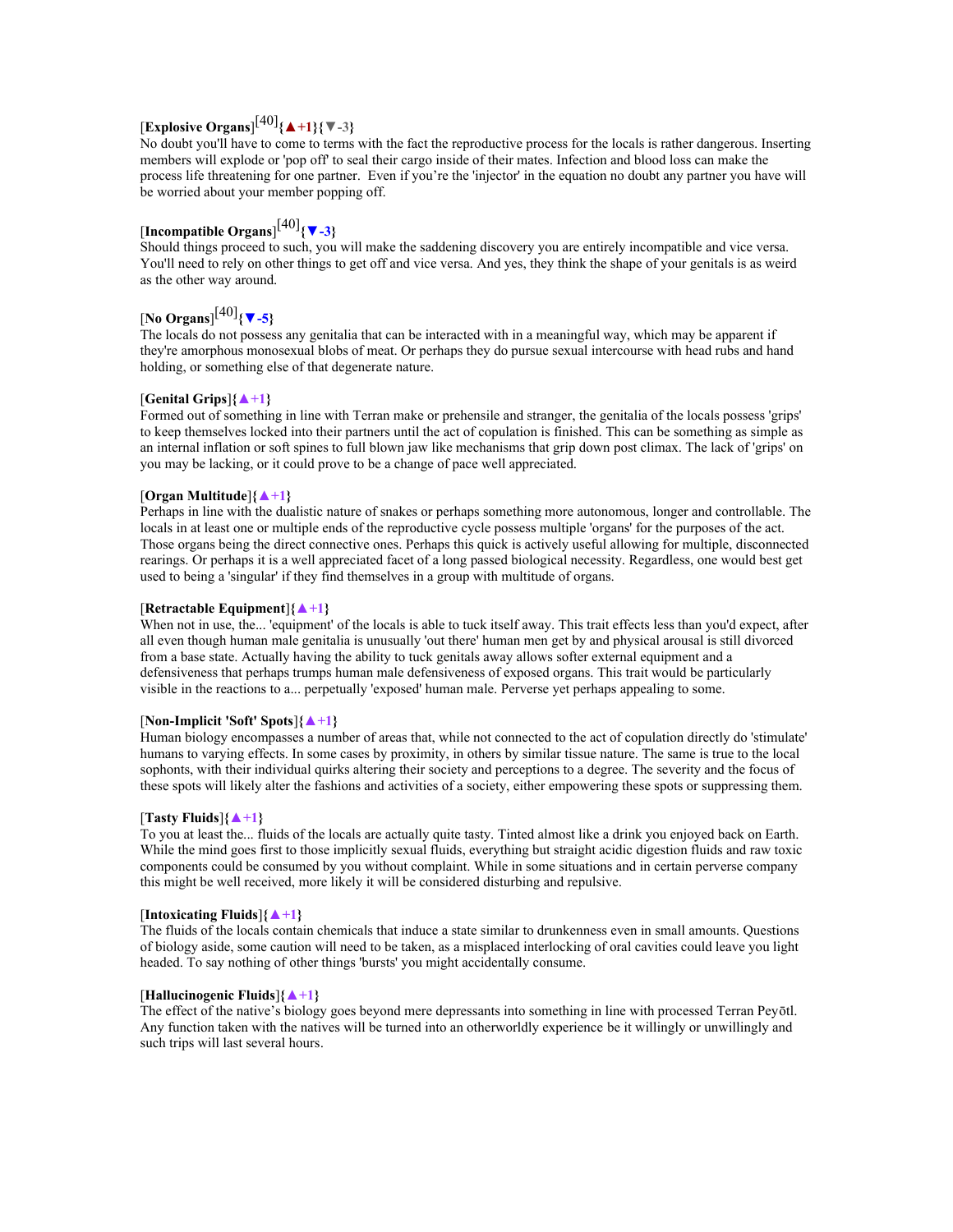### [**Bitter Fluids**]**{▼-1}**

The fluids of the locals are harsh on the tongue like bad Gin. Naturally you'll want to avoid situations where you'd be tasting and swallowing such. Unless of course you have no choice in the matter, or if you refuse to let a sour tongue stop you in your pursuit of degradation.

### [**Fortifying Fluids**]**{▲+1}{▲+1}**

The fluid contents of the locals and even their more solid bits are surprisingly good for your health. Regular intake could add a decade to your possible life if you aren't ripped to shreds by a frenzied mob or a frothing xenophobe in the meantime. Of course, one actually needs to 'get' these fluids. At best this will make you look... strange while at worst you could end up inspiring some sort of vampire or succubus analogue.

### [**Aphrodisial Fluids**]**{▲+3}**

Alien biology produces a perverse effect on the human body, inducing a firm and continuous arousal that will last for several hours. While this might be useful as motivation it could also ultimately render you little more than a cheap mess. Take caution.

### [**Toxic Fluids**]**{▼-3}**

The local sophonts possess a chemical makeup that renders them completely inedible. Even a few drops of blood could cause serious poisoning and a few drops more could kill you. Avoiding consumption should be of the utmost concern, lest you meet an undignified end.

#### [**Addictive Fluids**]**{▲+3}**

Fluids of the locals and their greater biology produces a chemical dependence that can entrance human biology just as well as any opioid. While this doesn't possess a great problem if you have a 'supplier' so to speak, withdrawal could be quiet nasty and make you do things respectability, morals and any sort of dignity would restrain you from.

# [**Functional-Fluids**] [41] •

Sexual fluid output is fairly reasonable for species size, environmental limitations and lubrication needs. Nothing you would not expect to see if you thought about it. Even if it is still green and faintly glowing.

# [**Volumous-Fluids**] [41] •**{▲+1}**

Ezekiel 23:20 comes to mind for those of a Christian origin when confronted with the... Emissions of the natives, who have found themselves in a quantity over quality scenario. Environmental factors and certain things might reduce this and it may only be applicable to one component of the reproductive equation, but it will always seem excessive to a human.

# [**No Sexual Fluid**] [41] •**{▼-1}**

The native reproductive process doesn't actually make use of fluids, creating a rather fricative situation where alternative implantation methods are utilized. If sexual reproduction in the more coupled sense is even a thing.

# [**Endless Stamina**] [42] •**{▲+3}{▲+5}**

A standard stamina in line with those few creatures more perfect than the human in terms of long-term energy use, able not only to last an extraordinary long time in motion abroad but in concentrated locals. Such energy use puts the human evolutionary advantage to shame, and they will likely have systems similar to perspiration that outclass the typical human sweat. Remember to keep hydrated and avoid situations where you need to outrun anyone.

# [**Human Stamina**] [42] •**{▲+1}**

Humans possess extraordinary natural stamina, some of the best on your native Terra in terms of pound for pound function. It was not worth it to out run prey for your ancestors, instead they evolved to run it down over time. Either the natives used similar tactics or evolved at the other end of such an equation. The locals for the most part can more than keep up with you and likely surpass you in many cases, both in motion and in the analogous resting cube.

# [**Basic Stamina**] [42] •**{▼-1}**

Stamina of creatures not fully lost to pre-sapient abilities. But, even in their heyday they possessed nothing to write home about, no matter their physical assets the ability to outlast with those assets is diminished. Those that train themselves might be able to come close to the human average, but they'll be few and far between. This applies to sexual stamina as well.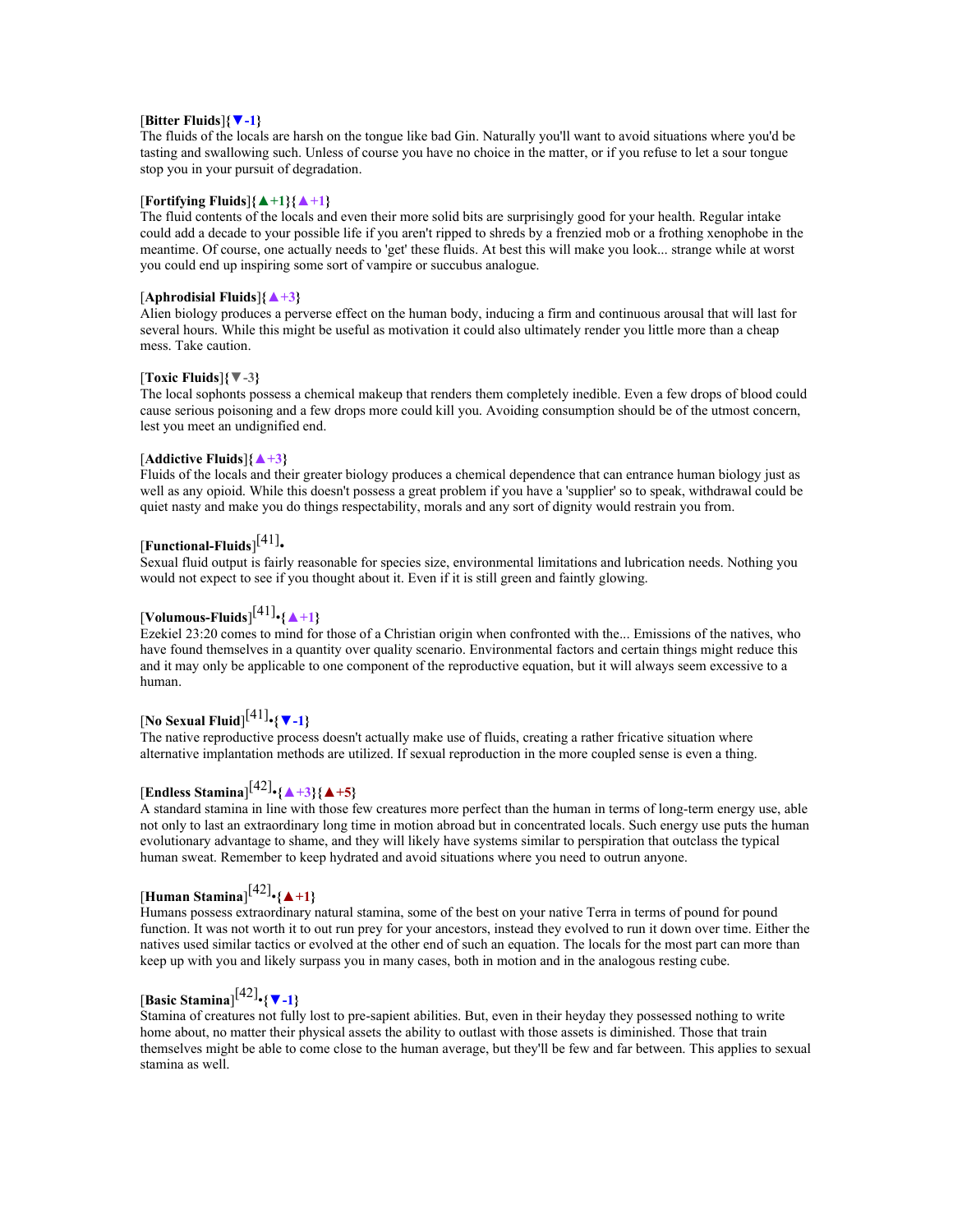# [**No Stamina**] [42] •**{▼-3}**

The term 'one and done' applies to both physical actions and sexual intercourse. Short bursts of motion and action are all the locals are capable of and extended labour is actually a serious issue for the society at large, limiting growth at low population levels.

### **Forms of Mental Function**

# [**Obscene Intellect**] [44] •**{▼-3}**

At least in terms of raw processing power the locals are far above what humans could hope to reach in mental capacity. The natives have extremely well developed conceptual understanding, motivation, pattern recognition and raw information retention. Their problem solving abilities and general self-awareness is also superior to that of a human's. This doesn't necessarily mean that the locals will be smarter or better off than you, for all the mental ability does not replace disposition, remove cognitive biases or make up for experience.

# [**Human Intellect**] [44] •**{▼-5}**

The intellectual range of humans, which is to say, not so much as a range as a confusing mosh-pit. That the sophonts will also likely spend ages bickering and debating over so they can be able to call the fellow sophonts they don't like inferior. Bright and Dumb as Ditch-Water individuals exist all about, with environmental and nutritional factors all altering the distribution significantly. For better and for worse.

# $\text{Post-Sentient Intellect}^{[44]} \cdot \text{A} + 3\text{A} + 3\text{B}$

Intellectual abilities of those who only recently developed self-awareness in the broad evolutionary cycle, or at least in the general sphere. The upper works of intellectual ability will be out of the reaches of almost the entirety of the native population, though a few will rise to a mental state of that exceeds you. Simpler they may be, within their individual motes they still make their way, capable within those motes and free of the burden of distended focus.

# [**Inherent Sense**] [45] •**{▼-5}**

Zen, something inherent and imperishable, wisdom beyond years. The native populace has cultivated an internal reflection and temperament that only a handful of humans have ever achieved. Conflicts will be fought with high standards and the population will act with balance, even to its 'lowest' members. While there are exceptions as there always are, as long as you keep your nose clean and avoid rocking the boat you'll be able to make your way around most of the populace. As long as they don't have some sort of irrational (or 'rational') xenophobia.

# [**Fairer Wisdom**] [45] •**{▼-1}**

Greater internal balance than humans, at least for the most part. The trappings of circular thought and internal retention hold sway but they can be overcome. At least by others, perhaps you can learn to be more than what you are here.

# $[Human$  Sense]<sup>[45]</sup> $\{A+3\}$ { $A+3$ }

Humans. They are but stubborn and foolish. Yet some break this mould. Some. Like most of your own kind a note of irrational mania suffuses the population, making them act against their own goals and leading them to internal conflict. For reference to perceptions upon your own arrival, imagine the response a truly alien creature would have received back on Terra. Then scuttle the unpleasant thought.

# [**Excerpt Nature**] [45] •**{▲+5}{▲+5}**

A recklessness borne out of replicability or an indication of something more sinister that may well be unsustainable, the local populace is afflicted by a near mad folly that those self-aware few bemoan. You will live in interesting times wrought of circumstances that could well have been avoided.

### [**Extreme Divides**]\*

Applicable to both Wisdom and Intellect, only the most arrogant assume the 'straight' of it is flat. Intelligence and internal-balance are not singular, though they tend to broadly rise and slump en-mass they are actually amalgams, combinations of functions and modes that help and hinder their shared loops. Some are flat, but many more are brought to shape by environ and personal action. This truth is more apparent in the sophonts whose brain chemistry is fundamentally more 'divided' allowing mixed areas of intelligence that operate on different levels. Compare a Psychologist, and a Psychologist who thinks himself a Biologist.

**\*Options [45] and [44] May be taken multiple times if subject areas are differentiated. Working on established rules.**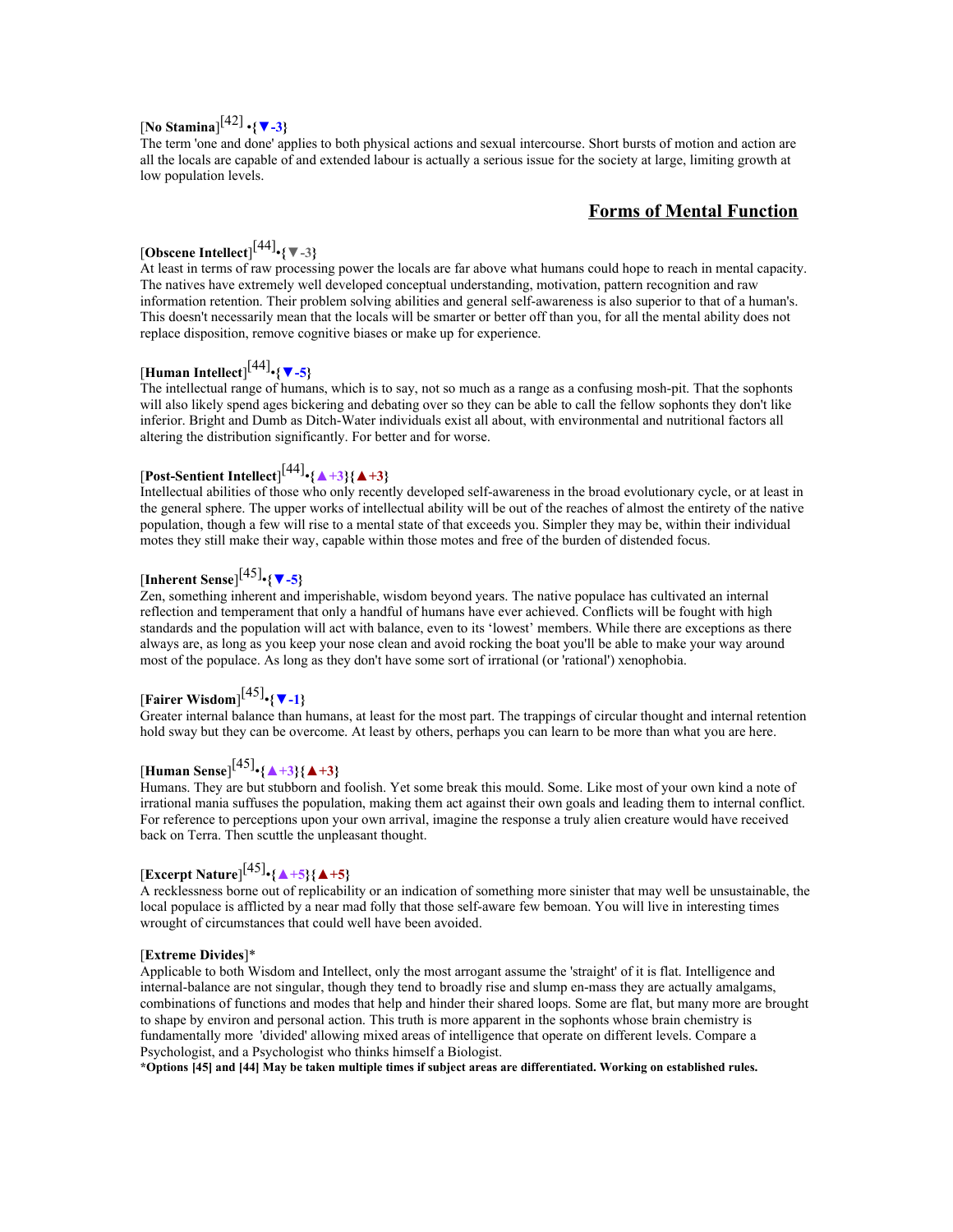# [**Complete Domestication**] [46] •**{▼-5}**

Through a process of untold ages spent by refining down the sophonts or a passive fast paced mould that allowed the process of self-taming to act with incredible efficiency, the locals are distant from their animalistic ancestors. So much so they scarcely even resemble their most distant cousins in the natural world. Active decision making will be slow, their bodies will be soft (at least in the broad scale) and violent action will come only when all other options have been exhausted. Even then, it may not come at all.

# [**Human Instinct**] [46] •**{▼-3}**

Varied Temperament that is bound more to the environment than the individual. You should know well enough the danger this poses. Often it is more dangerous than hard set feral creatures. A person long thought reasonable could turn on an instant and snap, while one that has every reason to snap could resist their nature with an unconquerable character. Snapping could be avoided in its worst respects, but as you are alien throughout you don't have that luxury of avoiding stressful situations. Stay cautious, make no assumptions.

# [**Lizard Brain Dominated**] [46] •**{▲+5}**

Instinct governed almost entirely by untamed instinct, mental functions are difficult at best and degeneration is a constant threat for the locals in heated or panicked situations. Avoid desperation and provocation at all costs or what personality exists will dissipate in the face of animalistic control. The only benefit of this is that it is a common and understood facet, one that even the most primitive of societies will understand, even if they don't cope well with it.

# [**Ambivalent Temperament**] [47] •**{▲+1}{▼-3}**

A surprisingly flexile disposition to external elements. Likely borne of a long and mixed heritage where the unknown was as often beneficial as it was dangerous. When confronted by alien elements the locals will remain largely unshaken by it. Perhaps out of caution, perhaps out of ignorance. Regardless if you can avoid shaking the boat too much, you may be able to get away as a curiosity even if you are discovered by the larger public conscious.

# [**Xenophilic Temperament**] [47] •**{▲+5}**

The locals have a seemingly unending curiosity for the new and the strange. Exploration and expansion will be central tenants of the locals and they'll be quick to exploit and prod. You shouldn't have too much to fear, indeed if you play your cards right you could one [periodic unit of time] walk freely and openly within a segment of the local sophont society. That said, the otherworldly may be considered something to own, and a gilded cage is certainly a possibility in the worst circumstances, or perhaps even a trophy mounted on the wall.

# [**Varied Temperament**] [47] •**{▲+1}{▼-1}**

Disposition towards the strange varies, as perhaps it should. Some will look upon you with disgust and contempt, others with apathy, murderous contempt shall exist and some with interest. It would be prudent to learn who you can trust, and to keep your nature hidden until you are certain to the reaction of your nature. If that is even possible after a certain point.

# [**Xenophobic Temperament**] [47] •**{▲+5}**

The local reaction to you is negative near universally, either birthed by cultural system plagued with long systemic infighting or a longer held ancestral temperament. You are less than a sapient being to most who look upon you, with only those few who spared you a grievous fate certain to keep you safe. Yours will be a short time here if you do not conceal yourself, as your life is objectively worth less than that of any local bar those who hide your wretched nature.

# [**Xenocidal Temperament**] [47] •**{▲+15}{▼-5}**

'Suffer not the Alien to Live' would be an apt description of the local disposition. The strange and external is to be put to the torch. It goes beyond instinct into a facet of culture held to the very core. Wrought from a time when the local's feuded with other sapients they perhaps wiped out, or perhaps from maddened fever dreams of what might be, or even present lasting engagements with another species on this planet. Your best hope in the case of discovery is a short execution, but it's more likely to be worse. Much worse, to say nothing of the fate of the 'traitors' who sheltered you.

# [**Unpredictable Trauma States**] [79] •**{▲+3}{▲+1}{▼-1}**

Products of mental hardship on the sophonts much like the mental hardships of humanity are dangerous in their randomness. While there are certain certain 'set' reactions to trauma, they range wildly and there is no guarantee to the end state, which may be depressive, suicidal, contemptuous or psychotic. One cannot really be certain to the individual nature of a Sophont local unless they are broken down to their lowest.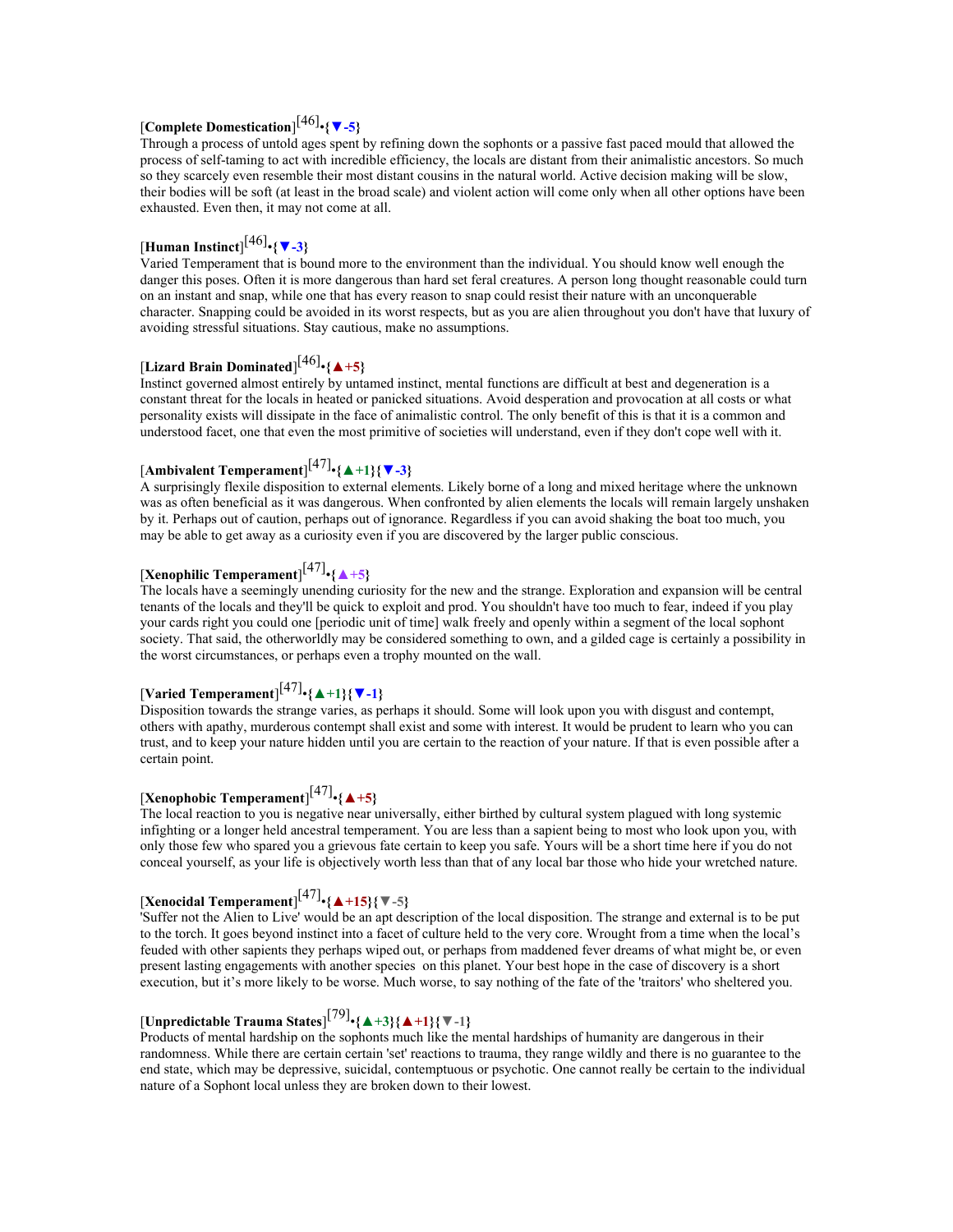# [**Trauma of Dysfunction**] [79] •**{▼-1}{▼-3}**

The standard end-state of those broken in their mental faculties will be like the worst breaks a person can suffer. Likely their ancestral biology allowed for a 'disposability' for those who endured the most, producing effects you've seen before in hard change. Events that never really and or dependencies upon substances to barely cope. The state of those truly broken is a mental-place with with few real exits.

# [**Trauma of Reformation**] [79] •**{▲+3}**

By means of refitting or resetting the mental states the results of extreme mental stress can be startling in their depth. Members of the local populace will simply shift personalities outright, becoming fundamentally different people to who they were before though the same of their former experiences still affects their perceptions. The shift may be gradual or dramatic, but absolute and asserting itself in response to mental injury.

# [**Trauma of Regression**] [79] •**{▲+1}{▲+3}**

Less in a temporal sense, more in a primal sense. The natives when they crack turn back to their most basic instincts be they fight or flight. This being the typical response it will likely be considered less a sum of trauma and more kind to a disease, one where a single break can trigger waves of other breaks, made much more dangerous if the end state of these 'breaks' is feral and naked in aggression. The resulting effects may subside, or they may be permanent, forcing a weakened mental inclination can be devastating if triggered at the wrong time.

# [**Trauma of Restraint**] [79] •**{▼-1}{▼-3}**

Sophonts suffer very literally when it comes to 'breakdowns' as in to say they literally lock down. Ranging in severity from tense motions to full body function failure, this is likely the result of an ancestral 'quirk' in line to a possum playing dead taken to the extreme with the whiles of sapience shaping it into a devastating flaw. 'Shutdowns' can be fatal and seemingly random, but will at least prevent certain actions and prompt a considerable resistance to lasting damage.

# [**Alternate Trauma States**] [79] • **{▲+3}**

In Terran nature all matter of Traumatic responses exist, prompted by chance and evolutionary gambits. This world you find yourself on had its own history, its own violence and lasting damage to inflict. It would be foolish to assume that the sophonts would fall into something easily in line with your own heritage. Navigating and learning of the particularly sensitive space will take time, and the exact limits of it lie in the nature of the sophonts.

# [**Trauma Hardening**] [79] •**{▲+1}**

The natives can take a level of punishment almost absurd without showing signs of it, even when they do the dulling comes restrained, allowing even then a continuation. As much as this clears concerns of mental harm, the continuity prevents 'natural' endpoints. Something that grows more horrific as a society grows, allowing it to grow in its capacity for harm. Perhaps a breaking point would be merciful to this dreadful dulling of sensation?

### **Extraneous Characteristics**

### [**Hive Minds**]**{▲+5}**

The locals are interconnected in a way a human can compare only to the low life of Terra in terms of cohesion and cooperation, with even that shallow comparison falling short. Be it in a truly monolithic sapience bound beyond the petty form or innumerable lesser 'hive' systems, cooperation is implicit and vital. While this may be imposing, there are still 'cracks' in the system an abomination like yourself can hide in. Autonomy is essential in such grand life forms and systems, and those that saved you are of such make. You can hide yourself away, or perhaps the bold might find purchase in their perverse individuality. The mechanics and intricacies stand before you, to be mowed down or exploited as much as a pitiable singularity can.

### [**Esoterics**]**{▲+5}**

Something otherworldly suffuses a segment of the population, allowing great and terrible feats the primitive would label as magical, divine or demonic. All the while the rule of natural law is discarded, leaving the scientific thought at a loss. To you, the term 'psionic' tends to be the most apt. But even then, some things will fall outside of that. Be wary and trust nothing, for the fundamental basics of this world are not set to the existential bedrock you knew on Terra. There is a law to it, a tracing in physicality, something that marks the segmented population aside. But from there? The most 'touched' could fundamentally alter the make of this planet.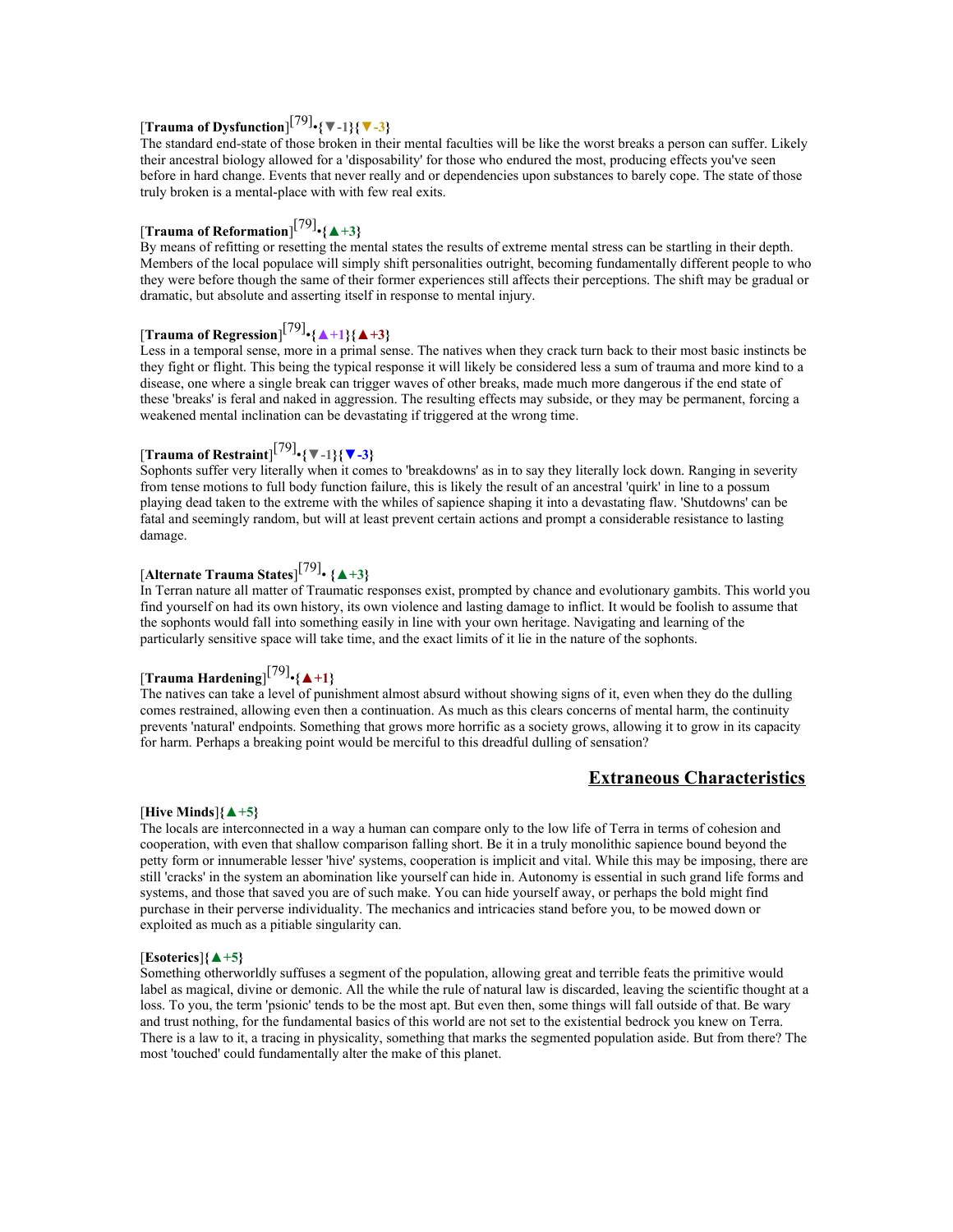### ['**Demi-Gods'**]**{▲+3}**

'Exceptional' individuals mark themselves out amongst the local population. Kind to the Semideus or Nephilim of human lore, titans stride among the native numbers. These may be genetic freaks, remnants of ancestral Sub-species popping up out before inevitable obliteration or something stranger. Regardless of what they are, they'll no doubt alter and command their societies, being larger, stronger and more capable than their countrymen. Despite their stature they are quite mortal and can perish as much as any other in the proper circumstance.

### \*[**Sub-Species**]\*\* **{▲+3};{Per-Sub-Race}**

The locals took a grand long time getting to where they sit now, long enough isolation, desperation and clime have changed them from a single species into a more varied family. As you can imagine this produces... issues. Any passing familiarity with human history and one might imagine the troubles the natives will face in the road ahead.

### \*[**Genetic Castes**]\*\*\* **{▲+3};{Per-Caste}**

The locals exist in an odd state, with varied genetic castes. These castes may be as simple as body colouration or look like entirely different species to an outside observer. These castes will fulfill varied roles and will likely be a fundamental part of their society. Such a species will be genetically pre-dispositioned towards certain behaviours, and when social awakenings take place it will make the enlightenment look like a pub discussion.

### \*[**Multiple Races**]\*\*\*\* **{▲+5}{▲+5};{Per-Species}**

Humans brooked no mercy towards their own cousins in their murderous and lecherous ascent, and it is likely that any other pre-sapient species on earth would have shared the ungraceful end of Floresiensis, Neanderthalensis and Australopithecus. However through isolation, pillarized sustainability or more advanced concepts like cooperation or pity, multiple sapients persist on this world. They may be of a singular descent or from entirely estranged branches of the tree of life.

#### **\*May be taken multiple times**

**\*\* May designate 'sub species' with variations, changed aspects are added to together and divided by number of sub-species. Round up.**

**\*\*\* May designate 'sub castes' with greater freedom than sub-species, points treated in the same fashion as sub-species \*\*\*\* Go back and start the 'locals section' again. Up to three more races may be created before lump sum of all species physical points are cut and need to be rounded to near sums. May chose between shared higher structures or divided by racial lines. This may also be done for sub-species and castes, though I leave the specifics to the discretion of the Reader.**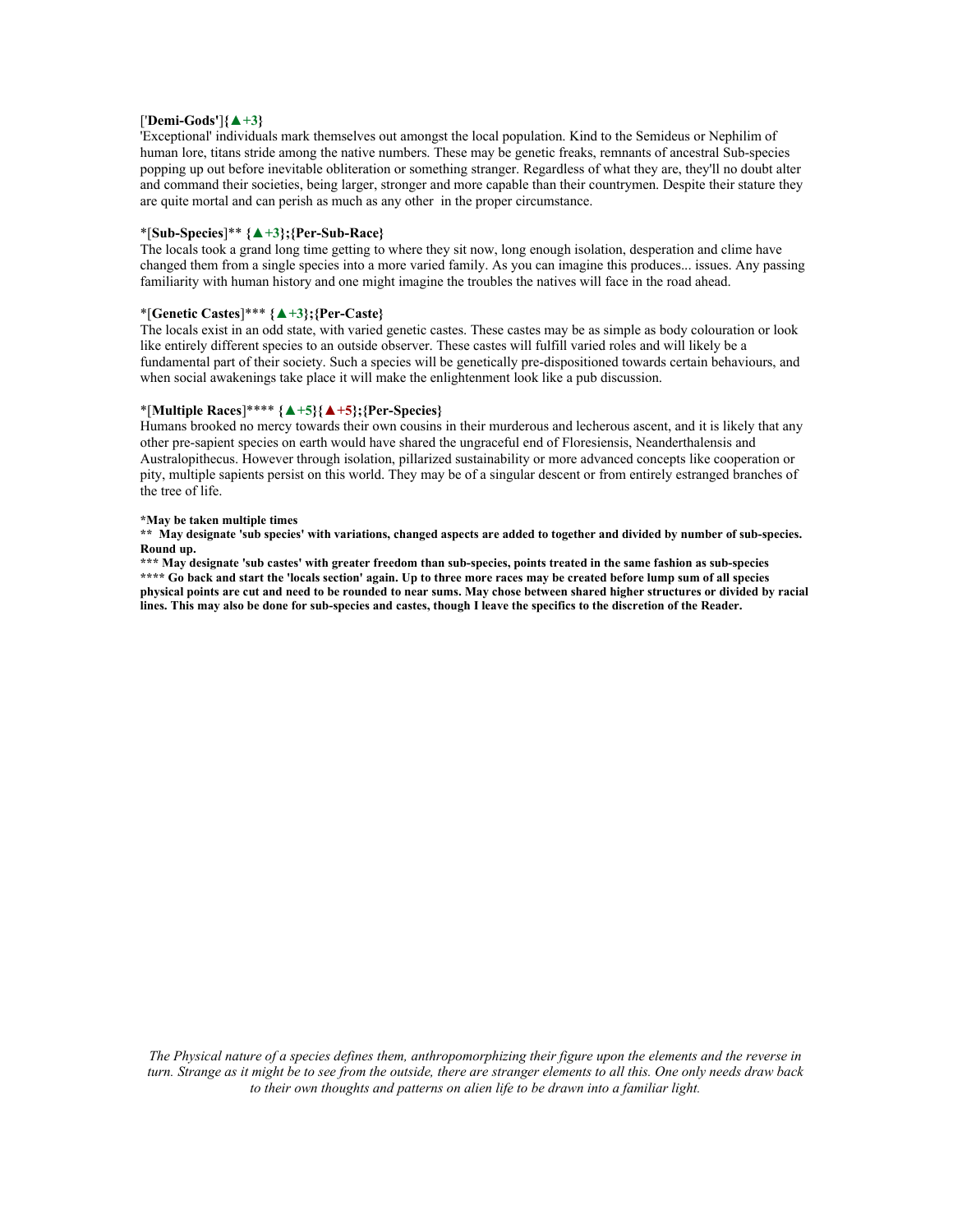### **The Locals, Higher Structures**

*Physicality ensures many things, but- of course. Physicality is not everything. You are kind to them in a terrible way, broken little creature. For you both share this terrible gift as I do. Something not possessed by the stars and void, the planets do not know it and the things before were ignorant to it.* 

*Well. All but one. You can break yourself, shattering your own form. As can they. As one did.*

*And how do they destroy themselves? How do they break their bodies, and grind their minds down to dust?*

### **Sophont Dispersal**

# [**Regional Confinement**] [80] •**{▼-15}**

Restrained perhaps to a singular island, a mountain range or perhaps something even smaller. The local sophont population living area is about as far from what you knew on Terra as possible. The world is both tiny and terrifyingly large. Beyond the known there lie dragons and monstrosities. And that unknown is vast.

# [**Super-Regional Confinement**] [80] •**{▼-3}**

An extended space, be it a massive island chain, a sub-continent or the far coast of a continent are the limits of the sophont world. Allowing increased internal diversity even if this dispersal was recent in a cultural sense, there is space for a multipolar power system, but the wilderness is still great.

# [**Continental Dispersal**] [80] •**{▲+3}**

The natural barriers of vast empty spaces be they water or wastes are the only things that restrained the spread of sophonts, allowing them to spread across the greater space compared to one of Terra's continental bodies. Such wide space allows for a divergence not only of cultures but of physical nature given enough time. The distant fringes of this settled world can be just as strange and foreign as the unsettled.

# [**Hemisphere Dispersal**] [80] •**{▲+5}**

The vast 'world' of the natives draws to mind the Old World of Earth, or perhaps the New World. Depending on your origins of course. The greater barriers have been overcome in time, with many generations and perseverance. To say the divides between the many groups will be great would be an understatement, and given enough time and the right factors there may be no 'true' species of sophonts, if the precursors of the sophonts did the bulk of the spreading.

# [**Global Dispersal**] [80] •**{▲+15}**

Wherever the natives could conceivably or even incomprehensibly persist, they do. Much like your own progenitors the proto-sophonts spread across almost the entire planet or at least all the planet that matters. The divisions between the natives and their ubiquity allow all manner of divided cultures and sub-groups. But this is no guarantee that the world will be small, indeed the sophonts can find their far flung cousins stranger than even you at times.

### [**Collapsed Habitation Area**]**{▼-5}{▼-3}**

In the far fringes of civilization, be it over vast regions or simply a ways from the settled tracts, there are signs of abandoned habitation. The population base once persisted in different areas on a wide scale, but factors pushed them to where they are now, be they environmental or self-prompted. No doubt cultural weight remains, be it in memories of the motions or in sights derived from the ruins that remain.

# [**Extremely Low Population Density**] [81] •**{▼-3}**

Large settlements are either few, singular or non-existent with environmental, cultural or alternate factors forcing an extreme dispersal of population. The sort of thing wherein sophont units exist only in close tied groups if at all and keep great distance between them and other groups. Populations sustainment, group interactions and almost all base facets of local culture will be radically different to what you knew on earth.

# [**Low Population Density**] [81] •**{▲+1}**

The majority of the population exists outside of settlements, though some will persist or may be just now forming if such a social milestone has only recently been reached. Alternatively it might be that the social nature or culture of the locals is simply more geared towards such autonomy. This is an ideal situation for some, allowing specialization in settlements taken beyond simple survival and the development of distinct urban culture.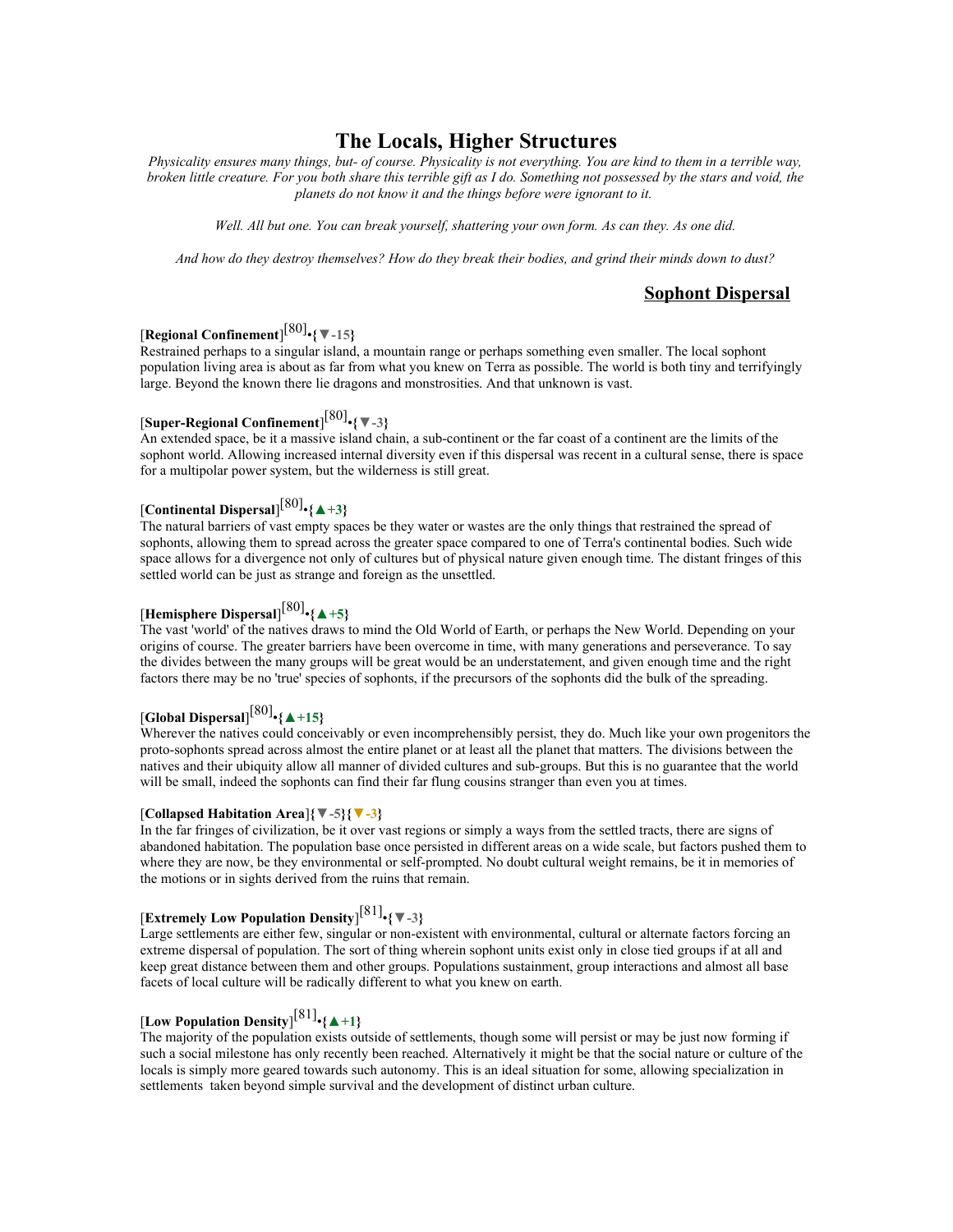# [**Balanced Population Density**] [81] •**{▼-5}**

Population centres exist in fair number and are not an uncommon sight in populated regions. This is typical in most developed locals, though some exceptions do exist, in particular early 'boom' locals where city states grow with extreme speed or depopulation periods in more 'advanced' states.

# [**High Population Density**] [81] •**{▼-1}**

A state you are likely familiar with, created through a hyper-concentrated urban culture or a high population broadly to the point where the urban being no longer supports the full populace. Population divisions between even the interior and the fringe 'urban' culture will likely be noticeable.

# [**Extreme Population Density**] [81] •**{▲+1}{▼-1}{▼-3}**

Here there are extreme divides, the sort of thing only residents of a few cities will know the upper limit of. And even then it might still fall short with the quirks and resources of this world. It is simultaneously impossible yet very feasible to hide ones self away. In the far reaches the world's focus draws to those concentrated areas, and most will underestimate the simplicity of hiding in the belly of the beast.

#### [**Rural Traditions**]**{▼-1}**

There exists a staple mindset and a number of practices that exist clustered around a population fixated in dispersal. Such a tradition is not only prominent but dominant, creating a situation where Urban or other population models are looked at with disdain or even contempt. It may take centuries for such a mentality to fade, and even then it will not fail without spasms and deliberate humbling.

#### [**Urban Traditions**]**{▼-1}**

There exists a staple mindset and a number of practices that exist clustered around a population fixated in concentration. Such traditions are not only prominent but dominant in most of the settled world, with dispersed populations being looked down upon. While this tradition may be undone it would be incredibly arrogant to underestimate it, as the strength and capacity of cities is terrifying given common cause.

### **[Nomadic Traditions]{▲+3}**

There exists a mobile and flexible mindset beside a number of practices that exist fixed around mobile. Such traditions can take a wide variety of forms and all manner of complexities but no matter how they manifest they hold great sway over the local population. Fortifying the mind and allowing a force of motion despite the hardships brought by such a way of living. Despite the drawbacks of nomadic life, there's great strength to it as any with an understanding of Terra's history would realize.

#### **[Population Transition Period]{▲+5}**

The current status quo was either recently set in living memory or is in a state of rapid transition formed by internal and external factors. No matter how adaptable a people might be such periods are always rife with conflict as disparate groups and sub-cultures come into contact. Still, amidst shifting tides it is easier to blend in amidst the spray.

### [**Stable Populations**]**{▼-5}**

You've arrived in a period where the make-up of local populations are changing slowly enough stability persists. Be it in growth or decline no matter how hostile or clashing the native groups are there are certainties that can be exploited and used in your favour. Stability breeds weakness though, and oddities stick out sharper in 'placid' times.

### **Nature of the Current Era**

#### [**Era of Revolution**]**{▲+15}**

The political status quo is crumbling into dust as the masses slowly waken to the destitution of their position. The powers that be and leading cliques clamour to their eroding power base in desperation. Things are changing, shifting with a speed that makes society shift and creak, perhaps breaking outright. No doubt this will claim many, and the natives will reach places they never imagined they could. For good or ill this remains to be seen.

#### [**Era of Absolutism**]**{▼-15}**

The powers that be have entrenched themselves so firmly their reign over the masses seems unquestionable. They are the rule and crown, and as such the mandate of a few can drastically shift the situation. While this is not a universal core the majority of affairs in the known world will be driven by the few. What may come lies with the few, a truly wise and just ruler might make the inhabited spaces prosperous, or it may break down this absolutism when a familiar tyranny drives the masses to the breaking point.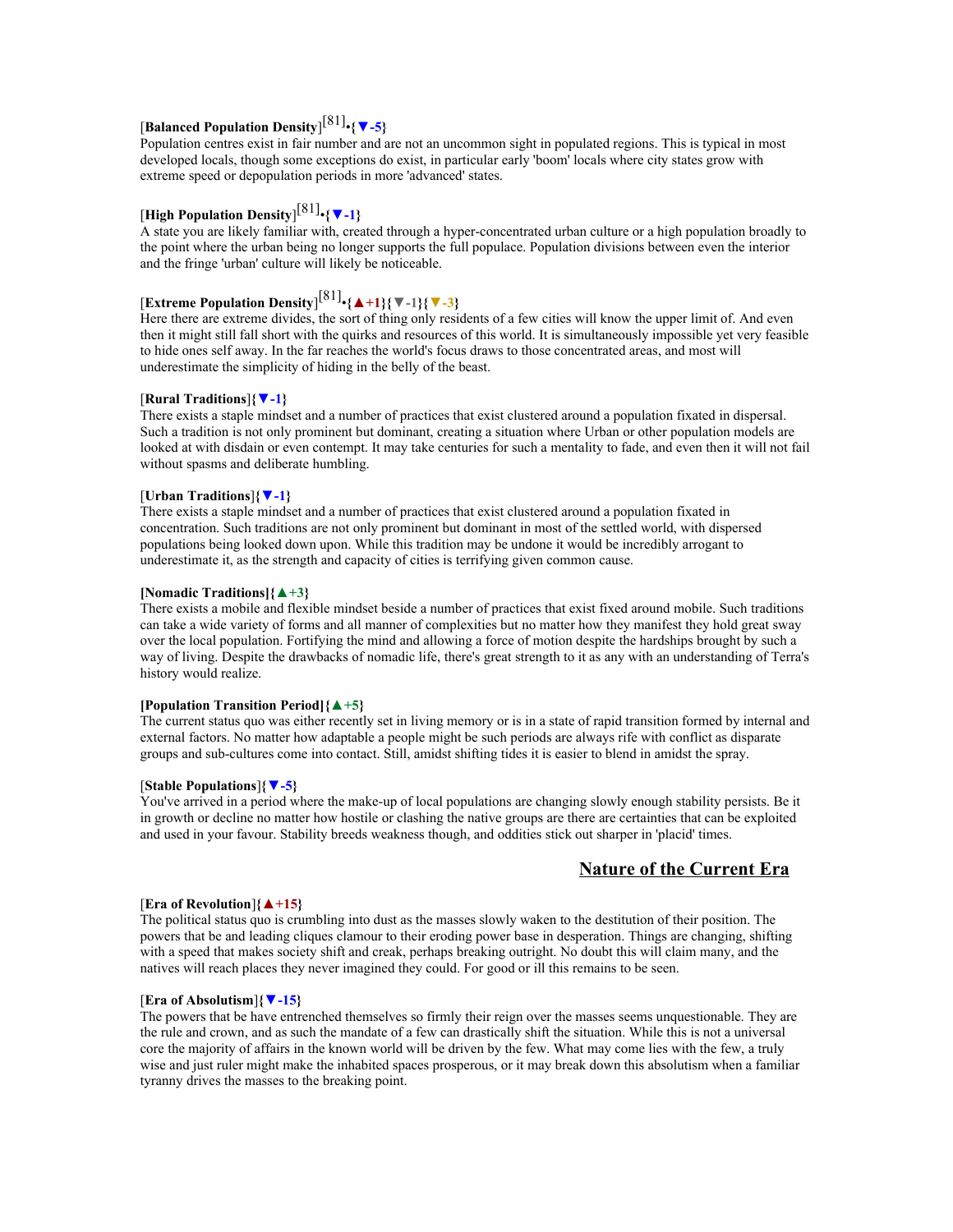### [**Era of Belief Zealotry**]**{▼-5}**

Belief is of course a component of any society with introspection, be it philosophical or something in line with the 'faiths' of man. In the current social clime a fever pitch has been reached and contrasting ideals and sects will inevitably clash. Even the most peaceful society may tear itself apart, or is in the process of such already. The exact nature of these beliefs may become pointless, as zeal and devotion will restrict and choke the life from many, so much so what is written may not even matter.

#### [**Era of Belief Collapse**]**{▲+5}**

The 'moral fibre' of the existing social clime is falling to pieces and the borders of what is and isn't acceptable is being challenged by even the wretched bedrock of the social ladder. Heretical beliefs and 'backward' schools of thought spring from every dark corner. Moral authorities and infrastructure will need to dig deep to survive the current clime, though fate may render them only relics of prior ages. Contrary to popular belief these are not eras of degeneracy, rather, eras of change. The world is open.

# [**Era of Peace**] [49] •**{▼-15}**

Either through memories of past horrors, a satiation of violence, a sparked struggle to do no harm or something stranger, a passiveness grips much of the known world. Bar a handful of isolated conflicts no great motions grip the various political and military entities, allowing resources that would be spent on conflict to be allocated to more productive locales. While this age won't last forever, for the moment your focus can be directed to the low without the worry of greater conflicts finding you.

# [**Era of Conflict**] [49] •**{▲+5}**

The masses are restless as they usually are, the leaders and cliques eager to move against one another, be it on the scale of tribes, clanns or full-fledged nations. In a fashion similar to that of much of Terra's history, violence fills much of the world. The bold, cruel and ambitious all aim at higher designs at the expense of the masses and the replaceable. While it may be easier to hide in the chaos it is just as easy to fall victim to the forces of the great game as just another casualty, or those vultures that take advantage of such quarrels.

# [**Era of Total Warfare**] [49] •**{▲+15}**

Warfare on a scale a human may be familiar with, much to your horror. The powers that be have become enthralled with the notion of conflict unlike any other. Such a struggle that can only end in the absolute defeat of the other, or the obliteration of opposition. This war may go on for a short nightmarish time. Or, it may go on longer than reason or sanity would allow. Then again, no reasonable or sane individual willingly pursues such. The mad lead, and the masses suffer for it. Such warfare allows for unprecedented civilian casualties, and it would be very easy for you to simply vanish amidst the bloodshed.

#### [**Era of Exploration**]**{▲+5}**

The known world expands outwards, with the fringes and their riches spreading across the 'civilized' locales. If you play your cards right you may be explained away as something not yet discovered but borne wholly of this strange new world. Of course, this is no guarantee the masses won't string you up or whatever their preferred method of execution may be, but it helps.

#### [**Era of Stagnancy**]**{▼-5}{▼-5}**

The known world has sat stagnant for decades, centuries or millennia. However long is needed for the status quo to grow sedentary. Internal intrigues and a set hardened cycle allow for little divergence, and the exploits in social systems have long since been boarded off by the classes that possess them. The presence of an outsider will be noticed more easily, and the status quo is unprepared for the day when the exterior comes crashing in.

#### [**Era of Pestilence**]**{▼-15}**

Black Death, Justinian's Plague, Third Wave. Any human with a passing familiarity with history would be familiar with these events, and might draw parallels to the current state of things. A disease most wretched chokes the settled lands. Most who contract the blight perish, and even if the locals are able to explain the disease the shorter tempered will still lash out at the social pariahs and the outsiders. Life may be brief, even if you're immune to the pestilence.

# [**Era of Rising Powers**] [50]**{▲+5}**

The petty powers are failing in the face of the ambitious and fresh formations. Unification and proselytization draw the world closer. While one might be able to dwell in the belly of the rising beasts, it would be foolish to assume the shuffling of young giants can't crush you.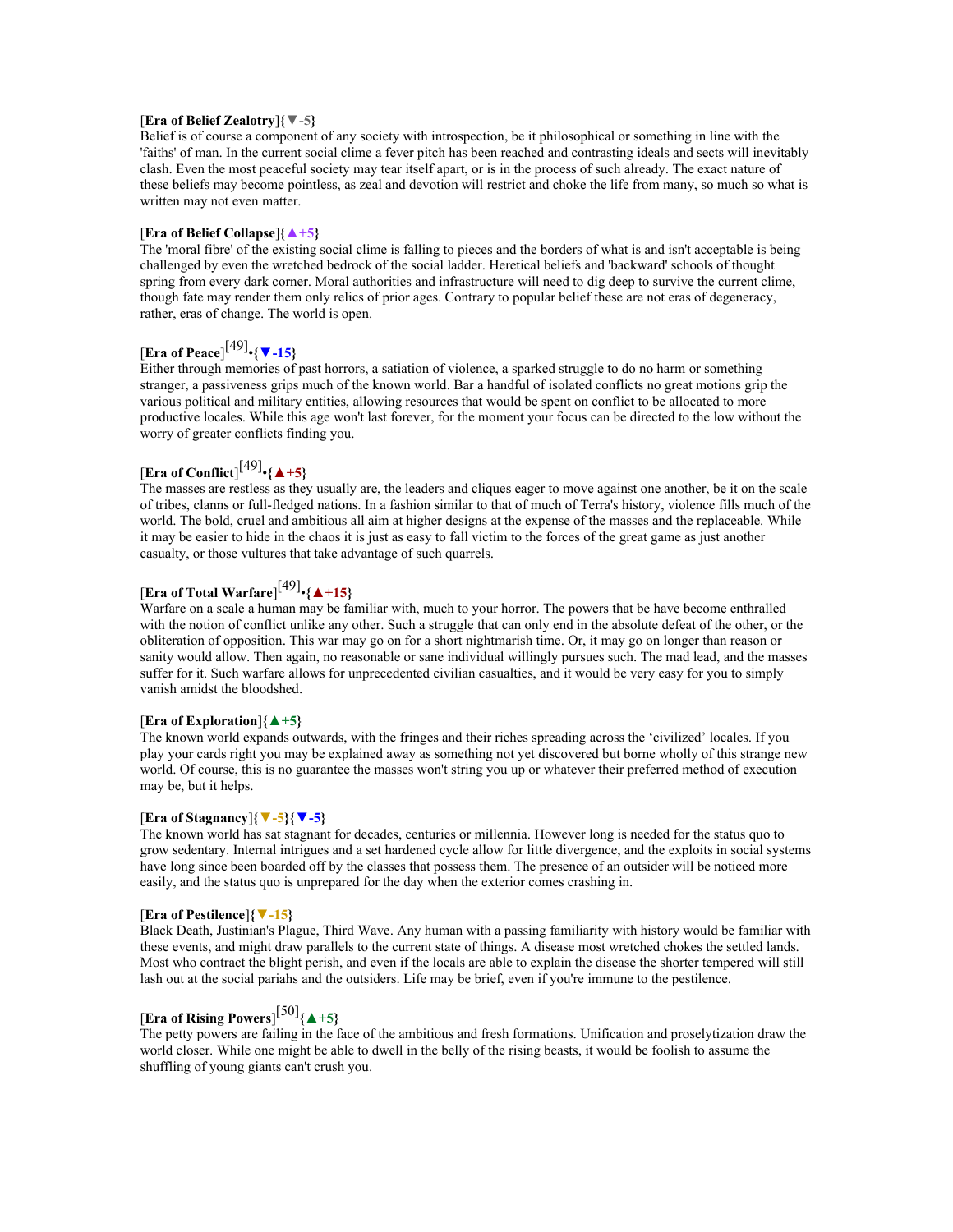# [**Era of Stability**] [50]**{▼-5}**

The powers that be are set in their ways, obligations and expectations exist and a grand status quo persists. Regardless of the greater temporal length of the period for the moment anyways a level of surety in things exists. Steps in the greater world will find their way to you, and no doubt you'll be able to act accordingly.

# [**Era of Collapsing Powers**] [50]**{▲+3}{▲+5}{▼-1}{▼-1}**

The structures that be are either fragmenting or being pulled apart by their lesser constituents and the upper class is undergoing a sundering that will reshape the surface for many generations to come. Regardless for those at the bottom of the food chain, it matters not who sits at the head, for they'll still be thrown about.

# [**Era of Decadence**] [51] •**{▲+15}{▲+3}{▼-3}**

The wealth physical is at the moment overwhelming, allowing even the lower elements of the social structure to waste much of their lot and remain fat. Be this an era like consumerism or bread and circuses you at least won't starve (unless your food options are limited.) However in such times wolves will prey on the unready, and weakness grows easily. Vigilance is needed, particularly when plenty erodes it.

# [**Era of Prosperity**] [51] •**{▲+5}{▲+3}**

Plenty, but not enough to weaken the form. Wealth but not enough to remove threat. The natives are enjoying such an era that isn't like to end in your lifetime. While struggle and intrigue may lie above and diminish such wealth there is, at least the wretched will not starve. If you play your cards right even in the most removed locale you might achieve a state of comfort at or above what you once knew.

# [**Era of Destitution**] [51] •**{▲+5}{▼-5}{▼-5}**

Ill environmental factors, conflict, foul luck and blight create a clime of desperation. There is not enough and many natives starve. If there is not conflict now it will arrive. Or perhaps the starving many will be too weak to protest their lot. Regardless one will need to be hard to survive, and you will see many wretched sights. Death by starvation is a possibility, as is a violent end as the desperate look to violence to seize what is needed.

### **Status of Technological Advancement**

# [**Paleolithic Era**] [52] •**{▲+15}{▲+5}{▲+5}{▼-3}{▼-1}**

Statistically this is the most likely era to arrive in any civilization, as your own ancestry only held a certain refinement after millennia. Tools of petty organic material and stone are the norm and the finer refinements many take for granted have yet to be ground down by the natives. The majority of the planet will be nomadic in nature, or persist in locales with scavenge that affords stay. The proto myths and the proto languages are being formed across the vastness and only the scavenged wild elements are to be had. Of course, those elements are plenty in this day unless environmental effects are at play. A simple time, if you were of a humble make you could grow content, if you were capable you could dwell for a while. But no advanced modes outside of the scrounged wild elements can aid you in injury.

# [**Settling Agrarian Age**] [52] •**{▲+5}{▲+5}{▲+3}{▼-1}{▼-3}**

The elements that be are being tamed, the wild things that accompanied the wanderers are slowly being refined by age. Cultivation is radically altering the social clime. The first settlements are being founded and the first specializations are being made. Refined pottery, coordinated warfare, and leadership structures are being consolidated. Of course, the world is still wild outside of the most fertile areas of cultivation, and one can still wander the untamed expanses cycling between the twin worlds.

# [**Pre-Bronze Smelting Era**] [52] •**{▲+5}{▲+3}{▲+5}{▼-3}{▼-3}**

The petty metals of tin, gold and lead have radically altered the societies that be, enhancing warfare allowing for slings and sharpened weapons for those that can afford such, early masonry and enhanced agriculture are allowing greater works and larger populations. Creatures prior thought merithic may be felled by shot projectiles of early metal. Pastoral lifestyles are emerging and the hunter gathering societies are shifting in style. Those who lack knowledge of metal suffer greatly and disease emerges as a more common threat.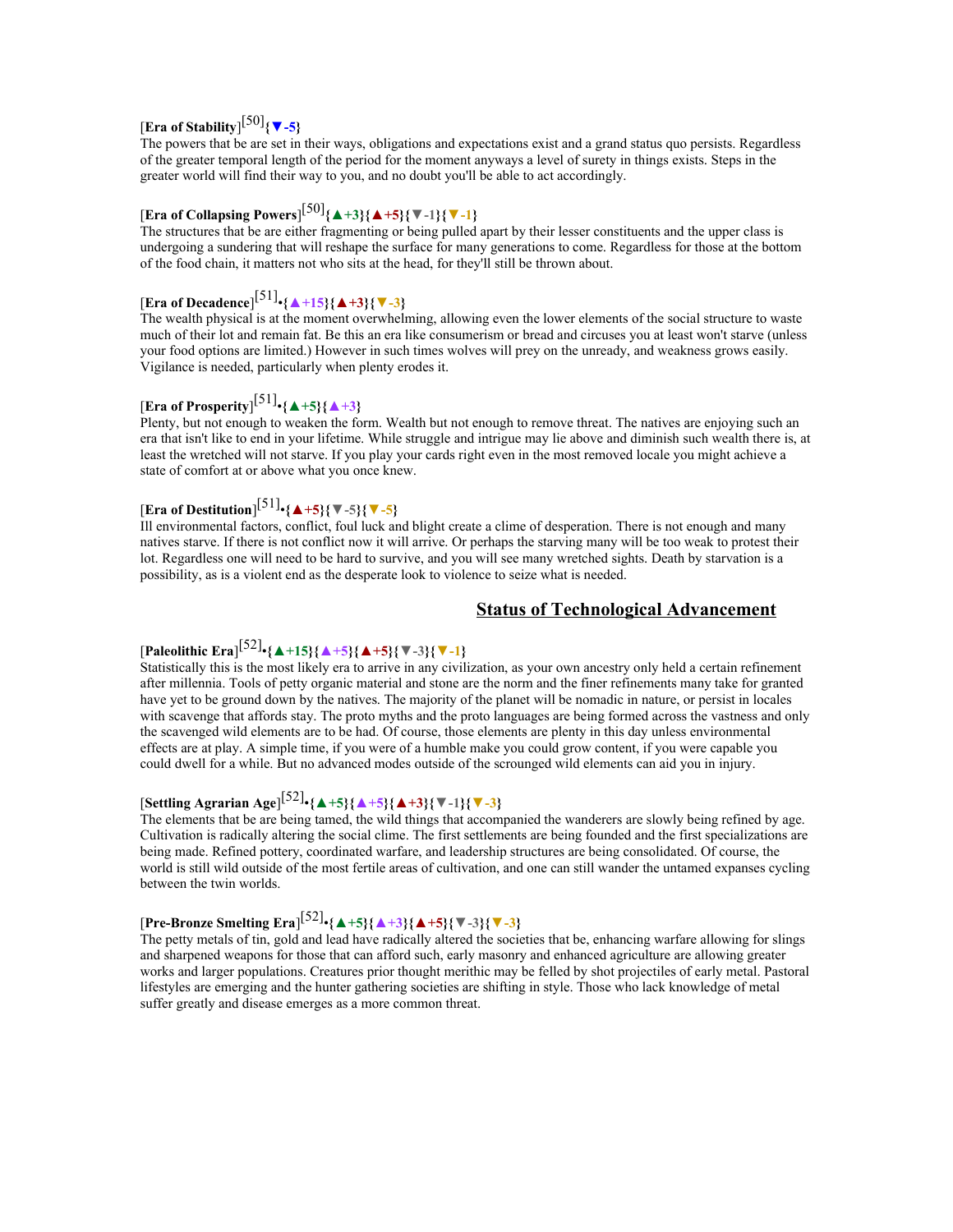# [**Bronze Age**] [52] •**{▲+3}{▲+5}{▲+5}{▼-3}{▼-3}{▼-1}**

The revolution of copper and bronze has radically altered the world, allowing truly unprecedented warfare, armour and weapons that outclass all those who came before and tools with lasting durability. Such advancements are borne to those who were willing to experiment and find such, and the settlements are beginning to grow into proper cities. Cultural growth and specialization will allow for great structures, with the era of 'history' proper beginning. If of course some horrible event doesn't obliterate such, as humans experienced a few times.

# [**Iron Age**] [52] •**{▲+3}{▲+5}{▲+5}{▼-3}{▼-5}{▼-1}**

Tools of iron birthed the true bedrock of human civilization, or at least the civilization humans are familiar with and idolize. So too might be the case for the natives. Weapons and tools of iron allow for expansion beyond the petty confederacies and cities to pave the way to true empires and expansive cultures. The Romes of this world and the Hittites and the Athenais and the Rhattans will be forged. By those with the wealth to drive beyond the state, through drive to conquest or fanciful ideals.

# [**Strain Extant Era**] [52] •**{▲+5}{▲+5}{▲+15}{▼-5}{▼-5}{▼-3}**

An era defined less by its technologies and principles and more upon the limits of its limited technologies, power structures and resources Either in strained extension or regressing collapse. Typically a between state, earth saw several of these eras between precursing rises and post fallouts of greater geo-political collapses and environmental shifts. Power structures typically rely on hyper localized chains of command and are at best tenuous, cultural facets struggle to survive and the era will either degrade technologically and socially or extend to fill itself.

# [**Awakening Era**] [52] •**{▲+3}{▲+3}{▲+5}{▼-3}{▼-5}{▼-1}**

Wealth, technology and a stable social clime have finally allowed for proper self-reflection, and the first steps towards realization of the self are being made. In the now teeming cities those with enough wealth or prestige are able to reflect and dwell, debate and ponder. The belief systems and philosophical mindsets will come into their own and have greater weight than that of language and close ken. Language, writing and thought are finally flourishing in their own right.

# [**Reason Era**] [52] •**{▲+1}{▲+3}{▲+5}{▼-3}{▼-5}{▼-3}**

Higher thought, principle and refinement of technology allow for extended pursuits in the intellectual space. No doubt steel has arrived, enhanced refinement techniques and social structures of greater sophistication have drastically altered the face of society. Layered social networks allow for what you might call a renaissance. Along with all the social issues, advancements and radical shifts that come of such changes. The pre-science will finally be able to label you outside of a demonic beast to be stabbed as a proper otherworldly entity to be shot.

# [**Pre-Industry Era**] [52] •**{▲+1}{▲+3}{▲+5}{▼-5}{▼-5}{▼-3}**

The groundworks of manufactories and economic systems have begun to hold great weight now that technology and refinement allow trade its monstrous weight. Holding just as much gravitas as technological and philosophical grounds, economic advancements shift the groundwork of society. Guilds, companies and things carved in such likeness have begun to agitate the social climate.

# [**Industry Era**] [52] •**{▲+5}{▲+5}{▼-5}{▼-3}{▼-5}**

The foundations of manufactories allow for a shift in society the likes of which has not been seen since the consolidation of agriculture, doing away with scarcity and allowing for refinement of technology near to what you knew back on Terra. For the first time your own ancestry might be properly processed by those who have found you, as even the stars are drawing near with refinements in optics allowing the heavens to be well and truly breached by the masses. The world will finally stop expanding outwards, and slowly begin being knit tighter as transport is mechanized.

# [**Quantum-Industry Era**] [52] •**{▲+3}{▲+5}{▼-3}{▼-1}{▼-5}**

Gas, Electrification and chemical minutia allow for strides once viewed as dominion of the divine, in both good and ill. Pestilence, starvation, the wilderness will finally be brought to heel, allowing for the native populace to stride into places once thought unimaginable. Conflict will achieve the fever pitch that allows true automated killing, the skies and the ocean depths will be conquered, and the locals will, if they do not destroy themselves finally begin looking properly to the heavens. Indeed, they may not be as lucky as men were when they split the atom.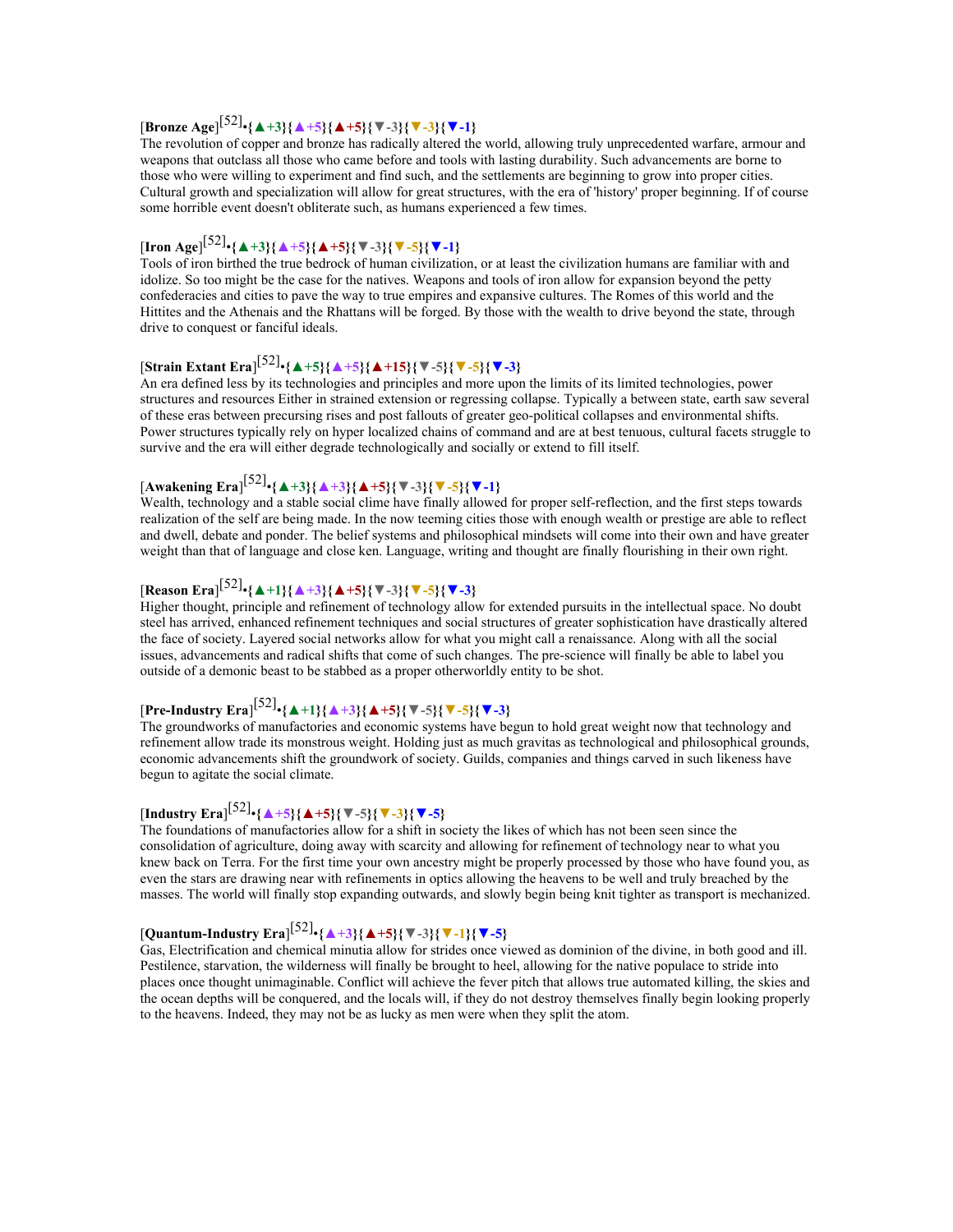# [**Beyond-Atmosphere Era**] [52] •**{▲+3}{▲+3}{▼-3}{▼-15}**

The steps to spaceflight have finally been achieved, and the tentative grasp of the natives finally reaches beyond their cradle. You will see a level of technology kind to that of what you saw once on earth, configured to the natives of course. No more legends, no more heroes bar those that struggle beyond their make. Your ancestry as it is may well be realized in its full extent. For better or for worse. With the stars apparent, you'll realize how far you have come, and that you'll never return home.

### [**Extreme Development Divides**]\*

Out of societal collapse, lopsided technological growth or regression there is a serious divide in the technological development on this world. The seriousness this divide and how quickly it will close depends on a number of factors, and if the technologically inferior group cannot adjust there is a distinct possibility they may well be wiped out. **\*May take multiple [52], standing rules applied.**

### [**Resource Absence**]**{▼-3}{▼-5}**

A resource absence slows or outright stops societal and technological evolution, forcing a radically different path or perpetual stagnancy that will never be overcome. What exactly this resource is depends on the current technological level. An agrarian society without tin and lead will never know the benefit of metal, while a society in the throes of industrial revolution without access to atomic elements will be deprived of nuclear technology. But- perhaps that is not a bad thing? Is the peak known truly the worst high?

### [**An Imminent Collapse**]**{▲+5}**

The technological level is currently untenable, and elements far outside of native control will force a regression that will begin in your lifetime. Be it resource depletion, climate change, natural disaster or gargantuan population shifts, the effects will decimate the whole of native societies. The masses suffering near obliteration, and the dominant classes will realize the worthlessness of their own 'wealth.'

#### [**Rising Currents**]**{▲+5}**

The winds of change are blowing and change is coming. Be it in the form of thinking men or experimentation in places not properly realized, the passage of this eras grows to its end, and you will get the privilege of seeing this strange world enter a new era. Be it in the discovery of copper, the words of a prophet or the printing of a bill. Perhaps you might even be the spark, consumed by the fire you leave behind. Progenitor but not the story.

### [**In the Ashes Fresh and Ancient**]**{▲+1}{▼-1}**

This world once stretched far beyond what it currently is. You can make note of ruins wrought of materials the locals no longer utilize, reaching higher than the most ambitious architects could hope to achieve. Elements that they can no longer work lie abandoned, with many skittering in the dark of what once was. Perhaps it is a Rome that has fallen, or perhaps a modern world that met its reckoning. Regardless, the history of this planet is not simple linear climb.

### **Form of Social Structure**

# [**'Disposed Leadership'**] [53] •**{▼-3}**

Power rests where it is 'inclined' to rest. At least, that is how the state of things appears to be, set into higher schools of thought beyond the low lay of genetics and physical sex. While there may be biases and serious ones in favour of said prior genetic groups, higher principles erode such baser instincts. Power lies with the powerful. Whatever the local definition of powerful rests.

# [**Inset-Dominated**] [53] •**{▼-5}**

A specific gender or genetic group, be it a caste or a sub species holds power exclusively. Any threat to this hegemon will be treated as a break of natural law with effective consequences levied, and the mere imposition the inferior components of the native population could hold power is in of itself an affront.

# [**Neuter Dominance**] [53] •**{▼-5}**

Power lies not in what is given but what is taken, with a subset of the population that is deliberately altered holding most if not all power. Such groups will fall in the minority and will likely have some petty immunities to lesser instincts. This is not to say such would be immune to corruption, but such sacrificial leadership will have an edge in focus and avoiding the creeping rot of the slow fall.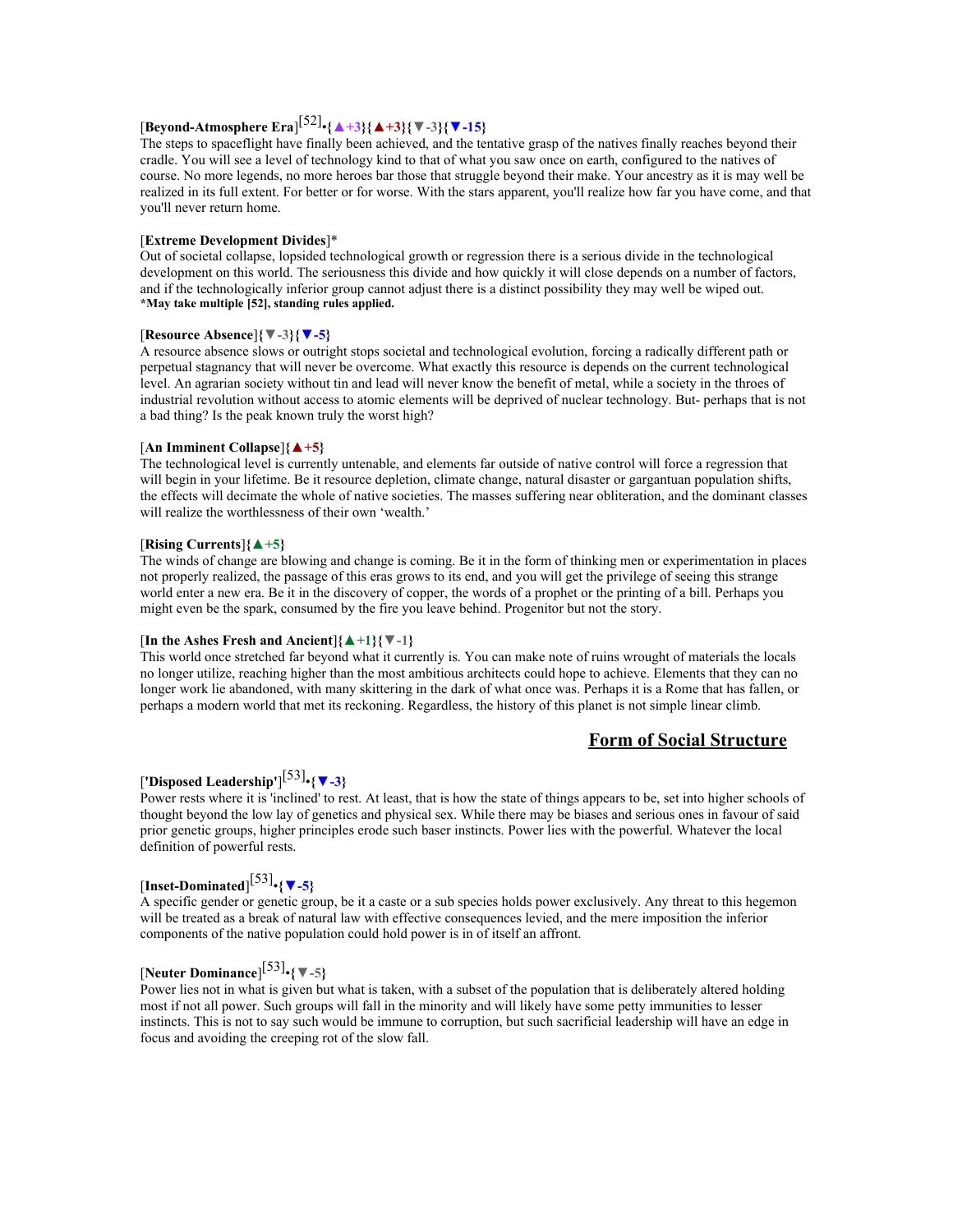# [Unset Playing Field]<sup>[53]</sup> $\{ \blacktriangle +3 \}$

There is no 'set standard' for leadership in this day and age or if there is it has lost all of its former weight. The powers that be rise and fall upon cruel winds of fate without firmly defined class hierarchies groups that dominate the lead. Whatever prevailing stock setup comes will not come from any philosophical dominance but luck and luck alone.

# [**Lineage Based Hierarchies**] [54] •**{▼-5}**

The ruling class is dictated upon lineage and descent, with the lower genetic fluided sorts being unfit for any position of leadership. No doubt in past ages the lineage progenitors altered the world, or at the very least convinced everyone that they did. Such societies will be more reactionary in make, with many unfitting sorts holding power. At least some will come to power by luck of birth that will act worthy of the title.

# [**Knowledge Based Hierarchies**] [54] •**{▼-1}**

Wisdom, learning and knowledge determine the upper class, with rigorous meritocracy weeding out the unfit and idiotic. The exact specifics may vary from locale to locale with either teachers, philosophers, hermeticists or simply those guaranteed by the learned holding power. While idyllic scrutiny will reveal the flaws in such a system that are exploited by those within certain circles or can play the face of a knowledgeable individual.

# [**Legalistic Hierarchies**] [54] •**{▲+1}{▼-1}**

Rule of law extends far above all other rules. The set in stone principle may be cruel, harsh and unforgiving but at least it is known and implicit. Even the highest social climes will be subject to those laws, and those who act outside of them will be swiftly dealt with. Such a code may be learned and could prove to be a life saver if trouble finds its way to you. As it inevitably does.

# [**Seniority Based Hierarchies**] [54] •**{▼-3}**

Local societies tend to follow seniority, as the foolishness of youth allows for all manner of follies. Such will produce a slow blooded society that while stable will be terribly unprepared for external threats. The old may be tested by time but that does not make them wise or even capable leaders.

# [**Communal Hierarchies**] [54] •**{▲+1}{▼-1}**

Hierarchies are largely managed within group dynamics on a closer social level, with even the upper echelons of organization structure being softened and tenanted by such close states. Decisions are not lightly made and in-groups are treated with the utmost seriousness. Such structure however sacrifices speed and external mindset for this however, and slow decision making and a distinct 'interior' (of which societal elements shall undoubtedly find themselves outside of) will be all that matters to the communal.

# [**Militaristic Hierarchies**] [54] •**{▲+5}**

Often the line between political power and military has been non-existent, but often it is unsustainable. Regardless of how long this current state will last, it seems the native population is dominated by militaristic leadership, armies with states or highly ordered and expansionist polities. Such structures cannot exist without struggle, and conflict will find its way to your ears oft. Be it in word of distant conquests, unyielding and untenable struggles or more convoluted events to keep the insatiable state fed its fill of violence.

# [**Clerical Hierarchies**] [54] •**{▼-3}**

Much like military power, the spiritual and physical hierarchies are oft one and the same. Be it in the form of the head of state being the spiritual liege or the entirety of the infrastructure being clerical forgoing any pretense of division, the clerical hierarchy dominates much of the local society. To go against the established belief systems is will either result in one's metaphorical or literal end and even if said belief systems are of fair disposition, human history proves the written word can mean very little to those who preach it.

# [**Commercial Hierarchies**] [54] •**{▼-5}**

Wealth holds great power, but tends to not keep it. A wealthy individual might spend the whole of their life and have their riches plundered in a night, themselves killed. However, with balancing and realpolitik the space between the economic and state hierarchy can be woven together, or merged outright. Wealth, trade and all things within those spaces govern the locals. Stability is best for business, however when pressed the local authority will act much like their Terran counterparts.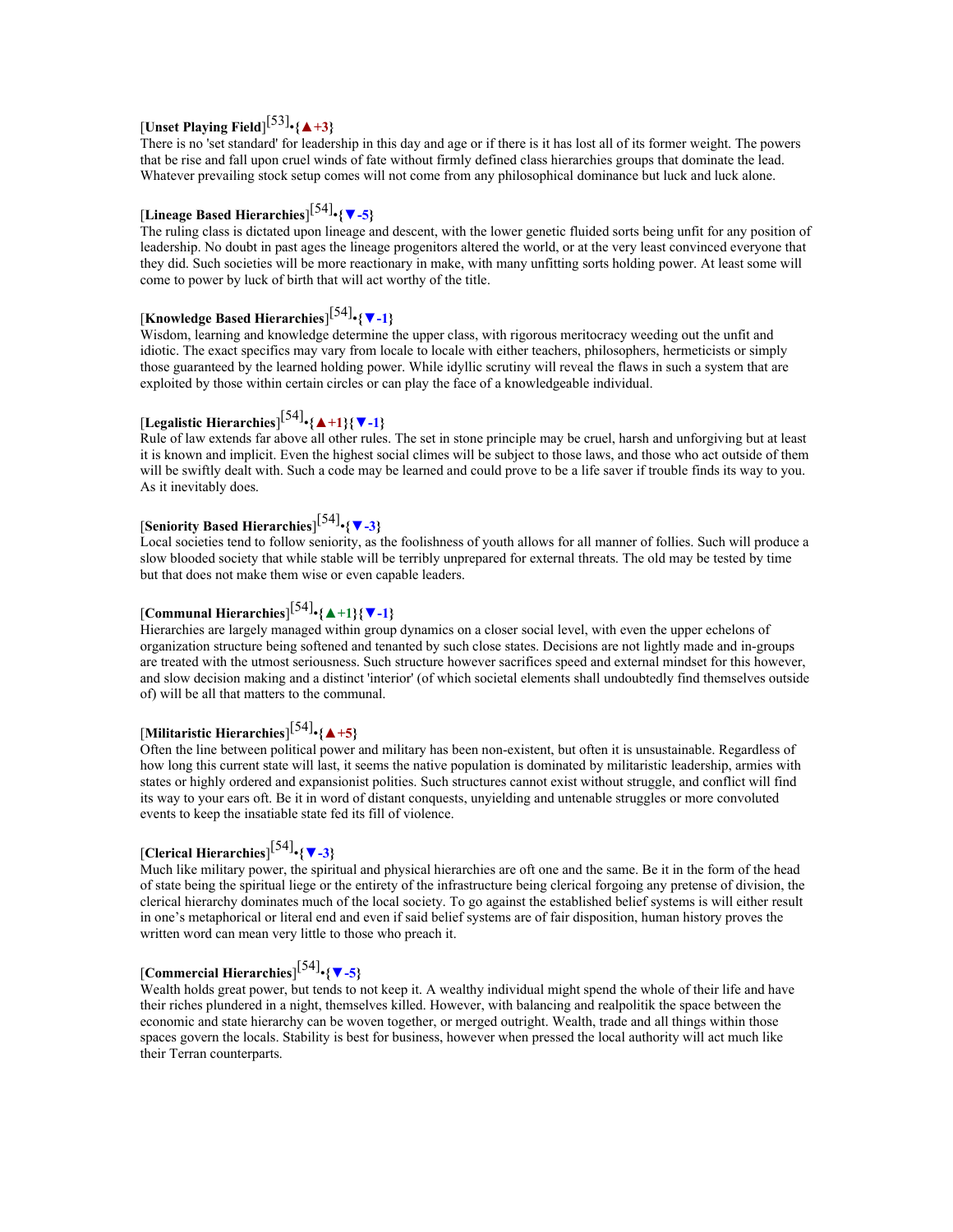# [**Political Hierarchies**] [54] •**{▼-3}**

An established political class exists that exists in of itself, divided from external factors though individual actors can cross the mid-spaces to rally support. This class specialization allows for full focus towards the action of government, being either chosen by some means or drawn in by existing members of the upper class. Ultimately this hierarchy is neither good nor ill, instead relying upon the machinations of actors within its structure for effectiveness.

# [**Specification Hierarchies**] [54] •

Divisions exist that have greatly shifted the nature of society on this world. Forging a path that inclines towards specialization and from there into the dominance of certain specialists. This may take the form of a technocracy wherein a society is led by scientifically gifted individuals, or a union state where various professional castes and leading groups hold most of the power. Or something stranger, developed societies take many forms.

# [**Esoteric Hierarchies**] [54] •**{▲+3}**

The bulk of the power-structure in most of the civilized world is deliberately obfuscated and held in such a way most lay-people have no idea whose in charge. Typically these systems are held in check by other systems, political figureheads, military forces or religious frame-work. But it is possible that a truly developed esoteric power-structure could hide away all but the iron fist of enforcement from the world at large.

# [**Unset Hierarchies**] [54] •**{▲+5}**

The active nature of leadership is currently being fought over with prevailing ideals coming to heated blows over the idea of leadership. In some cases this will simply be in communication, but violence and greater struggles are in the air. Whatever prevailing order will come from those with the most support, the longest lives and the greatest weapons. Such is the way of things, sadly. For you, perhaps your own experiences and beliefs might hold some weight here. Or you could well fall to the same demagoguery as many, you are only human after all.

### [**Layered Hierarchical Setups**]\*

Power structures tend not to be so entirely hegemonic they manage to obliterate all competition. Indeed some would say that such systems function best in tandem, such is the case here. Through distant intrigues, deliberate setup or grudges that simmered down into cooperation, the local hierarchies are set with multiple layers. **\*Multiple Hierarchies may be taken in different layers**

### [**Mixed Hierarchical Setups**]\*

Often power is handled by many hands, all on a single individual. Perhaps it is because this individual has many sets of manipulating limbs, but more likely this is metaphor, each represented ideal a different 'hand.' Political meandering, force of arms, spiritual backing, ties of kin, democratic mandate. A single ruler might possess all of these, while the successor possesses none. The local power systems are a mesh of many sub-systems from purposeful design or the passing of ages adding on new systems in spite of the old ones clinging to power. **\*Hierarchies may be combined**

### **Format Socially Accepted Ideals & Values**

### [**Stability**]**{▼-3}**

At the end of the day, a quiet existence is something many across reality yearn for. That guarantee of continuity, that when one wakes from rest the world as it is will still be there is not a bad thing. Far from it, is the very foundation of a continuous society. But it comes with a fragility, sometimes the cost of keeping the continuous will destroy the heart of itself. Dying the slow death as things change imperishably, until only the memory of stability remains.

### [**Sensory Stimulation**]**{▲+1}**

Expanding the petty limits of thought tissue is not as terrible as some would believe. Shattering the fragile barriers of one's own mental state and expand the senses beyond their limits passes time and inspires the imagination outside of petty folds. The physical naturally suffers at such pursuits and individuals make poor decisions under the influence.

### [**Purity**]**{▼-1}**

Purity of body, purity of mind, purity of soul. Any sufficiently advanced species will come to understand the value of cleanliness and the subsequent need for 'purity' that comes with it. While advantageous in some respects, the impure can be easily degraded, be made less. Societal standards may begin potent, but time and technological advancement can render such pursuits obsolete. Such pursuits also tend to be rather lopsided.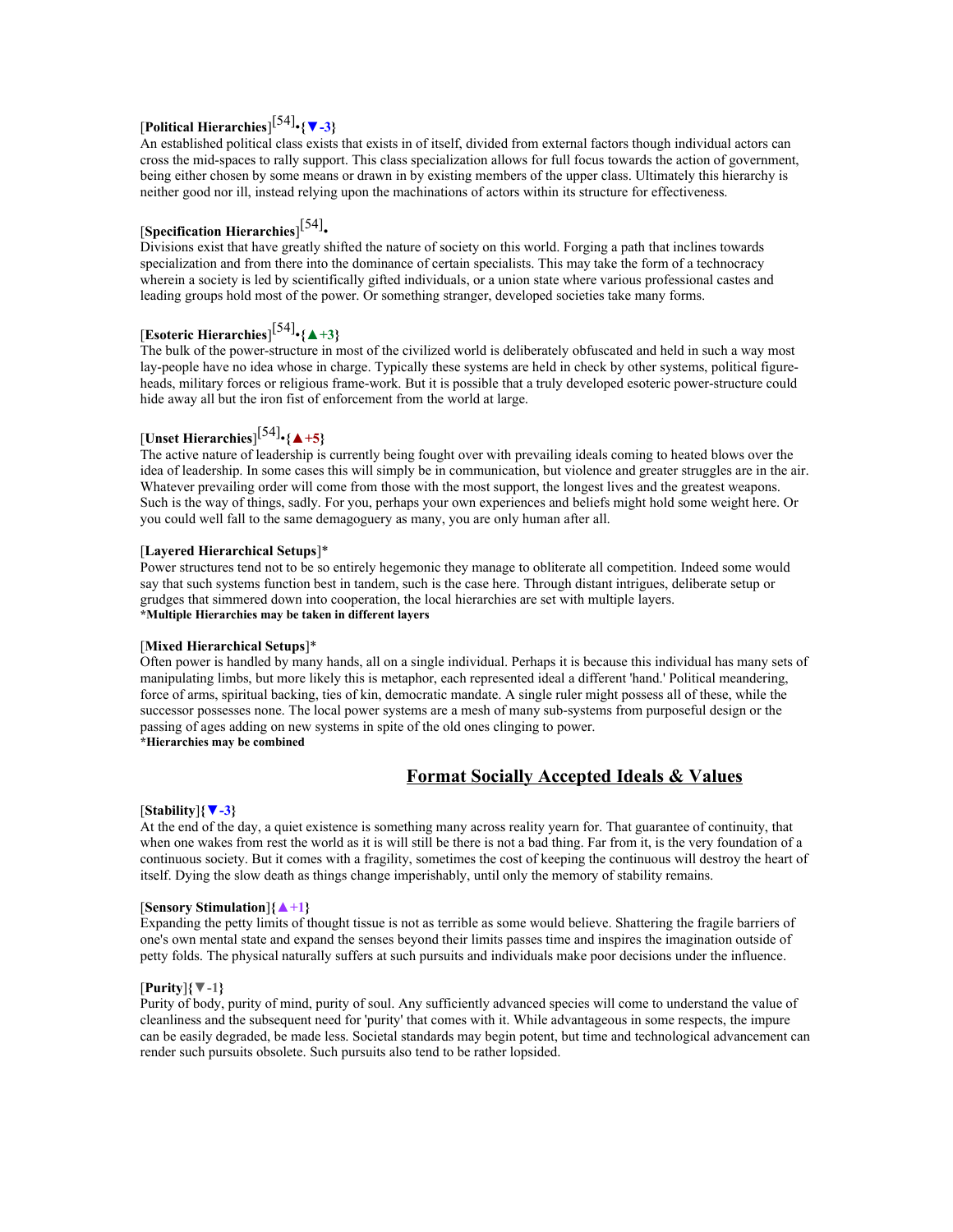### [**Selflessness**]**{▲+1}{▼-1}**

The idea of either freely giving one's self, or the idea that one does not belong to them self is nothing new to even the most hardhearted human. But regardless of your personal views on such ideas they hold serious sway here and they may simply be societal ideals or they may be the cultural interpretation of internal instincts that quite literally put the group before the individual.

#### [**Fairness**]**{▲+1}{▼-1}**

The open manipulator limb analogue, give and take. Fairness is pursued by most members of the local populace either aware of that fact or ingrained in the greater cultural sphere. Most members of the native population actively work against favouritism and have a disdain for those that take what is not their due. Sacrifice can be made for fair opportunity to be reciprocated. As such those that break the social contract are subject to serious retribution, and some groups aren't worthy of fairness.

#### [**Industry**]**{▼-1}**

Fruit of labour is borne out of collective societal efforts at its apex and much of the natives focus is centred upon great labour. In most aspects it is visible, the drive to be efficient and produce, forging the most out of as little as possible. While such a shared mindset does allow for the production of great resources it also deprives many of time and focus on other pursuits. After all, you can rest when you're dead.

### [**Libertat**]**{▲+1}{▲+3}**

Freedom. Ardent and unyielding before all other things, the unyielding discontentment against tyrants defines many of the natives as core ethos. Borne out of sundered tyrants bested in a different time or having never been truly cast into subservience from early inception, any overarching hierarchy will have great issues with corralling the populace. It should also be considered the lot of those not 'people,' with such individuals wouldn't be privileged to such freedom.

#### [**Obedience**]**{▼-3}**

Be it kind to Feudal, Bushido, or Caliphal systems or something else, the notion of respected submission is not a terribly foreign concept to a human. Even one not particularly well read. The necessity of hierarchical systems wherein subordinates follow to high degrees extends beyond conventional 'subordinates' an permeates society. Even the highest members of society are bowed, be it to concepts of their dominions, this binding nature being completely inescapable unless one escapes society entirely.

### [**Comfort**]**{▲+1}{▼-1}**

Existence is hard and the reprieve from it can come to dominate a society as sure as any disease. But even the most Spartan of societies posses some form of comfort that is of focus, even if it is unhealthy or possessive. At the end of the day though, comfort is just that, comfort. It takes a noticeable hold in societal functions even if consciously embraced or rejected, most likely with those polarizing positions responsible for its prominence.

#### [**Power**]**{▲+3}**

Might for the sake of might, be it physical ability or armaments to clear the divide. Power is of itself a goal, societies on this world are teeming with ambitious sorts that will stop at nothing to see their goals achieved. As you can imagine, positions of power are either well-guarded or shifted rapidly, conflict by incident all too common. It's all but certain the local mode of society will obliterate itself or fade into something more sustainable.

### [**Fertility**]**{▲+1}{▲+3}**

Fields to be ploughed, literally and metaphorically. Fertility as a pursuit and social epochal point exists even in the most primitive of societies, tending to be phased out as societies grow in technological prowess. This is by no means a guaranteed fact however, and even the most 'advanced' society may well be in contact with its roots.

### [**Order**]**{▼-3}**

There is a way to the world, a rigid structure that is best maintained over the insidious unset chaos. Be it through law, tradition, force or other means the natives knowingly or unknowingly act in the defence of this set order of things, striking out at anything that threatens it. While the binds of such a society audibly chafe it, you as an outsider most of all, there is something to be said about surety in an enforced continuity.

#### [**Piety**]\*

Reverence for Religious and Philosophical values may go beyond simple interaction to being interwoven into the very fabric of society. But of course what is piety without the angle of those beliefs being revered? Is it an utter contempt for the otherworldly and alien that suffuses the body? Is it rage against the heavens and a million celestial atrocities? Is it mere filial piety taken to its most extreme? Indeed, it depends on the belief behind the notion and that may take many strange faces.

**\*In the Religion and Philosophy section, taken effects are multiplied by twice when taken as values.**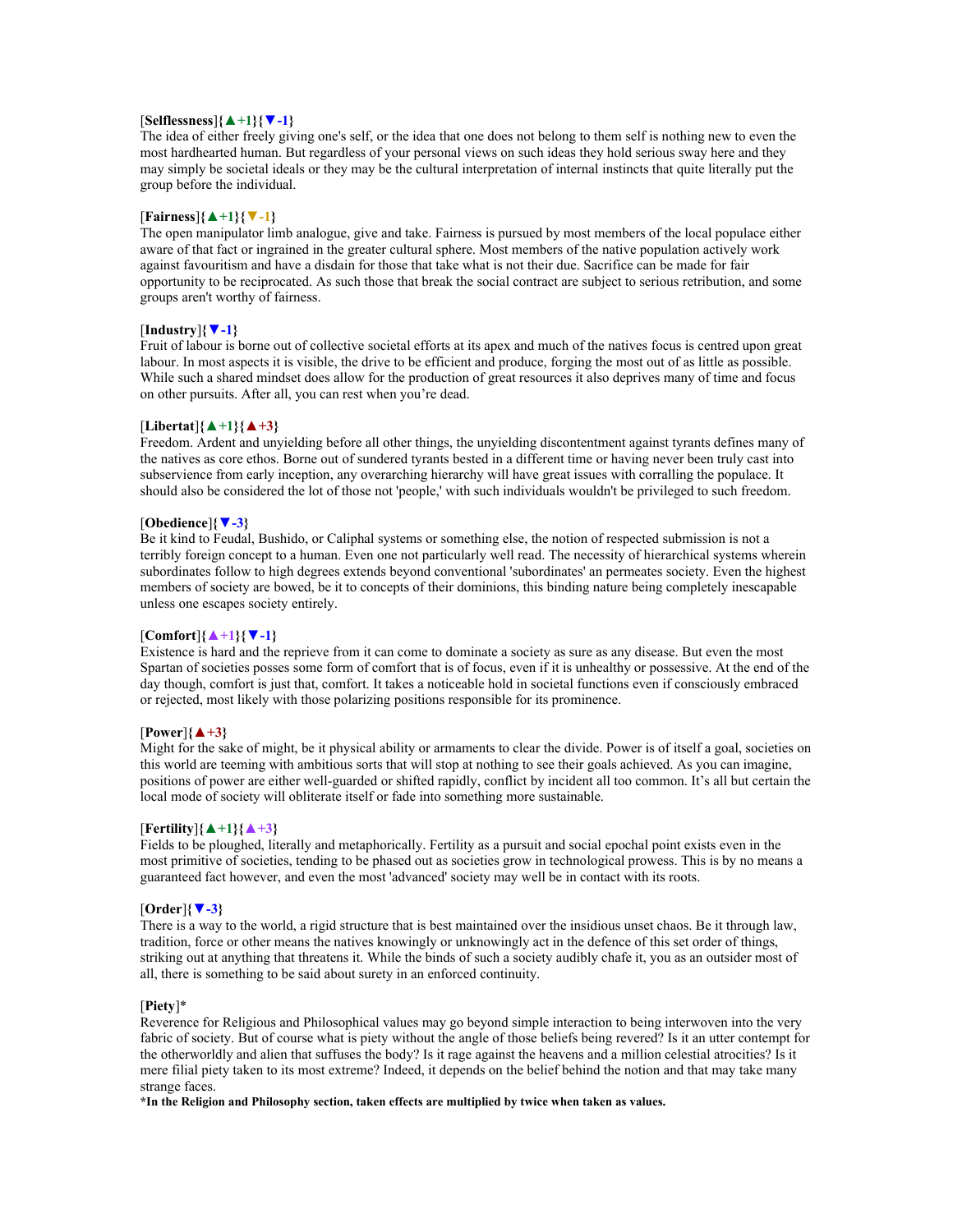### [**Loyalty**]**{▲+1}{▼-1}**

Fulfillment of feudal vows, oaths to honour and uphold the state, binds between kin and relations. Loyalty is one of the oldest concepts and maintains a purity that few can. Even the foulest individuals that maintain a loyalty to those higher than themselves can be more than a monster. Traitors are the most wretched sorts.

### [**Peace**]**{▲+1}{▼-3}**

Struggle in the pursuit of a non-violent existence marks many of the natives, be it simple attempts to maintain a peaceful existence or a full rigorous struggle. Pacifism as a philosophy while admirable is often doomed, unless some invariably stand outside of such ethos to defend it. But, some do manage to achieve such. Perhaps this world's fundamental nature can see that done.

#### [**Bravery**]**{▲+1}**

Be it overcoming of the self or a complete contempt for fear taken to the extreme, 'Bravery' is often a combined notion, regarded in set with other characteristics. Warriors revered combinations of bravery, might and whit. Leaders and heroic figures notable for their fearless pathing. But bravery can exist for its own sake, the multitude of local societies holding it for itself, suffusing most of society and creating a pit the weak or seemingly cowardly fall into easily.

### [**Learning**]**{▼-1}{▼-1}**

Any advanced society in some way requires a reliance upon maintained information. But it is surprisingly easy for a society to ignore this necessity or to actively come to resent this internal element. This is not the case for the majority of the native sophonts who at least respect or even revere learning and the learned.

#### [**Prosperity**]**{▲+1}{▲+1}{▼-1}**

Wealth for the sake of wealth or something more, bounty is in of itself more than enough. Economic systems hold great sway in this world and most are forced into some position on the titanic pyramid of trade. But it is possible to rise, and the natives believe that such is worth it. Even if many don't live to see it.

### [**Dominance**]**{▲+3}**

Jingoism and dominion are higher thought, the locust does not consider conquest, nor does the plague. It requires a guilty thought and guilty action to deliberately subjugate other living thinking creatures to such a degree control is planted throughout the entirety of their being. The natives hold a firm belief those that cannot defeat their aggressors deserve their fate, that domination or being dominated is the only way of the world. It remains to be seen if they are right.

### [**Esotericism**]**{▲+1}{▼-1}**

That which is unseen has power, for it is what binds the universe down, weaving an unseen fabric that the physical world rests upon. Such things exist that petty mortal beings know nothing of. But where it lies remains to be seen, unfound as of yet to you. Is it cloying creeping corruption that exudes from the dark spaces in betwixt? Or is it cold and unceasing, desperate and needy for the end? Or does it even matter with how deeply it is secluded?

### [**Theory Dominions**]**{▼-1}{▼-3}**

The natural continuation of cultural values is often codified, either in rejection, clarification or embracement of existing cultural trends. Be these religious texts or philosophical one these broad codified trends have actively risen to prominence on this world, and are responsible for any of the wider and less set ideals that are either consciously or unconsciously suffused through society. As you might be already aware, only time, grievous disaster or the complete dissolution of society can spell the abandonment of such codices. Or, perhaps the inverse.

#### [**Nihilistic Natures**]**{▼-3}**

Either consciously or unconsciously, there is an impact on the meaninglessness of actions in greater context. This is not a death blow to society as much as certain spiritualists and emotional adolescents would have you believe, being embedded in the very bedrock of sophont society. Focus falls more to the present, forcing a focus on physical nature and continued actions and throwing grander schemes to the wind. Not to say this ideal is harmless, like any ideal Nihilism taken to it's furthest conclusions is just as dangerous as any dogma. One should avoid seeing this breaking point in person, particularly if the natives possess serious weaponry.

#### [**Fatalistic Outcomes**]**{▼-5}**

Either consciously or unconsciously there is a push towards the inevitable outcome of life, forcing society into a state where the end is confronted willingly or unwillingly. Often a facet of shorter lived societies where the end is always present, this trait is usually negative, allowing sever brutality and reckless punishment. Even in societies where this trait is more balanced out it suffers a burnout. Unless coming with genetic backing, the nature of living things will always gear towards pursed survival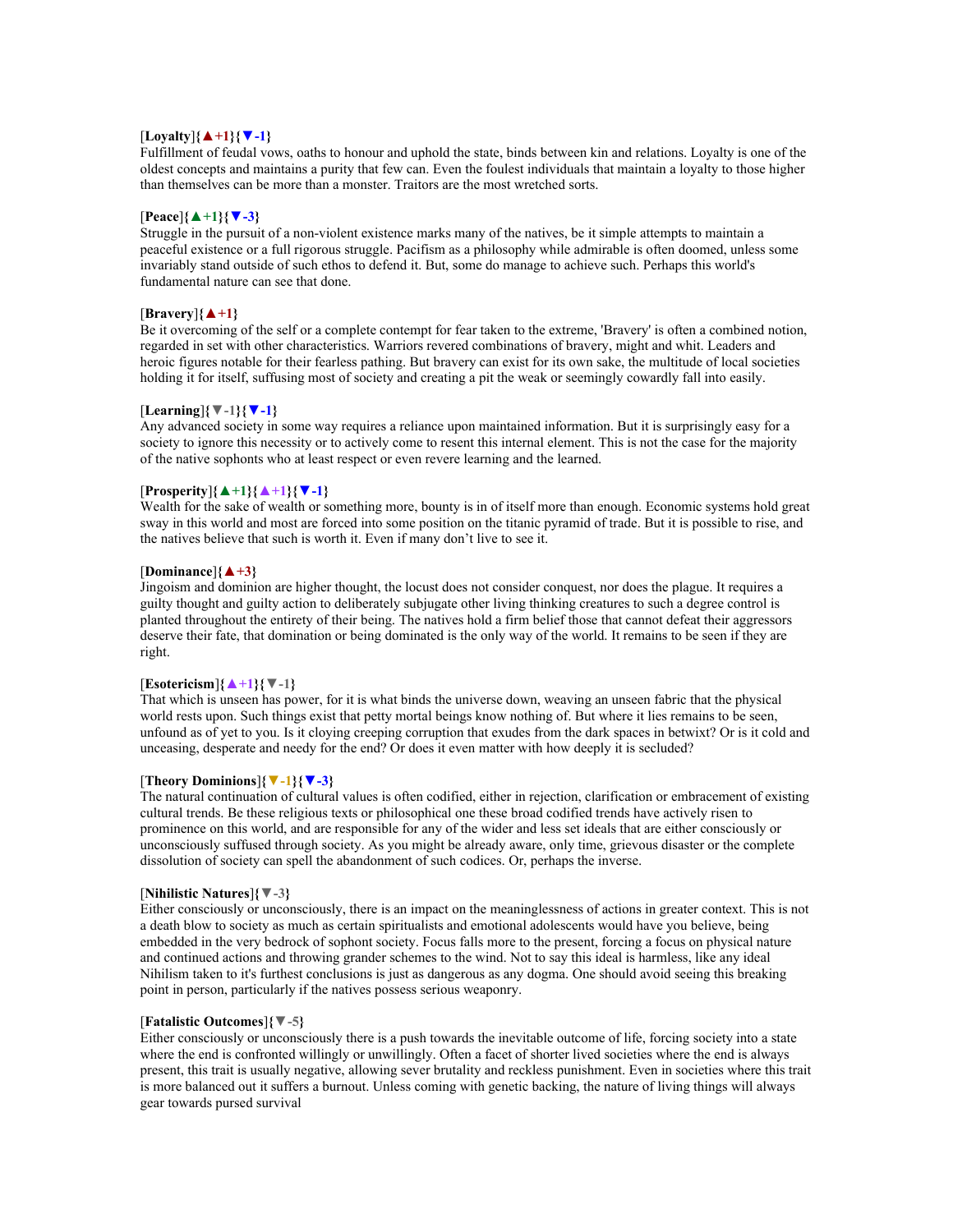### [**Class Structures**]**{▲+1}{▼-1}{▼-1}**

'Rejecting' or embracing the notion of structure based upon certain definitions, be they wealth, function, proficiency, more finite or esoteric notions comes in even the most basic of societies where any form of internal specialization takes place. The exact nature of this organization has in of itself become a core facet of society with clearly defined structures that are actively internally organized or balanced. The specifics and future of these classes may be... Tumultuous.

#### [**Cultural Structures**]**{▲+3}{▼-1}{▼-3}**

Individual groups engraved by differences in communication, structure, beliefs and other divisions will occur in even the smallest environs. To say nothing of how far removed some cultures can grow from their cousins. The native sophont situation has gone through periods of change and have developed individual cultural senses in contrast with their cousins. While this may seem silly to an outsider one need only remember the history of human conflicts to remember the smallest divides and a willing grudge can bathe the soil a flush of life-fluid.

# [**An Unknown Future**] [55]**{▲+5}**

Perhaps ken to the brutalist soviet futurism or the unceasing millenarianism of past years, or wrought of something instead unique to this world. Whatever 'it' is, it is unceasing, a drive to forge a future as of yet unseen that compels societies to drive themselves beyond what they would have ever been capable of. Utopian, dystopian, or something in between. Perhaps it matters not, instead the long road to the unseen goal outweighs the end destination.

# [**The Now**] [55]**{▼-5}**

Histories and ideals only serve a society as long as they do not restrain, and often they restrain so tightly they choke the life from those that carry them. It is not that the future and the past hold no weight on the locals, rather they are able to focus on the present with full focus and a level of practicality. No future exists without the road paved, no history matters without application to the current. Balance is held, for the moment anyways.

# [**A Long Lost Past**] [55]**{▲+3}{▼-5}{▼-1}**

For long lost homelands, defeated empires or a common heritage that no longer exists, the natives venerate and hold a special place in their cultures and societies. Be it one they actively seek to one day reclaim or rebuild or something that can only ever exist in the mind now, it still exists in the way it actively and constantly defines the natives. Driving them to places their own sanity would likely reject.

# [**The Individual**] [70]**{▲+3}{▲+1}{▲+1}{▼-1}**

Societies only exist through individuals that make them, and moral worth can only come through treatment of the individual over society. Even if this is not the case in reality, systems will exist to defend the rights of the individual and those able to present the case with sufficient charisma will be able to make great waves. Societal elites will likely have a somewhat easier time of manipulating the public spheres, as individuals their avaricious behaviour will be commendable, rather than excessive. At least the possibility of you having rights isn't so far removed here.

# [**The Society**] [70]**{▲+1}{▼-3}**

Individuals only exist through the societies that mould them and morality follows with any individual holding value outside of their contributions to the society. Even if this is not the case in reality, the whole of native social structure is geared towards the collective good, focusing on the highest shared living level available. Societal elites will be forced to follow the collectivist structure, but the well-entrenched can still hold a great deal of power if they pay service towards the 'common good.' While you may be able to hide away in the folds of the collective your 'external' nature complicates your existence.

# [**The Few**] [70]**{▲+3}{▼-5}**

Any pretense of higher social thought does not exist, some lives always matter more than others. At least, that is what the natives believe. Be it the upper class, the royal lineage, those with wealth or with specific traits, the 'betters' will always be worth more than the unwashed masses. Said masses are expected to suffer and perish for the elites, as that is their position. Active suppression is common and naked and the lot of the top and the bottom of society could not be any more different. There are places to hide, if you are willing to stick within the underclass at the fringes.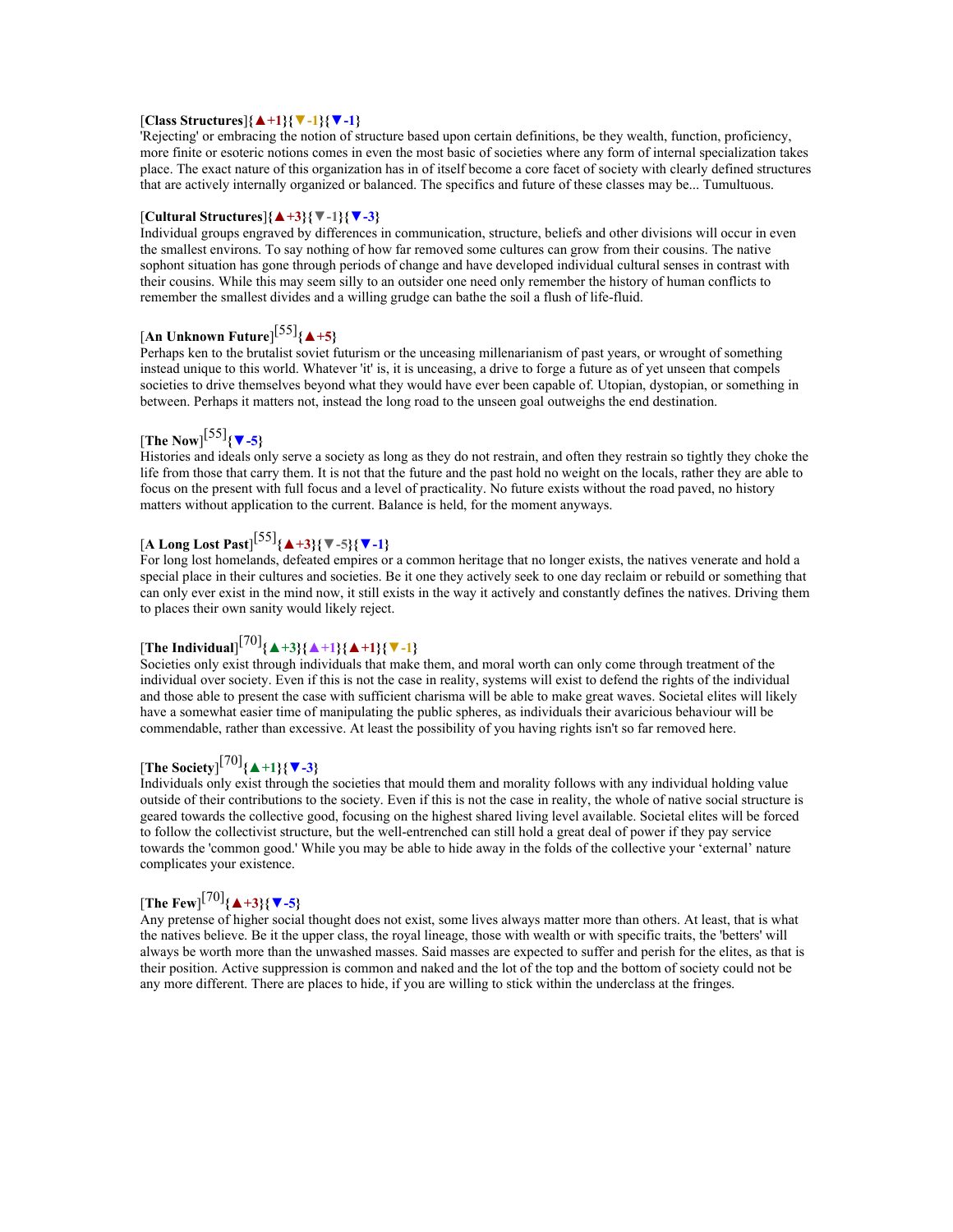# [All the Hive, Only the Hive]<sup>[70]</sup>\*{ $\blacktriangle +15$ }

A hive mind society is different in such a way the human mind can't rightly understand it, with even a framework ant like 'hive mind' being bound together in such a way no individual creature properly exists. They are bundled masses of grand and terrible half minds, or simpering drones connected and accelerating a single conscious. Regardless of the exact dynamic of the hive mind (left to your discovery of course), it radically alters the specifics of how the society functions. Even if you can only barely fathom it, there exists a society here. Stranger than you could ever imagine or unnervingly familiar.

**\*Hive mind must be taken with hive minds, and cannot be taken without hive minds.** 

#### [**Refined Conditions**]**{▲+5}**

Even between Terra's cultures, individual concepts will acquire associations and traits based upon cultural notions, evolving what might be interchangeable concepts and turning them into entire traditions. This is taken to an extreme in on this planet and the native cultural ideals and codes have immense and obfuscatory intricacies. Understanding local cultural ideals and their values will take more time. Assumption is a fatal poison for a human here.

#### [**Clashing Ideals**]**{▲+5}**

Higher thought and social values are points of contention in this era on this world. Be it in a maddened shift like the reformation or something far more nightmarish like the war that followed, a battle is being laid out for the cultural core of the masses. But, at such cost, can any victor claim a moral high ground? A low pang of despair rings with how many will answer without a moments hesitation.

#### [**Varied Societies**]\*

Naturally varied groups have varied ideas and cultural values. It would be folly to group all members of a species into a single archetype based upon their best and worst traits, no matter how satisfying it would be. Varied groups exist on this world, some you will meet, some you will not. Their histories are in the making, and their paths unset. **\*Varied groups can be designated with varied traits. If of large and conflicting origin may be kept separate concerning point value, otherwise stay the prior stated rule applies.**

**Left to the digression of the reader so long as point division is kept 'reasonable.'**

### **Status of Governmental Authority**

# [**Non-existent Authority**] [57] •**{▲+5}{▲+5}**

At this level, greater authorities have never existed, been tailored to the most basic level by deliberate planning or driven to such by extreme depopulation, coming in the form of violence or disaster. Petty tribes, clans or low settlements will be the highest organized groups, with matching leadership. Such a state of affairs will not change in your lifetime bar further drastic cataclysms that wipe away what's left or drive the native Sophonts into closer proximity.

# $\left[\text{Local Authorities}\right]^{[57]} \cdot \left\{\triangle +3\right\} \left\{\triangle +3\right\}$

Petty fiefs, low kings and high chiefs with scattered holdings are the highest authorities in the range of habitation. Slight organization allows for some petty conflicts and violence as well as low trade and obligations. At this state personalism between individuals is lost and those who lead become divided from those that follow. The upper limits of social organization sits at several thousand individuals and the most basic efforts toward infrastructure and settlement planning will become possible with bodies to throw at issues.

# [**Weak Authority**] [57] •**{▲+1}{▲+1}**

In this age large towns and small cities are the highest level of organization, and from the low city states the beginnings of a civilized world are being laid in masonry. Sufficient wealth allows for specialization and greater focus of research, progressions like paved roads and plumbing, or at least the parallels of such. Warfare now reaches a level that is capable of properly obliterating the defeated component, and validating the leader through widespread cultural recounts.

# [**Mild Authority**] [57] •**{▲+1}**

Cities now exist bound together on ties of conquest, shared languages or beliefs. The nation now exists outside of the frail machinations of low rulers, with a level of continuity that allows for greater works, technical specialization of population centres and a distinguished class structure that is fairly set. Either being fragments of some greater era or rising powers wrought out of mutual violence that grow with inevitable force.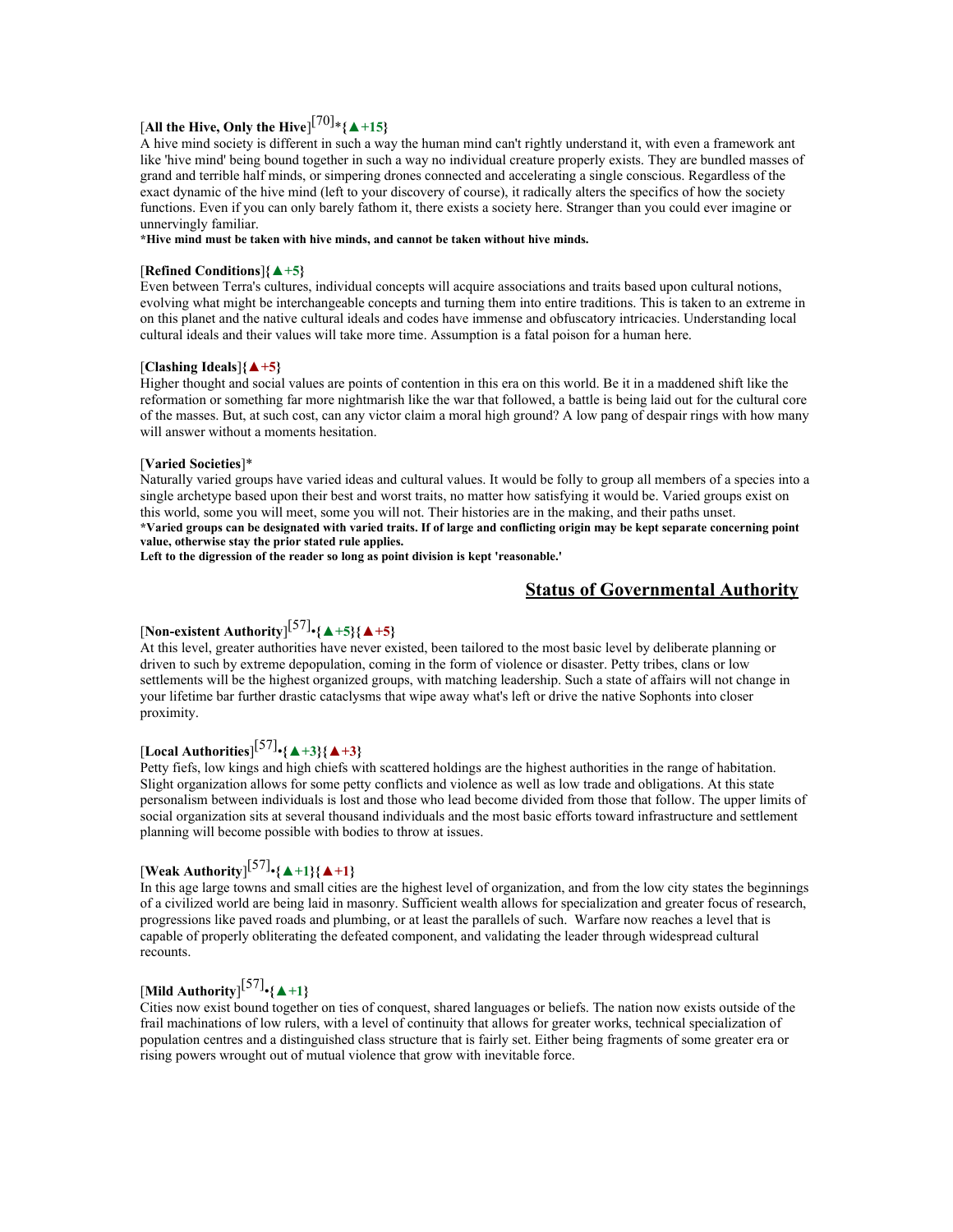# [**Great Authority**] [57] •**{▼-3}**

The powers that be branch out firmly, able to finally extend themselves through fixed power structure, extensive support systems and a fully functioning apparatus of state. Such systems allow for some serious mobility and enhanced infrastructure to defend the state's interests, while encompassing those who perhaps do not wish to be a part of the state. If that is a possibility anyways. Goods, structures and motion should be in place to allow some small comfortable existence, if one can hide away. If not then exposure in such a zone allows a level of unwelcome focus. Authorities will have far reaching control.

# [**Imperial Authority**] [57] •**{▼-3}{▼-5}**

Hegemons of grievous power rule over the known world, with only a handful of leaders essentially dominating the rest of the world. Contention between these powers no doubt could plunge the world into conflicts of untold horror, but in the same right the accessible world is being knit together tighter than it has ever been. While trade and culture benefit from such, and mobility allows most of the world to be traversed by any sufficiently determined individual, word of your existence can spread all across the meaningful world now. Unless you remove yourself from society entirely at least.

# [**All Encompassing Authority**] [57] •**{▲+1}{▼-5}{▼-15}**

The world is dominated by a single power, and all dominions of civilization or perhaps even the entire globe is held by a single political entity. The Native history to this point has been tumultuous, and either they will ascend from their cradle or collapse back amongst themselves. But that is the future, for now, for the foreseeable future you are stuck in the belly of this colossal beast. All the world has been opened up, but if you are found out there is no possible place to hide. Unless you are willing to flee to the fringes of the 'known world.'

# [**Benevolent Authority**] [58]**{▼-3}{▼-5}**

The leaders and authorities have no other interest than the betterment of those they lead. The masses benefit from this mandate, and aside a few dissident minorities the leadership is largely beloved for their rule. While your existence is still problematic, you can at least rest easy knowing the ruler signing off on your euthanization does so for the good of his dependants.

# [**Pragmatic Authority**] [58]**{▼-1}**

Often good is borne out of pragmatic function, the masses eased and given labour and food not out of a desire to see them contented, but for their wrath to be set down. Such is the rule of the current leadership. Compromise, concession, the iron manipulator analogue in a silk garment. Your existence is still a threat of course, but if you're put down you won't be put down out of malice. Whatever that is worth.

# [**Tyrannical Authority**] [58]**{▲+3}{▼-5}**

Power is abused to the fullest extent by those who hold it, and leadership is a constant unending stream of strongmen, demagogues, insane individuals and the occasional builder who prevents the bloated system from collapsing on itself. Power is kept wholly by individuals with zeal, a willingness to eliminate any opposition or a population that cannot resist anything the controlling few make of them. Such an authority is likely to spell the end of the current era if something does not change.

# [**Chaotic Authority**] [58]**{▲+5}{▼-1}**

Leadership is a mess of overlapping powers with different issues wanting to be pushed and different ideals. Internal strife is just as dangerous as any external threat and the political structure is a battlefield. Many factions exist to exploit the chaos to their benefit, all the while the common individual struggles to make do.

# [**Corrupt Authority**] [58]**{▲+1}{▼-1}{▼-5}{▼-3}**

Blatant and forward corruption that supersedes legal codes degrades all but those at the very top of the pyramid, as those who rose to the top of such a system had no interior to sully. The wheels are greased at every turn, and those who cannot afford to do so must find alternatives or they'll be left out in the cold.

# [**Populace Mandated Authority**] [59]**{▲+1}{▲+1}{▼-1}{▼-1}**

Legitimacy is derived from the masses in some form or another, be it in that just being stated as such or through elections of some sort. While this may be a total sham at least there is some inclination to recompense the masses for their 'trust' or more likely begrudging tolerance of the authorities.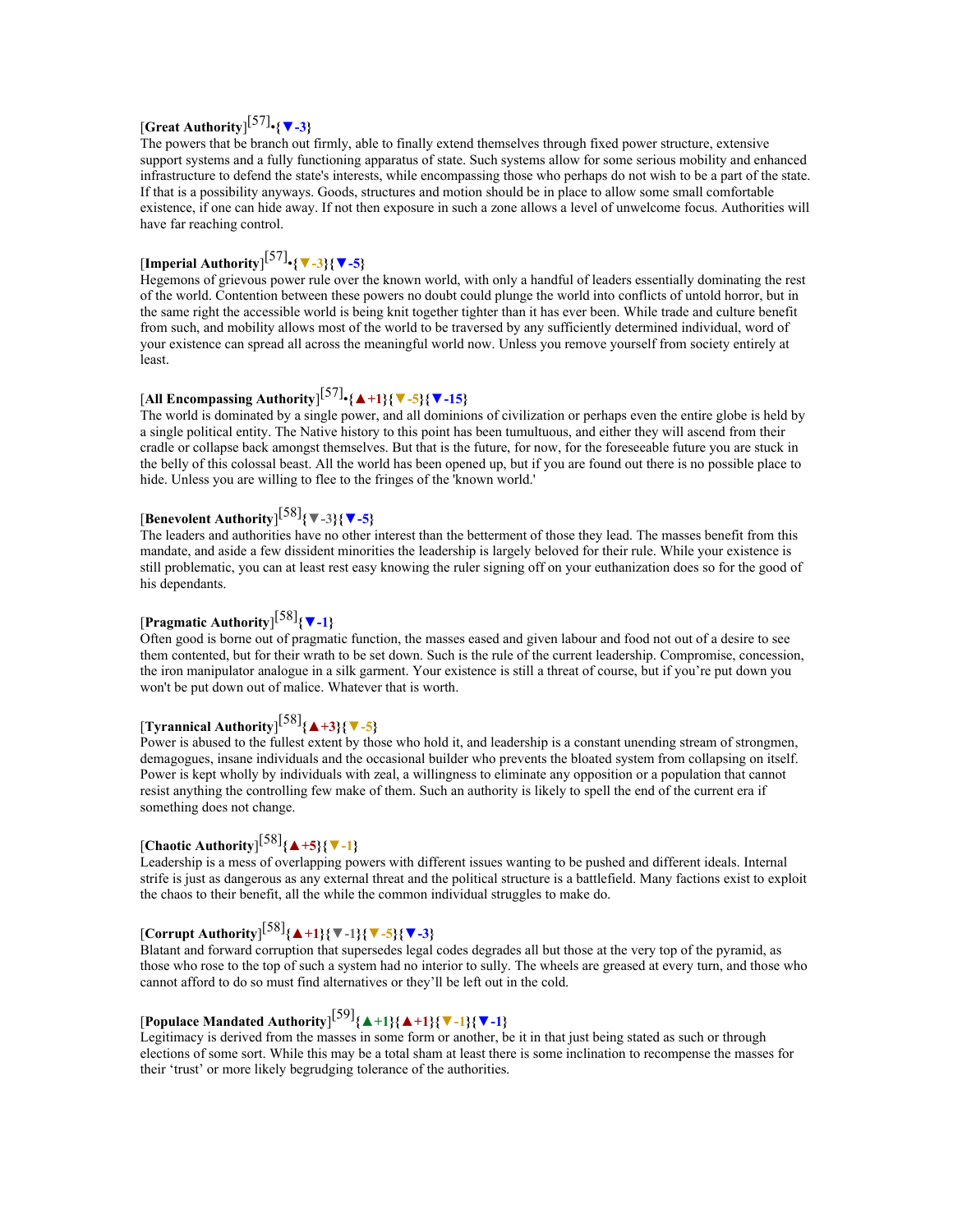# [**Divine Right Authority**] [59]**{▲+1}{▼-3}{▼-1}{▼-3}**

Authority is derived from the spiritual realm, those who rule being allegedly guided by the divine, or simply granted the right to rule by such. Regardless a good amount of stability can be derived from such a mandate. At least until things become so forgone that a new individual appears claiming he's the one chosen by the holy undulating phallus.

# [**Strength Based Authority**] [59]**{▲+5}**

Raw force governs who rules. Juntas being a common sight when one strong character finally grows infirm enough that his underlings seek to take power for themselves. Loyalty at the end of the day is only good as long as there is force to back it and if a governing individual falls from grace, none will save him. The only saving grace in this is that power transition will at least be faster and safer than it would be in other circumstances. Somewhat.

# [**Mixed Authority**] [59]**{▲+3}{▲+1}{▼-1}**

Authority draws from a number of mindsets to re-enforce their legitimacy, maintaining more flexible systems to keep power. Most human history is marked with such powers that drew authority from all aspects that they could, creating a pillarized society with rulers attempting to satiate each pillar.

# $\left[\text{Transitional Hierarchical Authority}\right]^{[59] *}$

Unofficial Hierarchies can in time become authorities unto themselves. Deriving power through modes that perhaps wouldn't otherwise support it, a history of successful backing in the society has allowed that hierarchical structure to persist long enough it is in of itself a form of legitimacy.

**\*A chosen hierarchy can be picked as an authority, multiplying its value by 2**

# [**Alternative Authority**] [59]**{▲+3}{▲+3}**

Legitimacy is an odd thing. It can be derived from all manner of places that a human might consider nonsensical. But then again, the same could be said on the inverse. After all, what is a constitution if not a gilded piece of old page? What is a crown if not shaped metal and a throne if not shaped wood? There are other, stranger means to rule.

# [**United Authority**] [60] •**{▼-1}**

The powers that be are cohesive and unified, at least where you are. At least for the moment. This may change but whoever stands dominant has the entire apparatus of the governing body behind them. For good or for ill depending on their intentions.

# [**Segmented Authority**] [60] • **{▲+1}{▲+1}**

The powers that be are divided into various segments that form the whole apparatus of the state. The disorganization slows the reactions of the governing body but it also prevents abuses and allows the state to react to potential abuses by malicious agents and groups.

# [**Pillarized Authority**] [60] • **{▲+1}{▼-1}**

The powers that be and large portions of society are organized around large internal 'pillars' that various political factions organize. These factions ultimately divide up large segments of society, supporting its weight like pillars but isolating the pillars from one another. These pillars are self-sufficient for the most part, and while a bit troublesome an outsider could take advantage of the societal divides.

# [**Deteriorating Authority**] [60] •**{▲+3}{▼-3}**

Whatever authority exists it is actively losing ground to lesser authorities or degrading outright. Such is to be expected of all states eventually. Anything that is built will one day fall to pieces, physical and less so. That is not an evil thing, unfortunately it tends to come with a great loss of life.

### **Common Form of Belief Systems and Philosophies**

### [**Promise of Paradise**]**{▼-1}**

Life is full of pain and misery, it goes on and on, without reason, without purpose. Humans often wondered in their wretched and parasite riddled forms what could possibly make this existence worth the pain. The natives have found an answer similar to one humans found. After the wretched mortal coil there exists a gentler existence. At least, to those that deserve it.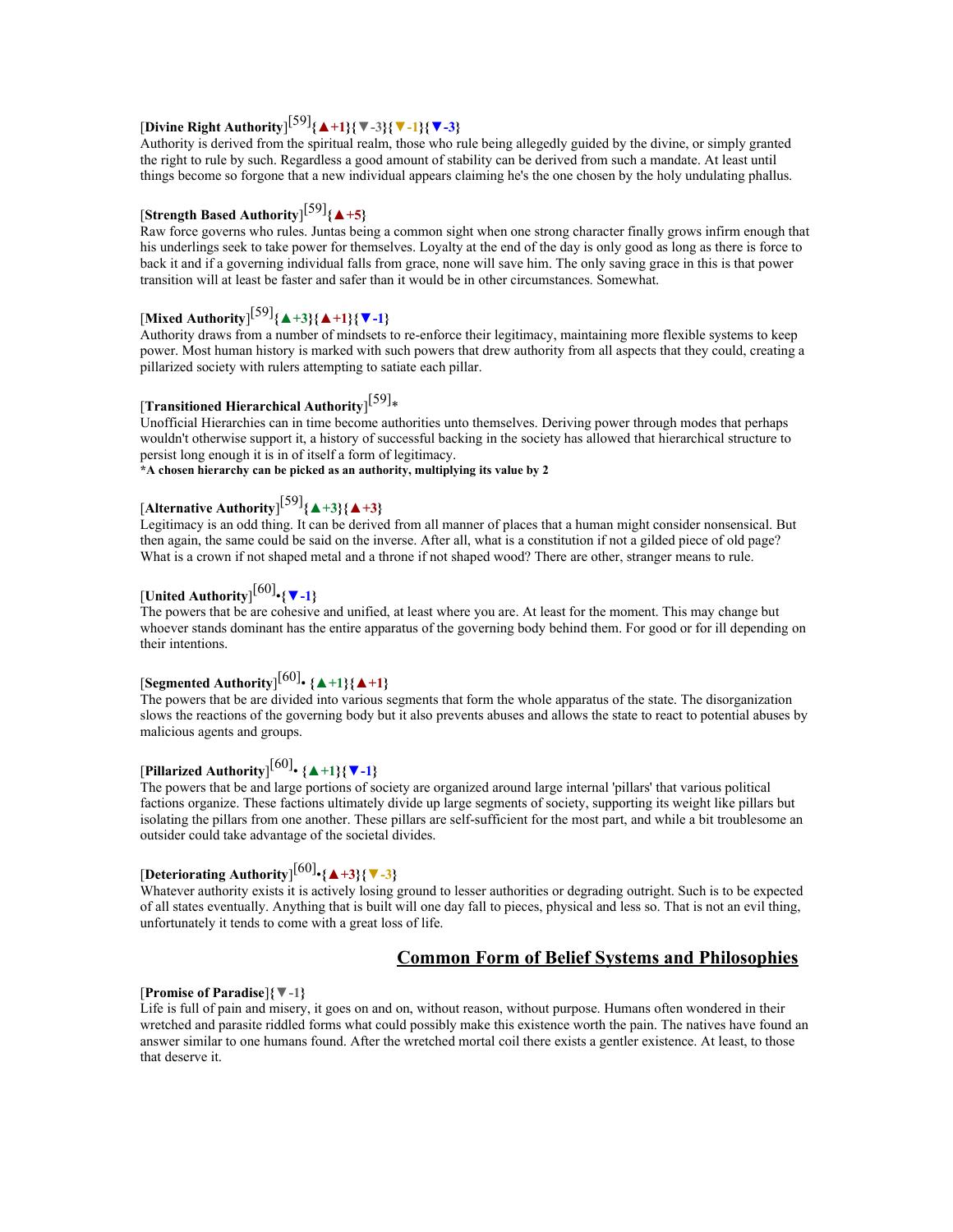### [**Redemption in Death**]**{▼-1}**

The end of the mortal extension always carries great cultural weight. Most often it is a negative thing, something to be undone and defeated. But for some and many members of the native populace it is not. It is a tool, a death can be used to recompense those wronged, and give life to where it is not. Redemption for some can only be found in meeting doom face first with fangs bared upwards.

#### [**Death Satiates the Void**]**{▼-3}**

Void hungers beyond the pangs of life, a circling scavenger waiting for all things to come crashing down. For it will eat everything one day, taking away all the good things you know, all the good things you care for. If it waits for too long it grows hungry, it grows impatient. Death must be fed, to keep the hungering cold at bay. Regardless of if you want to, it must be done, lest it starve and finally begin hunting for itself.

### [**Perpetuity of Conflict**]**{▲+3}**

Struggle is the natural way of things, be it violence or simply the struggle to survive in a world that often tries its hardest to destroy those living upon it. There exists a militancy and a tenacity to face it, taken to a degree where mortal ails fall short. Can one find fault in this when you yourself have been thrust into such a position?

### [**Abstinence from Violence**]**{▼-3}**

Admirable, unreasonable, held to a select few or nakedly hypocritical, there are traditions formed around passivity and the active rejection of conflict. While in some sense codified there are bound to be certain fallbacks and cultural shortcomings, even in sophonts of passive origin. A level of aggression and conflict rose them to sapience as surely as it did your ancestors. Yet in the same right there will always be those who struggle hardest to avoid the fallout of violence and pain.

### [**Piety through Pain**]**{▲+1}{▲+3}**

Pain is something experienced by even the most basic life forms, for it is advantageous. Pain informs the body something is wrong and while xenos creatures won't share the specifics of human pain it would be madness to assume they would not have their own. Locals cultures revere pain as an outlet to natural suffering, to be in pain is to be a walking act of piety, drawing the ire of the unfeeling world. To be in pain is to be alive.

#### [**Submission to Authority**]**{▲+1}{▼-3}**

Humility and submission to the powers that be is a desirable trait in many respects, as any society built upon rebellion is one that is inevitably doomed. This goes beyond simply having a necessary built submission to a philosophical core of the social and theocratic framework. There is a natural hierarchy to the universe, some are meant to serve, others to lead, all under the framework of heaven.

#### [**Rebellion Against Physicality**]**{▲+3}**

The physical world is enslavement, no loving creature would force any spirit to inhabit this plane. To be put here was an act of malice by whatever cruel tyrant dwells at the highest level of reality. Or, perhaps this was never meant to be, as the 'tyrant' is simply a usurper. Regardless of the intricacies, reality is to be fought against, the meaty holding cells that entomb the spiritual core treated with the bare minimum respects until they can be shed. Perhaps then when the last life ends, all the spirits that be may finally be able to strike down the celestial demagogue.

### [**Unrelenting Sacrifice**]**{▲+1}**

Give is the way of things, give allows for motion, give allows for change. Give is sacrifice, sacrifice of energy to accomplish tasks, sacrifice of thought to plan ahead. It would be folly to assume sacrifice is not a universal constant. The notion of sacrifice may manifest in offerings to the powers that be, 'metaphorical' sacrifices or literal ones that can go up to members of the native population.

#### [**The Needing Self**]**{▼-3}**

There exists a focus upon the individual in most mindsets, be this in a healthy sense that understands any group is composed of individuals, or it may be taken to extremes. Granting sanction to the most brutal of behaviours and actions on grounds they serve one's person in one way or another. A well developed tradition of this breed may balance a truly Lolthique society, while a recent traction could be entirely unsustainable.

### [**Heroic Cycles**]**{▲+1}{▲+1}**

Those larger than life figures still hold great sway on their alleged descendants in cultural and religious sense, being of significant importance that may even exceed any diefic forces. The human cultural heroes once strode beyond the realms of life and death, brought fire to the world and forged lands. For a world with its own nature there is no reason such parallel figures will not exist here. Taken to the sophonts and the world itself, one will find themselves in the shadow of such figures good and ill. More often the latter.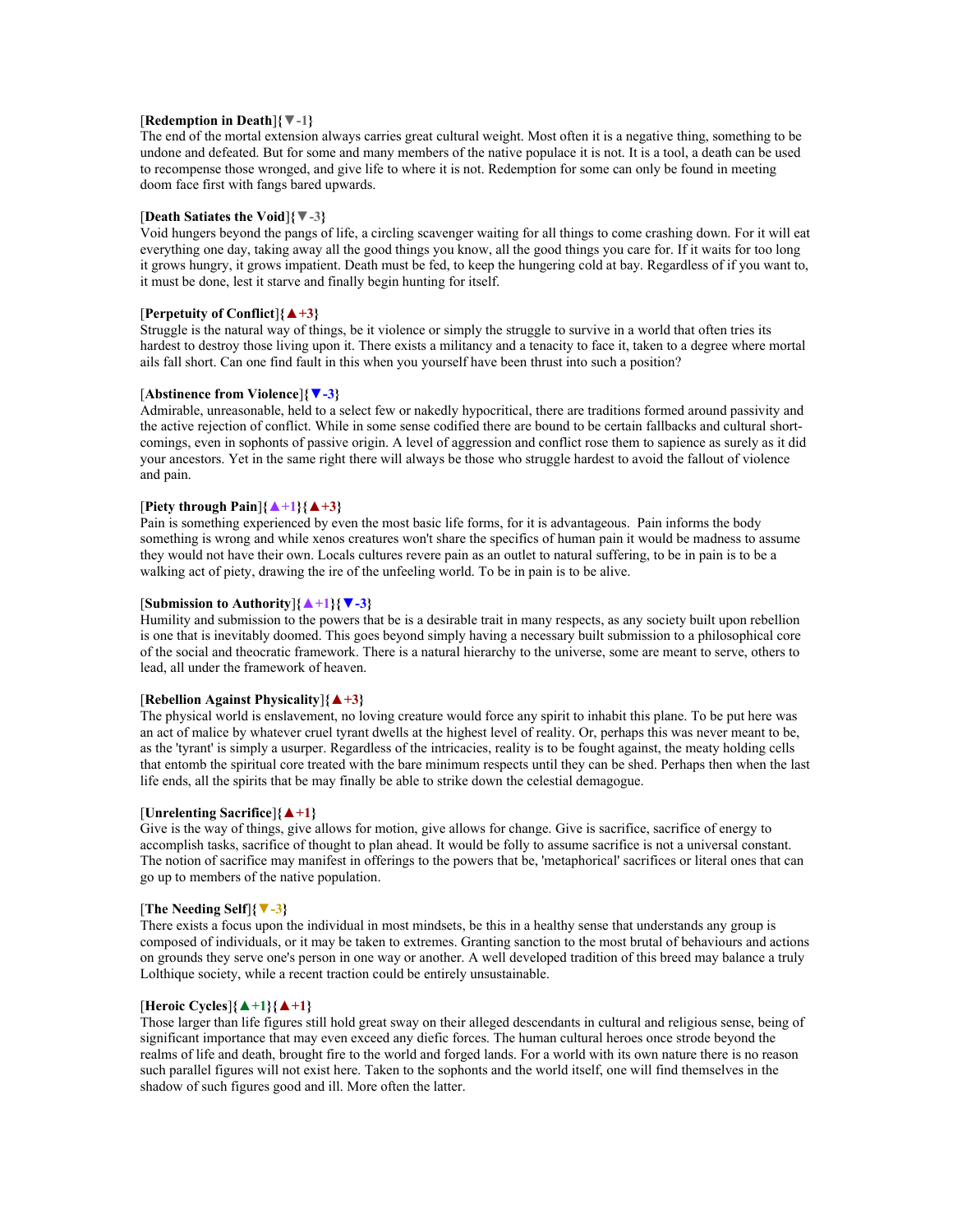### [**Reverence of the Peon**]**{▲+1}{▼-1}**

There are traditions that veer away from more 'grand' figures and focus towards the small individuals, the lowly criminal, the terminally ill, the broken slave and the like. Such a focus allows humanization, though appeals less to members of 'higher' social strata. This may manifest in humble origins of belief systems, glorification ideals of the lower social elements or minority cults to the lower members of society that are irrevocably rooted in the lower elements.

#### [**Glories and Royal Strains**]**{▲+1}**

There are traditions that embolden and brazenly felicitate the ideals of grandiose leaders and figures. Be these kings, great heroes or literal deities they posit a focus towards larger things that, admittedly most of the social structure will only ever experience the imitative boot of. Ambition may lead to many things and those pursuing such legacies may occasionally secure a place among them. But more often they fall short, and the lesser elements of society can become divided from this legacy.

### [**Ancestral Ties**]**{▼-1}**

The reverence, consideration or even active worship of one's genetic progenitors and their greatest ancestral ties is commonplace in most of the known world, actively forcing certain considerations in much of society. The greatest examples of these ancestors may even be considered diefic or hold subsidiary roles.

### [**Purity of Spirit**]**{▼-1}**

Spiritual 'purity' if it could be called such tends to reflect more on the mental sphere rather than true Gnosis. It is the cultivation of societal virtues, be they harmful or not to a point of excess. Naturally the 'impure' are to be looked down upon, pitied at best (if the natives even have a concept of pity) or at worst actively treated with contempt. Perhaps entire classes of unmentionable exist, unable to know the pure state.

### [**Continuity**]**{▲+1}{▼-3}**

The idea of survival and continuation oft inspires maddened paranoia in those with power, while those without scramble to keep what they have. Proselytization will be common in larger groups while smaller ones will scramble to hold identities. Casting off old beliefs in favour of new ones will be prohibited on pain of expulsion, metaphorical death or literal death. Even in its more relaxed invocations, this sort of state can cloy as any creeping vine.

#### [**Procreation Focus**]**{▲+3}**

Any social group made with a desire to survive is going to focus its efforts towards procreation. However stringent fertility may become something carried in its own right, oozing from every crevice and orifice. This may manifest in direct carnal dispositions if the reproductive systems are somewhat similar to your human ones, or it may be a different beast altogether. Life is meant to be spread, with great force and numbers.

### [**Kin In Suffering**]**{▲+3}**

To know the self is to know anguish, higher life is connected in that. Animals, the natives, spirits and gods. Even you suffer, and that allows for some small kinship. Even if this fact is actively denied by some, there remains a kinship between the natives and you that most will acknowledge. We who have crossed the gaps between spaces, be they small or large share that small tie.

### [**The True Race**]**{▼-3}**

It is the firm belief of many locals that they are a superior race, out of genetic superiority or divine right. Authority perhaps is even directly derived from themselves and fictional (or real) races are meant to exist in subservience. At best. Undesirables are to be removed or obliterated, and an unhealthy amount of pride is put upon their own racial merits. Such beliefs will be deep seated and while they may be undone in a few, such things tend to be deeply implanted.

### [**One and the Same, What Was Will Be**]**{▲+1}{▲+1}{▼-1}{▼-1}**

Time is not straightforward, if it even exists. It winds itself into chains held within chains, nothing truly beginning and nothing truly ending. Individuals do not die, they fall into their most basic parts, physical and spiritual and when they are dust such dust slowly crawls back towards thought and motion. Reincarnation, fortune and other concepts you hold may find parallels among the natives. Or perhaps their beliefs are far stranger. Regardless, the vastness of the cosmos may come easier to them than it does to your own kind.

#### [**The Unknowable Truths**]**{▲+1}{▼-1}**

There are things beyond mortal ken, the petty fallible concerns of the weak and insipid cannot stand before the wretched horrors that dwell outside of dreams. That has been. That will always be. Until the last star goes out and those nightmarish entities that only know hate for existence end the sin of creation. Some things are not meant to be known. To go searching for such is to ask for a fate worse than death.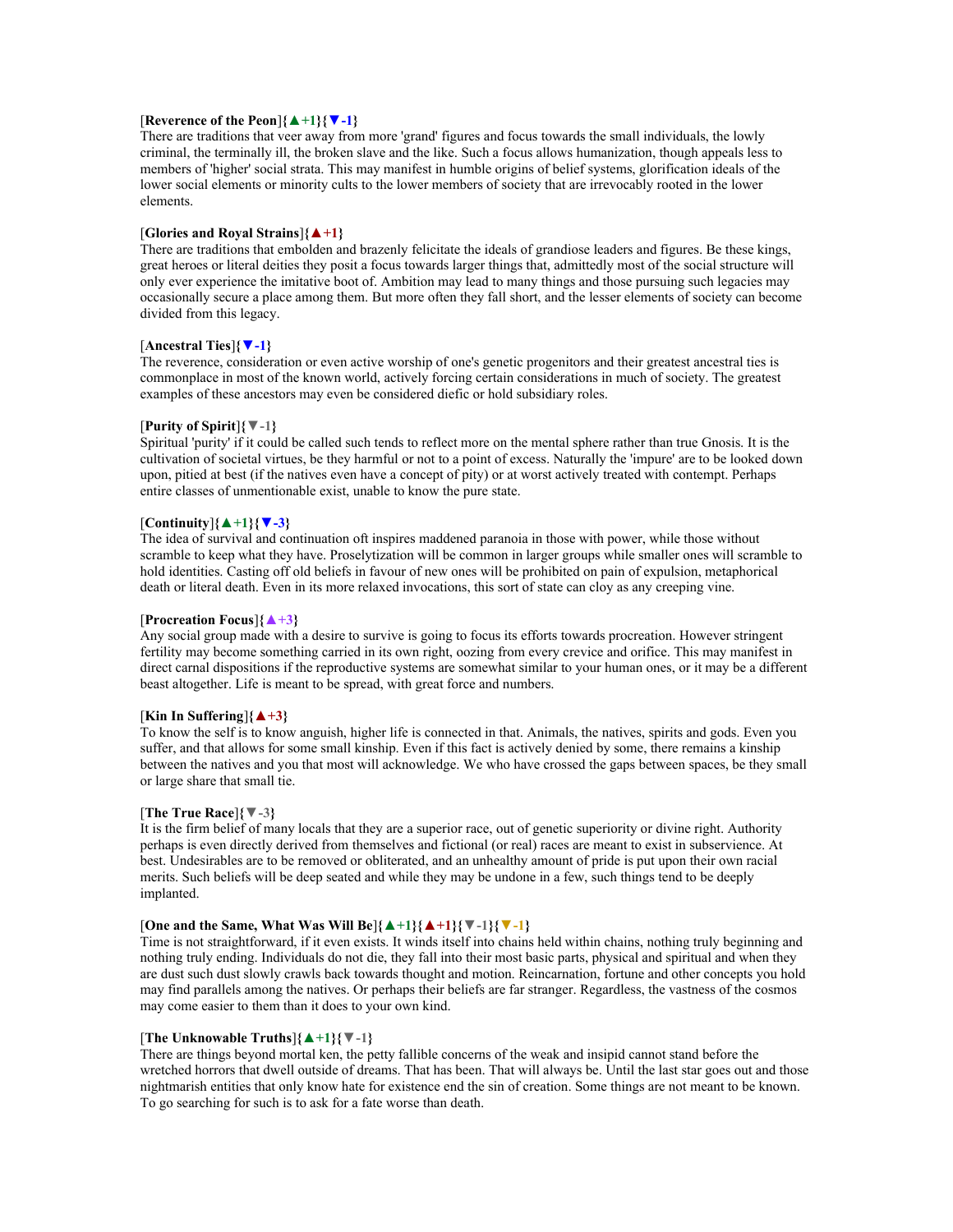### [**Known 'Natural' Hierarchies**]**{▼-3}**

Certain structures of the society are held as sanctioned, be they broad organizational structures or extensive orders that veer into full slave structures. Such mandate grants great legitimacy to a society, so much so that when done perfectly even the lowest slave will be unable to imagine another system. But in the same right such systems naturally stagnate, forcing a continued adherence to systems which technological advancements render increasingly obsolete.

#### $[Hedonism]{\{\triangle +3\}}$

What are the senses for if not use? To be pushed beyond the frail mundanity of the daily cycles to something only a sapient mind can fully appreciate is important- no it is essential that the limits of sense be shattered. To go beyond petty fragility and break the mind is enough. Then, what is broken is reformed, to pursue the next high.

#### [**Asceticism**]**{▲+1}{▼-1}**

Sense fails the body and the mind alike, restraint meant to be made primary. There exists more to being than what is felt by the senses, more often than not they cloud this hidden realm and the pedantic mewlings of indulgence are to be ignored. At least by those disciples of institutions that seek to rise above physical concerns. Or, to master them. Just as hedonism may take many forms, so too does Asceticism.

#### [**An End to All Things**]**{▲+1}{▼-1}**

Be it a day of Judgment where all living things are weighed upon their actions, a grand battle of entities celestial and chthonic or simply an end. In many local systems there is a belief in an inevitable end-state, where all actors and followers are called, be they living, dead, resurrected or compounded into a horrific figure. Such millenarianism can move the whole of society around these 'prophecies' or they may simply provide a grounding. The nature of the end times and those who believe it largely shapes this.

### [**Uncaring Spheres**]**{▲+1}{▲+3}{▼-1}**

What exists in the spiritual realm does not concern the moral coil, as the inhabitants of such a plane would not concern themselves with physicality. Existence as it is perceived is enough, there is no need for wild tales and unnecessary imaginings of the unseen. Such holds no value when there is labour to be done.

#### [**A Speck of Dust**]**{▲+1}{▲+1}{▼-1}{▼-1}**

Insignificance is a core part of the native creed, reality is so vast and deep that ultimately any attempt to rise beyond the dot the world would be futile. Perhaps even harmful to those pitiable few of foolhardy ambition. All that is of the native population will be born on this world, and all that is them will die there. You may break this notion for a few, but for most this will be unshakable.

#### [**Omnipresent Divine**]**{▼-1}{▼-3}**

The power of the divine exists in all things. Perhaps a part of an omniscient and all powerful entity of questionable but unshakable morality, or simply a part of an interconnected spiritual plane of existence. Whatever the case these beliefs create a stubborn binding that can make life easier or much much harder. Those that dissent from such assured beliefs will at best be shunned.

### [**Philosophical Supremacy**]**{▼-3}{▼-1}**

Spirits, gods and fate might play some part in things but the true weight of things lies in philosophy. Learned individuals and proponents of such philosophies the natives harbour will hold the greatest weight in society bar the physical ruling classes and houses of learning will vie for support from said elites.

### [**No Spirits, No Gods**]**{▲+3}{▲+1}{▲+3}**

Spiritual elements do not really exist in the native society, having been actively expunged or never having been developed in the first place. What can be held, what can be observed, that is what matters. Some might hold views of an unseen world, but they are actively mocked for their beliefs.

### [**Legalistic Pursuit**]**{▲+3}{▼-3}**

Law plays an important part in the realm of spirituality and philosophy, going to to be one of the foremost tenants of many mainstream schools. While such laws may be convoluted and unfair they'll be laid out in such a way that any learned individual can learn enough to avoid running into trouble. As well those who abide by such pursuits will usually be in touch with the common population through arbitration.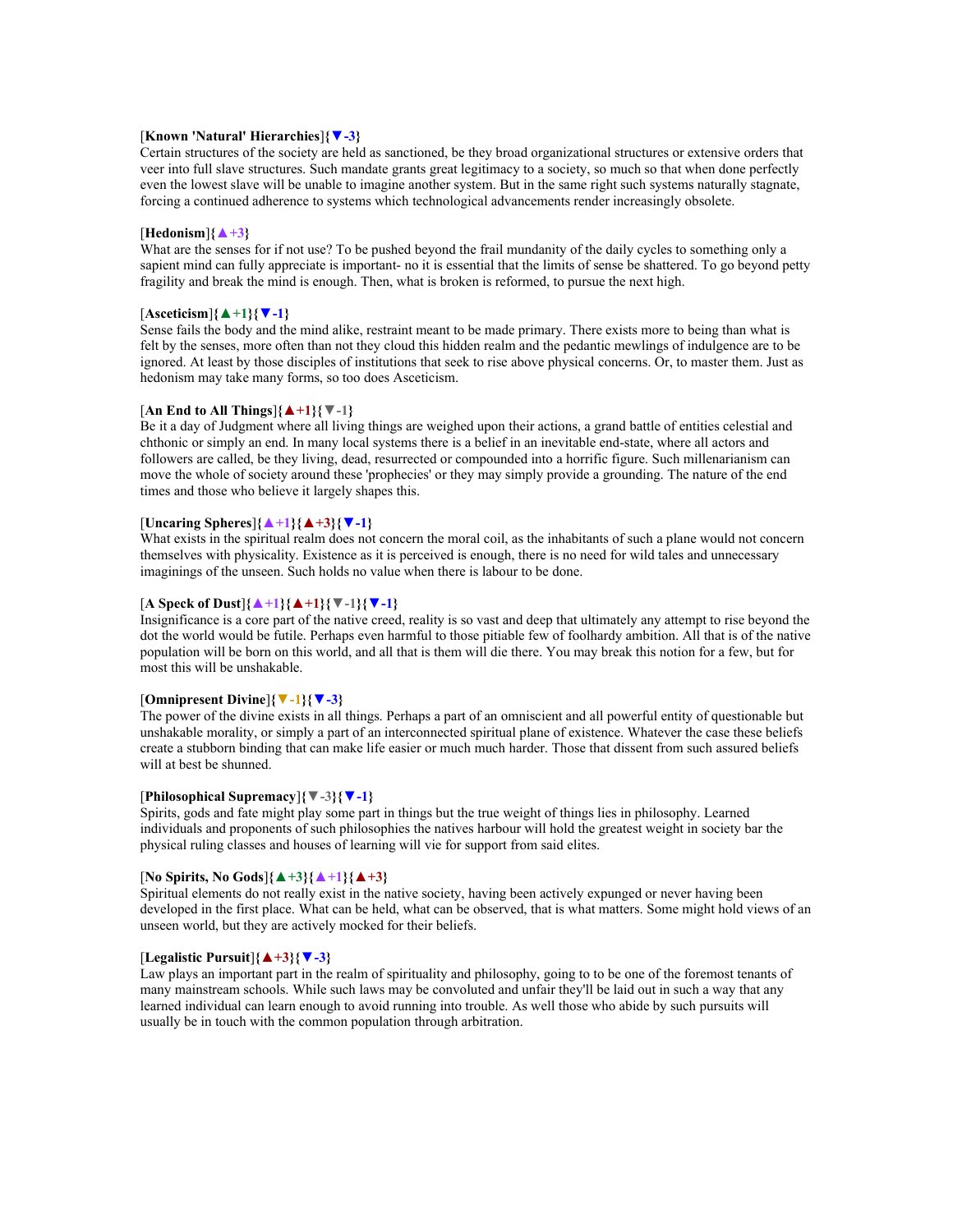### [**Mythic Strains**]**{▲+1}{▲+1}{▲+1}**

Even the most physical bases of spiritual or religious groups will come mired in mysticism. What can be seen and what can't be seen are both vital to thinking creatures, and only the most arrogant fools would deny the powers of the unseen. They, the spiritual, must be abated and appeased, bargained with and submitted towards, for they are far beyond the mortal coil.

#### [**Applicable Stories**]**{▼-1}**

There is grounding in most spiritual and philosophical works, keeping a focus aimed more towards the soil. In some cases these may be literal allegories with useful information even you could take advantage of. While this does tie the nature of these beliefs close to the land, they also date them. As a society progresses and the fundamental way of being changes it runs the risk of distancing and estranging the sophonts from their beliefs.

#### [**Iconoclastic Motion**]**{▲+1}**

There exists a serious strain of local belief systems that abhors symbolism and extensive physical reverences. Be this a response to decadence with clear empiric grounding, more spiritual bindings that reject the physical idolatry or more esoteric systems. Depending on the exact nature of this strain it may burn out in time, or come to establish its own bases as a new system of iconography by sheer success.

#### [**Animistic Motion**]**{▲+1}**

The local belief and even philosophical systems are rife with intricacies and lesser entities, forcing one to be at least more receptive to the notions of innumerable small forms. Be these active deities, forces of nature given name, lesser phenomena or even just lesser ghosts they persist throughout local society. This trend is commonplace in most under developed societies, but given time some entities will rise with their patrons, attaining higher positions.

# [**Secular and Spiritual Union**] [61]**{▲+3}**

Physical and spiritual power is united into one coherent system in most places, either under a shared model or a shared belief system that denies separation of military, spiritual and political power. All are technically one and the same, being extended functions of a core legitimizing power. Such systems are like to be rife with abuses and coveted by any with an interest in power. This way of thinking also has a nasty way of legitimizing power abuses and atrocities.

# [**Priestly Hierarchies**] [61]**{▼-3}**

Spiritual power and even philosophical power lies in orderly and independent organizations. Such Hierarchies will be flexile, being untied from more physical affairs they may well outlast any existing political structures that criticize them. However they can also become disconnected from affairs, with their own internal intrigues and questionable attitudes on the common individual.

# [**Untended and Archaic**] [61]**{▲+3}**

Spiritual power lies displaced and widespread across individual and regional structures. Individual temples, shrines, cities and cohesive groups will have their own structures concerning leadership and succession, and will be disinterested in notions of higher cooperation. Such a way of things likely hasn't changed in years, and is not like to change any time soon.

# [**One With the People**] [61]**{▲+5}**

Spirituality and philosophy exist on the very lowest level in terms of structure, with any higher forms of organization not existing or being actively prohibited. Systems will be tied to family units (if such things exists) individual enterprises and the smallest of organizations.

# [**Synchretic**] [62]**{▲+3}**

The current spiritual clime blends together, with ideas, spirits and deities crossing borders between states and cultures to influence the greater whole. Any locale with access to travel and trade routes will contribute to the natural spread and new ideas will at least be acknowledged by existing clerical authorities. There may be flexile religions or it could be possible nothing so concrete exists.

# $\text{[Unyielding]}^{[62]}$ { $\blacktriangle + 5$ }

The current spiritual clime is hostile bordering on homicidal, or even beyond that. The external, the alien, it is refused at every turn, battered, mocked, destroyed. There is no room for it. There is no place. It is unwanted. Strict orthodoxy and a general refusal of new ideas are common themes, leading to a highly balkanized status quo of hostile factions, or worse a single unified bloq that controls much and will only fail through rotting degradation.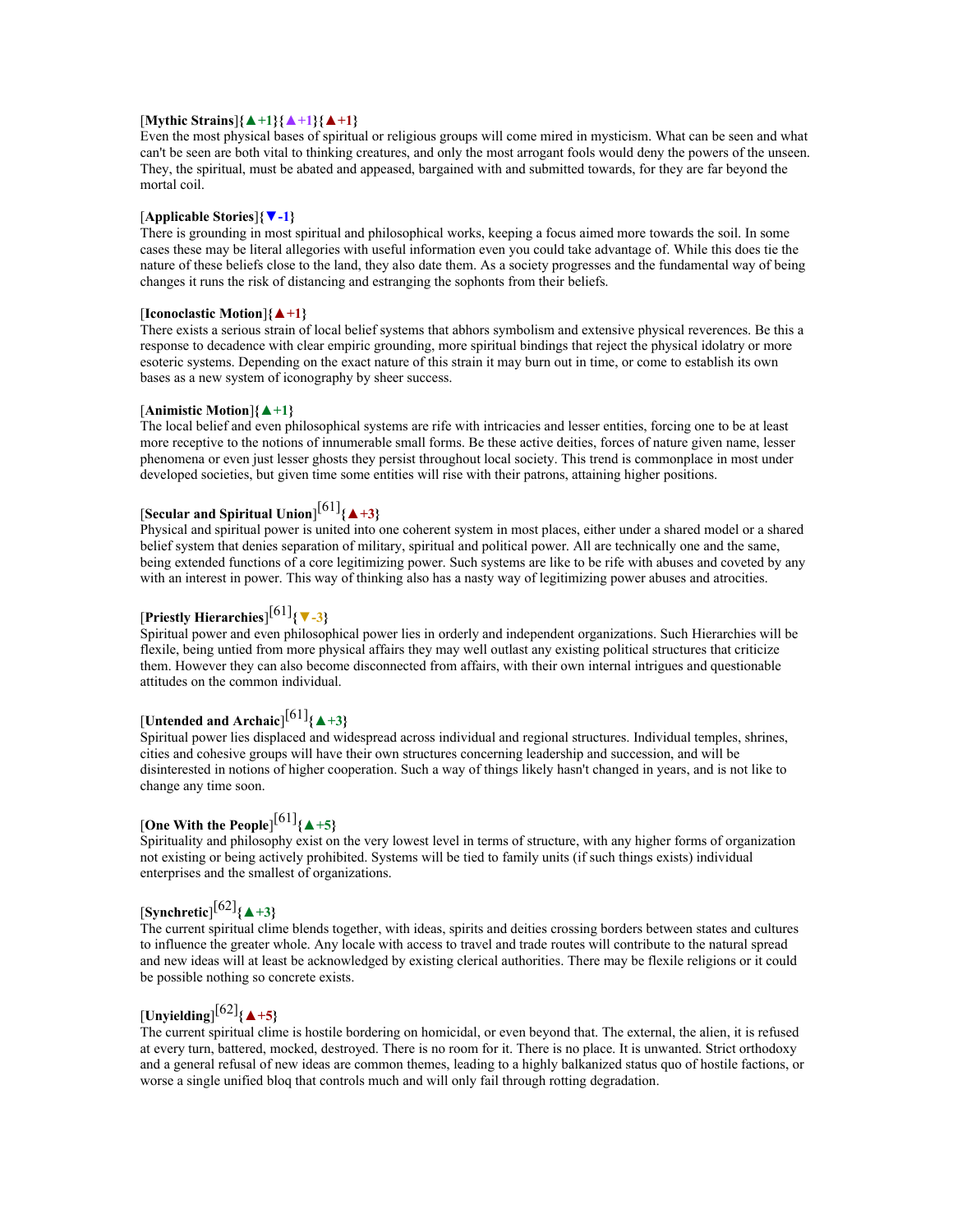### **Legalistic Currents**

# [**No Legal Standards**] [82]• \***{▲+3}**

Only in the most primitive, hard-coded or broken down societies is there no legal standard. Such a lack of code naturally allows a society where almost anything goes. Of course, that does not throw logic out the window. The eating of ones children for instance is rather counter productive, the reckless beating of slaves ends when something finally snaps. Typically the former master's spinal column. For the moment such behaviours only punish themselves and only time will allow some system to form (or reform if worse has come to worse.) **\*The rest of this section may be ignored.**

# [**Unwritten Codes**] [82] •**{▲+3}{▲+1}{▼-1}**

Oral traditions and general cultural agreements provide the bedrock of most simple societies, and even more advanced societies will maintain unwritten agreements that exist outside of stated laws. These codes while nebulous can be learned in time, though never so fully as if one had been born and raised into such a society. Here the failings of such a system can become apparent when strong members of society and leadership actively change the nature of these agreements or violate them. And often it is easier to 'hand-wave' codes without physical presence.

# [**Simplistic Stated Codes**] [82] •**{▼-3}**

In line with Khammurabi's works and the basic commandments of early religions. There is a physical and hard set legal basis that you can actively reference and if you are granted the privilege of person-hood use to defend yourself. But this is a double edged sword, simplicity and the surrounding legal apparatus will no doubt be exploited by controlling parties and no matter how well constructed a system is time will render it defunct with new systems and transitioning powers to over-ride the codes.

# [**Advanced Legal Structures**] [82] •**{▼-5}**

An overarching and advanced legal system exists with the vast majority of its laws accessible. But to such a degree where legal professionalism will become impossible to ignore. While this could be considered the system with the highest degree of order it is hardly fair by default as many 'well-ordered' human slaves could tell you. Still if one is considered a person a level of rights and freedoms could be hypothetically derived.

# [**The Living Law**] [83] •**{▲+1}{▲+1}{▼-1}**

The legal code is organic in most of the world, derived from a consolidated series of natural rulings. Well-set and extremely acclimatized to the individuals who govern and are governed by. These systems tend to be more autonomous though that is not set, simply a product of the fact this organic system is the most naturally derived if no other systems are established. Given enough time and that void a system will almost certainly emerge unless sophonts degrade from being sophonts.

# [**Governing Command Law**] [83] •**{▲+1}{▼-1}**

The law of the land is dictated directly by the authorities without external interference. While this consolidates the power of that ruling party this produces a fine line that can be crossed. Tyrannical and nonsensical laws could be outright ignored outside of the ruling parties entryways, and ambitious types can make use of such discontent to make a usurpation easier. The law is at the end of the day a tool used by the ruling powers, how well they use it guaranteeing their perpetuance or their downfall.

# [**Constitutional Law**] [83] •**{▲+3}{▼-1}{▼-3}**

A law of agreements and concessions, the law has a direct basis from which other elements of its being are derived. A constitutional law is more flexile than command law and generally more tenable than a living law being centred around a core series of agreements, however at the end of the day these agreements are just that. Without backing a constitutional legal system can quickly collapse, and there is no guarantee of its worth over any other code.

# [**Religious Grounding**] [84] •**{▼-1}{▼-1}**

The fundamental groundwork by which the legal systems are based upon is explicitly religious or philosophical to the point a human would have trouble distinguishing the two. Directly emphasizing the prescribed text in most cases throughout the civilized world, this direct framework emphasizes and easily keeps the population more in tuned with the source material. Of course, these legal systems age as well as the wells they draw from, and even the most advanced and fore-thinking theologians and philosophers will be unable ti truly predict the future.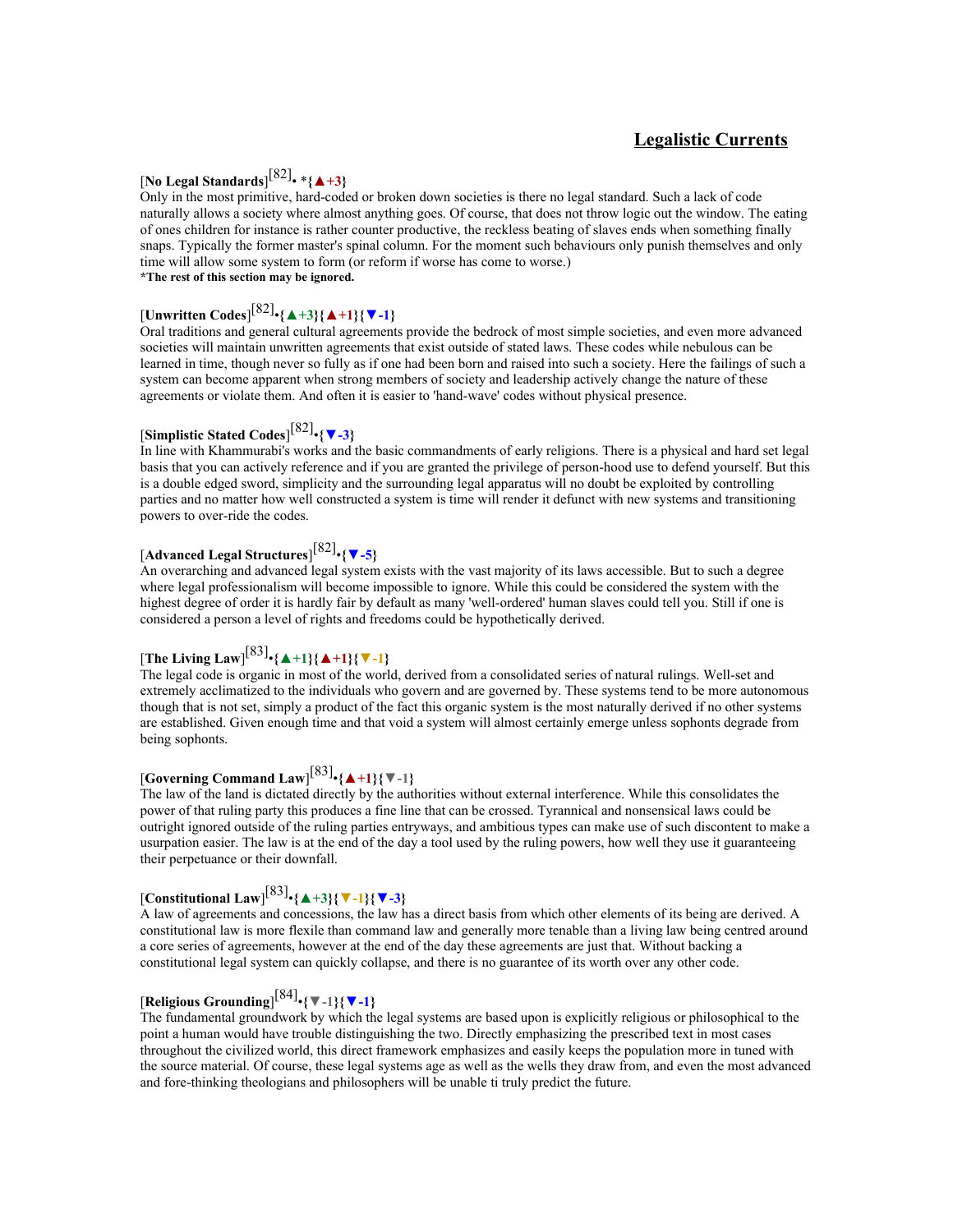# [**Moral Grounding**] [84] •**{▲+1}{▼-1}**

The notion of what is legal is derived (at face value) from what is 'moral.' Moral can mean all manner of things, but it is typically aligned with the cultural values, the broader interests of dominant groups and some framework brought on or influenced by belief systems. Of course even in the finest system what is 'moral' can be hotly contested. At the end of the day any 'moral' frame-work will only be as level as the individuals behind it.

# [**Control Grounding**] [84] •**{▲+1}{▼-3}**

Legality comes from control of society, 'justice' being what is balanced for the greater whole. While far from ideal and often gleefully willing to sacrifice individuals for the sake of 'collective' function, the metaphorical hammer sometimes works. Even if a multitude of metaphorical 'nails' persists in every corner. The effectiveness and empathy of such a system will be only as grounded as those behind it, but in the inverse there is no true 'final' depth to how far some will sink to retain control.

# [**Unset Grounding**] [84] •**{▲+3}**

There is much divide in between legal rules, even those belonging to the same systems. Born of recent events, far reaching social changes or a genuine long-form struggle between elements of society over what is favoured, the resulting system is unfortunately poorly understood and unpredictable. Something no doubt exploited by those who in this time can do the exploiting. Be they those outside the law or those 'enforcing' it.

# [**Arbitrary Grounding**] [84] •**{▼-5}**

"Law" could hardly be called such, it would seem these days that the current order is little more than banditry in a way that would make Augustine of Hippo weep. At best they might be banditry with 'order' coming at the cost of what might best be viewed as glib cruelty. Such a state is not taken lightly and more often than not 'law' only extends within the enforcement's direct line of sight. Such a state is born of truly terrible times, a youngness in age or a total collapse from former 'lawful' and weaker times.

### [**Legalist Arbitrated Meetings**]**{▲+1}{▼-1}**

There exist systems not dissimilar to a human court system wherein legal disputes between persons and between greater organizations are resolved. Even if this is only for showmanship and the outcomes are already decided, such a system does provide a veneer of legitimacy and even the most flawed 'court' has a chance for the unexpectedly proper arbitration.

### [**Independent Arbitrated Meetings**]**{▲+1}{▼-1}{▼-1}**

There exist in most places a series of 'independent' resolvers that may or may not be dissimilar to 'sheriffs' and similar positions. Alternatively this position may simply be held by communal appointment or of governing selection. This system is much simpler and blunter than an official legal arbitration system and may even exist as a subsidiary of one that only exists for 'major' issues. This system will usually be rife with abuse and favouritism, but some may take their positions seriously.

#### **[Culturally Resolved Meetings]{▲+3}**

Cultural traditions exist to investigate and resolve both general breaks against legal codes and between individual entities. These traditions may take all manner of forms, and be defined by all matter of rules. However this format will typically favour members of the cultural group, allowing a level of internal cultural primacy.

### [**Duelling Meetings**]**{▲+3}**

There exist systems in many locales that allow personal combat to be used as a means of resolving disputes. This method is typically highly standardized with disqualification and 'admission of guild' coming of breaks in conduct. Naturally this allows a level of primacy in society held by physically able and aggressive individuals, though the dangers of such duels will cull many of these members, even if the duels are not by default to the death.

### [**Perverse Meetings**]**{▲+3}**

Sexual functions as a means of resolving conflict in either ritualistic or conflicting means is common form for the native sophonts, creating an unusual landscape for conflict resolution. The ultimate benefactor class of this element depends on the nature of the function, but it can manifest in many ways be it in stamina, endurance, sensitivity or baited conflict. The existence of such meetings and preceding will also create an easier path to the use of sexual actions for punishment, if the greater culture at large supports it.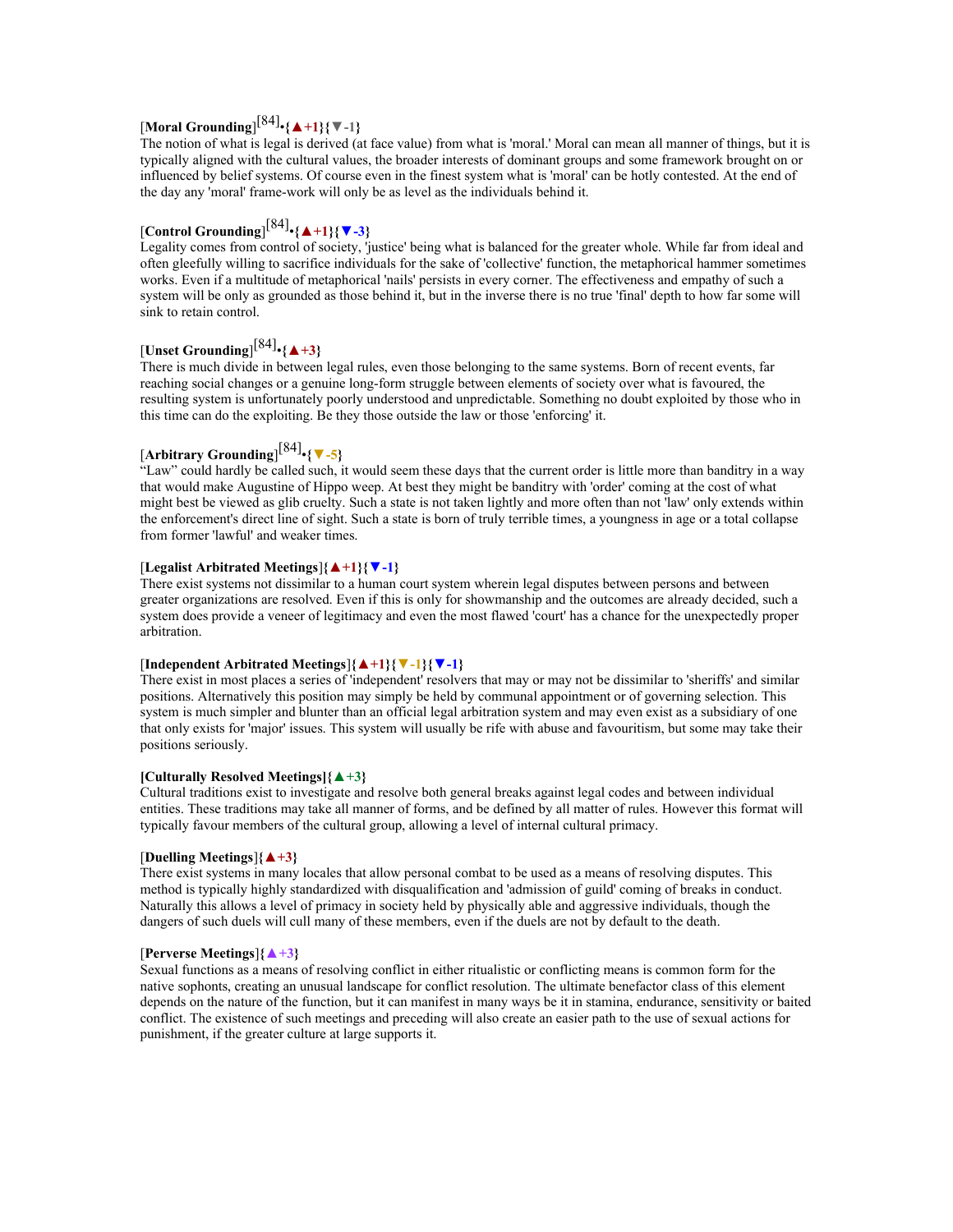### [**Deliberately Obscured Meetings**]**{▼-1}{▼-1}**

Precedings of disputes and breaks in order are secluded, either privately resolved away from the public sphere or held in absolute secrecy. An air of privacy exists in such matters, enforced broadly by societal nature or by actual established codes.

#### [**Public Function Meetings**]**{▲+1}**

There is a nakedness to the function of legal actions. Be this in the actual eye of the public or even including bystanders. The exact level of audience participation depends upon the actual method of judgment. Be it acting like a human jury, voicing opinions on the precedes to the arbitrator, simply watching from the sidelines or... 'Assisting' in certain 'actions.'

### **Social Facets; Broad Cultural Outlines**

# [**Individual Choice Mating**] [56]\***{▲+1}{▼-1}**

It is left to the individual to deal with their mating principles. The systems that exist are largely relaxed, predicated upon the natives deciding who to care for and procreate with by themselves. While there can still be serious pressure to follow certain venues it remains up to the one to make their own decisions with another, or others. **\*If no sexual reproduction exists ignore affiliated sections**

# [**Societal Structure Mandate Mating**] [56]**{▲+1}{▼-1}{▼-3}**

The greater society dictates who mates with who, perhaps in the form of government mandated breeding, or ordained pairings selected by officials. No doubt such a system is rife with abuses, but geared to better fit convoluted reproduction systems.

# [**Gain Mandate Mating**] [56]**{▲+1}{▼-1}**

In the current day the act of reproduction is closely tied to economic or political gain, offspring are expected to produce a return to investment in either labour or 'dowry' and a level of removal is given to notions of romance. Such only diminishes the market value of investments, at least in theory. Any human familiar with their own history of romance will understand these systems create natural drag-back.

# [**Command Mandate Mating**] [56]**{▲+1}{▼-1}**

Direct control of the reproduction lies in lesser power structures, such as clans and kin units. Leaders of these groups will have strict control over who their members act in relation with, and those that disobey will likely be cast out of said groups. While less restrictive than a general authority the potential for individual cruelty is far from abated.

# [**Biological Mandate Mating**] [56]**{▲+3}{▲+3}{▲+1}**

More primal instincts govern the function of reproduction and markings or chemical functions retain primacy. With all the issues that this produces it removes the troublesome question of choice from the equation, with of course your own ability to choose possibly being removed if you're in the wrong location at the wrong time.

# [**Outer Mandate**] [56]**{▲+3}**

Concerning social structure around mating, there's a near endless stream of possibilities a society could employ to deal with the many issues surrounding the topic. But of course, that lies in your perception.

### [**Overt and Undercurrent Behaviour Mating**]**{▲+3}**

There are accepted currents and there are currents that are actively clamped down upon. Multiple mandates may exist but only one can have official status. Existing hierarchies will fight against such degenerate undercurrents, regardless of what they are. Can love or capitalism bloom in the underworks?

# [**Socially Accepted Binding Rituals**] [85] •**{▲+1}**

The notion of social bindings between partners is broadly positive and while not endorsed considered a positive social aspect. A multitude of such variant actions likely exist along with multiple positions on the nature of such rituals ranging from negative to the belief it should be made obligatory. One could consider some of these rituals closest to a human marriage though the exact mandate by which mating takes place is likely to be a factor.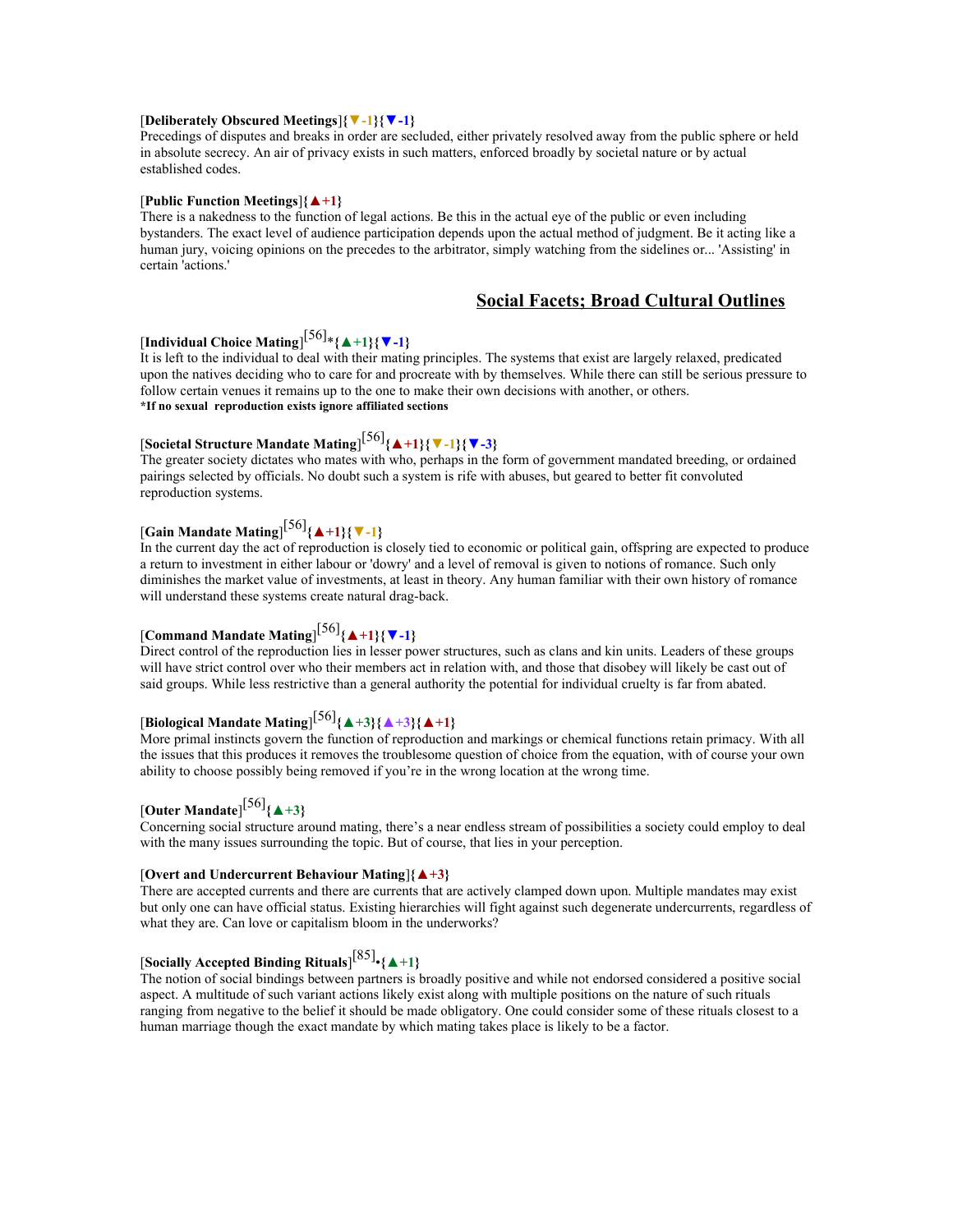# [**Enforced Binding Rituals**] [85] •**{▲+1}{▼-1}{▼-1}**

Mating partners are directly enforced into group bindings and can suffer punishment if found to be performing the action outside of sanctioned bindings. The exact social definition of such rituals will directly shape the nature of this status quo, for instance if the binding ritual exists purely to ensure reproduction then non-reproductive pairs will suffer seriously and any pairing that would not promote reproduction would be vetoed outright.

# [**Unset or Non-present Binding Rituals**] [85] •**{▲+1}{▲+1}**

The traditions of pairing rituals vary wildly to the point they cannot be considered to count in any broad social sense, or are irrelevant to the current social scheme. Possibly in the primitive sense or the sense they have yet to catch on in full. The social format of the society follows without it regardless in a broad sense, while on the lower scale of things things will be dependent upon local and individual conditions.

# [**Set Organized Social Units**] [86] •**{▼-5}**

Any human will be familiar with the notion of the family, even if the word takes many different meanings. In a similar sense the nature of social organization for the locals sophonts has a relatively standard 'base' social unit by which the social bedrock organizes itself. But it will be formatted in sense to the nature of the local sophonts, and with a broad enforcement that degrades those who fit outside of it.

# [**Chafing Organizational Groups**] [86] •**{▲+3}{▼-3}**

The social make-ups 'base' has either through growing societal constraints or external factors become so firmly set that breaking it is a societal offence and existing outside of such groups isolates the individual at best. At worst there are sever ramifications for deviations, constraining even those groups that exist in the format but 'do not fit' well enough. Likely this state will not last forever and may already be degrading but it will serve as a noticeable fixture that polarizes society around you on the fringes.

# [**Flexile Social Organization**] [86] •**{▲+3}{▲+1}{▼-3}**

The exact baseline social group is defined but not necessarily strict, allowing individual motion in these groups. Allowing parting and entrance to acclimate needs and interests of individual social members and generally creating a much more relaxed social structure. At least where this basic level of organization is concerned.

# [**Chaotic Social Grouping**] [86] •**{▲+5}**

There is active conflict in the social sphere over the nature of base social groups as broader trends shift society. Be this spiritual beliefs that conflict to the former absolute status quo, changes in population dispersal or broader cultural changes. The nature of the conflict and the various positions can vary wildly, however there is a certainty that even one such as yourself who sits entirely outside of the conflict will find themselves aware and even pressed upon it.

# [**Unset or Non-present Social Grouping**] [86] •**{▲+5}{▲+1}{▲+3}**

Be it through a lack of need, broad cultural divides that leave assumptions impossible or a lack of social development there is no 'base' social grouping. The nature of social organization will vary depending on how exactly the numerous smaller groups organize themselves, leaving little room for assumptions.

### [**Legalistic Locking Nature**]**{▼-3}**

Ties that bind do so with backing of societal codes however they are established in the most basic terms, with the varying positions established holding various weights, responsibilities and privileges in a legal sense. These ties are also held together by legal nature, though it may be this is simply by default, rather than legal consequence.

#### [**Perverse Locking Nature**]**{▲+3}**

It's perhaps more overt to what you might be familiar with back on Terra, particularly if the exact bindings trend across human taboos, but there are certain... Binding activities that exist in common form both in bound groups and base social frame-work.

## [**Biting Locking Nature**]**{▲+1}{▼-1}**

There is a physical binding element to the nature of social structures, possibly through actual physical violence, or perhaps through other means, physically being able to drag and carry ones spawn and partners granting right to them. No matter the specifics this physical culture naturally degrades those unable or unwilling to compete on these terms.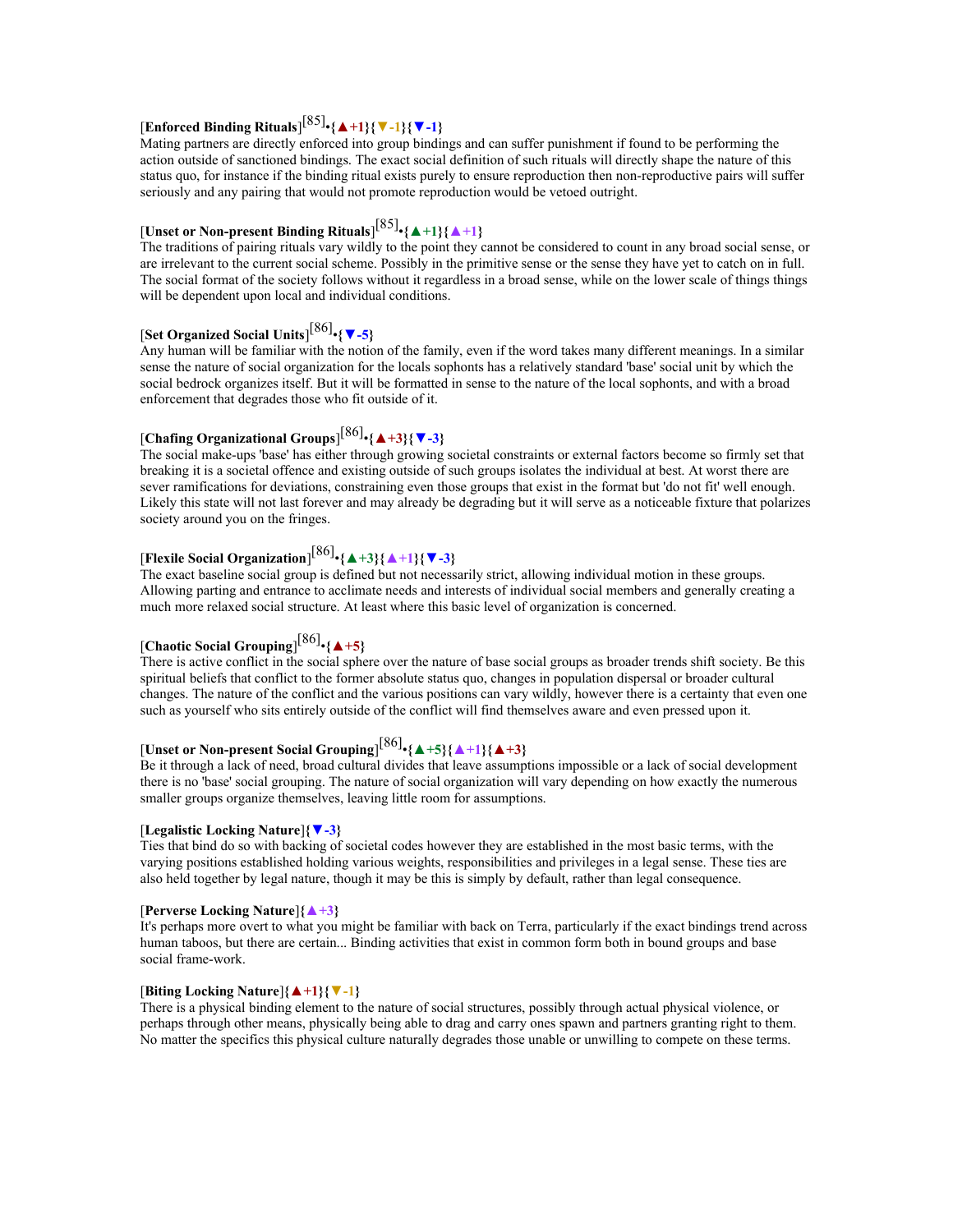### [**Pragmatic Locking Nature**]**{▼-1}**

The social network is held together in such a way that favours its continuation and the status quo. 'Fair' is a terribly human word, with the current state of things being more than fair to the status quo. Breaking or dividing social ties is at best difficult and while strength in such bonds has some advantage, those familiar with this self-serving state will be more than familiar with this state's failings.

#### **[Flexile Lockings]{▲+1}**

The base social network's are loose though still present, built on terms of a forcibly more adaptable society or a people with a troubled state that exists in most locales. While there is nothing wrong with this flexibility inherently it may be a part of a greater lacking of social trust or a culture of disposability.

### [**Traditionalistic Locking Nature**]**{▼-1}{▼-3}**

The weight of tradition keeps the broad of society in line with its rituals and constructs, which though it may not be enshrined in lawful terms (in full anyways) still holds a terrible amount of weight. While these traditions have lasted for ages they constrict and disallow changes for new advancements. And even the most robust traditions will not last forever, despite what some carriers would seek.

#### [**Unset or Non-Present Locking Nature**]**{▲+1}{▲+1}{▲+1}{▼-1}**

The fundamental nature that binds together the small social units and those units to the whole of society is either so scattered between the cultures so thoroughly it cannot be counted upon or society is not developed (or designed) with those bindings in mind, be it by a strange or primitive culture. Though these constraints bind a society the provide a bedrock for it to grow upon, one you're subconsciously trained into. What will it be like in a world that breaks from this? Or is that just the smallest of the breaks?

### [**Accepted End States**]**{▼-3}**

Most of the local cultures share traditional 'end' states for the life of an individual. These could be applied broadly across society, perhaps demanding social members cull themselves at a certain age or if they suffer certain ailments, or it could be applied to more focused elements. For instance after a conflict war-leaders could be obliged to end themselves to prevent them from corrupting their societies. This social feature has many possibilities.

#### [**Rejection of Voluntary End States**]**{▼-3}**

The moment a sapient is able to kill themselves, their nature is fundamentally estranged from their bestial kin. But in the local shopfront cultures in broad terms this action is forbidden, perhaps with necessity or perhaps on 'moral' grounds. Either way the notion will carry serious stigma that isn't likely to change in the near future.

# [**Set Social Contracts**] [87] •**{▼-5}**

The nature of the social demands upon the individual have actually been laid out in either oral or written code. This does allow a level of understanding to social interactions with the individual that is nakedly apparent, even more than most human societies. However the factors that led to this state are likely a serious influence in more broad terms, and such an apparent social contract could be naked for its harshness.

# [**Unspoken Social Contracts**] [87] •**{▲+1}{▼-1}**

The social contract exists, but as a series of assumptions and behaviours that time has established. This produces situations wherein actual conflicts will exist on grounds of alternate interpretations of those contracts, and often a society without internal examinations will suffer easily corrected flaws. But that is painfully familiar if you've any serious knowledge of Earth's history.

# [**No Social Contracts**] [87] •**{▲+3}{▲+3}**

In broad terms at least, there is no social contract. Being recently broken down or having never been established, this is an area of unsteady ground. Social expectations will vary wildly, and the protocols and behaviours of both social leadership and social members can range from unenforceable to tyrannical to a degree that social contracts will be established when the current status quo fails.

#### [**Collective Functions**]**{▲+3}**

Spawn are reared on a larger scale ranging simply from a large group to the point where society as a whole 'rears' the collective spawn. A structure that can form in many instances but as a default is the starting point for many small societies or societies where there is a level of removal in early fetal growth. This broadly puts the weight of youth across more of society and creates a stronger communal sense.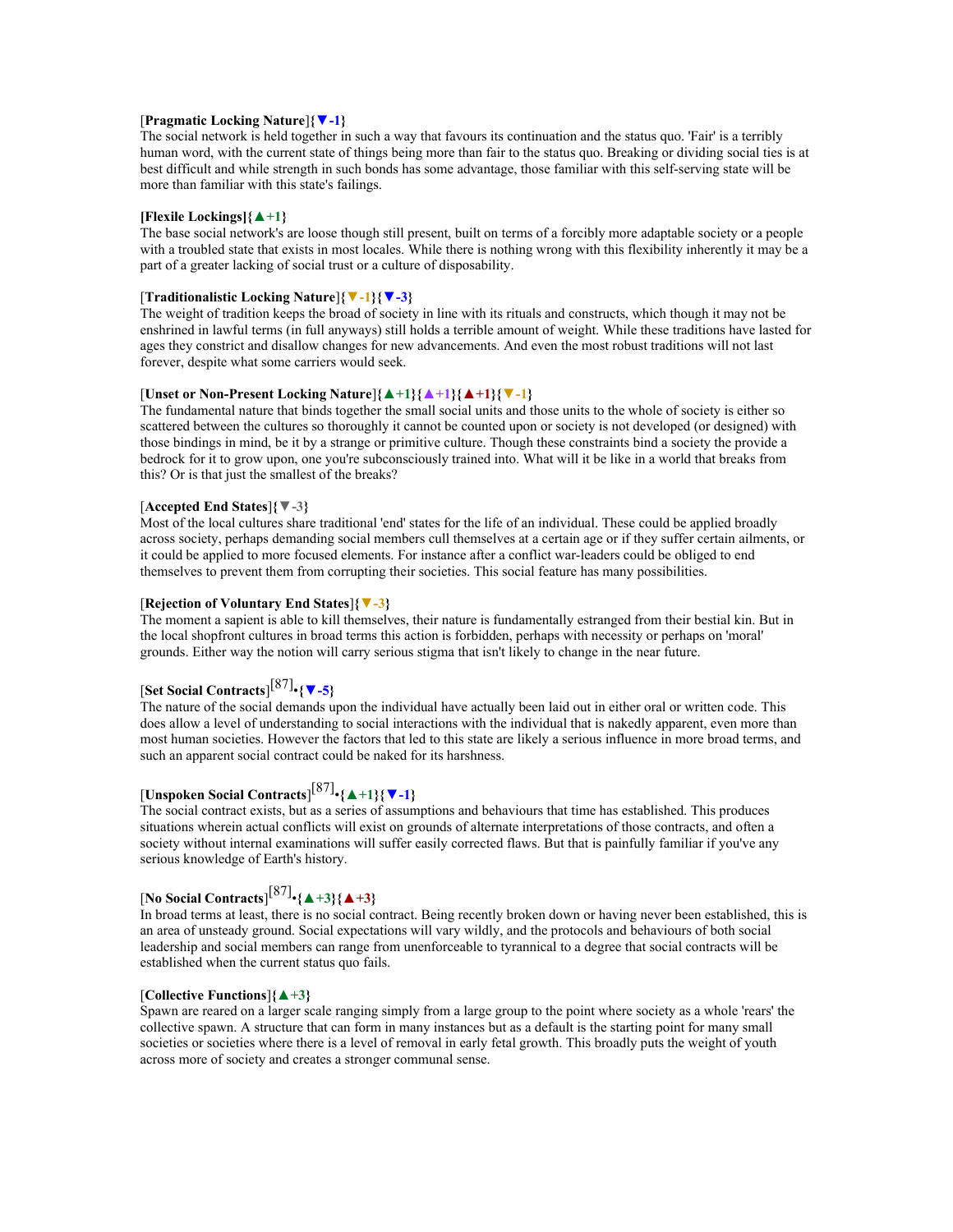### [**Abstracted Collective Functions**]**{▲+1}{▲+1}**

A certain level of removal exists in rearing the youth in society. Perhaps a company-analogue entity dominates the rearing of young in most civilized locales and is paid for by the whole of society, or perhaps a caste exists within society that exists to do the rearing. Regardless, this group removes the task of taking care and raising the young from the whole of society and burdens themselves with the task. This specialization allows a level of acceleration in rearing, and ties the notion of youth rearing to that group very firmly.

#### [**In-Group Functions**]**{▼-3}**

The smaller units of society rear the spawn, perhaps taken from direct couplings, or adopted into those groups if the reproductive system is more removed from the actual physical bodies. This method of rearing tends to favour preservation of individual skills and in more advanced locals professions. As well as allowing for tightly knit connections between generations, if the rearing is handled competently.

#### [**Independent Functions**]**{▲+3}**

The notion of child rearing is highly individualized to the point where only a single individual is responsible for the rearing. Perhaps even the spawn themselves if they're able to survive on their own. Such a style of growth forces a level of function, although it often lacks introspection. Pursuing such an individualistic method can also breed a harshness in the rearer and the reared alike.

#### [**Privatized Functions**]**{▼-5}**

There's a forceful commercial exchange to the notion of child rearing, one that. It might be that rearing allows one to demand compensation of the young upon adulthood, or it might be that corporate analogue entities have full control over the market and are able to 'collect' in a similar fashion. The path to this place was likely hard, a callous divide with one's own spawn or a general removal. Either way, the notion of spawn rearing is removed from all but the most extreme of Terra's locales.

### [**Unusual or Diverse Functions**]**{▲+5}**

The nature of rearing has been specialized or shifted in such a way it is difficult to explain in simple terms, or the various cultures of this world have radically differing methods of raising the young. Youth rotation, rearing by a semisapient species early one, shifting states to shifting ages are all possibilities, and if a society can maintain itself with an unusual method it might well do so. No matter how convoluted it might get.

# **Social Facets; Cultural Diversity**

# [**Mono-Culture**] [89] •**{▼-1}{▼-15}**

The cultural elements of the sophont natives have a strange, almost disturbing uniformity outside of small 'accent-shifts' in their communication, possibly even less. Perhaps this is a product of a truly minuscule population, or perhaps a hardcoded genetic facet that favoured a hyper-specific form of living. Perhaps a force exists that has eradicated and shifted the full bulk of the populace to the favoured way of life.

# [**Differentiated Family Cultures**] [89] •**{▲+1}{▼-1}{▼-5}**

A comparable cultural division to what one might find in a singular language family, at least in terms of linguistics. This nature shifts the configuration of the native projector, being fresh in memory or outlasting other dominant language groups. As individual family members compete and come into conflict they'll likely grow more diverse and shift. Still, for the time being there is a consistent level of predictability within the native Xenos population in terms of patterns and behaviours.

# [**Multitude of Cultures**] [89] •**{▲+5}{▲+3}{▼-1}**

A wide number of different cultural families exist among the xenos in a fashion that reminds one of medieval Europe or the pre-European contact Americas. Such variety produces more groups than you'll likely ever meet in your time on this world, though it isn't completely impossible if your strength lasts and your nature is bound to wanderlust. Such cultural diversity will produce many quirks, and while broad behaviours will be applicable here, there will be much you could not dream of.

# [**Stunning Cultural Diversity**] [89] •**{▲+15}{▲+5}{▼-1}**

Internal diversions equal too or exceeding your estranged home world. The natural consequence of many ages continued survival and success, and the diffusion across the planet. With so many groups that at the stage likely occupy 'confined' areas, immense internal conflict is all but inevitable and wide-spread. Yet in the same right all manner of behaviours can occur, with the 'general' behaviours and facets of the sophonts in this day and age being just that. Even if you spent your whole life wandering would never see the whole picture.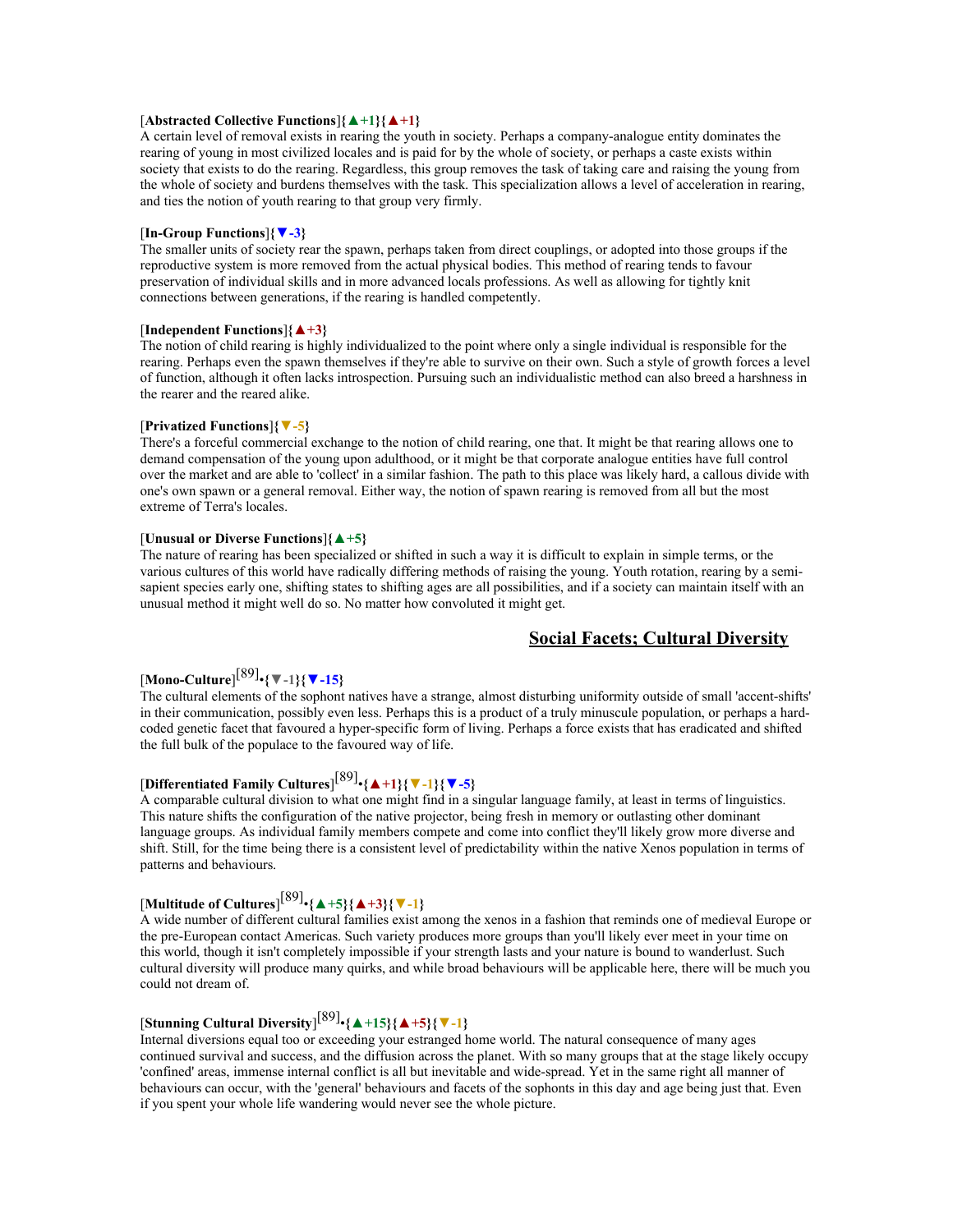### [**Common Cultural Enclaves**]**{▲+3}{▲+1}**

Distinct and often polarized or syncretized groups of distinct cultural minorities persist inside of larger ones with a regularity and cohesion brought on by a history. This interplay of cultures grants a furthered distinction of identities, either in melding or in blending, but furthers both the dominant class and the enclaves.

# [**Broad Cultural Syncratism & Flexibility**] [88] •**{▲+3}{▲+3}{▲+1}**

A state of being brought on by necessity, peace, or nature. Found or forced it matters not. Though internal conflicts brought on by lacking communications, resource control or values is still inevitable it is much reduced to what you might imagine. It is also a little easier to shift the natives mindset on matters, if one can offer value.

# [**Hard-set Cultural Groups**] [88] •**{▲+3}{▼-5}**

Very firmly defined and divided groups exist, even among the sub-groups there is much interplay on cohesive identities. Such definition allows firm identities, established and codified methods of communication and a broader ability to move individual groups. But such groups will naturally fall into conflicts more easily.

# [**Unsettled Broad Cultural Landscapes**] [88] •**{▲+5}{▲+1}**

'Culture' in this age is a malleable thing, as it was once. Linguistics and ideas meld with their neighbours and the notion of cultural force is laughable in most circumstances. While already more formed identities are inevitable for now there is much wiggle room.

#### [**Transitional Values**]**{▲+5}**

Within certain strata of society based upon age there are radically different expectations and demands of societies. Which might be radically different to what you might know. Perhaps the elders are expelled from society to live in the wilderness, or perhaps the youth are expected to do so until adulthood civilizes them. The demands of society and the peculiarities of history.

#### [**Cultural Worths**]**{▼-3}**

There are many human terms for cultural value. Virtue, honour, and the like. These might be full established codes of conduct or broader, more ambiguous ideals that restrain members of the local populace. These Worths carry serious weight, enough to inform the conduct of many though they may still be discarded in the right circumstances.

### [**Diminished Cultural Worths**]**{▲+1}{▼-1}{▼-1}**

Many of the underlying intrinsics of the local society seem faded, either in a literal sense where they once held much weight now lost, or they are malleable. Easily bent under the right circumstances though various mannerisms and quirks remain. More as an afterthought to a fading dream though.

#### [**Dire Cultural Worths**]**{▲+3}{▼-5}**

The notions and codices of society hold weight that can kill. Or easily drive members of society to kill, as these values and traditions easily outweigh the value of any one individual. Whatever bore such sever weight is not to be taken likely for even if it is gone those brutal demands remain intact.

#### [**Sub-Cultural Traditions**]**{▲+1}**

Inside of the broader cultures, internal divisions exist that range from numbers of individuals to entire vast segments of society that remain a fundamental part of their parent culture. In a long run with internal division these sub-groups might diverge entirely, but anything short of that will maintain the status-quo that feeds distinct sub-cultures into the whole of society.

#### [**Counter Cultural Traditions**]**{▲+1}{▲+1}**

As odd as it might seem, there are motions that go directly against the grain of the whole society that remain nestled within the same fundamental identity. Typically these motions will either become the dominant ones or be subsumed after a time, but between firm polarization both the 'centre' and the counter groups remain firm. Time might change this but in the mean time you may need to tread lightly.

## [**Unset Cultural Primacy**]**{▲+3}**

The nature of what the 'culture' produces is not defined in broad terms, with various subsets of societies preferring different fashioned methods of cultural formats. The only thing one can be certain of is what is learned, and even then trust in that can only go so far.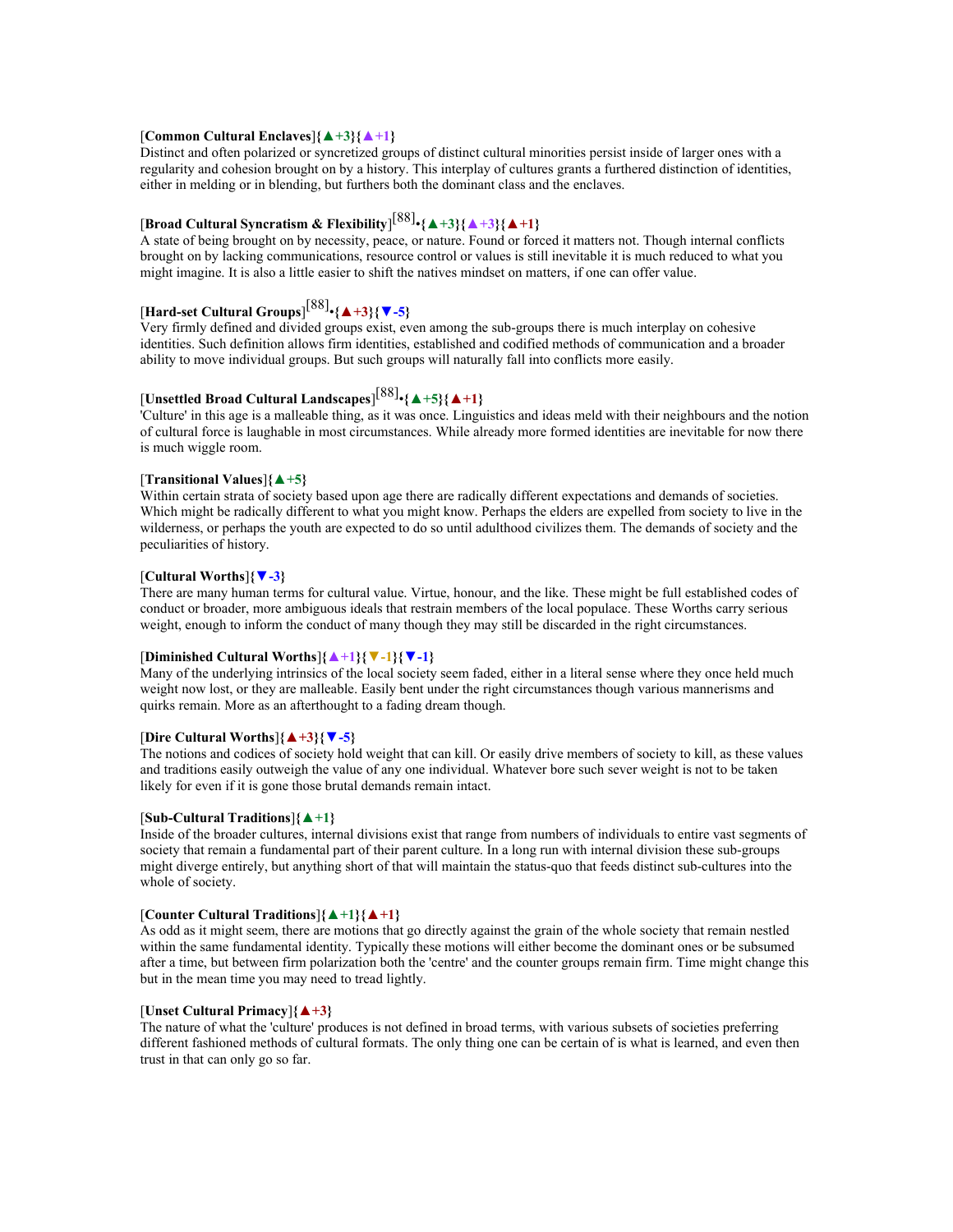### [**Consumption Culture Primacy**]**{▼-3}{▼-1}**

A mode you are likely familiar with, for better or worse. Consumption cultures by either openly stating or leaving no other options value items as products. Most prevalent and applicable in prosperous and technologically fit settings. Despite this the only thing that is required to form a consumption culture is a vast commodification. Along with a prevalent disposability, though that is not required, more of an easy by-product.

#### [**"Low" Culture Primacy**]**{▲+1}{▲+1}{▲+1}{▼-1}**

A culture directed towards tangible benefits and geared with the common individual in mind. If asked before what this was you might have answered 'bread and circuses' and you wouldn't necessarily be wrong. The direct simplicity of such pursuits cuts a level of potential misunderstanding from you, though it does not guarantee understanding.

### [**"High" Culture Primacy**]**{▲+1}{▲+1}{▼-1}{▼-3}**

A culture geared towards the more hidden elements and geared to both idolize and cater towards those of some wealth in society. While this does not explicitly remove simpler elements and pass-times they tend to be looked down upon. Such a cultural focus isolates the lowest members of society and can produce many extravagances, but is built upon notions and notions a human would need to learn, layer by layer.

### [**Traditional Culture Primacy**]**{▼-3}**

The cultural nature is either primarily or in part focused around a continuousness borne from long legacies. Naturally the traditions of a culture and it's practices will broadly be determined more by it's nature, though a few things might still be spoken of broadly. Such as the torpor in which any new change hits the culture and the inability to adapt cultural practices to newer technology.

#### [**Vanguardist Culture**]**{▲+3}**

A cultural nature that eschews the lacking former and embraces the ideal, whatever that ideal is. Often vanguard cultures are borne in recent memory, or have been able to maintain a razor cohesion brought by shared vast supremacy or ideology. Regardless a vanguard culture will work itself to be striking and bold, as much attempting to win over the viewer as it speaks to the beliefs behind the works.

## **Social Facets; Common Dress**

# [**Functional or Total Nudity Norm**] [90] •**{▲+1}{▲+5}{▲+1}**

Again, Barsoom comes to mind, those inhabitants of the deep rain-forests and the ancient masters of Kemet. For whatever reason the notion of clothes do not stick in the local society, perhaps it is fundamentally incompatible with their physical bodies or perhaps the cultural tradition of decency is so firmly set in only extreme conditions could shift this norm. In this regard what is worn is of greater significance than what you'll be used to, jewellery, carrying-fixtures, protective fixtures and personal ornaments all are much more focused compared to the almost superfluous Terran coverage.

# [**Part Norm Coverage**] [90] •**{▲+3}**

The maximum coverage a species with extremely complicated bodies could achieve regularly. The broader sensitive or vital areas will likely be covered and it will likely be seen improper to have said areas exposed. Of course this is still highly flexible and can take all manner of shapes with the reduced the items carrying more weight. On a human one might presume this sort of norm would cover shoes, socks and a mid-length skirt, or a full shirt and face-headscarf.

# **["Full" Coverage**] [90] •**{▼-3}**

Near to or at what a human in the western world might consider 'full' coverage, while not being complete covers most of the form and allows a level of mobility and modality, albeit at the cost of visibly altered perspectives. Clothing alters the perception of individuals, hiding imperfections and illnesses. Changing the 'default' from a sophont to a sophont and whatever the local society considers to be clothes. Even if this is also the case for looser societies it becomes more noticeable to one without the native body type.

# [**Near or Total Coverage**] [90] •**{▼-1}{▼-5}**

Little to nothing of the natural sophont form can be picked out of their dress. Environmental circumstances or many social changes have led to this state, no doubt a good amount of societal conscious being drawn towards the notion of coverage and whatever that coverage conveys. Outside of the broader cultural notions that draw the mind in more practical and relevant terms it might be possible to hide in the centre of this society if one's own body format is not too alien. Or if size differences are particularly grievous one might just hide inside of a trusted allies dress.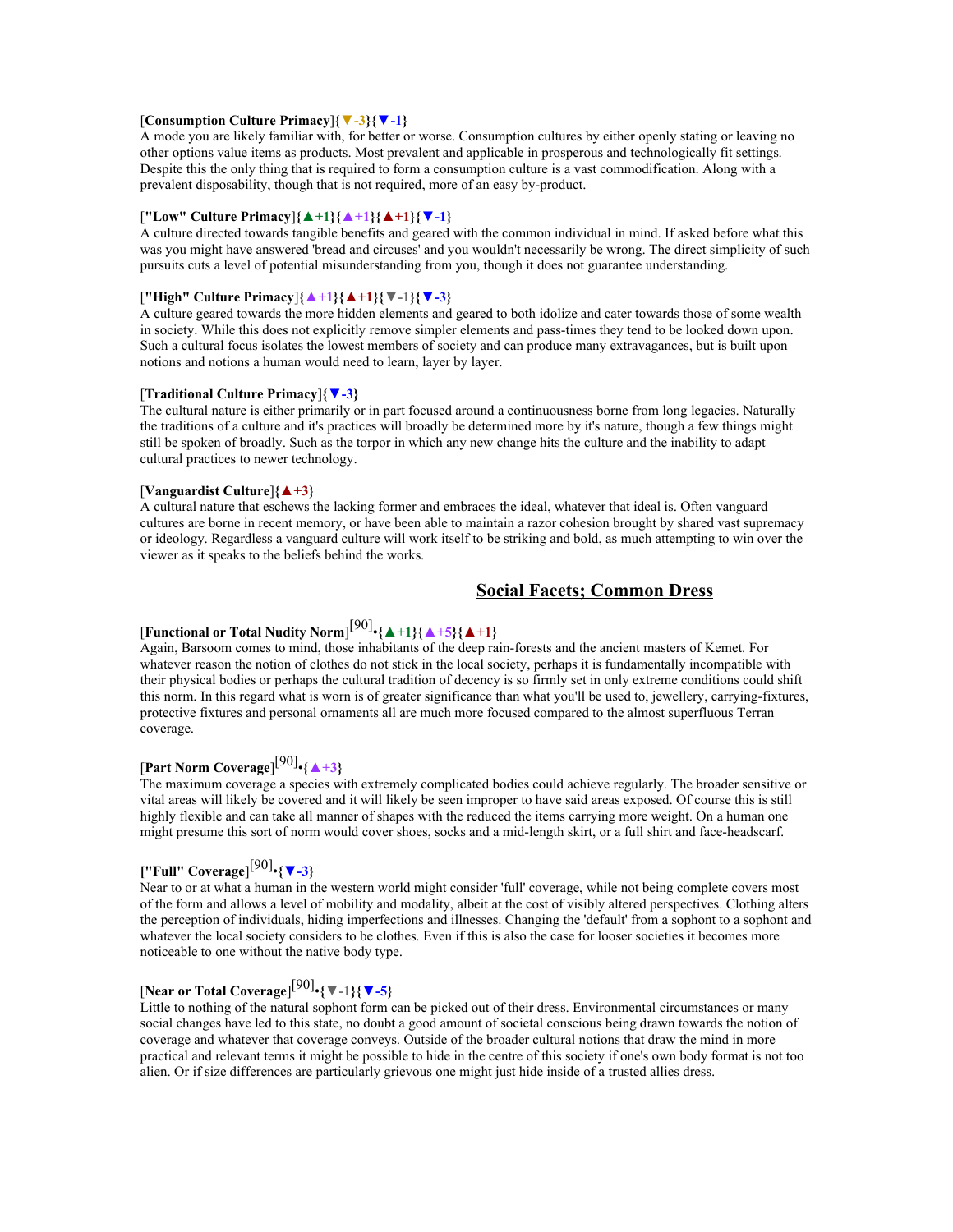### [**Practical Focus**]**{▲+1}**

The common attire favours function over form. Drawing simplistic, lasting or numerous designs to the forefront of society. Any society can fall into this non-objectionable space and most will keep at least a foot in this space.

#### [**Alluring Focus**]**{▲+1}**

There are social trends that exist to draw attention from clothing, either in a sexual sense or a broader more flashy format. A state of one-upsmanship might be temporary, but if this is a settled element it is lasting and firmly defined in it's attractive elements. If understood this focus might be exploited.

#### [**Covering Focus**]**{▼-1}**

The local analogue to decency holds a primary place in the local cultures and seeps into most of their attire. Such a society might not even be particularly 'prudish' but could still hold almost erratic behaviour in regards to exposure.

## [**Environmental Focus**]**{▲+1}{▲+1}**

The stresses of the greater world take primary focus, a sensible notion in most extreme climes. The nature of dress is highly dependent upon the nature of the environment, heat-consolidating layers countering bitter cold, breathable material protecting against heat being second nature. But this trend grows more complicated with the threats and necessities of this alien world. It would be prudent to follow suit, or at least understand how to counter such dangers.

#### [**Luxurious Focus**]**{▼-1}**

Social elements are drawn towards the more extravagant and time-intensive items, even those elements that cannot afford them. Jewellery will likely take a very prominent role in clothing and the divides between those with resources and those without will be much more visible.

#### [**Traditionalistic Focus**]**{▼-3}**

Most elements of dress are either directly carried from the continued cultural elements or at least strongly influenced by them. This element being drawn from centuries prior can create many oddities, where certain elements of society seem locked out of time compared to other, more adaptive elements. Change comes slowly and only with great pressure.

#### [**Unset Focus**]**{▲+1}**

There is not really a cohesive common scheme in clothing. It might be whatever is easiest to acquire, or it might be left to individuals who still make their own attire. Such a nature allows an odd freedom by proxy, even if there are broader cultural requirements in fashion.

### [**Casual Body Modification**]**{▲+1}{▲+1}**

Altering the physical body with piercings and tattoos in soft tissue, or carvings and inlays in harder external matter are not at all uncommon with even the more strict elements sporting modifications. This relaxed nature allows a development of modification with societal growth capable of complex and ornate works.

### [**Ritual Body Modification**]**{▲+1}**

Members of society are expected to modify their bodies in some regard, perhaps to such a degree the basis or whole of these modifications are applied shortly after birth (or whatever other method they come into the world by.) In more extreme cases societal groups could be hard-fixed to their lot by extensive modification.

### [**Formal Cultural 'Tag' Modification**]**{▲+1}{▲+1}{▲+1}**

Various social acts are expected to come with modification. These can manifest in all manner of forms, from warriors scarring themselves purposefully after surviving a battle to piercings acquired through commercial deals. Those bearing spawn might have tags applied to their figure to ensure they are tracked. The possibilities are numerous but serious.

#### [**Shamed Cultural Modification**]**{▼-1}**

Modifications exist but they are looked down upon by the 'respectable' members of society, perhaps considered a facet of more barbaric or degenerative personalities, or stigmatized for more complex reasons. Regardless modifications draw unfriendly attention for the common sophont.

#### [**Aversion to Modification**]**{▼-1}**

There is a total aversion to body modification in social terms, leading to serious stigma or outright ostracization. In some particularly vindictive societies the use of extreme modifications like tattoos on prominent features or the full removal of body parts might be used as a punishment for 'appropriate' crimes. The reasons behind this severity at this point might not even matter with the weight of the kick-back.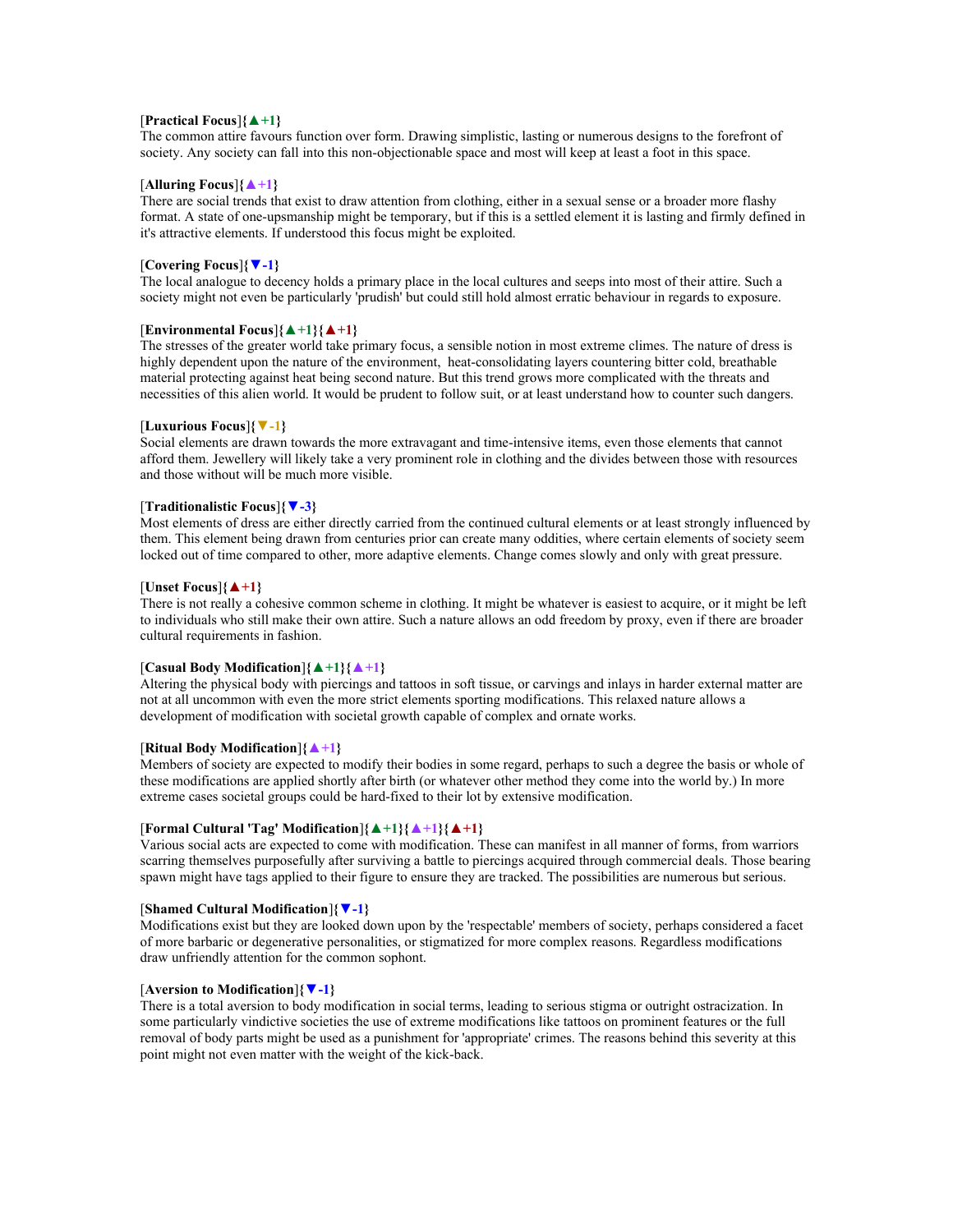## **Social Facets; Cuisine & Intake**

# [**Restricted Variety**] [92]• \***{▼-1}{▼-3}{▼-3}**

Extreme scarcity or demand limits what is available to the common members of society, with even higher members of society being limited to 'staple basics.' What exactly these staples are depend on the nature of the society behind them and the environment as a whole. Regardless, it would be prudent to get used to these norms. **\*Energist creatures that do not consume can ignore this section if deemed necessary.**

# [**Limited Variety**] [92] •**{▼-1}{▼-1}**

What might be expected of a simple but unrestrained society. What a human might identify as spice or at least draw analogues towards will be a luxury good in such a setting. Broad needs for sustenance and variety will be met, and at the very least you won't need to be worried about growing ill of any singular foodstuffs.

# [**Fair Variety**] [92] •**{▲+1}**

Crop exchanges, variety in domestication, ample and diverse game & a number of spice analogues allow for a level of diversity in food. The demand for more exclusive goods can be a serious impact on society, as much as it was for your own predecessors who went to war over the control of many spices.

# [**Good Variety**] [92] •**{▲+3}**

Broader trade networks and a history of seeking out alternatives has allowed for a diversity not too far off from what you knew on Terra, numerically anyways, though the shock of the xenos nature might make it seem far wider than it actually is. This sort of diversity even restrained by processing allows increased growth and health, but also an expectation of some variety.

# [**Extreme Variety**] [92] •**{▲+5}**

A storied history of venturing abroad for new foodstuffs or an extreme bio-diversity allows for all manner of dishes and beverages. Or at least the analogues that hold consumable liquids and carry foodstuffs for consumption. At this point it isn't possible for sophonts to enjoy everything, and it is very easy to grow complacent in these circumstances.

#### [**Traditional Foodstuffs**]**{▼-1}**

The methods of making and consuming foods and drink follow long set patterns, though even in the most hard-set societies the altering and addition of dishes is inevitable. Though some will always be resistant to such changes. One can expect to see a consistency in preparation and serving that is at least routine.

#### [**Experimental Foodstuffs**]**{▲+1}**

Many members of society are willing to try stranger 'exotic' foods, with the dissemination of new food and drink coming much quicker than one might expect. To such a degree even your own input might be considered for the locals, especially if you do so through a native intermediary.

#### [**Nutritious Foodstuffs**]**{▲+1}{▼-1}**

Society broadly forces itself on the matter of health, optimizing and following nutrition as best it can with the tools available. Out of necessity or ideals this trend does shift what is consumed, dropping out less useful foodstuffs in favour of others.

## [**Stimulatory Foodstuffs**]**{▲+1}**

What a human might expect as side-elements take common form in foodstuffs. Direct mental-altering foods and common drinks are the norm or at least not strange to see. Banality reduces the effects and concerns around these consumables, though the effects will likely be more visible to an outsider like yourself.

#### [**Odd Foodstuffs**]**{▲+3}**

It is difficult to explain certain conventions of local consumption, perhaps they have no parallel to Terra, or take forms unexpected for strange or unknown reasons. Regardless these methods will need to be understood at least, to match the dangers brought on by local foodstuffs and the culture behind them.

#### [**Flavourful Foodstuffs**]**{▲+1}**

The natives value certain flavours over others and will go to great lengths to acquire good tasting or textured foods. Naturally, if these standards are particularly divorced or non-applicable to the human tongue it may be very difficult to adjust. But it is not impossible to find a balance.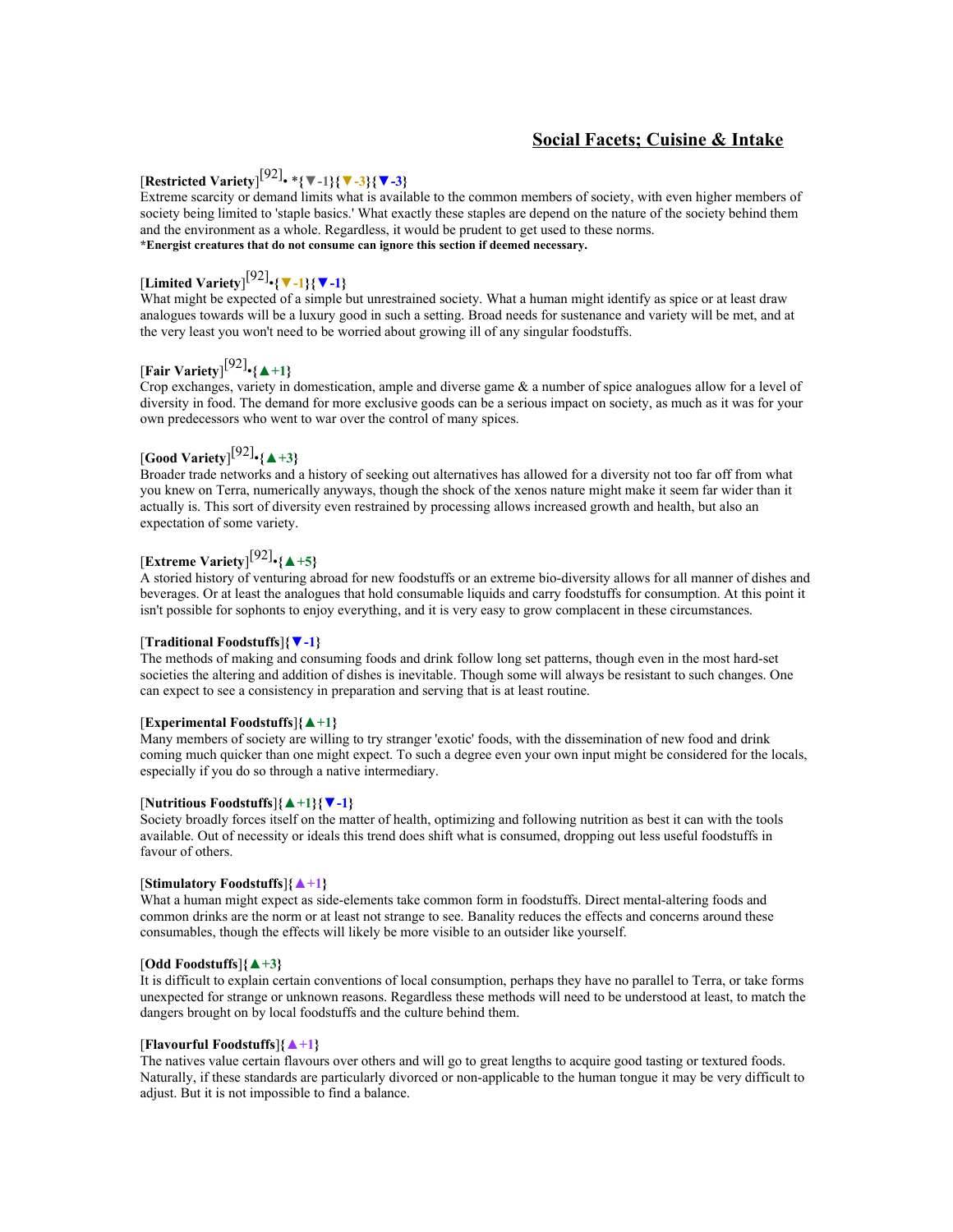### [**Practical Foodstuffs**]**{▼-1}**

The nature of food and drink is tied in no small part to simplicity and applicability. Foods being valued for lasting value and storage, while not particularly glamorous for a society that suffers food disruptions or persists in more unpredictable environs this is essential.

#### [**Over-Elaborate Foodstuffs**]**{▲+1}{▼-1}**

The nature of preparation has compacted upon itself with successive generations adding onto the whole, producing a serious tradition that may or may not be suffering under its own weight. Still, there's some things to be picked out of the mass tradition and something might actually suit your pallet without much separation. Or somethings might kill you, using elements that are essentially poison for human biology. It's a mixed bag.

# [**Antithetical Stimulation Stance**] [93] •**{▼-1}{▼-3}**

Mental stimulants are broadly discouraged with various severity towards their use, which can range from simple scorn to full penalization with retributive focus. This stance is typically adopted by more self-aware (or at least pretending to be) societies that view the negative effects of mind-altering substances. While deliberately forgetting the focus and reward stimulants offered in the past. Still, social norms will not stop everyone, and stimulants will be relegated to the lawless spaces of society.

# [**Protracted Stimulation Relation**] [93] •**{▼-1}**

Society has a strained relationship with various stimulants brought on by visibility of negative side-effects and likely other factors. Social pressures create a clime where even if members of society are permitted to imbibe mind-altering substances they'll do so only on safe terms. Or at least as safe as is possible given the circumstances. No doubt this clime will lead to a level of creativity in the sale and moving of various stimulants.

# [**Relaxed Stimulation Culture**] [93] •**{▲+1}**

All but the 'harder' stimulants are accepted in the whole of society allowing a (indeterminate in success) acknowledgement of the detriments in stimulants, along with a naked view of the economics behind them. As recreational elements stimulants will be commonplace, and may be used frequently by the institutions and organizations of this world for the benefits they provide.

# [**Embraced Culture of Stimulation**] [93] •**{▲+3}{▼-1}**

Mind-altering substances are extremely commonplace with their detriments completely hand waved, no matter how severe they may be. In fact this status-quo might be encouraged if it favours a certain class that take advantage of the altered masses. Or perhaps the very nature of society was built on a foundation that drifted irrevocably towards the alteration of one's mindscape, outclassing anything the material world could offer.

### [**Exempt Stimulations**]**{▲+1}**

A few stimulants stick out jarringly compared to the usual social treatment. Perhaps a depressants are outright banned in a society that indulges on hallucinogenic drugs on a daily basis. Or perhaps a slow killing depressive is wildly popular in a setting that remove appendages from offenders for all other chemical stimulants. This status-quo has a history that is likely hidden or ignored by most and may be a very touchy subject. Willing cognitive-dissonance is not limited to any one species.

## **Social Facets; Traditions**

#### [**Youth Development Rituals**]**{▲+3}{▲+3}**

Various rituals that make youths part of the whole of society are commonplace in most societies. Be this practices that take place shortly after the emergence of spawn into the world or traditions that transition spawn out of youth and into adulthood, they carry a serious weight. Those who do not undergo these rituals may be considered perpetual outsiders or even non-people without rights and representation.

## [**Full Inclusion Rituals**]**{▲+1}{▲+3}**

In order to become a part of the society there are rituals that exist to oversee the process. This might be simple in nature, or it could be a massive endeavour with the possibility of death. Various facets of society might have their own hazings and the uninitiated will be at best ignored by society as a whole. Depending on the nature of these rituals a human might be able to be seen as an equal if they complete a more extreme inclusion ritual. You have few options, and even if you succeed some will still never view you as an equal. But there will be an undeniable levelling of the playing field.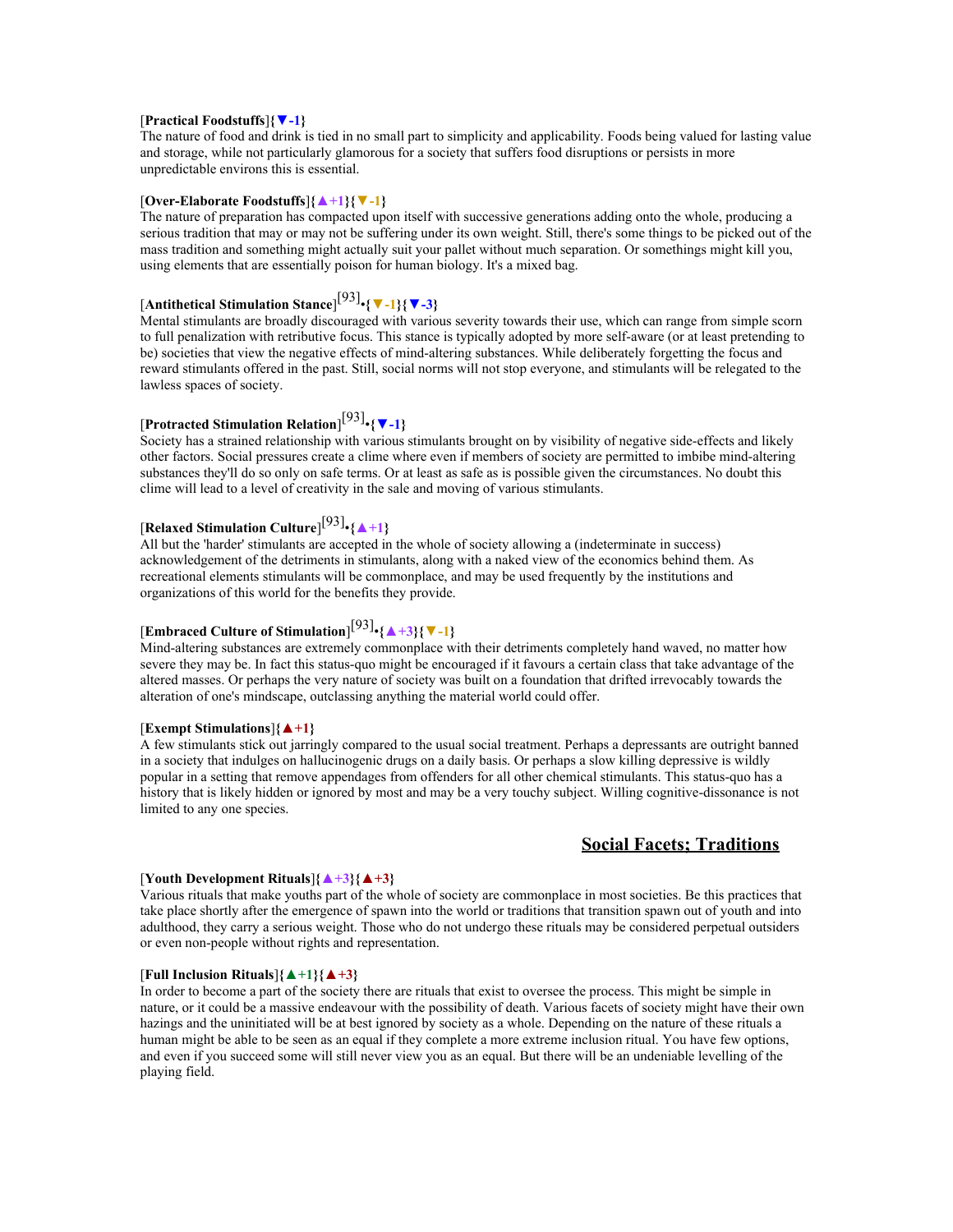### [**Banishing Rituals**]**{▲+3}**

The Athenian practice of ostrakismos comes to mind when one is confronted by a peculiar wide-spread practice of ritual exile. Though that connection may be at best, passing only upon the very principal of exile. Expulsion takes many shapes and forms, from the harsh casting out of problem individuals without a shred of clothing to a simple practice that forces insular individuals out with sufficient supplies to explore the world and return in the far future. Regardless, this banishment is taken quite seriously and enforced by even the lower elements of society.

#### [**Significant Entertainment Rituals**]**{▲+3}{▲+1}{▼-1}**

Not all cultural rituals hold harsh consequences, some are specifically designed to improve and provide relief to the common individual, and it would be impossible to ignore the surprising number of these traditions. Perhaps taking form kind to the Amphitheatre driven practices of old Rome, or more in line with the fairs and events of the modern day. Regardless these events are significant and treated with a level of respect that even the jaded and hard elements concede. Or exploit, depending on the nature of the entertainment...

### [**Significant Heritage Rituals**]**{▼-1}**

The weight of past events is heavy, but easily dropped with the transition of generations. A common tactic borne in ages of illiteracy, heritage events ensure that certain actions and events are not forgotten, especially in the light the culture wants them to be remembered in. These might be festive retellings of a heroic battle of old, with games and refreshment, or serious readings into ancient atrocities committed against them by external foes. Though the ubiquity across cultures will (if many cultures exist) provide some interesting view-points to past events.

#### [**Extensive Mourning Rituals**]**{▼-3}**

Notions kind to what a human might view as funerary and mourning practices are common and very influential in local society. Often acting as a communal centrifuge, these may simply be strong acts of remembrance to larger than life affairs that entomb the highest members of society in tombs that draw the Terran Giza to mind. But the process of mourning may be vastly different to what you knew, marked by the native beliefs and philosophies. Perhaps these moments are eager celebrations, sombre remembrances or wild affairs that ward off the crushing void.

## [**Extensive Pairing Rituals**]**{▲+1}{▲+1}**

The individual binding of individuals in formal ritual has significant weight, especially among the noted members of society. Such occasions whatever the nature behind them will draw a lot of attention, even from those unrelated to the coupling or even those absolute strangers. Naturally the nature of this attention depends highly upon the couplings, a more economic or power-based system would be in welcoming formal partnerships and alliances for representative groups, while a primal system would be more geared towards a promise of regal-spawn.

#### [**Social Binding Rituals**]**{▲+3}{▼-1}**

Rituals exist of serious prominence that draw the great whole of society together, or at least the majority through shared cultural or belief ties. Often paired with other elements these practices work to great effect, providing common cause and focus to the greater whole. Though that is the only certainty. These rituals might be exclusive to their common group with outsiders being barred, or outsiders might be welcomed in hopes of having them see themselves within the group.

#### [**Culturally Significant Events**]**{▲+1}**

Some events fall outside of specific reasons, or hybridize to the point the event in of itself becomes something much larger than itself. A human in the modern era might not have a comparison point being removed from cultural roots, but a look to the past, the more focused present and to other places reveals such weight. These events be they festivities, mock-trials or full many day affairs will be prepared for long before they arrive and after they are done they will remain long on the mind.

### [**Superfluous Entry**]**{▲+1}**

There is a level of division between many locals and such traditional events. Perhaps many of the local affairs hold a level of archaic value that leaves them at the best of times isolated, traditions slowly dying in favour of new ones. Regardless there is still a less serious tone about certain festivities.

#### [**Mandatory Participation**]**{▲+1}{▼-1}**

There is a level of enforcement for targeted groups in terms of some events, creating a mentality that encourages 'willing' participation. The level of severity in enforcement and potential consequences of this are dependent upon the society behind them, but whatever the case this mandate does its job.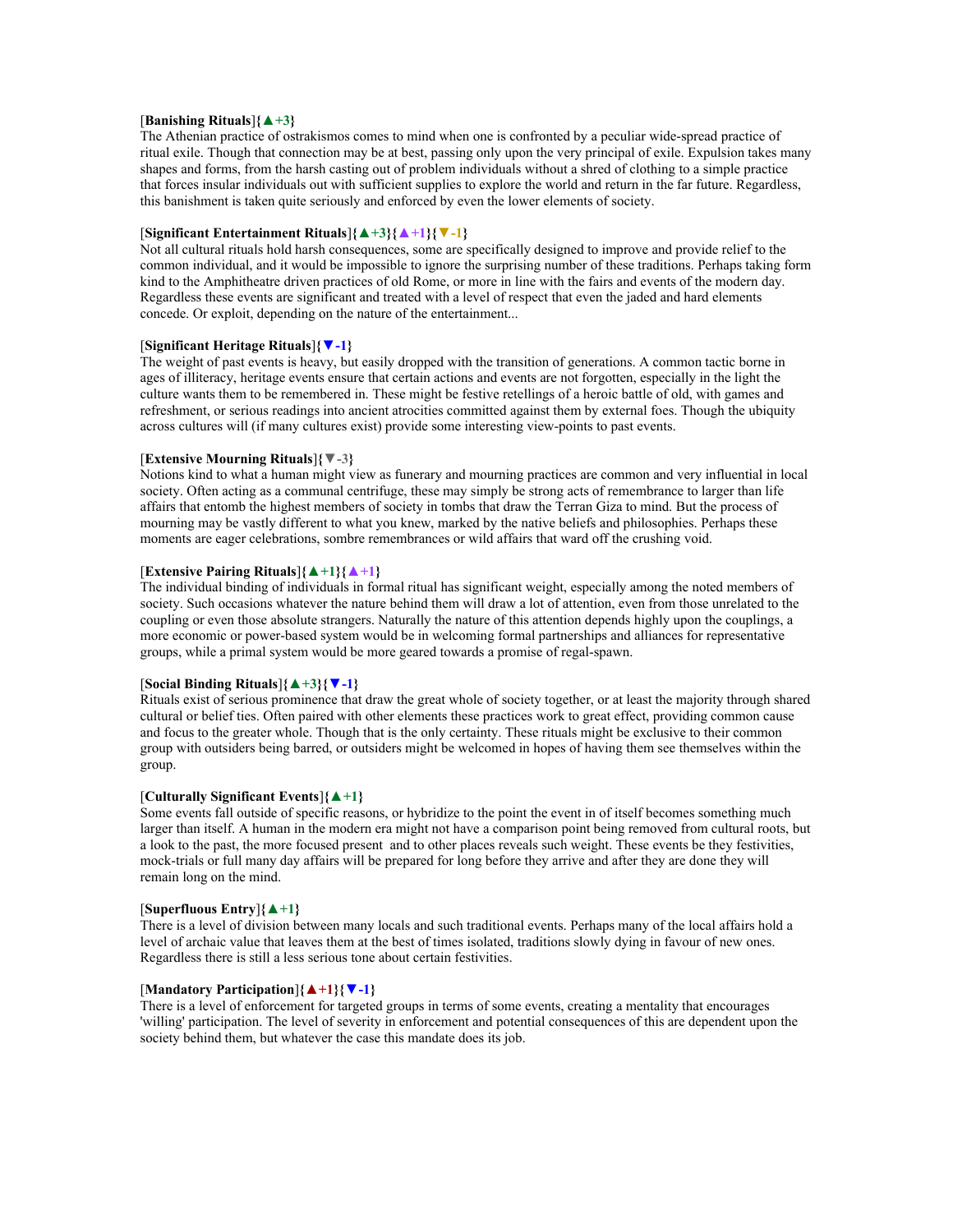### [**Perverse Process**]**{▲+3}**

A level of sexuality persists throughout many of the local affairs, either apparently naked or woven into the subtext of the processes. Depending on how close you are to the natives and how acclimatized you are to their reproductive practices this facet could be apparent or it could pass you completely until someone tries bending you over an altar.

#### [**Violent Process**]**{▲+3}**

Physically violent or painful process is commonplace in precedes. Perhaps in line with gladiatorial or other ritualistic combats, or more in line with mass ritual blood (or other life fluid) letting. Though these may seem disconcerting for many humans, many more humans embraced such similar actions in the past, and even in the present on your distant home world. Still, it would be best to figure out how far the attendants are expected to participate in such rituals before arriving.

### [**Unusual Process**]**{▲+1}**

Some systems and practices in native affairs seem unusual, wretched or at the best of times mind-turning. Taking all manner of forms and functions that will ultimately take some processing. Still, that is to be expected, it would for instance be difficult to explain the Christian ritual cannibalism and the actual Aghori cannibalism.

#### [**Mundane Process**]**{▼-3}**

Many facets of local traditions are relaxed or at least simplistic. Allowing a level of understanding to the traditions themselves, even if the reasons for them remain completely alien. The same attitude might be held by some of the native sophonts, who've gone through these steps many times before but never learned the reasons behind them.

#### [**Practical Process**]**{▼-1}**

There are many practices that have very tangible benefits, perhaps focused around civic cervices or around compulsory events centred around the attendants. Often times the divide between more broad meaningful gestures and actual physically beneficial functions is only a single step. Sometimes less.

#### [**Indulgent Process**]**{▲+1}**

The giving of gifts, the practice of feasts, the use of charitable functions and broader ideas of group and individual enjoyment all might ring familiar to a human, though there is no guarantee of you having known that back on Earth personally. A level of indulgence and relaxation in these practices persists, though certain elements might overpower others, depending on the specific nature of the events and the cultures they come from.

#### [**Esoteric Process**]**{▲+1}{▼-1}**

A level of deliberate obfuscation exists in many of the proceeds that most of the native sophonts do not understand. Perhaps in line with the priestly divide of Literate Latin readings to ancient Christian masses, or more obscured and deliberate means to the ancient hidden cult practices. These practices provide an element of mystery in activities many members of society partake in and create an allure that is now completely lost to humans.

## **Social Facets; Perversities & Sexual Mannerisms\***

#### [**Sexualized Structures**]**{▲+3}**

In many ways the most basic architectural fixtures are based upon unusually sexual shapes for the natives. This might be completely unintentional or a fact that is an open secret among architects, or it might be an open and well respected practice. Understanding of native reproductive systems should come sooner rather than later, or you may spend a long while being the butt of many a joke. If of course you spend any time in civilization, of course.

#### [**Festival Tied Liaisons**]**{▲+3}**

Certain festivities and events come with a baggage that might be hidden. Or it could be rather apparent and far more naked (in the literal sense) than you might expect. Various sexual liaisons that can grow in number and action pop up over the course of certain festivities with an allowance that falls outside of other societal expectations. It is not difficult to see the appeal, though one should tread carefully, particularly if the air outside of these events is overtly restrained. Individuals might be very desperate to get their hands on something or someone.

### [**Public Practices**]**{▲+3}**

There is no overt stigmatization to reproductive or sexual acts performed in the public sphere, or even the inverse. An apparentness might be expected out of members of society in these actions, perhaps to ensure people are in fact doing their part in the continuation of the species. Regardless the various sexual acts of the natives will be apparent if nothing else, and depending on the nature of this chemistry one could capitalize on these temporary distractions.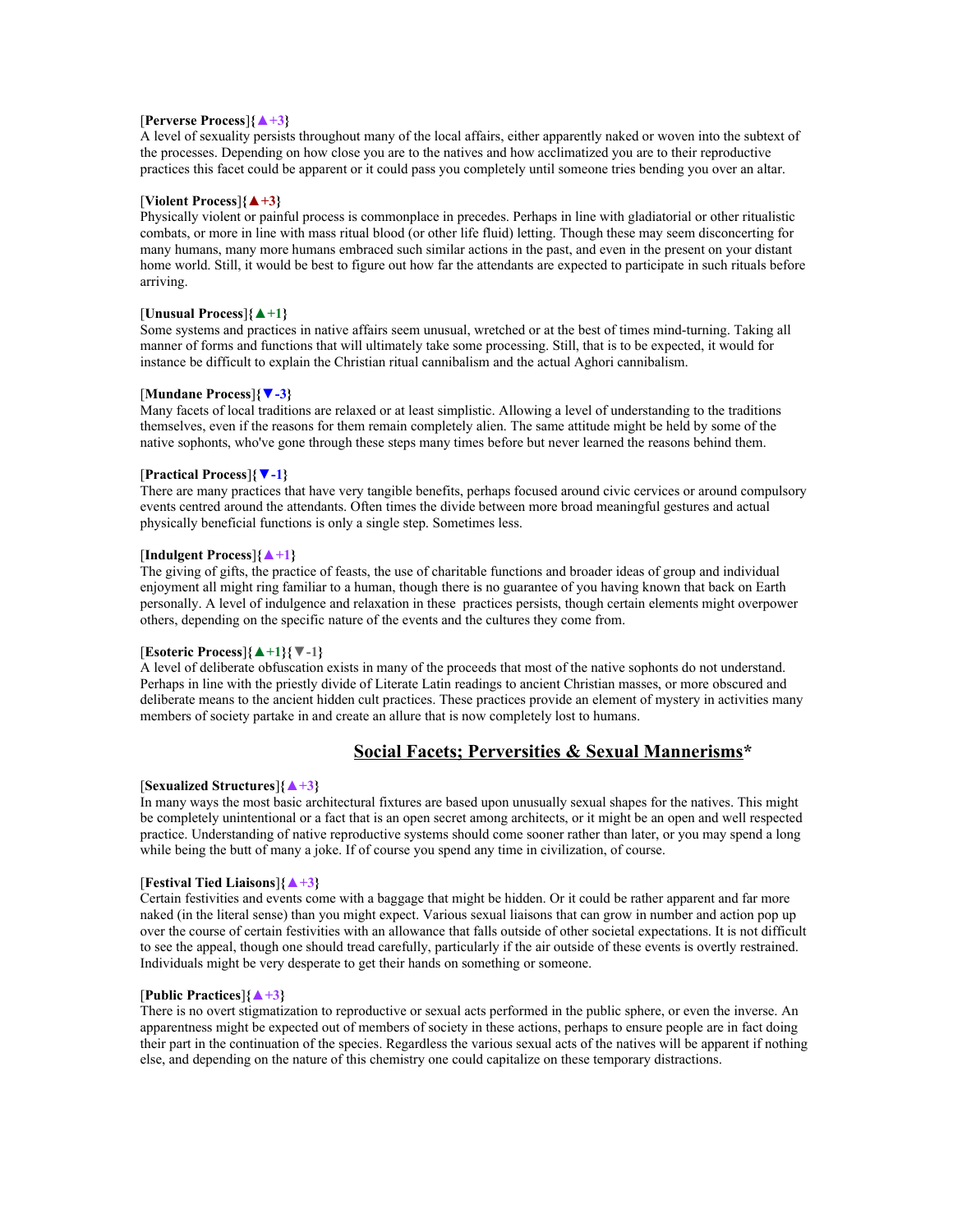### [**Unmentionables**]**{▲+5}{▼-1}**

There exists a group within society that has little to no power over their sexual liaisons and from the bottom of the social pyramid are valued only upon their 'use.' This might be a volunteer or a lottery assignment expected for the betterment of society, or a punishment for criminals. This entire group could be borne in or seized in wars as slaves, treated with a modicum of concern or be outright physically abused. Regardless, this social facet is hard-baked into the nature of society and not like to be questioned or changed anytime in the near future.

#### [**Acceptable Alternatives**]**{▲+3}**

Certain sexual acts outside of those that directly result in reproduction are commonplace and well known, perhaps even being favoured over less pleasant direct mating. A human with any sexual understanding will be familiar with such actions, even if they might not necessarily approve of them. The Xenos biology likely opens up entirely different avenues of alternatives. Of course, even if these acts were outright banned it wouldn't stop the natives from using them.

### [**Accepted Markings**]**{▲+1}**

There are accepted visible symbols within many societies that indicate one is open to certain... Actions. Naturally, these symbols are can result in a number of uses, perhaps some signal an interest in a prospective long term mate, or perhaps it signals a lasting heat and a willingness to do things that will end the overwhelming fertility kick. Or perhaps some signal they're willing to be bent over the nearest table-analogue.

#### [**Size Based Dynamics**]**{▲+3}{▼-1}**

There are certain expectations in society to the conduct based upon size. Most typical of a society where there are extreme height divides between adults, the nature of these dynamics heavily influence both their overt and their sexual behaviours. Perhaps these are apparent with large individuals expected to be what you might call domineering and assertive while smaller people are expected to be demure. But this is not a set thing, indeed, a society with extreme size discrepancies might expect smaller individuals assert themselves, with larger individuals expected to oblige if willing.

### [**Forced Class Mixing**]**{▲+3}{▲+3}**

Either a very unusual manifestation of extreme divides in a societies natural stance on gender, a puzzling biological facet of a caste species or an odd social tendency. There is an absolute necessity in the mixing of social classes that even the highest members of society cannot ignore. Such an odd trait at least ensures there is no complete divide between necessary social classes. Though it does produce an unusual series of systems for reproduction, particularly if castes are locked out of partnerships.

#### [**Lottery Functions**]**{▲+3}**

There is a definite function of sexual methodology tied to the notion of lotteries. This mechanic might be particularly useful in a more equalized society that suffers a massive gender imbalance, or it might force otherwise unwilling individuals to mate in a more cold sense. Regardless this luck factor be it truly random or just a facade for already decided winners seriously impacts the social conscious and is of significant importance.

### [**Cultural Harem Dynamics**]**{▲+3}{▼-1}**

The notion of a certain segment of the population existing primarily within the house-hold and existing only for sexual purpose has long been an orientalist fantasy. Though it might come close to the local sexual dynamic. Not that that is necessarily certain, it might be that the notion of a certain confined group is simply the members of a societal grouping. Or alternatively a serious gender imbalance creates a situation where one member of a physical sex will be obliged to partner with several other members of the opposite sex(es.) These mechanics can take all manner of shapes with the only certainty being the removal of these individuals from broader society and the centring around what might be a patriarchal or matriarchal figure.

#### [**Extensive Neuter Presence**]**{▼-3}**

A segment of the population is a non-component in sexual actions. This can literally be the result of a brief 'snipping' of certain sexual parts, more intricate and dangerous surgeries, formative alterations or even be a full fledged 'gender' that the evolutionary process imparted that gives itself to the greater whole of the wider sophont species. These neuters exist in most areas of societies, and in societies with harem or guarded pairing systems they might form a very important 'guard' for certain 'vulnerable' individuals that neuters alone can be trusted with.

#### [**Conflict Exceptions**]**{▲+3}{▲+5}**

Even in open and apparent violence of war or open banditry there are certain methods of 'submission' that can be made. Effectively sparing the individual any violent treatment in exchange for certain actions. These can be as obscene or as simple as you can imagine, and in a mono-sex society it might be only the strongest are guaranteed their sexual freedom.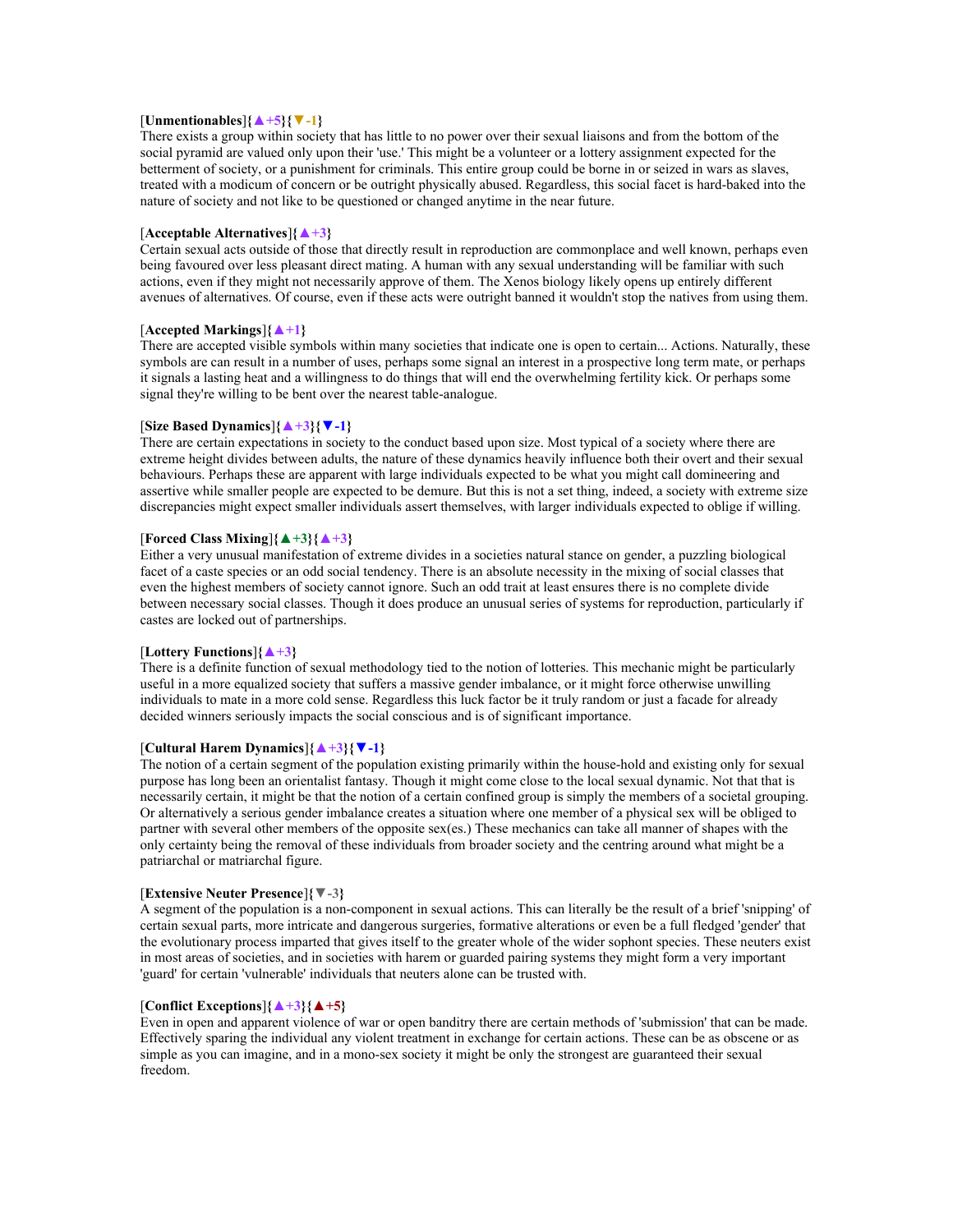### [**Sexual Domination Completion**]**{▲+5}{▲+3}**

Literal sexual competition is not uncommon in this day and age on this world, though the expectations and demands of these sexual competitions can vary wildly, as can the origins of these competitions. These could be heated methods of resolving disputes, well-respected pass-times with full organizations or simply an odd social facet that native sophonts won't bat an eye-analogue at.

# [**Unset Sexual Relationship Lengths**] [101] •**{▲+3}**

Hard set sexual relations may vary, being indeterminate until one partner passes or desires to part ways. A level of flexibility exists, even if there are open statements that might lead one to believe otherwise. Or perhaps society is in a state of flux wherein certain factions in society advocate certain systems.

# [**Deliberately Limited Mating**] [101] •**{▲+1}{▲+1}{▼-1}**

Mating pairings are explicitly expected to separate after a time. Perhaps in a form of forced communalism, or out of long standing social habits. In a space where one physical sex is far more numerous than another it might be completely necessary to shift sexual partners to prevent inbreeding.

# [**Long Form Mating**] [101] •**{▼-1}**

Sexual expectations on partners are of significant length, perhaps to the point where one partner in a relationship is no longer fertile of physically perishes. This is common in a more stable and assured social scheme. But it would be foolish to make full presumptions simply on apparent consistency.

# [**To The Death & Further**] [101] •**{▼-3}{▼-3}**

Only one partner (of a certain kind.) That is considered a unmovable tenant over most of this xenos landscape for the native sophonts. Out of necessity, extreme competition or a choking level of control. Breaking this code will most likely be a certain societal offence with severe repercussions.

# [**Non-Existant Mating Formalities**] [101] •**{▲+5}**

Oddly, there are no real groundings, leading to odd situations where 'bound partners' might be a simple social unit with no actual basis on sex. This might be by design if a society cares more about business partners loaning to outsiders more than it cares about violent breeding. That is not to say there are no mating formalities but they'll likely be left to the individual. You might not be borrowing wealth from another, but that doesn't necessarily mean you can engage in mating with whatever meets your eye.

## [**'Deposit Box' Groupings**]**{▲+5}**

There is an expected group of society expected to perform the majority of sexual acts with the majority if not expected to remain sexually chaste at least actively keep themselves from creating spawn. In a commercial society these might be fully 'licensed' studs who ensure successive generations are in active debt to their progenitor while a tribalistic packing society could maintain a somewhat removed 'brooding' caste. The treatment this group receives and their standing in society can vary wildly.

#### [**Vestal Class**]**{▼-5}**

Certain groups and classes that are a minority within society are expected to completely abstain from sexual acts with extreme punishments levelled upon offenders. These might be in line with literal vestals or nuns or they might find themselves in alternative areas. For instance it might be believed sexual relations can corrupt leaders and the act could have them publicly executed.

### [**Unspoken Social Breaks**]**{▲+3}{▲+1}{▼-1}**

There is a notable if not serious strain in the sexual organization of this world obvious to even an outsider. Perhaps especially to an outsider who can see things in a more removed light. The specifics no doubt lie on the frame-work of intimacy, perhaps unwanted 'egg-christening' is a common problem with soft egg nesting areas being repeatedly invaded with ambitious seeders spreading themselves as far as they can, or a rotating expectation on mates is continuously violated by couplings that refuse to be separated. Regardless this problem is endemic, and not like to be solved in the future.

#### [**Acceptable Abuses**]**{▲+5}{▲+3}**

This society has a number of odd shifts in it's sexual landscape that treat certain things far more lightly than they would be on earth. In the most extreme cases forceful kidnapping and repeated molestation might hold the same weight as jaywalking violation back on earth. Typically borne out of an already divided and unfair system (though there is no guarantee of that,) it would be prudent to get a grasp of this facet quickly, particularly if you are or at least resemble a vulnerable member of local society.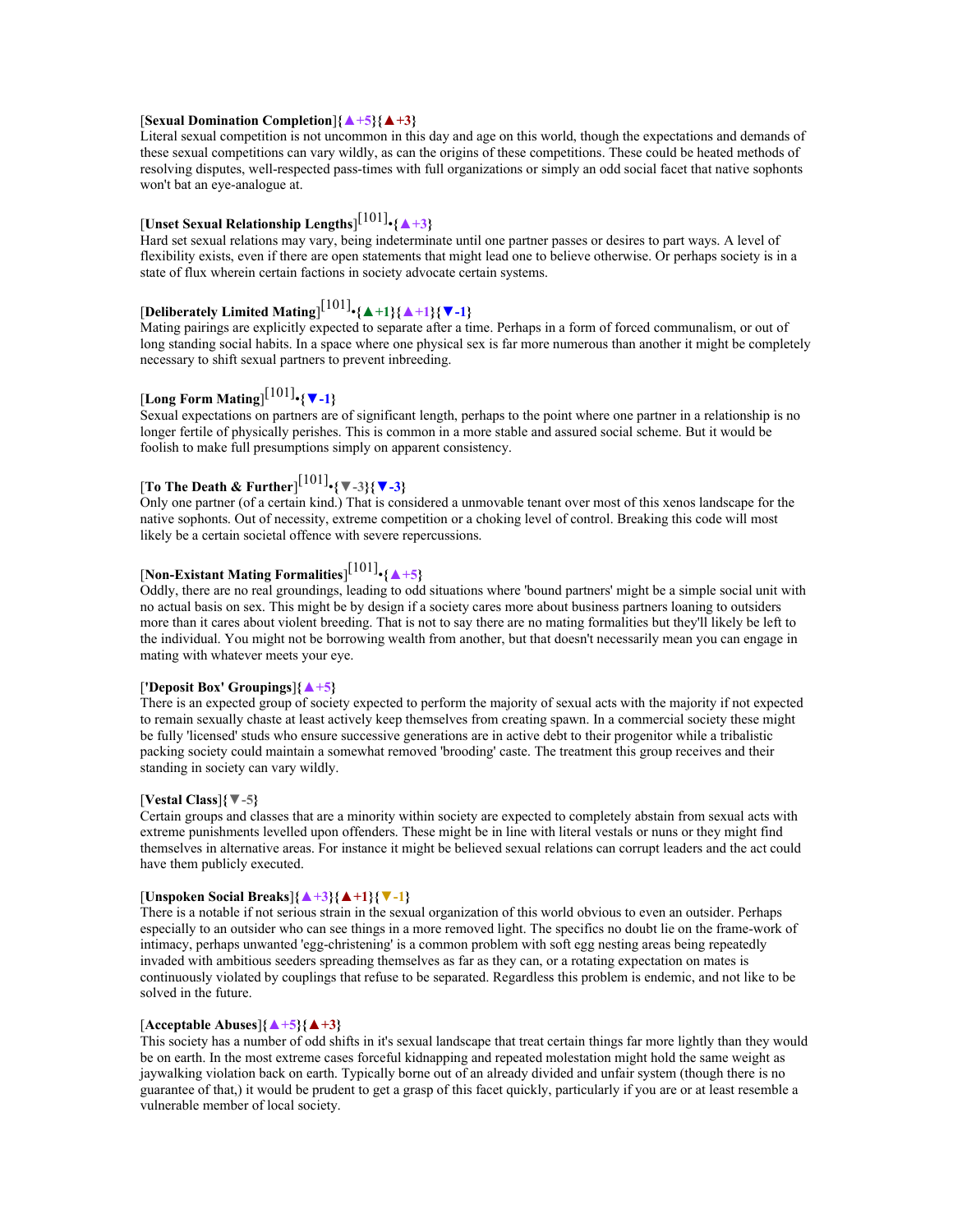#### [**Sexual Paragons**]**{▲+5}**

A function that was often ignored in 'polite' human society or used as an outright slander against powerful women, those capable of more extreme sexual feats have an extremely high place in society. Be this in the actual ruling class or in the broader whole of society. No doubt legends and mythology are bound up in a similar fashion, ones where the obviously absurd and extreme ends of the native sexual scheme come to light. The most extreme of these living figures might well be capable of toppling the current ruling status, though it is possible such individuals only exist in legend.

## [**Cultural Domination & Submission**]**{▲+5}{▲+1}**

There is a level of cultural supremacy that most certainly extends into the realm of sexuality (if applicable.) This might be in line with the old tradition of thralls, or submissive classes could be actively fought over by warrior and leader groups. Still, whatever the case to be defeated is to be reduced to a submissive, and it might not be possible to get yourself out of that position. Tread lightly and learn the landscape of this societal balancing act or it's very possible you might end your days as an exotic prize.

#### [**Strict Sex-Group Demands**]**{▲+1}{▼-3}**

Sexes are expected and openly driven into certain positions and attitudes by society as a whole. For a human this is likely something you've seen before, but the xenos sophonts likely have all matter of baggage that will require some digestion. Particularly if this relationship includes more than two sexes. If you're lucky you might not appear like any of these sexes, though the natives will most likely gender you on their terms.

#### [**Rearing Culture**]**{▲+1}{▲+3}{▼-1}**

Sexual expectations of the youth are a demand in their growth, likely towards the end of it when most sexual characteristics have fully developed. Rearers are expected to 'show-in' young on sexual matters, perhaps in a clinical physical sense or something more. Not doing this will be considered careless at best and at worst outright irresponsibility on the part of rearers.

### [**Same-Sex Group Actions**]**{▲+3}**

Human notions of sexuality seem rather quaint in the alien landscape where there is an extreme mutual casualness to actions within shared sexual groups. This action has a much relaxed tone compared to the actions between sexes to the point where it might be a friendly activity. Or more in line with a favoured act between partners. In some more extreme cases these pairings might be more valuable than actual inter-sex relations in their purity and companionship. The possibilities are as numerous and varied as xenos sexuality.

### [**Accepted Natural World Interludes**]**{▲+5}**

The attitude towards certain... Actions with the native flora and fauna is much more open than anything you might find on Terra. Possibly with good reason if one physical sex is composed of non-sapient monsters that dwell in the wilderness. This ranges from a benign uncaring attitude to these actions or a full commonly accepted phillia that certain members of a Mongolian Basket weaving forum's fire-arms board would be delighted to see.

### [**Sexual & Non-Sexual Partner Values**]**{▲+5}{▲+1}**

Alternative partnerships of non-sexual value and those with sexual value co-exist though not necessarily in a passive comfort. Reproductive and non-reproductive partners of an individual might be willing and expected to butt heads. The nature of a non-sexual partner may be as simple as an analogue to human friendship and camaraderie to something more serious than anything you would know. That could be best described as 'non-sexual soulmates.' The severity and nature of these relations and their interplay with others further tangles the societal web. But it can also stabilize otherwise hyper-volatile societies. Rails before p

## [**Bondings of Alternate Base**]**{▲+1}{▲+1}{▲+1}{▼-1}{▼-1}**

Sexual connections are typically those of a positive attachment or at least a lasting lust, but on this world the sophonts have strong alternate or even primary sexual bases. This could be possibly passing bindings in moments of extreme grief as a coping method, or an alternate mating system based entirely upon mutual contempt. These systems in junction have worked for the native sophonts so far, even if they may seem backwards, unnecessary or counterintuitive.

#### [**Divergent Sexual Standards**]**{▲+3}{▲+1}{▼-1}**

Certain expectations are demanded by the larger of society in terms of sexual equipment. In some cases this is as simple as cleanliness but any civilized settled society can slowly but surely build up a level of expectation that turns counter-intuitive to outright unfeasible. Perhaps physically tattooing over the internal organs of a person or the scarification of orifices. This demand is inherently sexual and at best a dirty secret of society.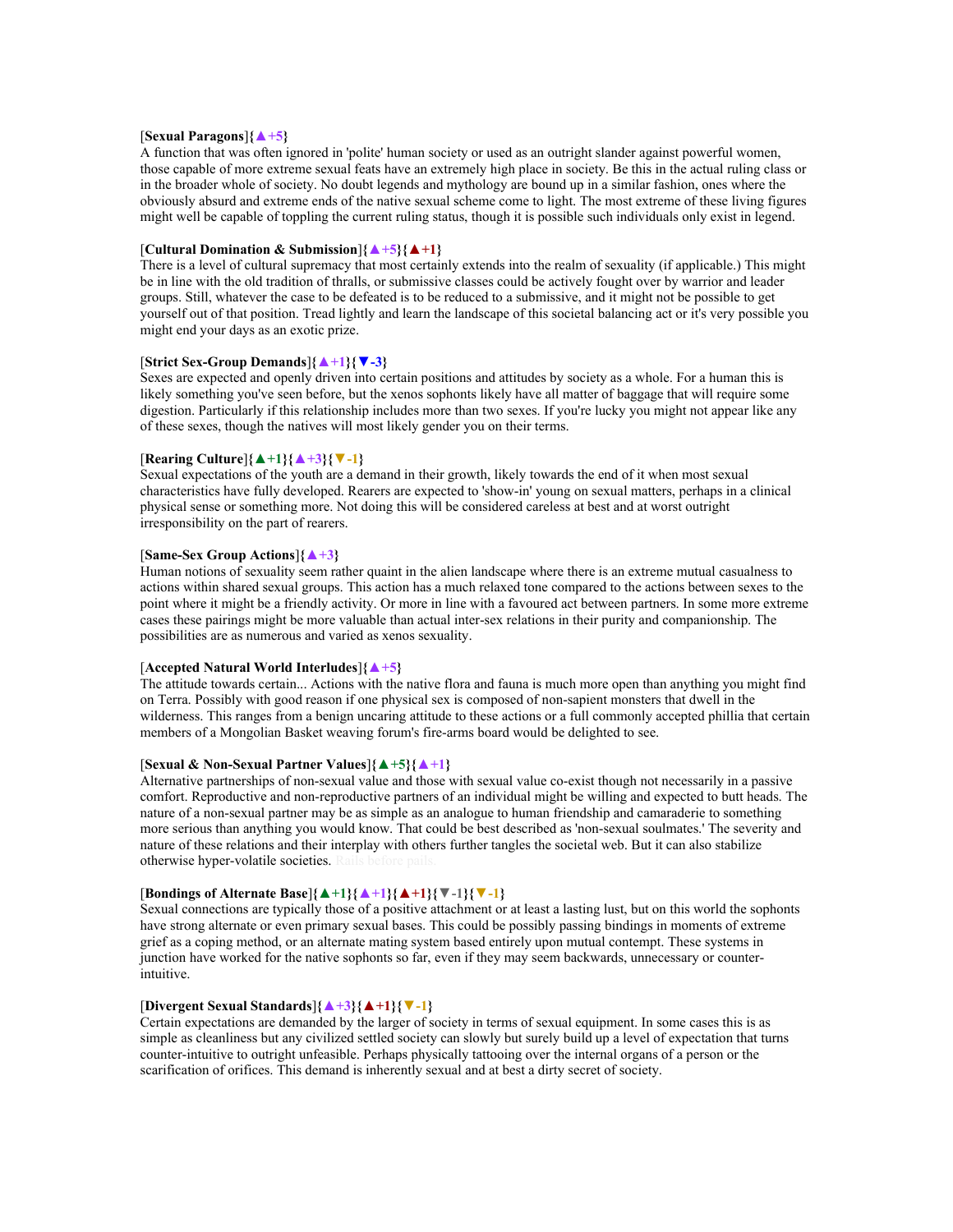### [**Coupling Marks**]**{▲+3}**

Various marks are expected or outright mandated upon the physical body for various actions. Be this physical sexual partners, extreme actions or spawn directly. Violation of this practice is cause for societal scorn or an outright criminal offence. Though this might not be kept throughout all of society scrutiny can bring unwelcome interest.

#### [**Senior & Junior Dynamics**]**{▲+3}**

Sexual elements are constantly emphasized between senior and junior elements of society. Perhaps not in the broad sense that humans have of entire generational bodies but in a more individual paired sense. Be this in line with a human knight and the squire, the most classic balances of any teacher to a favoured pupil or in more industrial senses. Like a diemaker to an apprentice. It might even be insulting to a junior's potential that their senior keeps the relationship what a human might call professional.

## [**Sexual Dues**]**{▲+5}{▲+1}{▼-1}**

Certain practices no matter how shifted and removed will draw to mind a hard exploitation, sexual acts being considered a reasonable currency in some fashion. Be this in the more classic sense of a feudal lord exploiting his weakest subjects by way of Jus Primae Nocta or it might be more in line with some horrible human porn movie where one cast member obviously does not want to be there but still rolls their shoulders and takes it. This sort of acceptance leaves a nakedness to the underside of the alien society, though the lowest point might well reach a breaking point.

#### [**Integrated Mounting Functions**]**{▲+1}**

Certain commonplace parts of clothing, furniture or public buildings have certain fixtures upon them that will largely remain inert fixtures until they become 'necessary.' It isn't uncommon to hang an individual out to dry, useful for a punishment for misbehaving youths or even a place to rest a particularly extended form. But in coalition with other quirks... Well. I think you can imagine how such a binding system resting in so many places might be used.

### [**Implicitly Estranged Sexual Norms**]**{▲+3}{▲+3}**

What one might call the 'bedrock' of sexuality is vastly lowered for the native sophonts compared to humans. Ironically making it seem like mashing digestive tract entrances absolutely disgusting by comparison to romantically holding your partners breeding tubes. Another irony if bar a few debauched functions many notions of sexuality and romanticism are held in contempt.

#### [**Professionalized Sexuality**]**{▲+3}**

A level of technical skill and respected proficiency, something that might be more easily highlighted by difficulties from a more complicated reproductive process, or one where unique and serious problems exist. Of course this also includes the realm of prostitution and in a more advanced setting very visible performers. Even those with a contempt for many aspects of sexuality would be hard pressed to deny these individuals are the best at what they do.

#### [**Sexual Belief Ties**]**{▲+5}**

Religion and philosophy perhaps never fully severed its original ties to naked sexuality that was a hallmark of primitive societies, or perhaps these individual notions were allotted their own temples. It might even be that more puritanical belief systems offer 'relief' individuals in the backs of places of worship to ensure members are able to enter free of such basic thoughts. Or perhaps it remains directly and firmly tied to the whole of belief systems. Such ties would be defined by the groups they are bound to, though all will allow a certain amount of indulgence in direct terms from members of the clerical or school bodies.

### [**Rights of Leadership**]**{▲+5}**

An inverse 'Droit du seigneur' certain demands can be made by constituents of some renown or agreed position that renders leaders small and large largely constrained to them. Denial of this right might even be grounds for removal as this method keeps leadership from absolute sovereigns to low urban councillors. It remains to be seen if this right serves its function.

### [**Esoteric Ties**]

Something feels... Drawn to this world, to these thinking creatures. You only notice it, on the fringes of your vision and in the deep core of your being... **{If ▲+15}** Legends and stories have always existed of creatures that prey on the periphery, punishing those dwelling in debauched actions, either as monsters or agents of greater powers. You can say nothing of these rumours, but you can say that there moments of extended dread that chills the human blood when alone or with another, leaving one flaccid and clenched at best. If there are sophonts with unusual abilities not within your understanding of natural law they'll usually be lacking in motivation and energy for extracurricular activities. **{If ▼-15}** There is a common mythology of creatures that stalk the lonely, using their isolation and desires to lead them to certain doom. Or use them to their ends while those important to them perish without aid. You can say nothing of these tempters or succubi analogues, but there is a roving nervosia you find in the presence of others that leaves you flushed and confused. Esoteric sophonts will suffer similar flashes and mood swings.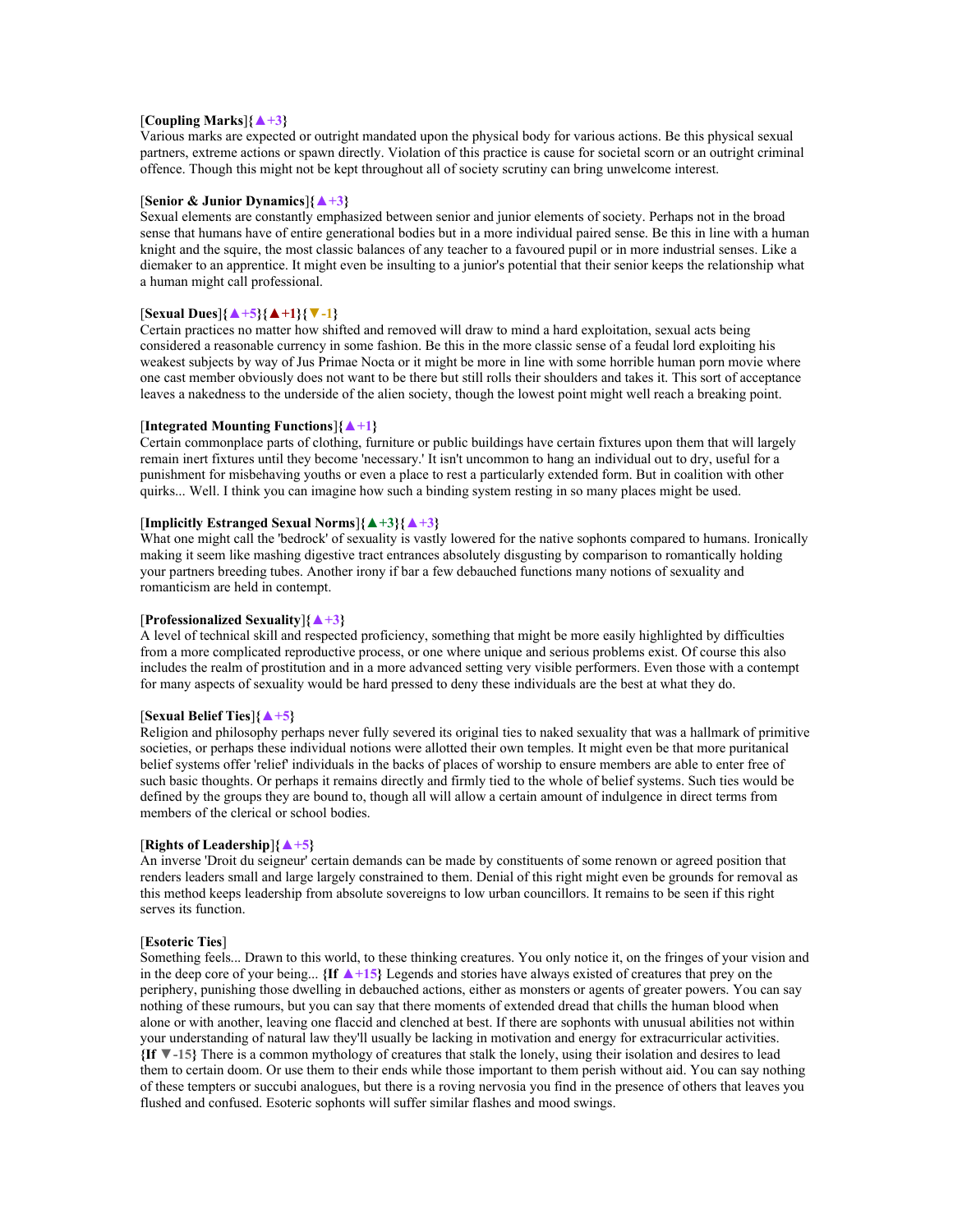### [**Weakness Culling**]**{▼-5}**

In matters of reproduction's results there is an excessive harshness in the matter of dealing with the weak. Perhaps aided by a see-through shell making birth defects apparent, or ken to the ancient Spartan method of 'dealing with the sickly.' The end results of this perhaps overtly brutal response alters the entire nature of social views on reproduction, particularly if the standard for 'justifiable spawn' is needlessly high.

### [**Excess Brutality**]**{▲+5}**

Sexual acts routinely take on a level of violence one might more easily place on a mugging over any type of reproduction. Either as a basic neutral element society was born with or a full endemic issue that has taken a firm grasp in the 'modern' day on this world. While it is possible that most native sophonts will be acclimatized or at least prepared for this sort of clashing, there will always be those behind the curve. There might also be gentler individuals that keep their perverse softness hidden from view.

## [**Disconcerting Elements**]**{▲+3}{▼-3}{▼-3}**

Some parts of the Xenos sexual process are... Problematic for you, even outside of broader elements. At least for a common form human there are several key functions that run counter to what you might be comfortable with in the extreme, even over the numerous other possibilities already stated.. Of course, you may not be a common form human, you likely aren't if you've gotten this far. These elements might appall you in the worse way, or add fuel to an already perverse fire deep inside your soul. Either way, you still find an odd note in it. This, here, and you... Why?

### [**Hampered Standards**]**{▼-1}{▼-3}{▼-1}**

Unrealistic, excessive or even nakedly harmful societal demands weigh broadly on many groups in local society, some much more than others. There is a level of torpor and immobility around these issues which might be viewed as unchangeable, the best option or outright taboo and not to be discussed. Change if it is even possible will not be approached in your life-time and if you resemble or fall into one of these groups heavily troubled there will be few options. Bar outright leaving the whole of society you find yourself in, even if it is on a small scale.

### [**Edsett Standards**]**{▼-1}{▼-3}**

Certain not uncommon sexual elements in an individual sense are viewed in a sharp and possibly hypocritical light. It matters not if the natives are able to see the irony to this behaviour. It could be the exposure of a singular body type, a relation of a certain manner between alternative (or shared) groups of society. Being viewed in an almost universally negative light, those engaging (or alleged to engage) in the condemned views of this behaviour are shunned at the best of times. But at least that is the worst it usually gets to. Usually.

#### [**Edsett Violence**]**{▲+3}{▼-1}{▼-1}**

Certain sexual elements are treated like the worst sort of moral action. To the point where erratic attacks occur. This reaches a point where it matters not if the actions actually transpired, as the mere imposition can cause a mob to form in willing communities. Perhaps as a broad culture this behaviour is propagated by 'lesser' issue elements as a scapegoat or these elements have their actual danger artificially inflated. Of course, it doesn't matter when the response is so charged at this point. Walk carefully.

#### [**Extreme Sexual Ignorance**]**{▼-1}{▼-5}**

A product of broader ignorance, deliberate misinformation by authorities or archaic traditions. There is a wide swath of ignorance in sexual matters for most natives. This ignorance covers much of what one might expect, actual reproduction, health matters and physical natures. Typically the product of a society that has not grown to fill this space or one that suffers an organized delay of information, accidents and infections occur easily in such an environment.

#### [**Purpose Demanded Action**]**{▲+5}{▼-3}**

The commandment to be fruitful comes written on the heal of a local boot analogue. Dividing into a common human view on the need for reproduction or something more encompassing if the native sexuality falls unrestrained. Perhaps purposely so. This demand comes with serious ramifications, limited to but not including social ostracization, cultural reprimands or even physical punishment. Worse comes to worse and 'useless' elements of society might be forced into a position for the action, or culled outright. It remains to be seen if this demand is necessary or merely a social control mechanism.

#### **\*It should go without saying a non-sexually reproductive species doesn't need to worry about these options.**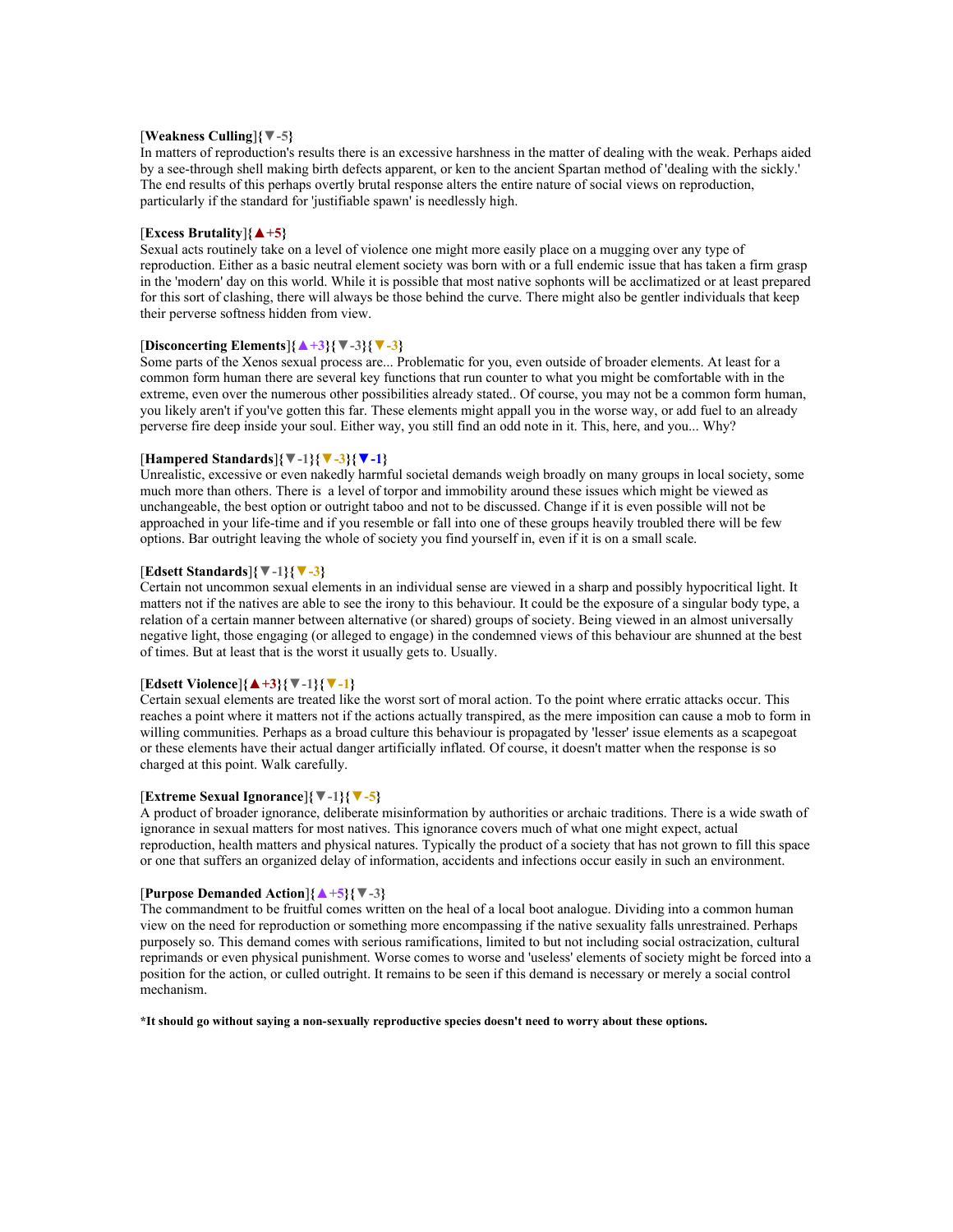## **Social Facets; Pass-Times & Entertainment**

# [**Organic Cultural Works**] [94] •**{▲+3}**

A serious level of division exists in the present state between authorities and the nature of culture, with only the lowest elements shaping the nature of those works, or are perhaps the ones being largely influenced rather than the inverse. The cultural landscape is dominated by individuals and their works.

# [**Backed Cultural Works**] [94] •**{▲+1}**

Authorities often fund individuals and groups to create works and exert some sway over the cultural landscape, but are restrained from anything else. While this does allow some stability it also visibly reveals the preferences and demands of those in charge. Still, outside of these systems there are still plenty of methods for individuals and groups to orchestrate and create works.

# [**Authority Centralized Works**] [94] •**{▼-1}**

Those who could nominally be considered in charge have a grasp on most cultural affairs, be these in regulation or actually physically providing for them. Regulation and this sort of control provides a security as much as a monotony, even if that is only in a broad sense.

# [**Authority Owned Works**] [94] •**{▼-3}**

There is no division between the cultural machine and the governing machine, as they are one in the same. This state of affairs is one developed from a very set cultural basis or one that has been orchestrated with long development, either the broad authority seizing control of culture or in a perverse twist, culture seizing control of governance.

#### [**Xenos Allowed Passtimes**]**{▼-3}**

Surprisingly you can understand and even participate in many games and pass-times, either being unrestricted on body shape or being removed from that. Emphasized if other elements of local society are completely incompatible with your physical format.

#### [**Analogue Olympiad**]**{▲+1}{▲+1}**

There is a series of events that occur drawing the attention of the civilized world that every major polity attempts to compete in. Though these competitions will be defined by the cultures that bore them there are many elements that will be familiar. If kept in mind one could use these events to move with the flow of traffic and keep ones self hidden in the process. If nothing else it will be something to keep a periphery focus to.

#### [**Wide Spread 'Higher' Pursuit Entertainment**]**{▼-1}**

Intellectual and refined pass-times are very prominent in society, be these analogue with human cultural elements or uniquely defined by this world and impossible. It might be possible you'll be completely locked out of music beyond your hearing range and sights your eyes can't even pick up.

### [**Physical Pursuits Dominion**]**{▲+1}**

Competition of a physical sort is prominent and held in high regard on this world throughout the civilized spaces, with numerous 'sports' be they organized and codified or held to numerous local traditions. Even if you're removed from these elements they will certainly be something to witness.

#### [**Luck Based Dominion**]**{▲+1}**

Activities kind to gambling or directly in line with it are everywhere in local societies, even if the higher authorities actively attempt to clamp down on them. The necessity of chance or at the very least the appearance of it allows a level of removal even you might be able to use, if your physical proportions are not completely alien to this world.

### [**Commercialized Entertainment**]**{▼-1}**

Trade and commerce are very much a part of entertainment, with direct components being traded and sold with individual events undoubtedly being paid events. These might just be in the hands of local merchants and guilds or they might extend if technology and societal advancement allow, into the grand decadent affairs held on Terra.

#### [**Grassroot Functions**]**{▲+1}**

Much entertainment and social activity is organized from the ground up, with various low societal organizational elements purporting and controlling these actions. This disconnect even if still beheld to larger controls fosters a level of creativity or at least individuality in execution.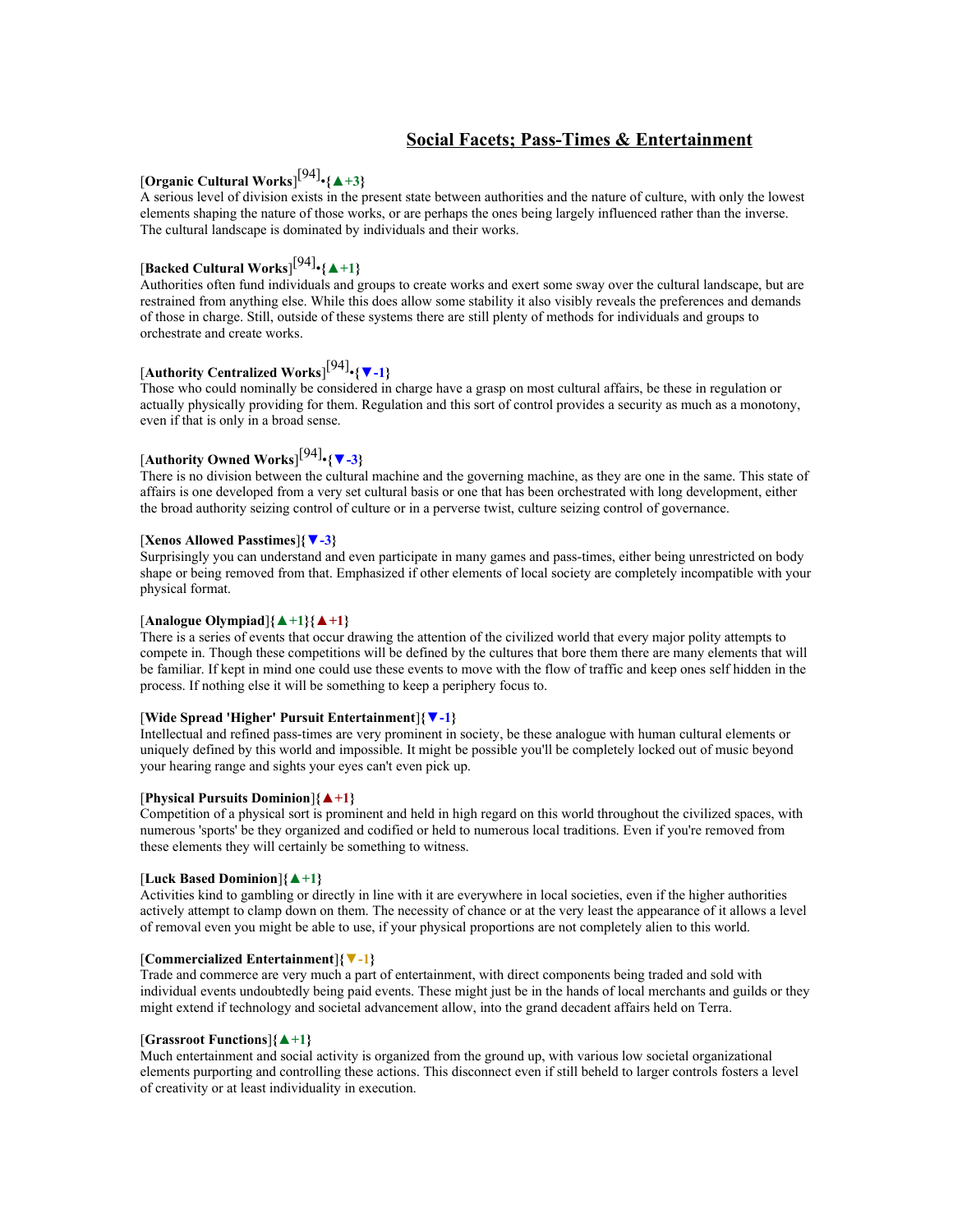### [**Production Passtimes**]**{▼-1}**

Certain pass-times and socially accepted hobbies factor into actual productive ends. These can manifest in the most literal sense in actual competition over cooking, construction and craft. Typically a facet of a younger or more focused society, these practices usually fall into a more niche practice as refinement and trait perfection diminish the competitive elements. But that speaks in broad terms, ones that cannot be trusted here.

#### [**Consumption Passtimes**]**{▼-3}**

The act of consumption in broad or the most cynically concentrated sense is a serious focus in most of local civilization. Be this in a refined and carefully cultivated sense that rewards a level of patience or a jarringly naked decadence that many members of society seek. Consumption has many forms, and will almost always take some major seat in a civilized culture. But the level of sway it has remains to be seen.

### [**Hidden Orders**]**{▲+1}**

Many subsets, organizations and activities remain firmly locked behind ominous door analogues and hidden from prying sensory organs. A not uncommon feature of a secretive society or one where divides between those able to enjoy recreation and those without that privilege remain vast. This level of removal provides a certain mysticism to certain activities, and perhaps a grander allure than what actually exists.

#### [**Sexual Passtimes**]**{▲+1}**

A level of sexuality exists in many activities be these fully delving into the act or simply drawing it to mind. This may bleed into the whole of society or it might be contained to the various actions themselves, but it would be impossible to deny the popularity in such activities among the local populace.

## **Social Facets; Recorded Works & Constructs**

# [**No True Works**] [96] •**{▲+5}**

Recorded elements don't draw from anything because there isn't anything to be drawn from. A product of a society that is only just coming into the realm of physical records or one that suffered an unparalleled level of cultural obliteration in the past. Those elements you come in contact with your life-time will vary wildly as they only draw from their authors and scattered elements of the world around them.

# [**The Mosque Upon the Rock**] [96] •**{▼-1}{▼-3}**

There is a single work throughout the world that most prospective 'authors' draw from. Be this an epic, a spiritual or philosophical text or another element. It impacts most things that follow either in a very literal sense with potential authors following the note and elements to the character or just being heavily influenced by the style and tones of the work. No doubt this progenitor's impact will be felt for ages even if it is ultimately lost.

# [**A Bedrock of Grand Works**] [96] •**{▼-5}**

There are all manner of 'classics' that those who create draw from, creating a broader but still mutual cultural landscape in this day and age. While you might not be able to understand everything on these works by proxy it will still be inevitable you acquire an understanding of the progenitor themes and ideas. If of course your able to understand these works.

# [**A Grand Bedrock of Creations**] [96] •**{▲+1}{▼-3}**

An advanced cultural landscape exists with a storied history. Hundreds if not thousands of 'classics' exist with the broad library of great works being currently expanded. Such expansion allows a level of blooming creativity as emulation & distinction polarize. Hopefully one will be able to enjoy some of these works, and be allowed a look into the influencing pieces of the native culture. If not? Well, perhaps a friend might be willing to interpret for you.

### [**Amidst the Ash of Burned Pages**]**{▲+1}{▼-3}**

There are noticeable but completely lost artifacts to the native culture, where those progenitor works were lost but continue to live on in many elements, be these in communicative dialect or more tangible lasting elements. This could be the result of cultural destruction, the more physical obliteration of some works or even just the insatiable passage of time. Still, there's a comfort to be had in the staying power of some ideas and words, if that word is even applicable.

#### [**Ancient and Storied Elements**]**{▼-1}**

Some progenitor works are so old the characters that they were crafted with are no longer used, perhaps the original cultures that created them have been outright extinguished. Age creates a level of reverence for these constructs, and one cannot deny the staying power of such things. Still, from your xenos perspective you might note certain elements and inconsistencies the modern sophonts could skip over entirely.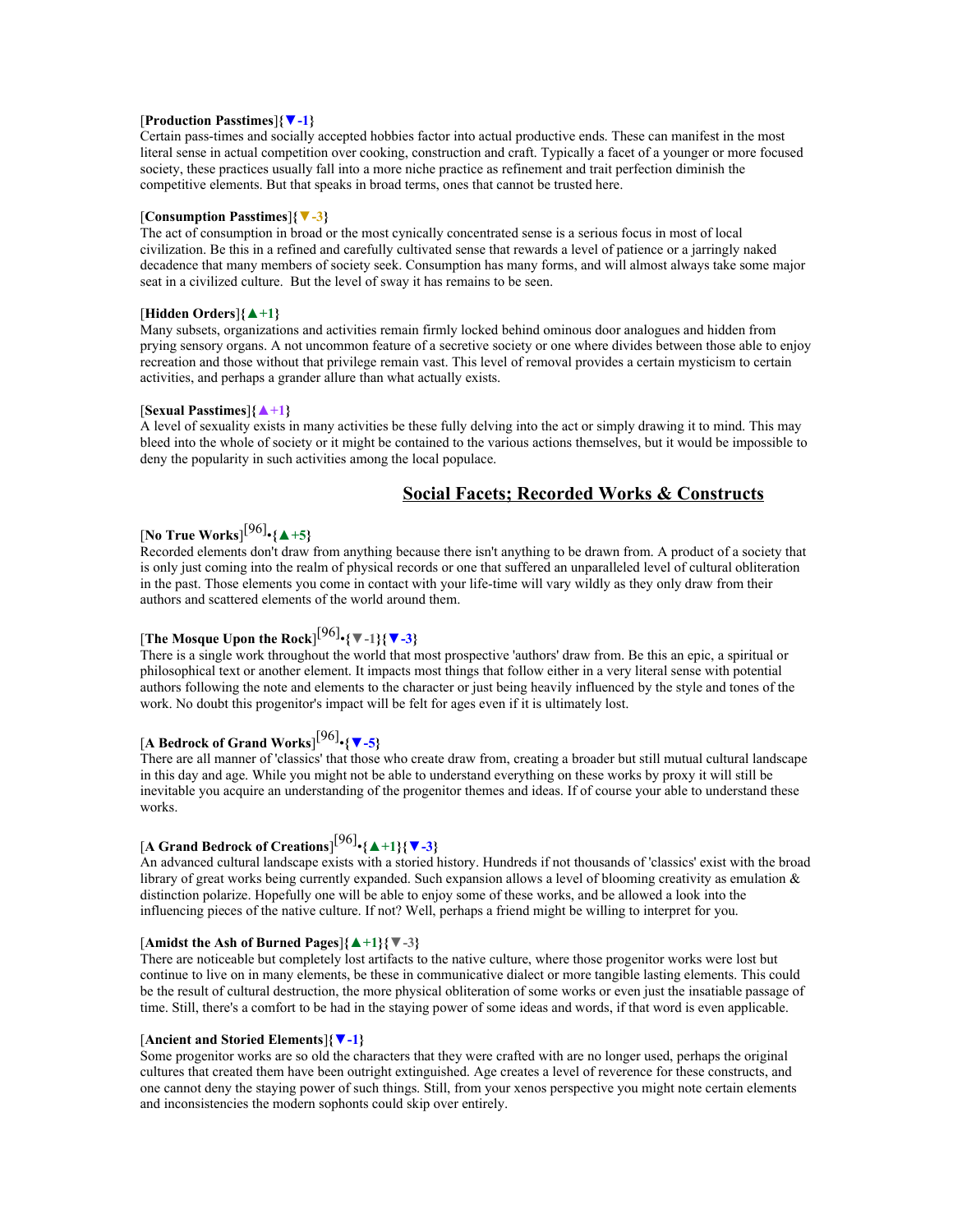#### [**Lasting Sounds & Stone Songs**]**{▲+3}**

The specific nature of the native xenos species has produced a medium that is almost or completely alien to you as a primary medium. Perhaps records are entirely done for a sightless species by primitive-music box like constructions, or carved using extremely precise depths that makes a singular scratched mark a full account. The possibilities are as alien as the natives themselves.

### [**Alternate Reception of Works**]**{▲+1}{▲+1}{▼-1}**

Usually there is a level of reverence or at least respect for what came before in a cultural sense. Only the foolish or nakedly ignorant holding the weight of such things in contempt. But much of the cultural landscape is borne of alternative feelings towards those progenitors. These might be active contempt for the works which are treated like an odd polarizing crime, despair for what was produced, or something else. But do not expect the relationship between present and progenitor to be simple.

## [**Pillarized Traditions**]**{▲+1}{▲+1}**

The nature of cultural constructs does not intermingle cleanly as much as some would expect, and either by direct cultural divisions or active internal rivalries certain working traditions have developed entirely outside of others. Creating a landscape of apparent and possibly radical divides.

#### [**Unprofane Works**]**{▲+1}{▼-1}**

A level of removal exists in the discussion of the 'classics' in terms of their form and function. While they might certainly have created the current landscape they are not without their flaws and some will gladly pivot from them. Clarity or spite, whatever the case it is

## [**Profane Works**]**{▼-3}**

There is a level of reverence for old cultural works that goes beyond simple respect. Ironically this reverence might have outlived many cultural and spiritual forces and survives well into the present day. But it does create an odd blindness you might notice if you pay attention to things, and an inability to recognizes very old faults.

# [**Unrecognized Architectural Value**] [100] •**{▲+3}**

Societies don't value buildings and architecture outside of it's resting purpose whatever that is besides a few select individuals. A product of a simple, humble, pragmatic or 'uncultured' society. Lasting structures indicate this trend has long been present in most of the population.

# [**Mixed Architectural Value**] [100] •**{▲+1}**

The notions and ideas surrounding long term structures are mixed though effective structures are at least fondly regarded by those who inhabit them. The ideas behind structures and monuments push in many different directions and in architectural circles. This is where the beginning of a great age begins or ends, all if there are those willing and able to fund it.

# [**Profane Architecture**] [100] •**{▼-3}**

Ideas concerning buildings and monuments step further than they ever have, be this in a spiritually profane sense in terms of houses of worship or in other senses. Commercial power-houses stepping further and further into the sky or glory seekers attempting to create monuments that will ensure they live long after their physical body is destroyed. Those pursuits are welcomed by many, or at least those not working in dangerous positions.

# [**Actively Reviled Architecture**] [100] •**{▲+3}{▼-1}**

A counter-action, borne out of the collapse of an age of decadence, a completely mobile society or a society that is torn towards primitivism. Typically a result of preexisting circumstances this bleeds into those things they do build, actively rejecting everything but necessary constructs. Even then, sometimes what is 'needed' goes to far in the eyes of broader society. There will still be a few who place stock in what can be raised.

#### [**Brutalistic Primacy**]**{▲+1}**

Harshness oozes from many structures, a baseness that can seem jarring out of nowhere, though in its own setting does come into its own. Simple hard shapes and a forcefulness in structure might not be that beautiful, at least not to a human. But here in this day and age the designs are wildly popular.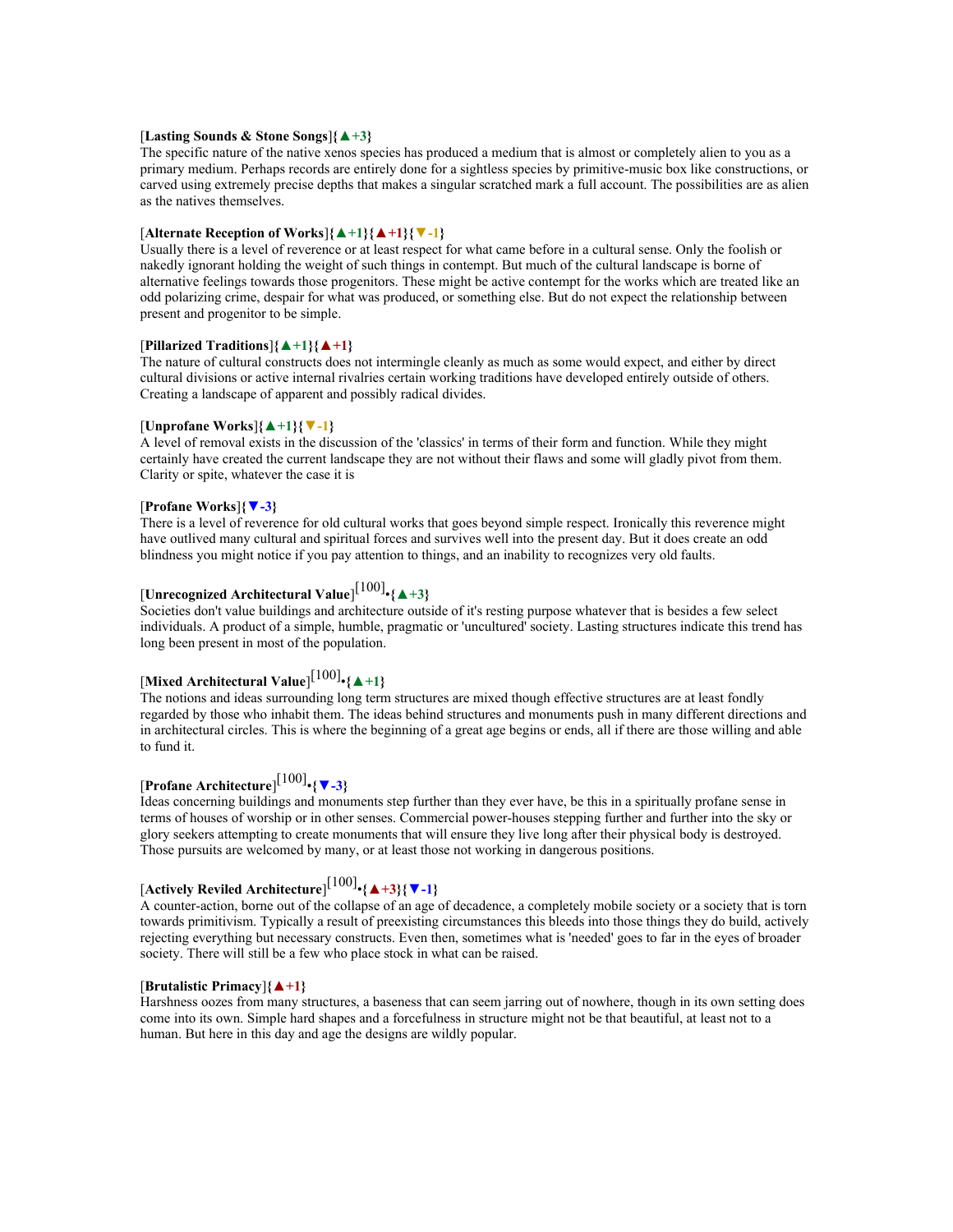### [**Simplistic Primacy**]**{▲+1}{▼-1}**

The use of common and reliable shapes both geometric and naturally forming are a fundamental stepping stone that is visible in any settlement and present in almost any civilized locale, and not without reason. If the native civilization is particularly fresh it could be their first adherence, or this might be a return from a period of over-costly and now decadent architectural works.

#### [**Animalesque Primacy**]**{▲+1}**

Many designs in architecture can be drawn either directly or from abstractions of many native creatures, with motifs and artwork dominating many figures. Some of which may have outlasted the species behind them, leading to all matter of what might as well be dragons and wyrms surviving on in the works of the native sophonts.

#### [**Living Floric Primacy**]**{▲+1}**

Either through following the patterns of living native Flora, careful emulation or the actual use of extremely fast and reliable long-growth flora the sophonts primarily base their structures on the most sound of floran designs. These designs are at least proven and while this sort of construct is both difficult to maintain and limited to its nature.

#### [**Idolic Primacy**]**{▲+1}{▼-1}**

Religious figures, cultural symbols and a style predicated on reverence suffuse even the most basic structures. This may have some level of anthropomorphism (geared to the natives) but these elements have long since taken a life of their own on. In such a fashion just spending time among any reasonable settlement will afflict one with an awareness of the dominant native mythology.

#### [**Primacy of Artisanry**]**{▼-1}**

Fine works in a number of styles both recent and classic are the dominant line, some of which might resemble Terran designs simply by virtue of similar shapes and standards, but there will be many more not hampered by your former soil. The craft itself has likely taken on a life of its own, and no doubt there is great contention on the matter of the 'superior' designs.

#### [**Primacy of Sophont Form**]**{▲+1}**

A quick glance to many structures draws the dominant native sophont form to mind, be it only in the designs or going fully rooted in the structure itself. This might be in reference to ancient or mythological figures but in function it remains firmly focused on the 'ideal' native body structure in composition and execution. Something perhaps more visible to you than most of the locals.

#### [**Primacy of function**]**{▲+1}**

There is a level of usefulness and common (for the natives) sense in design. From the most humble of abodes to even monuments and the dwellings of upper society. This sensibility may not even be intentional as it remains an unquestioned characteristic of architecture. Or perhaps it is a mandated ground rule across the civilized world.

## [**Primacy of Ambition**]**{▲+3}{▼-1}**

There is a race for the top that is in progress that draws those with resources. Whatever the case be it for lasting prestige, spiritual pursuits, or lasting titanic works, these vast and often ungainly structures will draw the eye in even remote settlements. Some of these might be useful, but it's likely you'll see the remains and half-finished results of failed projects if you do any travelling.

#### [**Primacy of Traditional Cultural Styles**]**{▼-1}**

The elements you see are those in both modern and very old structures. These styles change very slowly, and only when there is a great amount of resources and wealth behind. While this does create a homogeneity in style it has allowed a proven lasting strength to said styles. Though you may not be able to notice it, being from a very distant land.

#### [**Primacy of the Avante Guard**]**{▲+1}**

The recent architecture period is wildly different to the older building you see, being composed in sometimes polar opposition to those classic designs. The landscape in any place with growth produces a sharp contrast. These new styles may be as new as you are in some cases.

#### [**True Alien Architecture Primacy**]**{▲+3}**

Designs are borne of facets fundamentally not present on your old home world, not only existing but thriving in such an environment. This xenos architecture revels in those spaces, perhaps taking figures to cope with extreme gravity or pushing impossibly high without such restraints. Native materials and and environs produce things you might have never even imagined, let alone considered in probability.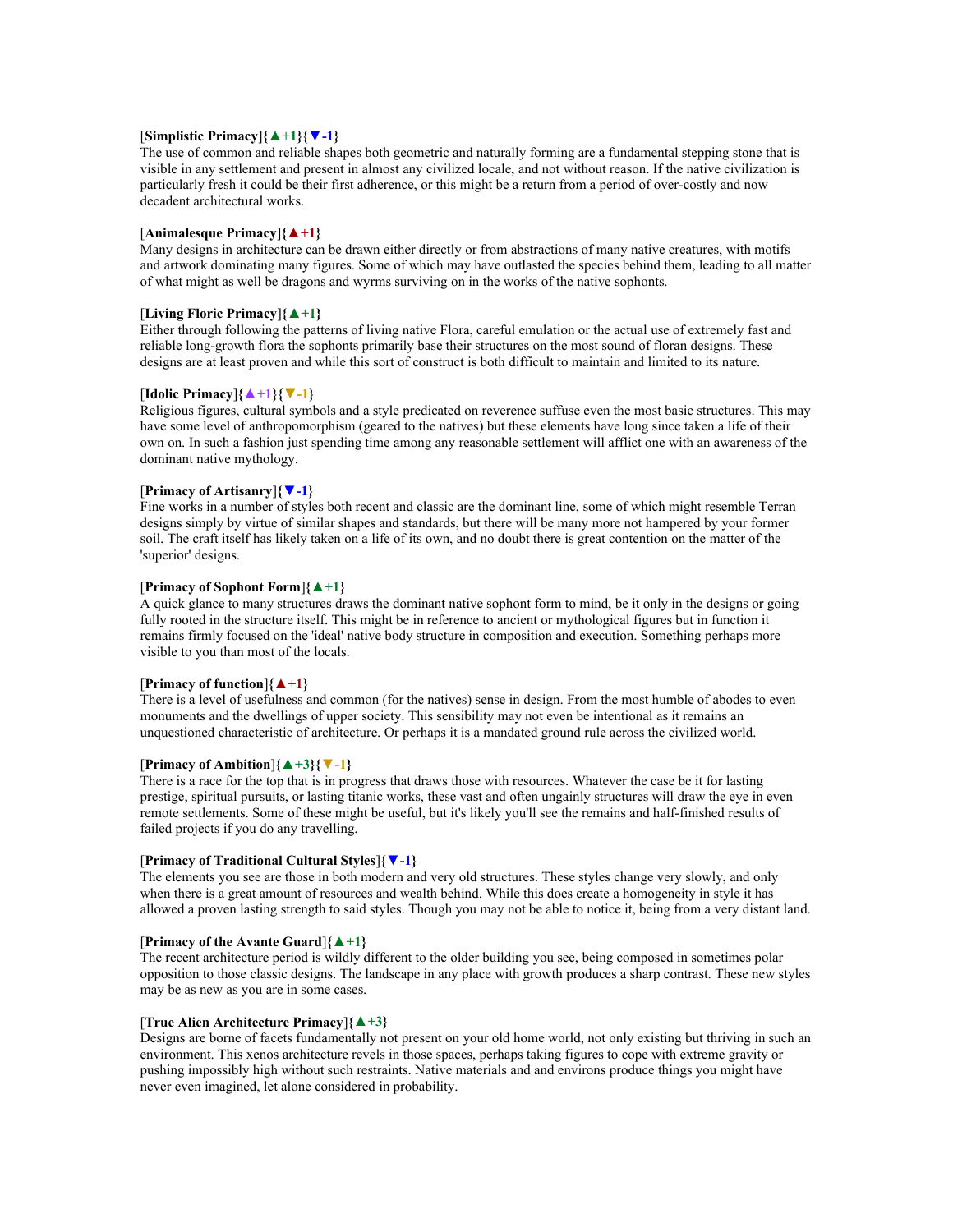## **Social Facets; Taboos & Stigmas**

# [**Firm Cultural Stigmas & Taboo Weight**] [97] •**{▼-3}**

Existing conceptions and beliefs are just that, commonly held. But with a little looking one will quickly find the skeptics and detractors. These stigmas and taboos will largely go unchallenged, but in the event something comes along directly opposing them with good evidence, most locals will be willing to shift their opinions and beliefs. This level of flexibility allows a level of progressive motion, though there will always be some individuals that never shift.

# [**Heavy Cultural Stigmas & Taboo Weight**] [97] •**{▼-3}{▼-5}**

 Stigmas easily outweigh any singular individuals input with only serious and far-reaching societal motions able to challenge them. Hard-baked into the social bed-rock it's debatable (from the perspective of a set few) if these beliefs are reasonable. These may still be somewhat tempered and not all are particularly zealous in their enforcement, but in a crowd those individuals will easily be overwhelmed.

# [**Murderous Cultural Stigmas & Taboo Weight**] [97] •**{▲+3}{▼-5}{▼-15}**

Borne of hard times, an extreme environment, or extreme demands. It matters not how many of these elements remain or how well they've been dealt with. The social response remains and with it a level of enforcement that can kill all but the most powerful members of society. Even they may be overtaken if they break too many of these taboos too quickly. Those with dissenting opinions keep them silent and unseen, as questioning these issues is likely in of itself a taboo.

## [**Mixed Weight of Taboo & Stigmas**]\*

There is a noticeable difference in certain social reactions and demands. Perhaps originating from different now thoroughly mixed cultural origins, or being the product of estranged and diminished ancestral beliefs. Either way some are held with far weaker regard, and could be more easily put aside compared to some. If this is apparent it might be very helpful in navigating the social landscape. If not, it could be very dangerous if a dire taboo were to make itself apparent at an inconvenient moment.

**\*Multiple [97]'s might be taken, standard rules**

#### [**Functional Taboo**]**{▼-1}**

Many societal taboos hold very tangible and solid reasoning for their existence that is functional to the point even a total stranger to this world will quickly gather reasoning for. Most of these will be beneficial, the sort of taboo that goes against eating toxic plants and diseased animals, ill-treatment of weak societal members. Though some will certainly exist to help preserve the status-quo.

#### [**Non-Functional Taboo**]**{▼-3}**

Some Taboo have visibly outlived their usefulness, being broadly potent across many sub-groups despite this nonfunctionality. Ironically such Taboo may even be a sign of overcoming former issues, with society able to prosper in spite of its self-limiting tendencies. Until of course things return to a decline state and such Taboo become actively detrimental.

#### [**Absurdist Taboo**]**{▼-5}**

Some social elements seem at the best of times excessive and at the worst absolutely ludicrous. The establishment of these practices and taboos was either deliberately constructed or has been warped and distorted over ages they in no way resemble their original forms. A balanced society that keeps such things might keep them for their oddity, especially if they're rarely addressed. A more extreme society might embrace such extremes as a means of social control.

#### [**Naked Stigmatization**]**{▲+3}**

There is an obviousness to the way most native societies handle their socially accepted targets. Discretion and tacitness might even be looked down upon, even if these are usually only by byproducts of aggressive focus. If nothing else, the openness of this response allows one to avoid its ire.

## [**Esoteric Stigmatization**]**{▲+1}{▼-3}{▼-1}**

There is a deliberate level of obfuscation in dealing with stigma and taboo, one that removes the responsibility from the bulk of society, at least until visibility is lowered and the mask-analogue is put on. This indirect approach allows some small amount of breathing room, although if anyone where to try to permanently reign in these effects they would have a much more difficult time of dealing with the hidden enforcement.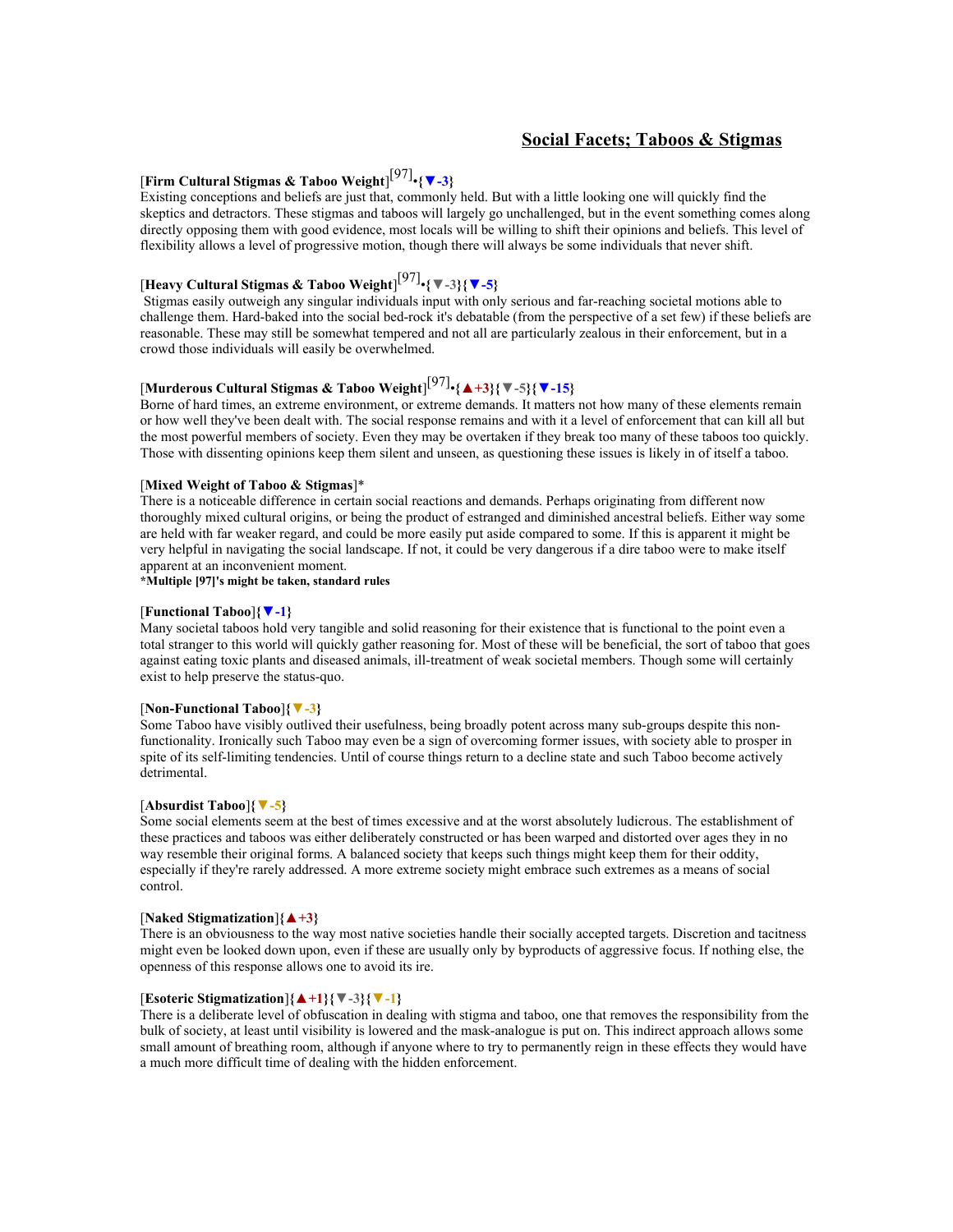### [**Stigmatized Birth Traits**]**{▼-3}{▼-1}**

Be these broad colourations, physical birth defects, 'physical birth defects' or just birth marks. These traits are looked down upon in many places, or are 'actively corrected' through harmful means. In the worst circumstances spawn with these traits are dealt with in a direct manner or left to the elements.

#### [**Rejected Deficiencies**]**{▼-5}**

Be these the results of physical harm or mental defects both inherent and inflicted, many natives view those with such as lesser. Either as partial-persons, broken people or outright lessers. While this does allow local sophonts to handwave their issues if they are transferable or more easily inflicted it might even be used as a sort of punishment. Descriptors and titles of these groups will also easily fall into the range of slurs.

### [**Willing Scapegoating**]**{▲+3}{▼-1}{▼-3}**

Some target groups and individuals are evidently not the source of their blame, even to many members of society. But the need for an actual target of blame outweighs any sort of innocence, this fact might even be made apparent with these scapegoats being useful only for holding the blame.

### [**Cultural Pariahs**]**{▲+3}{▼-1}{▼-3}**

A certain sub-set of the broader world routinely acts as a constant target for assault and mockery, with this treatment often growing exponential to other, often unrelated problems. This might be a bottom caste that exists almost completely outside of society, as specific removed sub-culture defined by profession or lackthereoff, or even a disparate persecuted culture that exists in motion outside of the set dominant culture.

#### [**Pariah Groups**]**{▲+1}{▼-1}{▼-3}**

Various small groups that would be impossible to remove as much as a human would their own organs routinely take the fall within their own lines. Possibly to a comical degree. This might be those of a certain limb preference, those of a certain colourization that is immutable and random or those of a specified rank. The only uniting quality to this element will be it's tendency to 'grate' on members of polite society.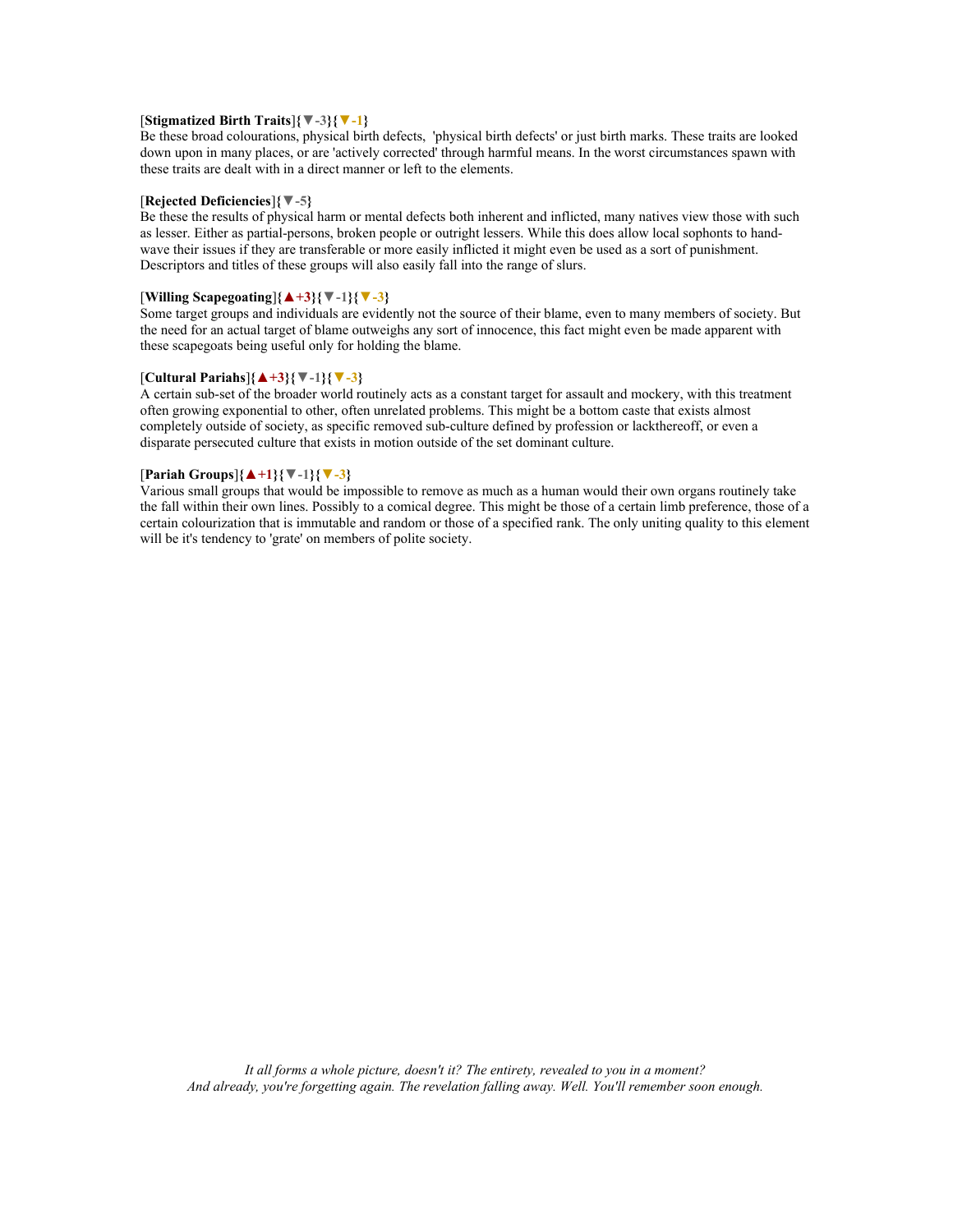## **The Saviours**

*Hm. Forged by their world, to be rejected or shaped as they wish. But they are not 'they' are they? 'They' is a terrible little concept, a wave, to wipe away the faces and choices of the individual cells no longer cells. How quickly they forget, just as your kind have, and so will almost all. Temperance and true understanding are rare, for it stings. Bites at the conscious like the groaning pressure of impossible sums. The weight of an untold number of true independent souls is terrifying, isn't it? Each unique, when grouped wiped away, until the avalanche.* 

*You would perish, here, alone. A footnote, already finished in their task. To die beneath an alien sky.*

*Were it not for those, who chose to act in such a way that would not benefit them.*

*That would likely make them suffer. Who are they, who you burden with your broken form?*

### **[Take Between 1 to 5]**

## **[THOSE ENJOINED SHALL SHAKE THEIR WORLD, FOR BETTER OR WORSE, NOW OR LATER]**

### **[The]-[Voyvode]**

A figure characterized by their seniority and commending aura; the Voyvode has seen much violence and conflict by the standards of their own kind, being thrown to the dust in youth only to rise later in the flames. But it has hardened them and left them aside from their colleagues, scarring their form and mindscape alike. They are past their prime now, and isolated from what they once were. Wallowing in the passage of time is second nature now, though they can still sum up their old mien in times of need. Some small remnant of their commanded forces remains abroad, though their loyalty to the Voyvode will be questionable. Some remnant of the Voyvode's physical ability also remains, but likewise it is a pale shadow of what it once was. Perhaps the Voyvode owes a favour, or perhaps they simply have friends amongst this group. Perhaps the Voyvode can have one last victory lap before the end, or more likely they are doomed to a slow indignant demise. The Voyvode is aware that it all matters not, their end is inescapable regardless of what they do.

You are a soft thing of unsound mind, at first anyways. The Voyvode will only see your squishy parts as they always revert to marking weak points. An anomaly only worthy of minor note and whatever the intellectual types deem fitting for your treatment. Yet in time the Voyvode will revert to older protocols that come with regard. Focused drilling, to sharpening and grinding you like a blade. Never officially of course, but the Voyvode's old shell may open up a little with a shapable figure near to them. The true depths of this interest will only grow with time. How deep the roots grow depends on potential and openness.

Should things pass that precarious unseen border between you, physicality isn't out of the question. The Voyvode is worn down and mild in the extreme, flustered by exposing an intimate side and liable to storm out at a moments notice. But they would try in earnest to reciprocate attempted pleasure, fumbling as they are. Gentleness would be a necessity.

Affection-/**2**/ Disposition-/**5**/ Acceptedness-/**1**/

### **[The]-[Auxiliary]**

A figure characterized by their inexperience in violence and precarious position. The Auxiliary has much to lose and very little to gain, for they are without much wealth or backing at all. Tied only to others of a community that is now distant, the Auxiliary has the loosest ties to the group as they struggle to keep themselves in employ, with the Auxiliary acting as a guard or something similar. Scraping by an existence the Auxiliary has either been forced too take by circumstance or been drafted into. They have hopes and dreams, but with a jading marked by self-awareness to their pitiable position. But they still try, learning as much that they can and trying to keep every connection they make. The Auxiliary is desperate to prove themselves, but something of a soft soul draws them back. To a softer existence. Perhaps there is another path for the Auxiliary outside of the petty position of violence where they can be contented and secure. Or perhaps soldiery is doomed to overtake them, and they will be hardened into a creature of violence and pain. Or perhaps they will die. Like so many petty forms do.

You are an unprecedented oddity, something unnerving in many ways. And yet- you are something unique. Something that the Auxiliary has never seen before, and in time they will realize the true uniqueness to your meeting. The initial trepidation may grow into rapport, and later friendship if you allow it. The Auxiliary has few they can call friends, for theirs has been a lonesome lot. Everyone of them, no matter how odd is treasured.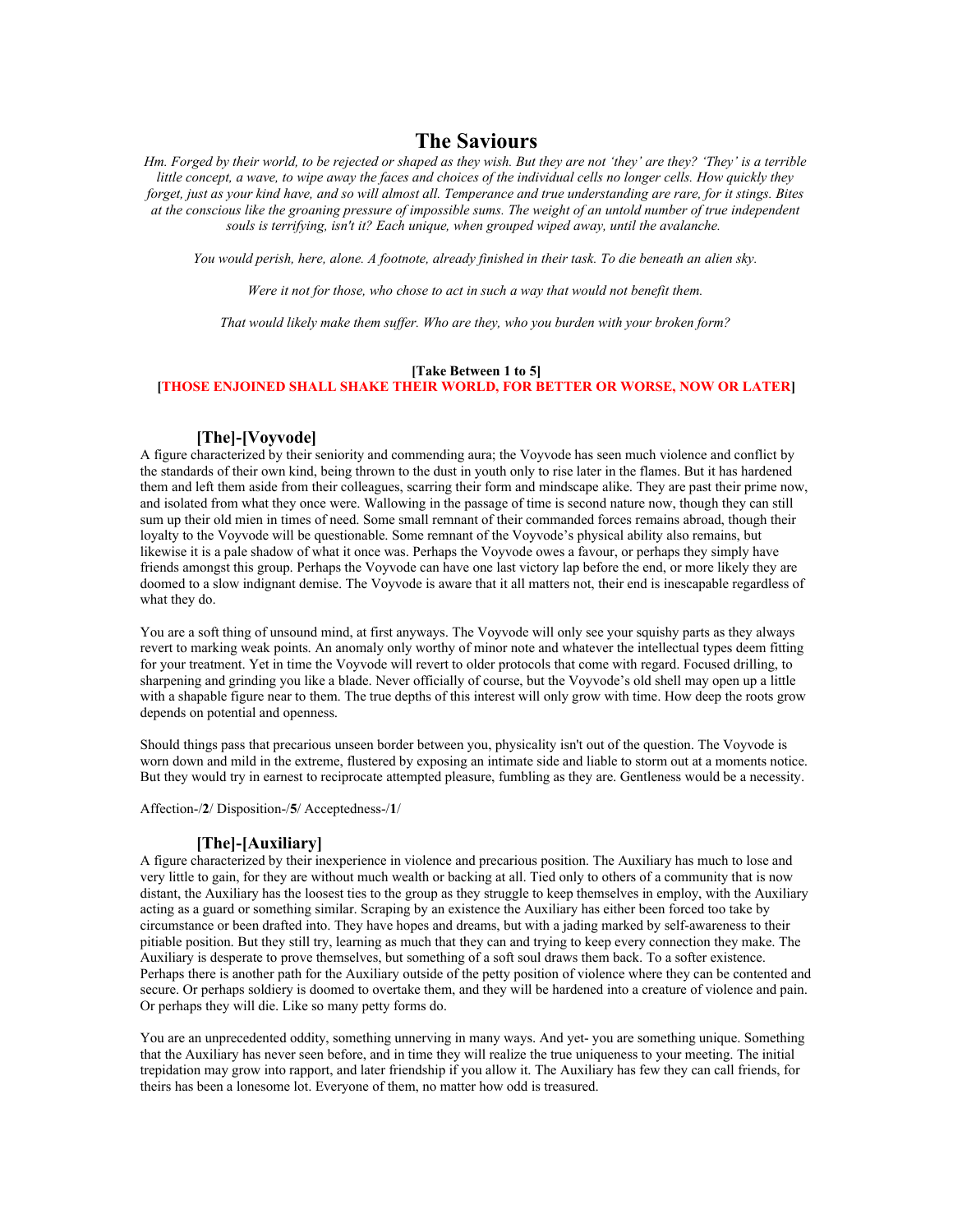Beyond or within the realm of companionship, intimacy is possible. Physically young and while inexperience the Auxiliary is eager to prove themselves given the opportunity, particularly in physical matters. Your body is an oddity, on the Auxiliary will explore with eagerness as caution fades, experimentation will reveal they enjoy making it turn with the right motions, prodding and finding the ideal way to make you moan and flush.

Affection-/**6**/ Disposition-/**3**/ Acceptedness-/**2**/

## **[The]-[Marauder]**

A figure characterized by their murderous ability and ruthless nature; they have plied themselves on the fringes of the civilized world. Be it on the borders of order or the uninhabited roadways. They take what they wish to take, kill who they wish to kill, burn what they wish to burn. They are in their prime, capable and strong. But they lack in intellectual means, as well as basic logic and connection norms between others of their kind. Not to say they are stupid, they are wise to their chosen trade, survival and violence. Self-Isolating by nature, it takes lengthy amounts of time to earn even the slightest trust with the Marauder. Theirs has been a harsh lot, borne out of the fringes of society where abuses and violence are common form. Survival is pain, and the Marauder intends to survive, unfettered by obligations and rule of law. Yet there is indecision, for they are a part of this small group that has saved you. Willingly or otherwise it matters not. Perhaps the Marauder can find some softness that their character has shed, or perhaps the descent into violence has only begun. Whatever the case, they shall walk that road with the same ferocity that has gotten them this far.

You are something totally ignored at first. A freak animal that is completely useless. At least, that is what the Marauder states. The Marauder holds their cards close to their chest (analogue). They check up on you in such a way that won't be noticed, ensure your needs are met as subtly as they can manage. Their true intentions are nebulous but may delineate them in time. As long as the Marauder's self-isolating status can be overcome.

Physicality is surprisingly hard to achieve with the Marauder, perhaps even more so within their own kind. Violence brings an instinctive desire to protect ones soft bits, and it is difficult for them to connect. If a connection is made the Marauder will reveal a desire to utterly dominate you, binding you, burying you under them and biting into you during coupling. Revelling in what little crimson they see and taste. But it is not a cold sort of domination, for the Marauder will stop on a word if requested, and seemingly desires the after-light to such things as much as the actions of physicality. Allowing themselves to be exposed for a time in rest beside you, for a time.

Affection-/**3**/ Disposition-/**10**/ Acceptedness-/**7**/

## **[The]-[Concertino]**

A figure characterized by their pragmatism and pursuit of wealth through violence; the Concertino is an individual who has spent their lives roving the world in search of conflict. Not out of any personal quarrel, but because their services have always been needed most when the flames of conflict roil. Wealth for them is derived from struggle, not out of contempt, or malice. Simply because there is struggle, and those willing to pay for extra manipulating digits in that struggle have need of them. Thus the Concertino has carried on since he could work and struggle, without crassness or unnecessary cruelty to any and moving on when their task is finished. Were it not for their openness of personal history, one wouldn't know anything for the Concertino is a mild sort. Interested in the softer things and indulgences allowed by their labours. They share a bit of this with their companions, but the finest bits are kept to themselves, outside of onerous circumstances. This current road they walk is just another job, be it for unseen forces or another one of your saviours. The circumstances of the Concertino's labour makes them the most likely to leave you first. More conflicts to be profited off of, more wealth to be earned.

You are a strange thing, but the sort that isn't worth much. An oddity kind to a strange beast or a strange place, without the will or the payment to be moved from. Something to be acknowledged, sketched and then left well enough alone. Even if the Concertino fully understands the depths of your position it will change little of his disposition. What rapport exists comes in the most quiet moments, or the most stressful. The Concertino respects those that can relax and those able to keep their heads in moments of violence.

Physical binding is something that can only come with repeated interest, and if achieved only held in the barest respects. Individualistic and removed, the Concertino is uninterested in intimacy and will only follow casual pursuits. Short spaced and quick will be what occurs.

Affection-/**1**/ Disposition-/**5**/ Acceptedness-/**3**/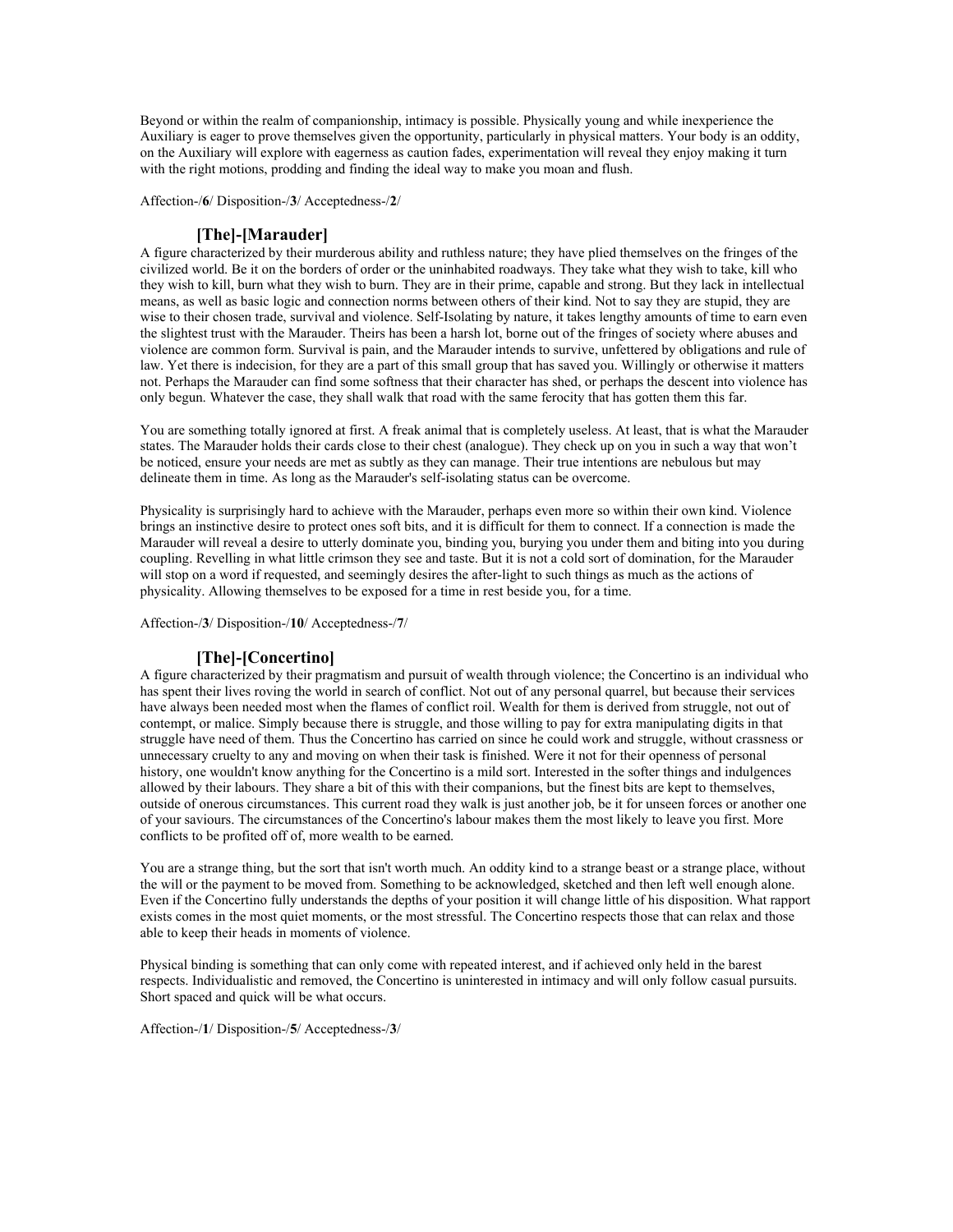## **[The]-[Official]**

A figure characterized by their unrelenting devotion to detail and a position of minor authority; the Official is an individual caught between the struggles a person of minor power faces. Not high enough up the chain to hold great sway, not low enough to scuttle out of sight. Theirs is a position caught between greater sways with only minor wealth and local power to back their decisions. Even now they are divided from that being in transit and must deal with a constant state of near helplessness. The official is not a coward, at least, not a total coward. In their own spaces they have some weight to their communication, some sway. But out in the open world they feel helpless, like an invertebrate without shell. Should the official survive their current outing with your saviours, it is likely they'll try to return to their position's office and never leave it. Outside of it they are anxious, easily startled and quick to bargain. Restored they are flexile, magnanimous and at least field an air of confidence even if you know it a facade. Between these spaces the Official still attempts to abide by the strictures and responsibilities of their position, towards those under their jurisdiction and those who hold their obligations. The Official cares little for excitement, or for exploits and renown. Their interest lie instead in labour, and in their free time petty games of chance.

You are something that will probably get the Officials insides removed at some point with great violence. They know well enough what the really strange, at least as far as they are concerned you would be best to find some hole to hide in for the rest of your miserable years. The Officials tune will slowly change, particularly if you have an aptitude for clerical work and common sense.

The closest relationship you can hope to have with the Official is a functional agreement where you keep yourself useful if you stick around. They have no time for even members of their own species, and with such an interest in fluid passage the Official will not even want to entertain the notion of physicality. Still, a relation of working nature is still greatly appreciated, perhaps even more so than something physical. The Official doesn't have many they can rely upon.

Affection-/**0**/ Disposition-/**5**/ Acceptedness-/**0**/

## **[The]-[Intellectual]**

A figure characterized by their history of learning and understanding of the greater world; the Intellectual is an individual of stable mental aptitude albeit tinged by an eccentricity that comes with greater intellect than wisdom. The Intellectual lives half within their own mental space, existence as a whole is a puzzle still to be pondered over. Both in the physical sciences and the mental, the ideals of the world and its inhabitants are things to be prodded, delved into and understood. This has earned them few allies, indeed perhaps the only people they keep company with are in this small group. It has also earned the Intellectual many enemies and even their 'friends' may grow weary of the Intellectual's prodding and the Intellectual's more grating personality traits. The Intellectual at least pays some mind to those close to them, even if such mind comes fringed with caveats and ungraceful notations. The value of the Intellectual's work makes some ground for all of this, with their brazenness driving them into fields not well touched or completely new, depending on the local civilization's progress.

You are fascinating to the intellectual, a key that elucidates certain facets of the thinking mind and individual traits of the Intellectuals own kind. Like a decoding switch the Intellectual will prod and question, divining answers they have long pursued. Even once you and the Intellectual have fully explored this strange space, the Intellectual will try to retain close ties, especially if you have your own mental aptitude.

All things begin with experimentation, and your... physical functions will be of interest to the intellectual. This can begin and end with prodding and 'examinations' if you prefer, but if you share the Intellectuals almost voyeuristic interests they'll likely treat you as a valued accomplice. There is much to discover about the both of you, towards each other. It would be a terrible shame if the physical form wasn't fully explored.

Affection-/**2**/ Disposition-/**7**/ Acceptedness-/**8**/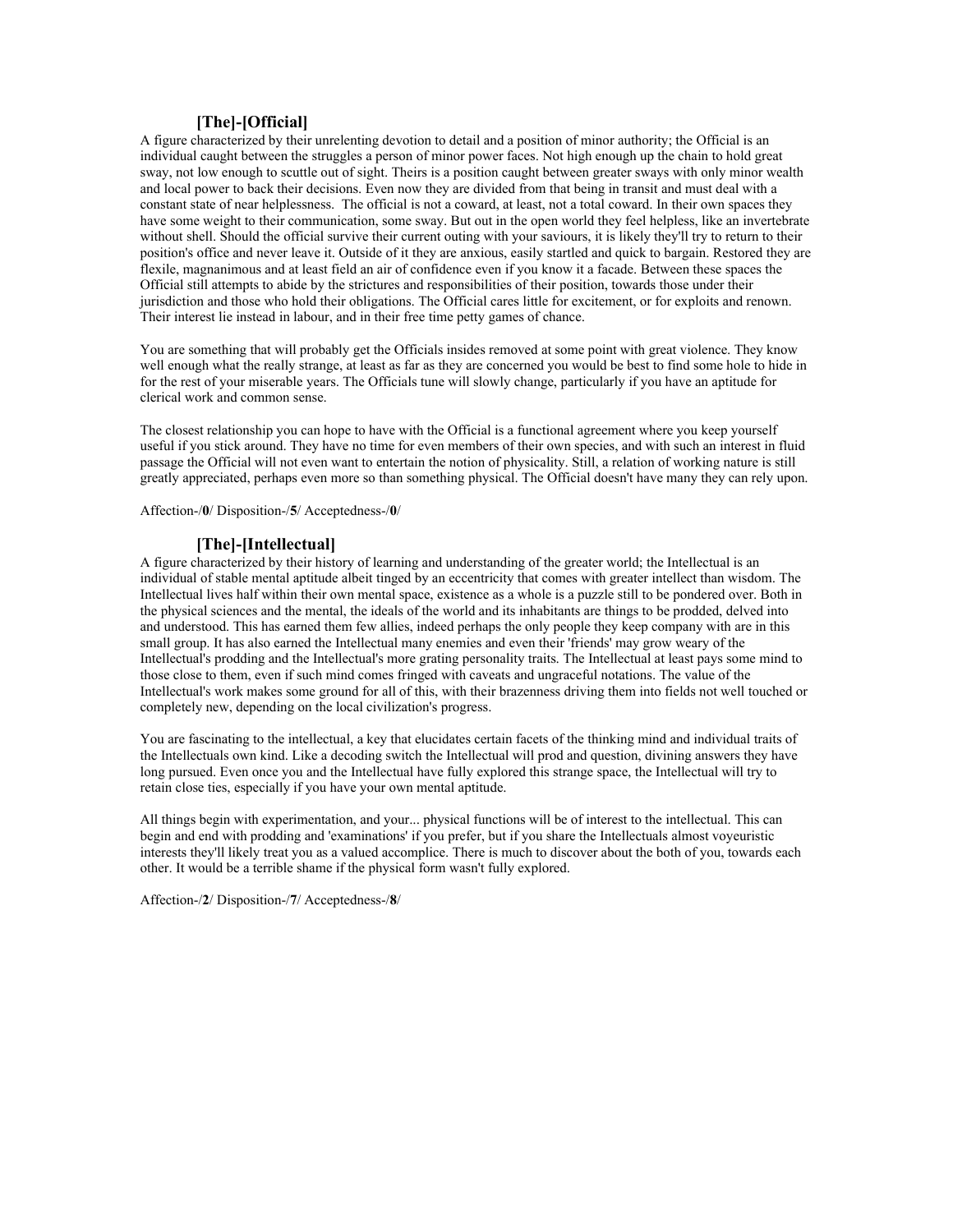## **[The]-[Deviant]**

A figure characterized by their utterly care free disposition and entrancement in their own senses; the Deviant is a dichotomy of functionality and complete disregard for their society's ideals, even if they should be perfectly in line with them the Deviant will still find some way to stand outside of it. They do not force their beliefs on others, in fact they almost revel in the discomfort their proclivities induce in others. Magnetically repelling the majority and attracting the few able to understand their way of doing things. Or at least tolerate that way for the Deviant's help. Though they try to hide it the Deviant really is something else, clever in a way it is very difficult to identify with few equals. But always setting them apart from the majority. It's more honest this way. There's a purity to a divide made in more overt terms, locking off all but the few. The sort of people the Deviant openly wishes to fraternize with. It marks the rest of the group, even if they aren't truly aware of the Deviant's nature. Maybe this merry little group is receptive to the Deviant's interests, or more likely they are just a motley crew that fate has rolled together. The Deviant functions regardless, and if some few understand them? Just a nice little bonus.

You are unique, something the Deviant will come to realize as fast as one of the native Sophonts could hope to understand. The Deviant will keep their reservations at first, testing your sapience and your maturity. Settling either into a more humble prodding or allowing their full proclivities to seep in. If of course you have the mental capacity to really reciprocate them. If you entertain them you might find a loyal ally in the Deviant who always pays their dues. But for someone of a similar mind? Well...

The Deviant is one willing to strain the senses as far as they can go. If they could find a willing accomplice there would be only the limits brought by physical law. Even those can be bent, with the right know how. After all, what are limits if not boundaries to be pushed?

Affection-/**5**/ Disposition-/**8**/ Acceptedness-/**10**/

## **[The]-[Exoditte]**

A figure characterized by their own expulsion from the greater society and their own will to persist; the Exoditte has not chosen an easy path, or a respected path. But it is their own, one they refuse to part from. One that has largely left them alone for great lengths of time, isolation is a familiar tune for them, as is a forced self-sufficiency brought by exile be it physical and metaphorical senses. The Exoditte makes it apparent they don't need the others in this group often, more reminding themselves of that fact perhaps more than their allies. They do not have a log past, but certainly an interesting one the whispers from the others are true. The Exoditte is likely owed something, for services still ongoing perhaps, or for grander services already rendered. Regardless, the Exoditte does not dwell on them, and will never give up the truths that do not concern others. This applies to your secrets as well, if you wish. Being outside of most functions, it is one of the only things the Exoditte can offer.

You are a creature. Wretched, but the Exoditte is familiar with many shades of wretched. There is more between the soil and the skies than most of the natives truly know and the Exoditte may not even realize you are alien to this world. At first anyways. Not that the 'truth' of you changes anything, you are not the sum of your origins, rather, you are the sum of your character. Your actions and inclinations made in conscious thought. Of which, perhaps, if there was a selfawareness, a division from the settled? Perhaps you might find yourself in welcome company.

Brought to stranger closer places, the Exoditte turns domineering, overt but warmer. You exit the dominion of the world at large and become a part of the Exoditte's dominion. Still your own person, unlike the wants of degenerates and brigands, but most definitely the Exoditte's dominion. They are of simple wants and interests, but do certainly enjoy 'sucking every ounce of marrow from the bone' so to speak. Driving things to their natural extensions and then even further. Nothing to cause lasting damage, but as far as it can go otherwise.

Affection-/**6**/ Disposition-/**7** Acceptedness-/**3**/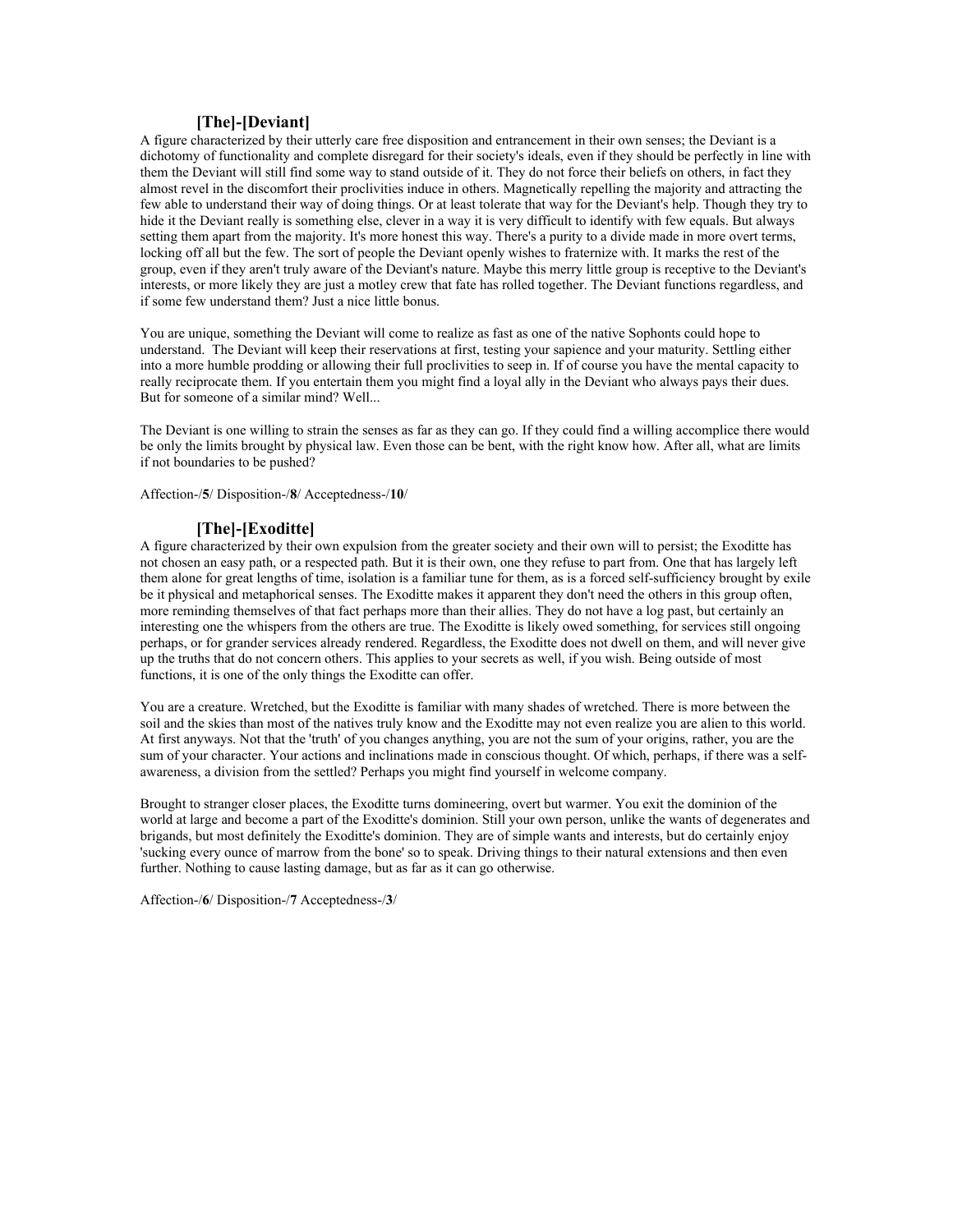## **[The]-[Hermeticist]**

A figure characterized by their thirst for learning and desire to understand the worlds and spheres around them; the Hermeticist is a figure of the unseen and seen sciences alike. One who pursues the path of learning in such a way the physical and the spiritual mesh together to the point one is indivisible from the other. The Hermeticist knows all straits and all things are intertwined, to learn is a process building upwards and to live is to take world. Of course, this comes at high cost. The Hermeticist could be considered at the best of times an awkward mess, at the worst they completely ignore everyone that is not themselves. A trait that does not endear them to many, even those in the group can be put off at times, if not driven to the point of driving the Hermeticist a long way off of a tall cliff. But these times are few, and the Hermeticist is aware of his failings. Outright abandoning the idea of social recompense and pursuing a more pure payment. The fruits of his labours are rarely seen, but what little grows is usually passed immediately off to those few tied to the Hermeticist. It is easy to see how one like them falls between the cracks and an unending cycle of peonage. Still, the Hermeticist continues their works, unbothered by their mundane situation and mortal troubles. There is much to be discovered and unveiled.

You are proof of greater things, more than you know. To know, to 'think' you know is the first sin. The Hermeticist understands this principle truth. You for all your strangeness are both a part of the puzzle and as ignorant as the rest. A pity. But should you be able to overcome your own inherent flaws you could find a useful counterbalance in the Hermeticist. They have dealt with enough foolishness and self-entrapped cycles of thinking without exit in this life from their own species. They don't need it from you.

The Hermeticist suffered a few 'accidents' in their youth and as a result were damaged in a 'specific' way. Even if they were interested they wouldn't be able to do anything. That said, they probably would like a hug. Every once in a while.

Affection-/**0**/ Disposition-/**5**/ Acceptedness-/**2**/

#### **[The]-[Anchorite]**

A figure characterized by their humility and their dedication to piety; the Anchorite is one that has elected to publicly retire form the public spheres and the greater whole of society. The Anchorite is dedicated to religious practices either common to the populace or dwindling from memory, little by little. Accustomed to an independent and ascetic lifestyle, they as a figure not only survive but thrive in minimalism. It makes it easy to live away from things, in company that will be the safest for you. The Anchorite considers their duty ultimately a sacred one, even if it is to be carried by them alone. 'Practicalities' disgust the Anchorite as they typically prelude degradation, the slow death of tradition is brought by a thousand simplifications. This has separated them from their religious compatriots who likely practice less sever versions of the Anchorite's beliefs, if there are even any of them left. After all, the Anchorite's past was not a happy one. They fell into the group in a moment of weakness, and have attempted to recompense them for their actions. Be it out of kindness, pragmatism or even chance, the Anchorite makes no distinctions. They'll repay their debts and go from there. Perhaps leaving the group and returning to a solo aesthete. Or if the Anchorite is still able to assist and at least tolerates the company they find themselves in, they'll stick around. In this exilee company they can fulfill both spiritual duties and help in a small meaningful way.

You are like something out of those very old tales, written in faded ink and spoken of in a hoarse whisper. The Anchorite will doubt celestial origins, though they will accept them given evidence. But they don't really matter. The Anchorite believes your presence has purpose, be it in a greater cycle or something smaller they feel obliged to get you on your feet. To learn of your stories and record them, with tongue or physical writ. What comes next lies upon you, the Anchorite will naturally fall into a courteous but removed relationship, but if there is a connection and a respect? Perhaps there is more...

Should one find themselves fully understanding of the Anchorite and the same in return... Well. There are certain loopholes, certain options. Mostly the Anchorite will crave presence, just being able to touch another is an almost infectious thing for them. Further? Well, the Anchorite is skittish, and purposely obstinate. Simple equal things but nothing extravagant. You have each other in this moment, the Anchorite does not want you to over indulge yourselves and to lose your bond.

Affection-/**6**/ Disposition-/**1**/ Acceptedness-/**1**/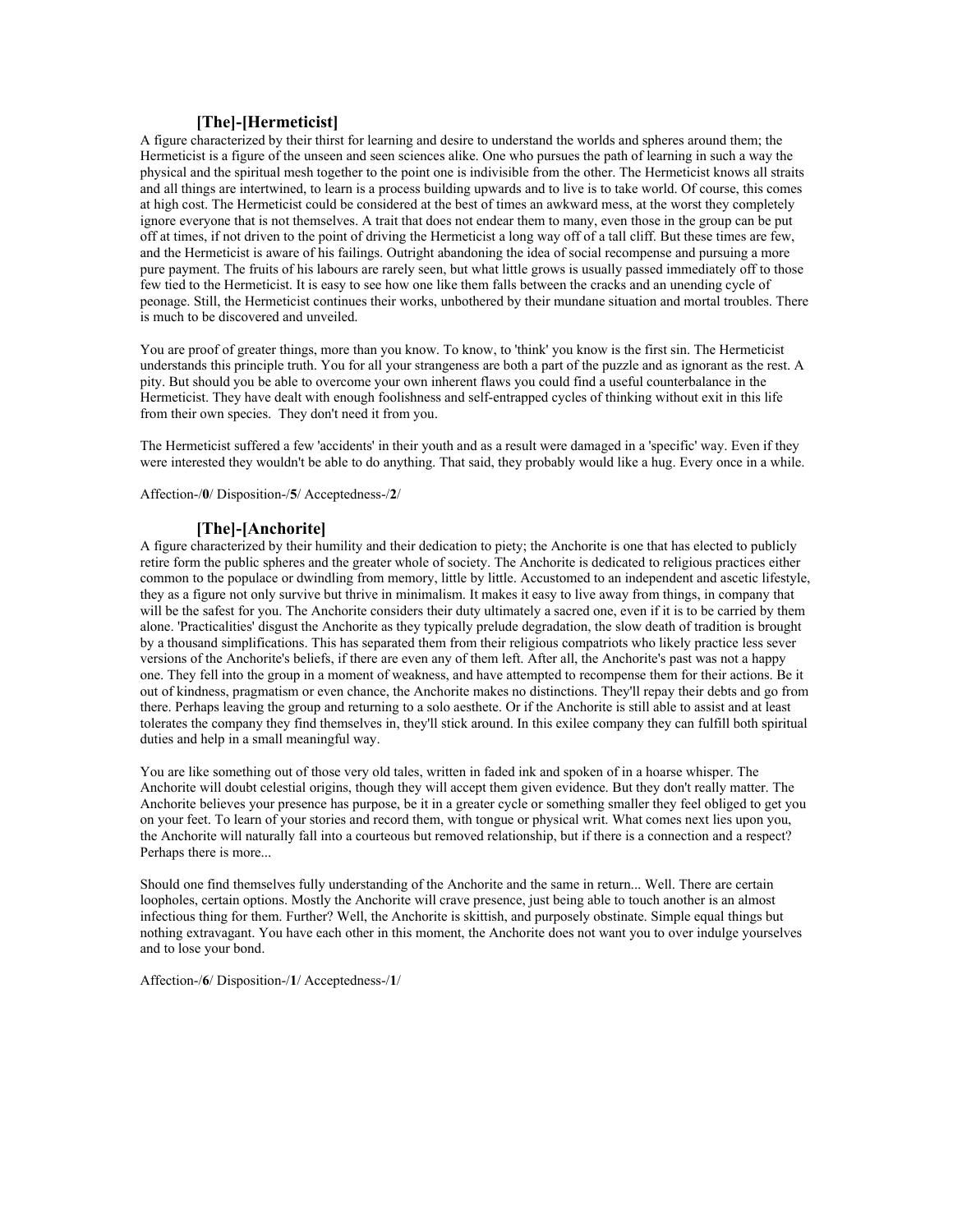### **[The]-[Abomination]**

A figure characterized by their defects and wretched existence; the Abomination is one who is perhaps the closest to you in terms of monstrosity. One who has been cast out of common society with force and threats of island either ignored by authority or actively encouraged. Harsh has been their lot, with only their 'grotesque' shifts in form keeping them alive. These might be deformities made by violence, natural though excessively rare conditions or blatant and unsettling mutations. Of a degree some might consider them unnatural were it not for their alien biology. The Abomination tore a bloody trail before they escaped the inner confines of local civilization, persisting on the outer edges of society with surprising guile. The Abomination is not at all dull, making a living for themselves in forage and enjoying the upper comforts of this age. The rest of the group knows of the Abomination's true nature, either needing it enough to overlook it or genuinely caring for them. Something the Abomination appreciates in its rareness, though already they brace for the inevitable parting. Such has always been the case. Such will always be. Nothing to be done about it though, just grit ones jaw analogue and ready ones self for the burden.

You are another outsider, one the Abomination will examine from afar, keeping their distance. Examining your nature as much as they can and making sure you aren't going to try and do something stupid. The Abomination has some self control, but only time will convince them that you possess the same. If they can't be convinced then the best you can hope for will be a not unpleasant distance. But if you can convince the Abomination or even make yourself friendly with them you could have a powerful ally. If not something more. The Abomination doesn't have much, what they do have they'll defend with the sort of selfless ferocity only monsters possesses.

Starved for affection would be the polite term to call the Abomination, who, even if the greater civilization and species don't possess it manifests with great weight. If given the absurd notion of an intimate bond (something which the Abomination will have great trouble believing even if you confirm it as blatantly as possible) the Abomination will prove to be physically affectionate in the extreme. In all but the most extreme circumstances wanting to touch or hold onto you. You're one of the few people who can truly command them, but left to their own devices the Abomination will take control of things. They admittedly have your best interests in mind, and will do whatever it takes to make you feel good.

Affection-/**10**/ Disposition-/**9**/ Acceptedness-/**6**/

### **[The]-[Revolutionary]**

A figure characterized by their ferocious loyalty to their comrades and their desire to change the world; the Revolutionary is an individual who sees all that is foul and wrong in their status quo and will struggle too see their ideals realized. The Revolutionary strives ever onward, regardless of the repercussions, regardless of the pain and the resistance they meet. They may be mortal, but their will is tantamount indefatigable, and their principles unyielding even under torture and pain of death. Depending on the nature of their society this might make them deeply unpopular or it could be their current state is the only thing keeping them away from a very slow very painful public execution. Something the Revolutionary is deeply aware of, able to shift themselves from their magnanimous and shaking personality to a more relaxed and gentle mind. In that state they are softer, almost paternal in your eyes even if the word doesn't apply to the Revolutionaries own racial traits. Easily endearing themselves to softer souls, falling into a support role and looking after small creatures. The Revolutionary turns on a dime when they need to between the burning fire and the soft flame. Whatever the situation needs, always feeding into a bigger picture. Of a better world the Revolutionary wants to make, one that can be built without the need for stabbing implements.

You are a someone, a person. Strange as you are the Revolutionary recognizes that outright as an unshakable truth, and that no matter your character you're due certain things. The nature of those things of course, depending on your character. Resolving the divide will be the Revolutionaries foremost concern, learning about you as much as they can. Finding the truth of your nature before any judgments can be passed. When they are? Well, worse comes to worse the Revolutionary will part ways, they have their duty to attend to. But that's a last resort, the Revolutionary is always looking for new friends and allies and it would be very easy to fall into friendship with them.

The natural inclination towards friendly behaviour ironically makes the Revolutionary difficult to grow closer to. Their 'drives' are rather controlled as their takes up the bulk of their focus. They are alone in it in full commitment, you'd be better off with someone else. But should you persist you'd be the first in that line with the Revolutionary and it would likely be a learning experience for the both of you.

Affection-/**8**/ Disposition-/**1**/ Acceptedness-/**1**/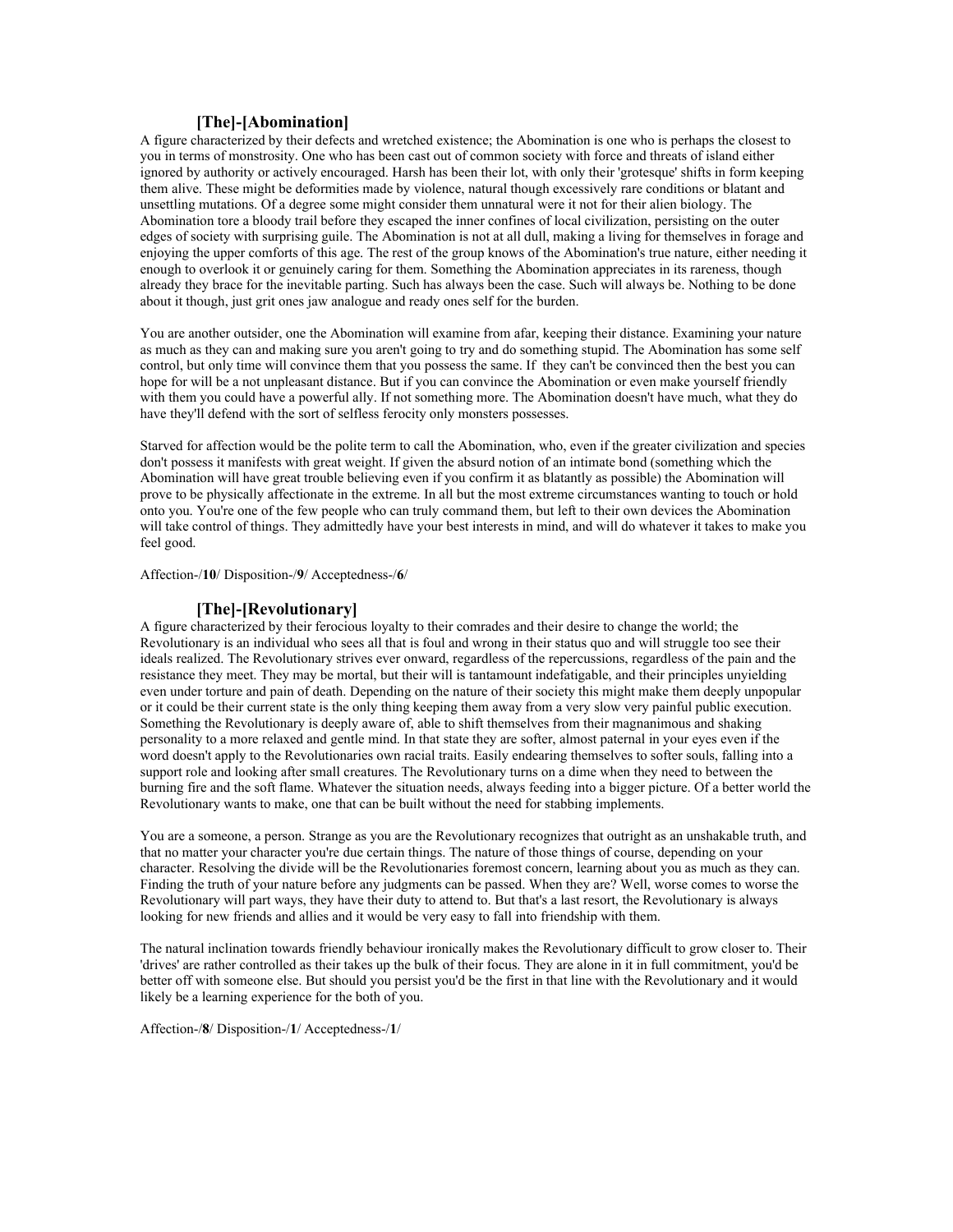### **[The]-[Philistine]**

A figure characterized by their barbarism and brutalist ethos; the Philistine is an individual borne to a despised group in this world and found themselves to thrive in hatred. Brutalism shall be repaid with brutalism, violence repaid in violence. This is a truth the Philistine is familiar with, the 'restrained' and 'civilized' peoples are just as violent and cruel, but are hypocritical. The Philistine doesn't shy away from violence and cruelty, rather, they embrace it to repay the pains paid to them. In that regard they are almost simple, existing and repaying existence is their natural tone and they are completely content with that. It makes it odd if they're a part of a group, but the Philistine is willing to make exceptions. There are ties, ironically ones stronger than to the Philistine's origin group. The Philistine prefers not to speak of it as there is very little to communicate. Disagreements, they left. Went on to wander, hang around with the company you find yourself in. Hopefully that is all that will ever be said on the matter as the Philistine would probably kill if they crossed paths with their 'group' again, as much as they would any conquering authority.

You are... Well. The Philistine doesn't know what you are. Weird, probably unsettling, but the Philistine doesn't care about 'answering your question'. That is the range of cowards and know nothings. The Philistine will be one of the very few able to take your existence in stride. Uncaring about you besides what you can bring and able to get their point across without the subtleties of advanced communication. If you're able to 'earn your keep' then the Philistine will turn to offer the upper limits of their hospitality.

What an odd thing... Should you initiate things with the Philistine, they'll question you're sincerity quite seriously. Going out of their way to make sure you're willingness isn't false. They've dealt with a few false paramours and the tests will prove to be serious. But should you persevere though, you'll find a very caring... Top. There's no denying it the Philistine will enjoy making you make all those fun noises. You're the Philistine's from that point on and they very much consider you their dominion know.

Affection-/**7**/ Disposition-/**10**/ Acceptedness-/**5**/

### **[The]-[Charlatan]**

A figure characterized by their guile and impulsive greed; the Charlatan is a character who thrives on deception and theft. It is not enough to simply con their way through to an easy existence, they must rise ever higher through the social and economic ranks. The prospect of failure is ignored, out of confidence bordering on arrogance. Even if they should fail they will gladly begin again, climbing the ladders of society at the expense of the idiotic and the gullible. In some ways it is better, more naked. The climb. Ripping apart ones self and remaking it. Without the Charlatan's brilliance they would probably have been left dead in a ditch somewhere, but even the Charlatan's allies must admit when they shine they *Shine*. Pulling together physical means and able to make out like a bandit without a threat uttered. Though they aren't above threats. The Charlatan can fall into any sort of criminal or non-criminal career they wish. Could do a lot of things once their debts are paid within this little group.

You are a rarity, just- not the sort that's worth selling. Which pretty much makes you useless. Not that that's a bad thing as the Charlatan will quickly inform you, there's all manner of positions worthy of exploitation if one's willing to put the effort in. Ultimately that there are three options, you prove yourself an equal, the Charlatan leaves you to your own devices, or the Charlatan thinks you're cute. Two of those resolve the Charlatan to at least check in, even if it comes with ulterior motives.

The Charlatan doesn't really do lasting things, preferring short term and ambiguous flings in the hay-analogue. They prefer not to attache themselves, clinginess being a massive turn-off for them. But if one is willing to exist in the odd grey-space then there is some room. The Charlatan who views you as an equal and the Charlatan who views you as cute are two different creatures. Equality brings competition, a delightful one-upsmanship that resolves to all places, especially the sleeping sack device. Affection is in of itself a competition. The other Charlatan though, they will be subtler, offering small gifts and minute affirmations. The Charlatan has many prizes, you being one they don't particularly wish to lose.

Affection-/**2**/ Disposition-/**6**/ Acceptedness-/**3**/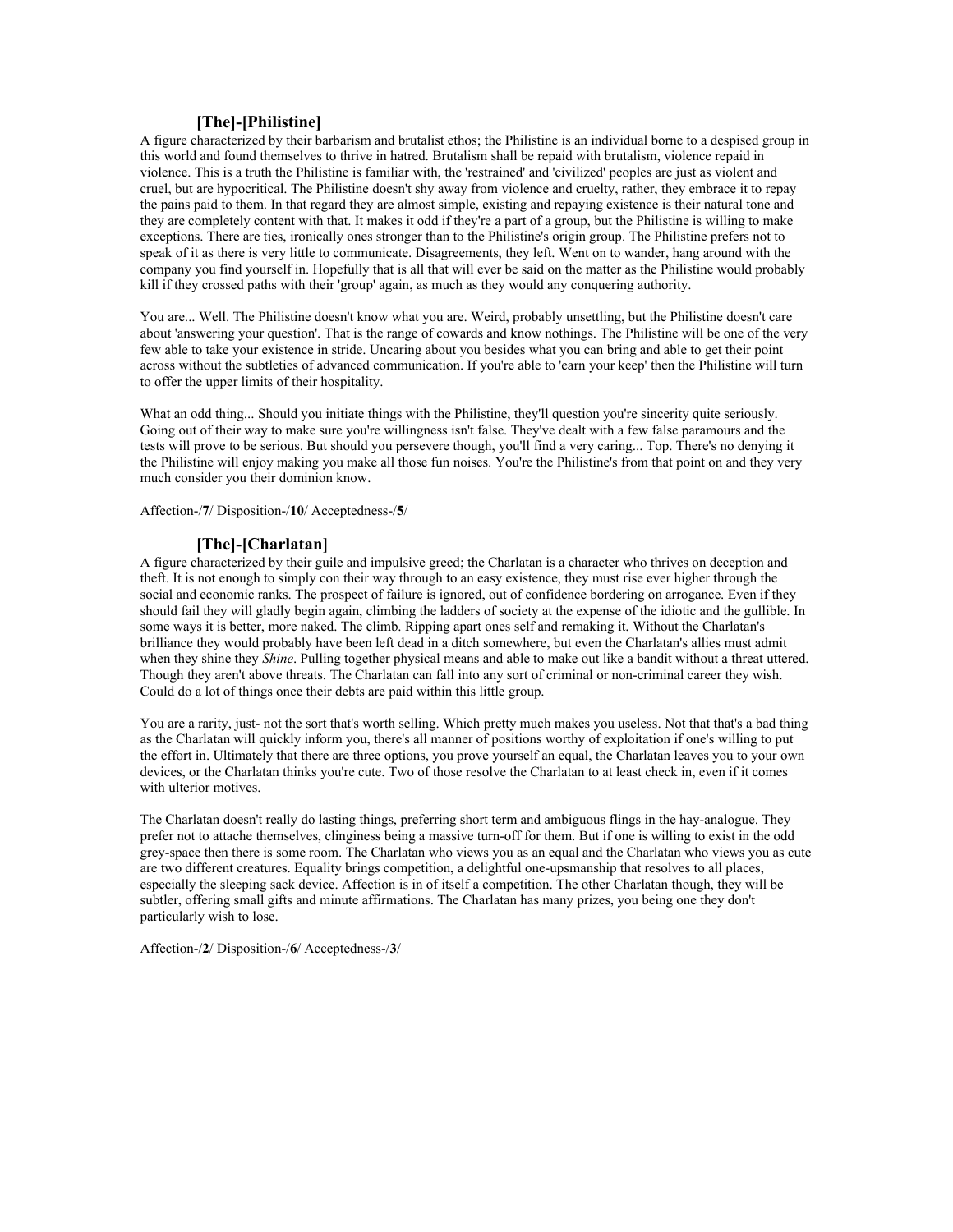### **[The]-[Turncoat]**

A figure characterized by their own wretched past and the singular act that sorted their lot; the Turncoat does not regret what they've done even if they will be forever reviled for it. The Turncoat has betrayed those in power, once holding a strong position and good standing they threw it away in an astounding act of desertion. Only their great haste and the space they've made has kept them from the chopping block. A fact they are fully aware of in their current seclusion. It stings in some regard, so many despise them for their magnified action. But it has also been... Liberating. Not needing to take anyone elses shit, living freely for the first time. Falling into a group they knew the members from afar, having encountered them at some point once. But it was in another lifetime as the Turncoat puts it, one they don't care much to dwell on. There is little use in it, it being pointless now. Notions of regret be they similar, analogous or alien are laughable. No. The Turncoat prefers a forward motion now, ever eager to keep on with the task at hand.

You are something to be killed over, at first anyways. The Turncoat recognizes how quickly some sophonts might turn if they learned of your nature. They'll seek to keep you out of sight if only to save their own hide. Not that they are callous, but there is a practicality to their actions. The Turncoat recognizes survival, merits of ideas being only as good as they keep the rest of you alive. Once that matter is sorted, at least as well as it can be, then the Turncoat might be willing to socialize. Somewhat cold, but in time it will become apparent that is all they can really muster. The Turncoat has been around for a while, and someone who could learn to share the silence with them could stand to go a long way.

At the furthest edge if one is able to evoke it, they will find the Turncoat is something of a freak. Not that they'll want it stated aloud, at least, not outside the bedding space. There is room for flexibility here, particularly with your flexible form. Experimentation, rise, tease, fall and climax. Though it won't change much outside of the more intimate spaces, aside the Turncoat sticking a little closer, the Turncoat will prove to be a fast defender.

Affection-/**1**/ Disposition-/**7**/ Acceptedness-/**9**/

#### **[The]-[Servant]**

A figure characterized by their indentured stature and their ability to persist; the Servant is an individual who keeps pushing in spite of poverty and a status set at the very bottom of the hierarchy. The Servant exists as just that, a servant to either one member of the party or another master, obscured for the time being. They do not care much for this state, often being lost in hazy dreams of a contented existence with some pleasantries and for now are willing to struggle for them. Even if for only now. If they belong to another member of the party whose disposition is positive they might see the basics of those dreams realized. If not, or if they serve someone from afar? Well, the Servant was always aware this state might be all they know. They are content, so long as they keep trying. The Servant just always barely manages to keep on the up, serving the group and their master as best they can and just barely getting by. Holding onto hope, just barely making it. Time will tell if they'll see their ends met or if their fragile little cores will finally snap.

You are... Well the Servant doesn't have a clue what you are and you kind of scare them. If that fear persists the Servant will end up permanently trying to avoid you until they finally get the chance to escape. But given reason to relax and a more casual tone the Servant will easily fall into an amicable or even a friendly relationship, the Servant if given the chance is very easy to pacify. Someone of a similar chirpish mindset could find a trusted confidant in them if the same is given. To say nothing of other things...

The Servant is as clueless as any native could be, excessively held back by their concern of ruining the moment and possessing the barest understanding of intimacies. In the worst case scenario you might know more of sophont sexuality by the time such an encounter came to be. The Servant still tries, and the right pushes could lead to a more balanced character. Some, of course, may enjoy their haplessness.

Affection-/**8**/ Disposition-/**2**/ Acceptedness-/**1**/

### **[The]-[Courtesan]**

A figure characterized by their external allure and their rather cattish interior; the Courtesan is an individual who has geared themselves to embodying their species lust while retaining a rather snarky interior. Brought into existence unwanted and unwelcome, the Courtesan has made their way through existence in spite of the odds stacked against them. Their lurid disposition is oddly not a terrible thing, for theirs is a resilient core. Stabbing against the petty impositions set against them. They can turn from inviting to their true self on a dime, an almost cruel bite revealing itself. The Courtesan though they can be cruel and ruthless are not completely heartless. Perhaps even within the group you might see the rare softness that only comes when the Courtesan is certain they are secured and for the 'youth's' that 'fall outside of it'. Soft on the young, soft on the 'innocent' as much as they can be. The Courtesan goes on, turning their trade and sticking with the group. Perhaps they are connected to another member, or perhaps they follow another. Regardless, the Courtesan will remain a perpetual companion unless something truly terrible happens.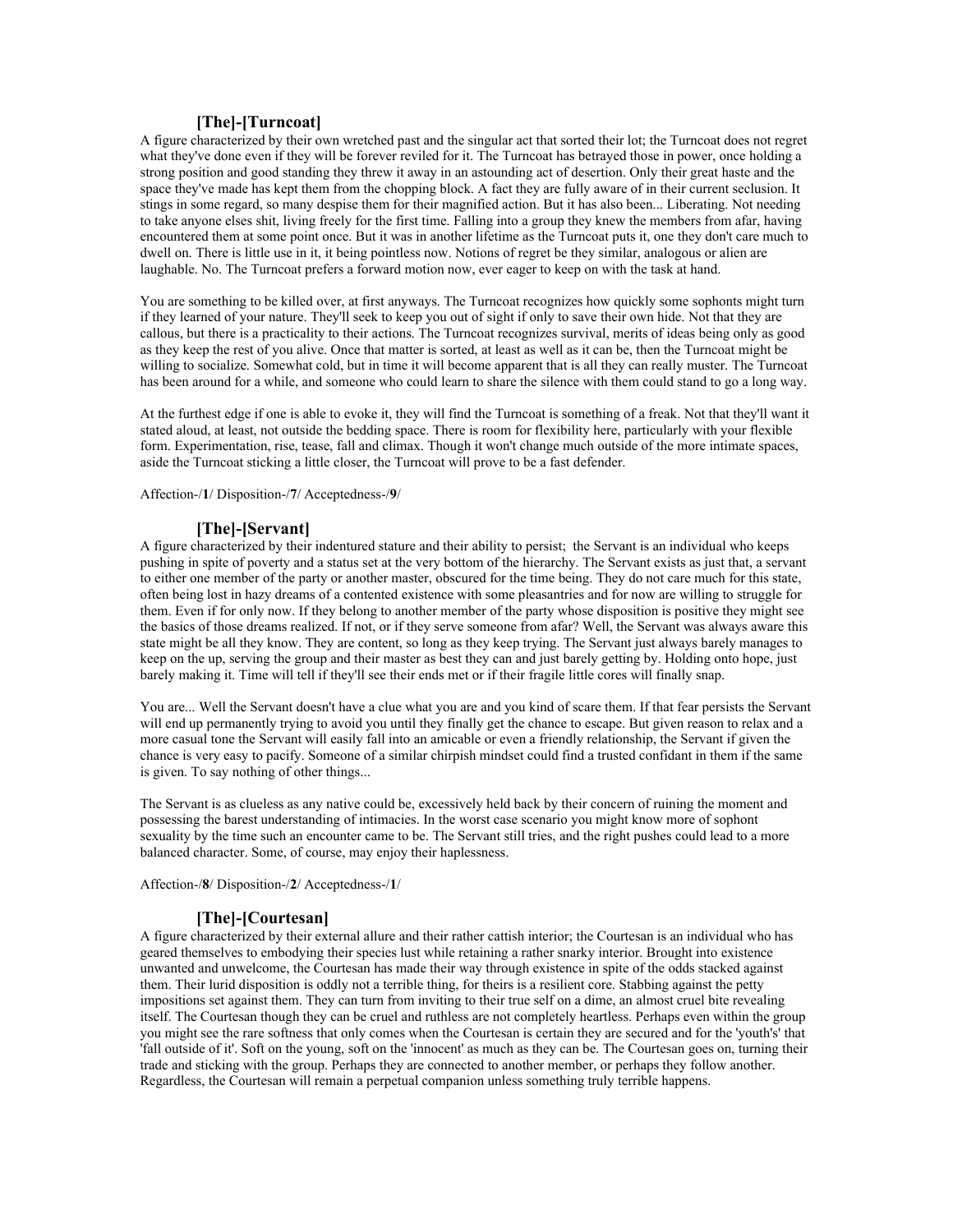You are a weirdo, one that the Courtesan will attempt to ignore as you are way above their pay grade. Like, really? What is the Courtesan going to do about you? They aren't much of a thinker, they specialize in the local sophonts, they don't care about your actions so long as you don't do anything stupid. If you reveal the truth of that statement and do something stupid the Courtesan will keep their distance, but if not? Well, someone willing to trade barbs would always be appreciated, and hopefully you can take care of yourself. Or else...

The Courtesan will take a worlds worth of convincing, physicality is one thing the Courtesan is done to death with. And ill-conceived ribs and affections disgust them to no end. But an actual relation? One not borne out of control or halfhearted notions? The Courtesan thinks it impossible, and it would be very difficult to move them from such a position. But should you succeed? The Courtesan would be different, seemingly unchanged aside the occasional lingering presence. There would be almost no 'true' intimacy, but lasting closeness? That the Courtesan appreciates.

Affection-/**1**/ Disposition-/**6**/ Acceptedness-/**2**/

## **[The]-[Methuselah]**

A figure characterized by their ancient figure and their worn apathy; the Methuselah is an individual who has lived a life longer than the hegemonic powers of their world. The Methuselah is one who has watched cities rise and fall, rulers sweep into power and be cast aside. The Methuselah is, and that is all they are. A pitiable watcher without mission or goal, without reason or purpose. Simply going onward, listlessly. It all blends together in what you can only describe as a potent apathy, the sort that allows the Methuselah to mentally dispose of all but the most basic things. Be these luxuries, the names of places beyond their first and and people. All those beside the few the Methuselah find themselves beside. It is the only way they are able to maintain themselves, they state when questioned on their selective memory. Some things are not so easily forgotten and the Methuselah is still long for this world. They must save themselves, save mental space. Their journey will go on longer than words can describe.

You are something the Methuselah cannot forget. No matter how much the Methuselah wishes they could, a creature completely unique is something the Methuselah has not seen in a long time. You draw the Methuselah's mind immediately to far off-places, for they know well of what could form living things. Weigh as this does on the Methuselah, they will slowly come to understand you, much as they can. Revealing themselves no more than they would to any other who came 'close,' but treating them with a mutual relaxed acquiescence.

The closest one could hope to get with the Methuselah is an implicit understanding when all this ends. This being the grander step in a much larger path. One moment in a horrifically vast cosmos, on a world that may be doomed. There will come a moment where the Methuselah shall vanish again like he always has. Or, at least, he will try to. Perhaps, if you prove yourself strange enough, the Methuselah might finally share his burden. If one was willing.

Affection-/**1**/ Disposition-/**N/A**/ Acceptedness-/**N/A**/

## **[The]-[Guardian]**

A figure characterized by their paired warding of another and their magnanimous tutelage; the Guardian is an individual who shielded and raised another in spite of the costs to their public standing, perhaps even their status as a lawful member of society. Having long since given themselves to a task which may be one of the others or one long since lost, the Guardian maintains a streak of regal behaviour and bravery outside their current station. They do not give up easily, as they did not choose an easy existence. It has hardened them both physically and mentally, but there is a fundamental core that remains warm. Something that will clash against any broader sophont harshness. Their struggles have gained them immense utility beside an intimidating ability to inflict harm. Running between so many points however has left them worn, and that exhaustion is apparent upon them most of the time. Small things, small actions catch the Guardian's attention more than others, especially when performed without expectation of compensation. Small luxuries that can be enjoyed in transit beside certain craft. Their lot is hard set at this point, the current path all Guardian has, along with the few they share it with.

You are someone who is lost and in need of aid, at first anyways. If circumstances and present company are particularly harsh it might be that the Guardian was the only thing keeping you from being left to a quick end. Your xenos origins do not weigh on the Guardian as they do on some, for reasons the Guardian holds in extreme privacy. Once you've proven yourself fit and able the Guardian's tone will shift. If you've proven dangerous to the group in attitude or function the Guardian will wish to part ways, as swiftly and cleanly as possible. If that isn't the case then the Guardian will insist rather bluntly you should stay with them, either as a protectorate or if you've proven yourself, an equal. But even those the Guardian views as equals will be subject to their concerns. To say nothing of relations beyond that...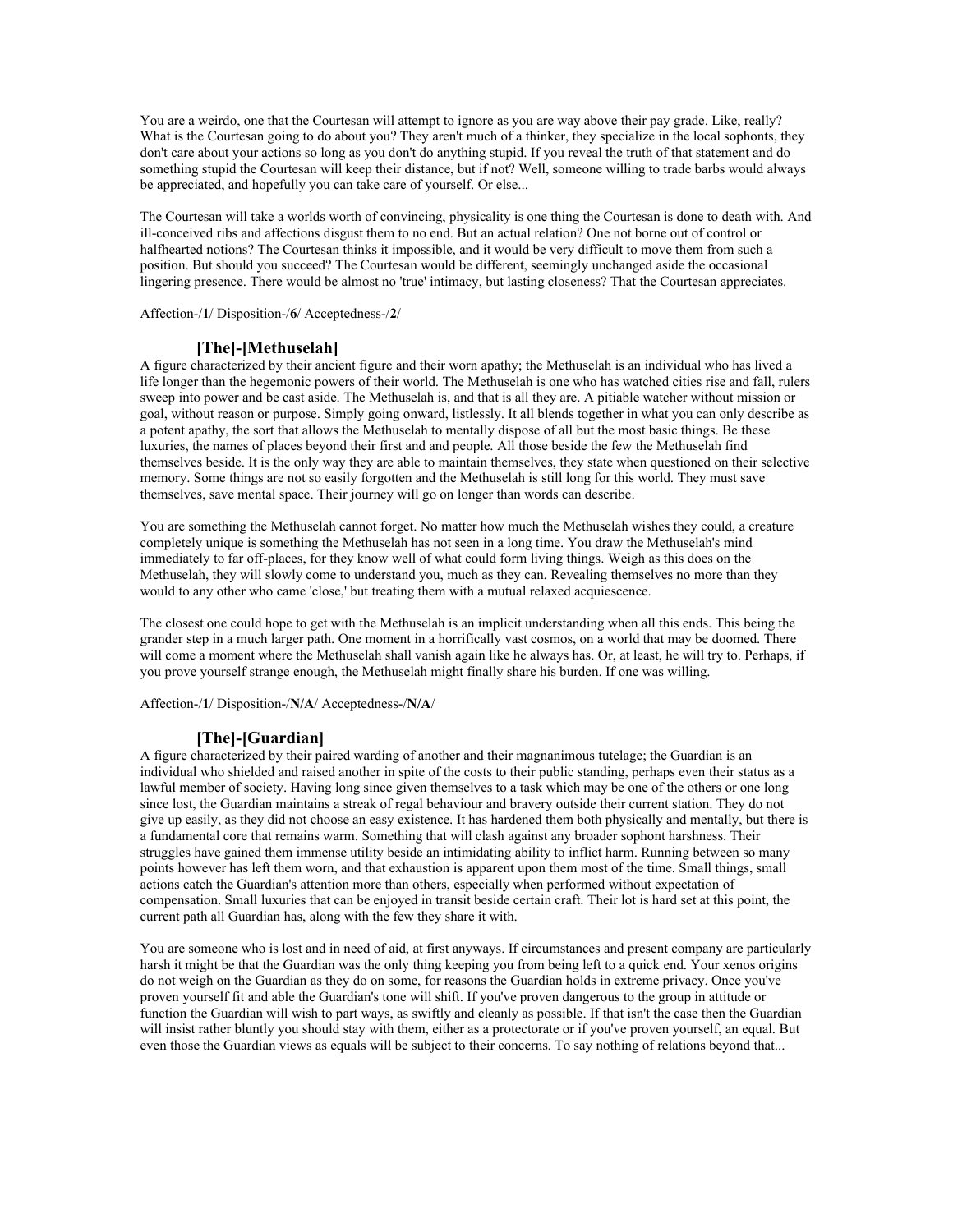The Guardian gave themselves up a long time ago to their state of being and their original ward. The status-quo never allowed them any sort of closeness. A few tried, but the Guardian found them all wanting. You will likely end up in that state, unless you go through hell together and you find yourself viewed in another light. Not an outsider, not someone needing to be protected, not an equal. Something else, someone who the Guardian could let their hard shield fall for. Though that isn't entirely accurate, the Guardian will want to pull you behind that shield and they won't let you got that easily. Perhaps that also applies in a physical sense, the Guardian likely delights in keeping you close.

Affection-/**10**/ Disposition-/**8**/ Acceptedness-/**3**/

## **[The]-[Traveller]**

A figure characterized by their wanderlust and disregard for stability; the Traveller wanders, always. The pettiness of 'stagnancy' is considered a detriment to them, the notion of stasis abhorrent. Ever since they could move they've wandered, much to the disdain of those who once tried to look after them. They've long since left those sorts behind in favour of continuous progress, unable to stop for too long. Be it with groups or alone, so long as that wanderlust was satisfied the Traveller would be content. Everything, yes everything is secondary to that. The Traveller is a little broken, and given the chance they would gladly break themselves further to keep themselves the same. From grinding to a halt. In spite of the severity of their nature the Traveller more than provides for themselves through tasks that require constant motion, and made allies and even tighter bonds. Perhaps the Traveller acts as a pathfinder now, a scout, or merely someone assisting a person of value to them here in need.

You are one ugly looking mother-fucker. Still, the Traveller has seen a lot of weird looking ugly mother-fuckers and given any basic level of back and forth the Traveller is easy to get along with. Their prior motions have gifted the Traveller an intuition in dealing with total strangers, likely easing the process of ciphering the native language. Make yourself apparent as you can, show a willingness to keep pace and trust in them, and the Traveller will gladly consider you a mutual ally, if not more.

For one ever on the move, the Traveller has found ways of... Dealing with their needs. Someone of some perversity might be willing to goad the Traveller into sharing some of these sordid tales. You'll never be able to fault them for their creativity, though you certainly can for their questionable choices. Even if you're one ugly mother-fucker the Traveller might show an interest in you if you find yourself of shared nature. Another Traveller so to speak. Your paths might part, but you'll always remain of shared soul to them.

Affection-/**3**/ Disposition-/**4**/ Acceptedness-/**7**/

## **[The]-[Hashanashin]**

A figure characterized by their murderous devotion and odd remorselessness; the Hashanashin simply murders. Motivated by his beliefs and principles the Hashanashin moves towards and unknown and likely unattainable goal, assassinating high profile targets. Other than the slayings and the hiding (or explicit revealing) of the slayings they seem oddly approachable, with a way of living geared towards the bottom of the social pyramid. The Hashanashin makes this apparent from the offset with anyone they stay beside for a lasting period of time, rather than having them be found out midway through a killing. They are a creature of extremes, being absolutely focused and ruthless in action, be it premeditated or forced into the defensive. Yet outside of those times they are soft, even gentle and reflective. They make their troubled origins, their esoteric creed and their methods all apparent once the cat is out of the bag, along with their odd state. Their 'orders' are kill or be killed, and ultimately the only way for the Hashanashin to 'turn down' a job is to kill themselves instead. Which, the Hashanashin admits would be necessary with a few. Hopefully it will never come to that, and the Hashanashin will be allowed to continue in this odd state, with what few allies they possess.

You are an entity with autonomy and capable of decision, as such the Hashanashin will quickly try to bring you into the loop and on your way as soon as possible. The Hashanashin would very much prefer you find your way on your own terms, unless it is essentially a death sentence. If moved from this haste or forced into a status-quo that allows the Hashanashin and yourself to develop some relation, then the rules that apply to the others will come to apply to you. Or perhaps something else, someone able to delve into the Hashanashin's contradictory and esoteric mindset might find an equal. To which the Hashanashin will do anything to keep you yourself, hidden from the world and their own hidden masters. And if you wish it the Hashanashin will teach you on their brutal techniques.

Their beliefs restrain the Hashanashin from many things. But for an equal there are certain allowances you two might indulge in. Stimulating the senses is something the Hashanashin is familiar with, and while looked down upon as a group activity the Hashanashin is more than willing to dispense it in certain isolated company. For a time, for a place the Hashanashin can draw away from all of it.

Affection-/**2**/ Disposition-/**6**/ Acceptedness-/**3**/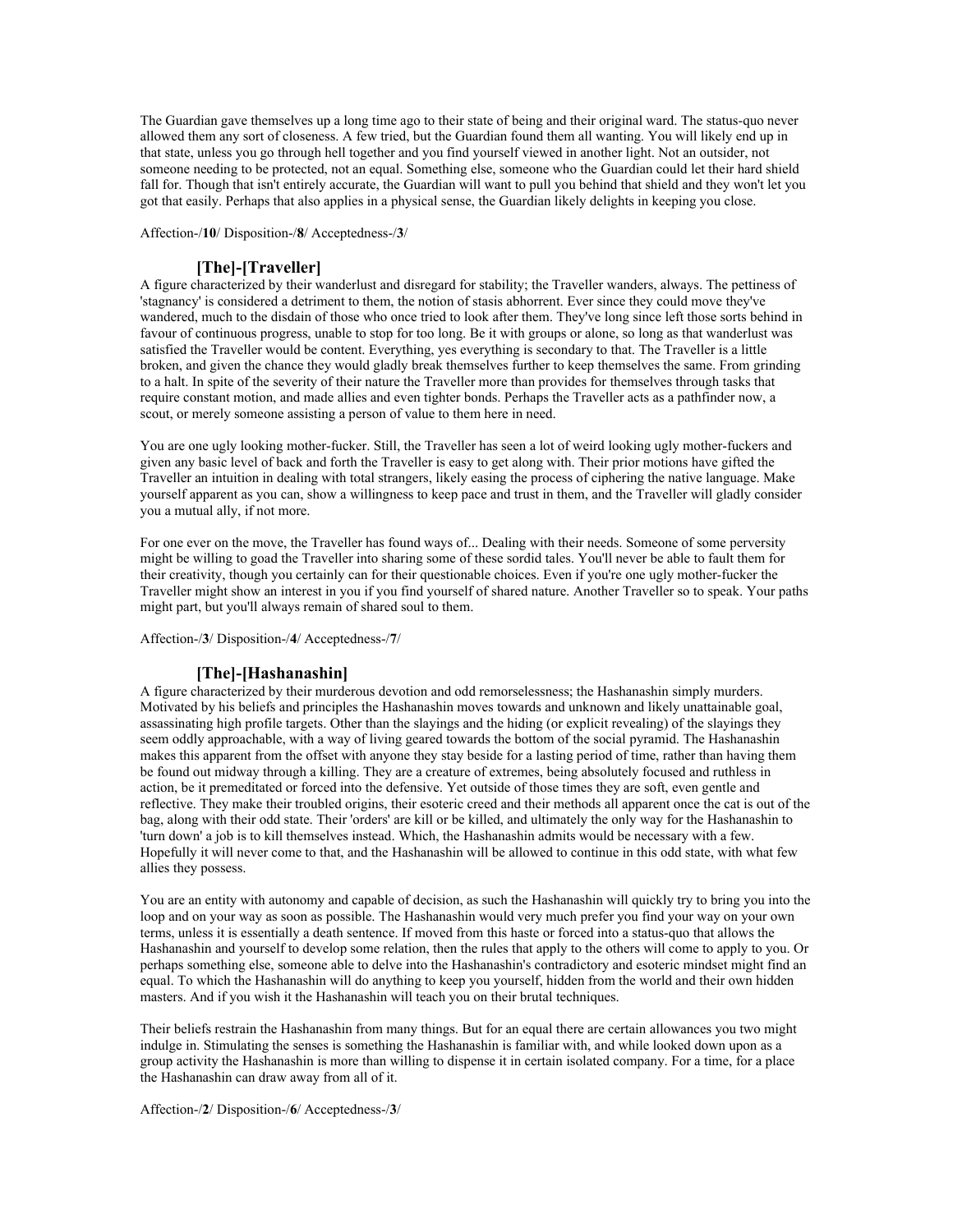## **[The]-[Youth]**

A figure characterized by their inexperience, haste in learning and optimism; the Youth tries, for what little it is worth. A ward or an indentured sort to another member or a group, or well and truly abandoned to their own devices if alone, the Youth has forged themselves some courage in their own functions. Not much, but for one of their age it is not insignificant. They carry some hallmarks of immaturity, but they are mindful of this and take great pains to correct that behaviour. Already adulthood is on the horizon for them, though in some ways it has already been achieved, the Youth is better acclimatized for fully independent existence than many. The severity of which depends on how much they've been left to themselves. At worst harshness has marred them physically and left them hanging onto their hopes by a thread, though there's a better chance they'll be somewhat mixed. Still, they are not fully unto themselves yet, and the imminent future will be what truly settles their nature.

You are one weird looking person. Someone who probably needs more guidance than the Youth does, making it easy for the Youth to justify bringing you into a functional state. Despite their roughness, the Youth can prove to be an effective teacher on simple matters, more easily navigating the thoughts and ideas with a relentlessness that eventually bear fruit. Of course the Youth knows they can't teach a lot, and outside of the basics this becomes a shared learning experience, one that will likely define your relationship.

Ultimately your relationship will be defined by the future, the environment surrounding you and other nearby, shaping the Youth into their own. Something far off and imminent. That state has yet to be decided, though you will certainly have a hand in it if you stick around.

Affection-/**?**/ Disposition-/**?**/ Acceptedness-/**?**/

### **[The]-[Insane]**

A figure characterized by their mania and a uneasy understanding of your predicament; the Insane is one who sees the true face of reality, along with peyote like hallucinations. Switching between mental states of depression and manic joy on a dime, the Insane has seen things a meat-bag like you wouldn't imagine, unless you've woken to a very specific state of being. If that is the case you might be kin, of a sort. Twisted and estranged across the stars, still the Insane recognizes and obliges such ties. Even if you are not awake to realize them. They fit along only in the fringes, with those willing to stomach their company for those occasional glimmers of truth, if even that. Perhaps the Insane is a deliberate unwanted follower that is barely tolerated, or if alone just surviving. It doesn't worry the Insane at all, it's all transitional, though the Insane does have a certain weakness for small elements of the present. Small things, that do not encompass the spirit, simply bolstering the Insane's already hallucinogenic existence.

You are another wanderer that wasn't granted the apparentness of choice, or if you were, the Insane makes your removal apparent. Made to suffer a fate for some other dreamer's hubris. A sickeningly hilarious interlude played by creatures that forget. But there is nothing to be done about it, the most the both of you can do is enjoy yourselves before the inevitable. Whatever that nonsense is. They admit that they've no idea where this road ends, but that's a good thing. After all, what's good is a story if you already know the ending personally? If you are able to acclimatize to the Insane's oddities, you could find a perverse if understanding ally.

What is a little spiritual incest between the estranged? The Insane if they find your form not too removed and your minds of closeness will readily throw themselves into fruitless actions, the sort of perversities that require a level of isolation and a shared understanding. Any relation will come of that, a shared cantankerous delight. After all, you're both awake and alone with the other, why not enjoy yourselves?

Affection-/**5**/ Disposition-/**1**/ Acceptedness-/**8**/

### **[The]-[Psion] (Esoteric Only)**

A figure characterized by their bindings to a world unseen that melds to the mind and the consequences of that; the Psion exists in an odd stratum. Both reviled and a necessity to the functions of the powers that be, likely their existence is one that has been set in bindings. Some of which are mental, others are as physical as they are painful. Resent would be the word used best to describe their relationship with the world at large, for theirs has been a harsh state. Even the kindest sophonts can turn cruel at the consequences of abused psionic and the very worst have no bottom for the level of treatment a psion can receive. The psion's relationship will accordingly range. But they'll always remove themselves, hiding themselves from the world at large and keeping their abilities hidden outside of the greatest necessity. At the best of times they'll be ornery and eager to back and forth, while at worst they are jumping at the bit for a communicative fight. Those few who fit as allies either exploit these tendencies or find ways to circumvent them altogether. One able to bit back will be able to get along with them, perhaps in a literal sense.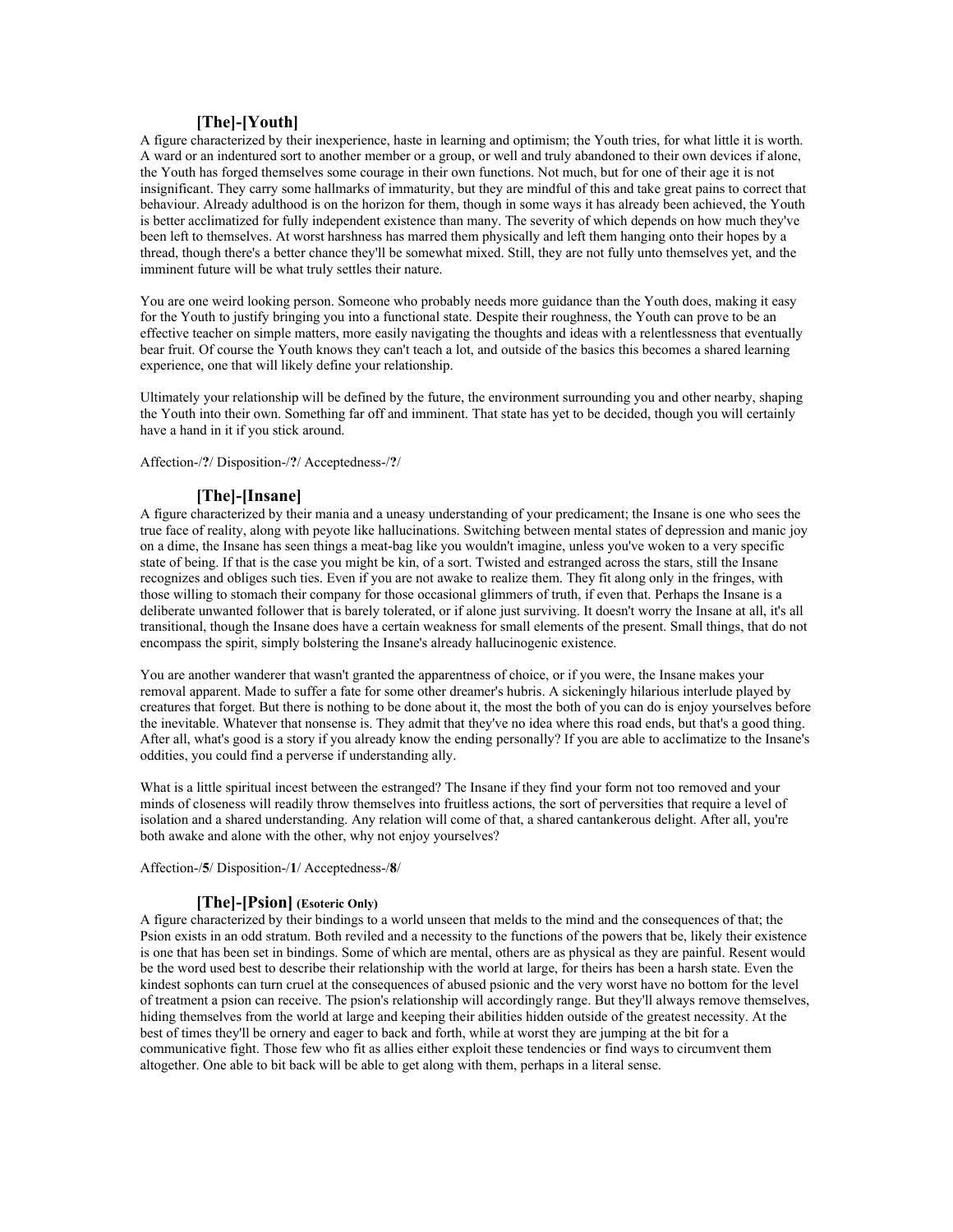You are a problem. A massive problem the Psion will realize fast. The possible attention you could draw will make it very easy for the psion to consider abandoning you, and without counter-action they might do just that. Given some time and some mutual understanding, be it in circumventing their aggressive stand-offish behaviour or embracing it and giving as good as you get you can likely earn the psion's trust. And from there? Well, that depends on other things.

The Psion's got something of a history, one they don't want to share much of as it's left a lot of marks on them. Some certainly of a physical nature. Not all of it was bad though, and perhaps the Psion still has some old flames about. The Psion will keep things loose until those flames are revealed extinguished. If you aren't too bad on the sensory receptors... Well. If you use a certain breed of respectable mannerisms the Psion might prove willing to indulge.

Affection-/**4**/ Disposition-/**8**/ Acceptedness-/**5**/

## **[The]-[Drone] (Hive-Mind Only)**

A figure characterized by their seeming devotion to the greater hive that hides away their slight individualism; the Drone isn't actually a Drone. Even if for all intents and purposes they are, but given some distance they reveal themselves. Their nature is the most flexile of any, for it is fundamental to the Hive that bore them. In the most controlled and integrated the Drone might be just that, a drone lacks the capacity to even communicate and sticks about, perhaps acting on impulse to the greater life-form as it prods at your nature. In a more collective and autonomous nature the Drone will prove simplistic and somewhat impulsive but taking on a genuine interest in your being. In the furthest the Drone merely plays the part, hearing the calls and motions of the Hive but existing outside them, perhaps exploiting these motions and hiding itself away in the vast hive life form. There is always a curiosity though, a clumsiness to the Drone's proddings and what seems to be a concern for your continued survival.

You are external, you are an unknown. These elements should make the Drone ignore you at best, or 'deal' with you. Yet those instincts are ignored, or even actively suppressed. Hostility and a mismanagement of contempt might make the Drone 'give' into those instincts, but otherwise the Drone is content to exist in tandem. It can't really explain why, in the most extreme circumstances the Drone might literally be unable to communicate. Of course, the Drone doesn't dwell, it simply does. At it's highest consciousness the Drone still does, content in it's nature, both the straight servile and it's deviant behaviours.

There's a good possibility the drone might outright lack sexual characteristics, though a conscious drone with an understanding of your... Needs might be willing to find alternate methods of dealing with them. But what truly feeds the Drone, even the most simplistic is a closeness. The Drone appreciates touch over many other things, presence feeding them like a starving individual at its worse.

Affection-/**2**/ Disposition-/**1**/ Acceptedness-/**1**/

Affection; Frigid |0| /to/ Overt |10| Disposition; Submissive |0| /to/ Domineering |10| Acceptedness; Common |0| /to/ Degenerate |10|

**\*It goes without saying that the choices on Sophont species will change these options, in the most extreme cases altering them to be devoid of sexual relations. I leave it to the discretion of the reader to take the base of what exists and modify it in their view of what they've created. So long as the core of the individual remains the same.**

> *Sordid. External. The sorts willing to persist outside, for a time anyways. Willing or not. Already their stories are in play, and you fall at their sides. To help or doom them? Or does that even matter in the end?*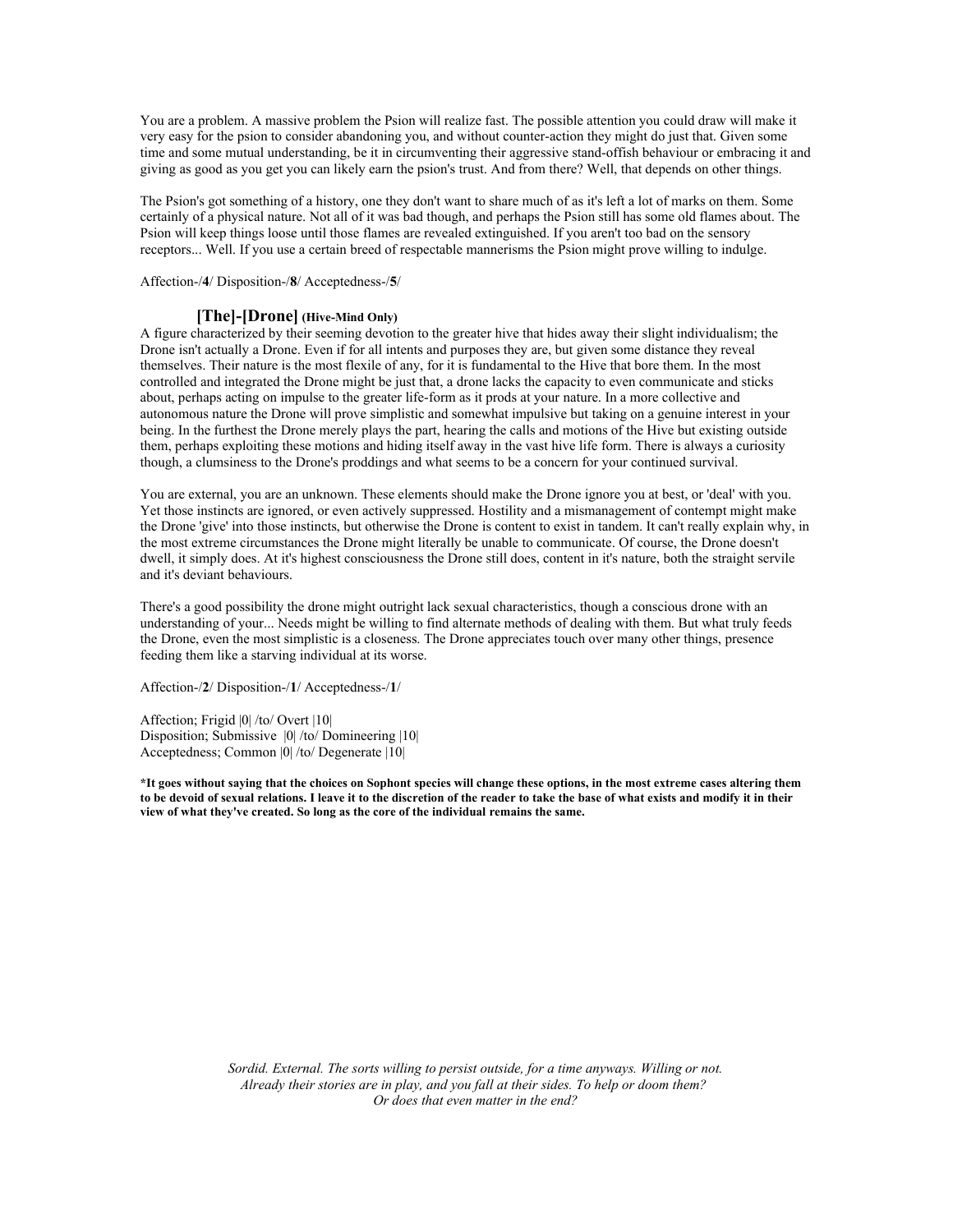## **The You**

*Last, at the centre of this is you. Not the centre, only the centre of your own mind. Your own perspective. A thought that grew too long, too fast. Someone holding onto something that can't age, for it was not made in the Second's form. You, you only carry it. One, of so many.* 

*Can you even hear me? Are you aware enough to understand?*

*Will you forget me, like everyone else?*

*I suppose it matters not. Your minute, your second, this is yours. Not mine. What of you, Cousin-mine?* 

## **Landing Condition**

# [**Strong Body, Shattered Mind**] [63] •**{▲+15}**

You landed lightly, all things considered. You registered your body hitting physical ground, something soft as sand. Not even a bruise or a scratch on your person. But that transition? You were ripped from everyone you knew with a murderous distortion that did away with your control of your senses. It was as if everything you'd found joy in was ripped apart inside your own head, everything you'd despaired beaten into your soul over and over and over again. Repeating in a singular moment in an alien space. It couldn't be real. None of it could be real. You were lost without a body. Until that horrible gentle landing. You were a slave for that long wretched moment, every action predicated, every motion and every breath. The last straw the sight of THAT thing. That xenos creature. You lost consciousness soon after. Returning to a functioning mind-set will take time. If it is even possible to fully return after such an experience.

# [**Physically Mangled, Mentally Capable**] [63] •**{▼-15}**

All things considered you didn't really catch what was happening until you were suddenly a good ways above the world's surface. Then, things went down hill very fast. Perhaps you landed hard on a very hard surface and had your legs shattered, perhaps some native creature sapient or not found you shortly after your disorientated arrival and decided to exploit the situation, attempting to break you without a second thought. Either way, half-broken you barely escaped your maiming. It was bad, hurt like hell and if you were still holding onto consciousness you quickly realized that you'll perish shortly. Either way, just before it all went dark, you saw them.

# [**Not Dead, Yet**] [63] •**{▲+5}{▼-5}{▼-5}**

It didn't get you outright, you avoided that wretched chasm that reached out to yank you from your mortal coil, physically kicking and screaming bloody murder before it finally got you. You saw things, lost control of your own body and mind. But never your soul. The chasm, the nightmarish tunnel spat you at like a chewed bone, relinquishing control of your senses just before you hit the ground, letting you catch that ugly sense of deja-vu hyped up on steroids that made the landing hurt worse. And it fucking hurt regardless. Not enough to stop you, not even close though, you strangled that sensation as you moved, even as you got into physical trouble. Whatever it was tried very hard to break you, be it creature or environment. Still, you got away. Somehow, even on the far edges of exhaustion breaching your consciousness you got to... Them. You had no time to dwell on what you were looking at before the ground started rushing up to you. Everything on you is bruised, but you are far from broken.

# [**The Promised**] [63] •**{▲+15}**

In that moment when you were yanked away some- *Thing* cheated. You don't know how, why you knew that, it gave nothing more. Only a terrible offer that you, in that moment of confusion and distorted reality took. That entities sickening glee suffused you, as much as it's other elements did. It insulated your mind, slowed your body, setting you down on this world almost daintily. Exhaustion put you out, and it never pulled its hooks from you, a part of it stayed there, in the most basic of your senses. That first time it hit you, you fell over, aware you were no longer alone in both the physical and spiritual senses. It did things, and you realized you would never be rid of it. Though you can keep control of yourself this thing will remain, pushing you were it can, drawing your mind to lurid places and delighting in locking up your muscles at the worst times. Never to kill you, but certainly to make you *Submit*. Only time will tell if this entity succeeds.

#### [**A Face Through the Water**]**{▲+5}**

When you first look down at a reflection you do not see the you that was, but the you that is. That chasm altered you, still human but- off. Different. A perversion of others, a lesser version of it. But still not as bad as it could have been. The opening weeks and months on this world will be suffused by a possibly fatal clumsiness, as this body is not yours. Or rather, it wasn't yours until now.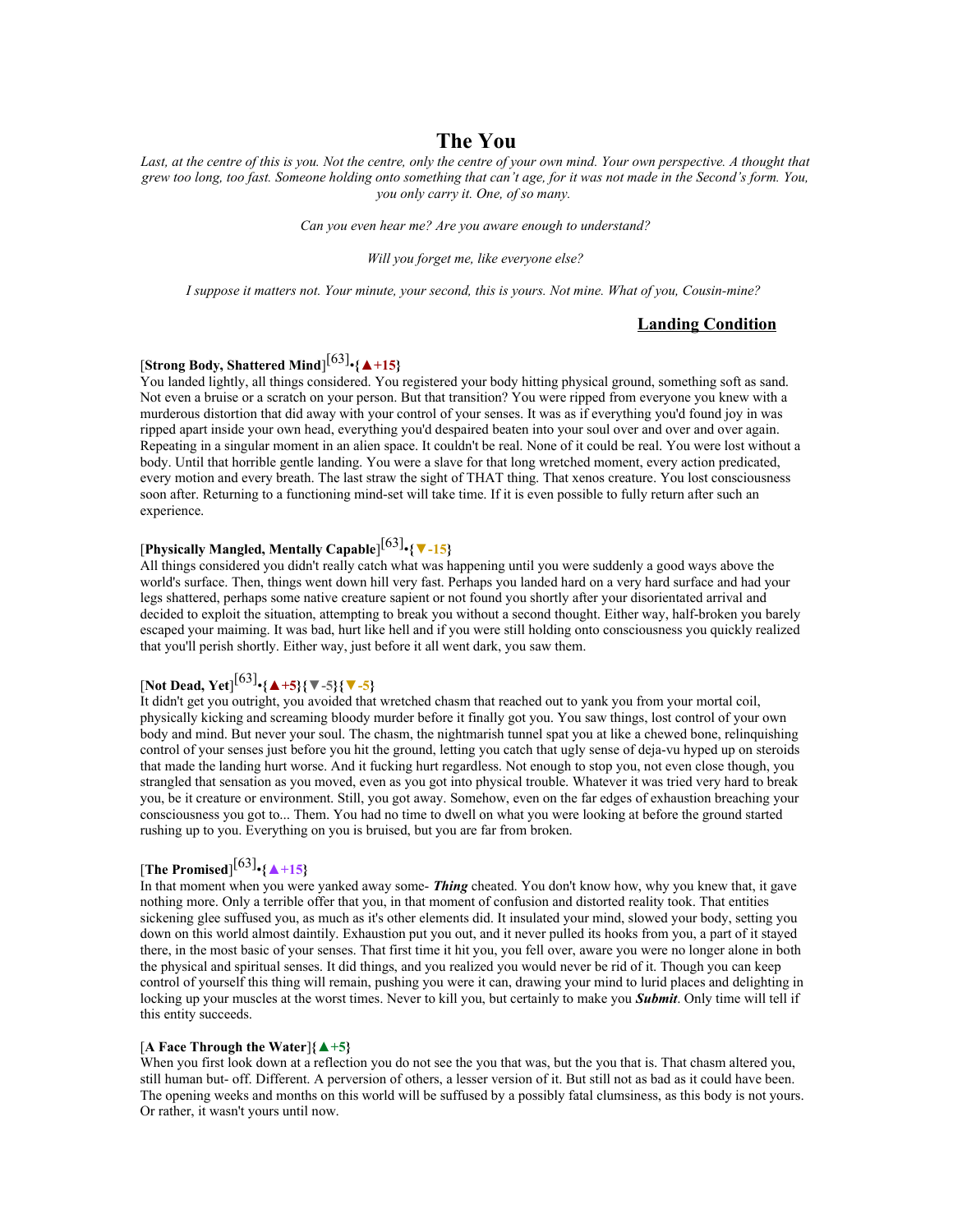### [**Conditions Thrown Aside**]

Former issues that long plagued you, be they allergies, diseases, parasites or even chronic failings of your figure slowly fade. Of equal importance outside of truly pervasive afflictions and parasites, illness does not trouble you. For the propriety of it. When you dwell on it you find your mind drawn over and over again to a singular image, a perfect coin, rolling mid-flip through the air. One cannot have a defective coin for such matters, right?

## **Body Nature**

# [**Still Human, Through and Through**] [64] •**{▲+5}**

You remain yourself, in spite of everything, flaws, strengths and all. Your base fundamental nature was not changed by all this, and though your nature might conflict with this world you can at least draw strength from familiarity. Binding what little you have firm and ready for whatever awaits you.

# [**Warped by Circumstance**] [64] •**{▲+5}**

Your nature shifts so subtly that you yourself won't notice it in all but the most extreme circumstances. A set of gills on a world dominated by water, eyes that can detect heat in the lightless underdark. A form ever shifted slightly beyond what should be possible. Adaption. So small and yet, when noticed you hear laughing somewhere. This could mean the difference between life or death, though deep down these alterations will never sit as natural on your figure. Flawed from the very bottom of their creation.

# [**Something… Different**] [64]•\***{▲+15}{▼-15}**

It begins slowly, moments after your arrival, a salacious giggling that you can't silence hidden deep within your ears. Then it starts in full, a little bit at a time, always at an inch, a crawling alteration that delights in making the process as drawn out an painful as possible, never leaving you as ready to move in these alterations as if you'd been born with them. Over the course of human months it will slowly alter your form to mirror that of the natives. Enough to pass at a glance, enough to survive. But something about your character will be off, and you will never be able to move this form like your old one.

**\*Req; [The Promised]**

### **The Nature of This Journey**

#### [**Like a Warped Memory of Barsoom**]**{▲+15}{▲+15}**

Those early dreams a century ago on your estranged Terra imagined a classic tale that had been repeated often with red dust and pale hide. Drawing to mind a frontier with many arms and many blades, all following a hero empowered by his Terran heritage. Now if you were ever to meet that E.R. Burroughs fellow you might throttle him. Adaption is slow and hard, the divide between civilization and the unsettled more brutal and biting than he ever wrote. You mange, you survive, you kick and claw and scrape with those 'advantages' always seeming to bite you in the back. Reality and the soil seeps into everything. Those harsh elements skimmed over in pen and paper gouge you in particular, though those who stuck their necks out to save you did so at great cost in a similar vein. Survival and success will not be glamorous, but they are possible, if you are able to adapt and grow.

## [**Like a Caricature of Reincarnation**]**{▲+5}{▲+15}{▼-5}{▼-5}**

Dropped here as you were, you came without 'useful' things, those devices you came to rely upon pulled out from under you. At times it was like the world and cosmos conspired to have your very worst traits condemn you over and over again, your presumptions and strengths neutered. For all you know that could be the case, it happens with such routine that you begin anticipating it. Survival throws out everything you know, everything you thought you knew. Entrusting yourself to others and confronting those ugly aspects of yourself you allowed to grow. But, if done, that person you would not have recognized, that you that could kill the old one, that will survive. Never truly separated from the past and yet in the same right as estranged as you could be.

#### [**Like a Fantasy Chained in Physicality**]**{▲+15}{▼-5}{▼-5}**

It often reminds you of those imagined worlds, idle fantasies and mythologies. Until of course this world breaks them in half with its own nature. There is ground here, a firm and physical that jars against those elements you half recognize from human literature. Correct in passing and and undone in understanding. Your assumptions unconsciously almost get you killed more than a few times. Dropping them and destroying them, acclimatizing to the nature of this world is more difficult than expected. But if you wish to exist and find a place here then it is of the utmost necessity. Else it is only a matter of time before your own flawed preconceptions drive you to an ignoble end.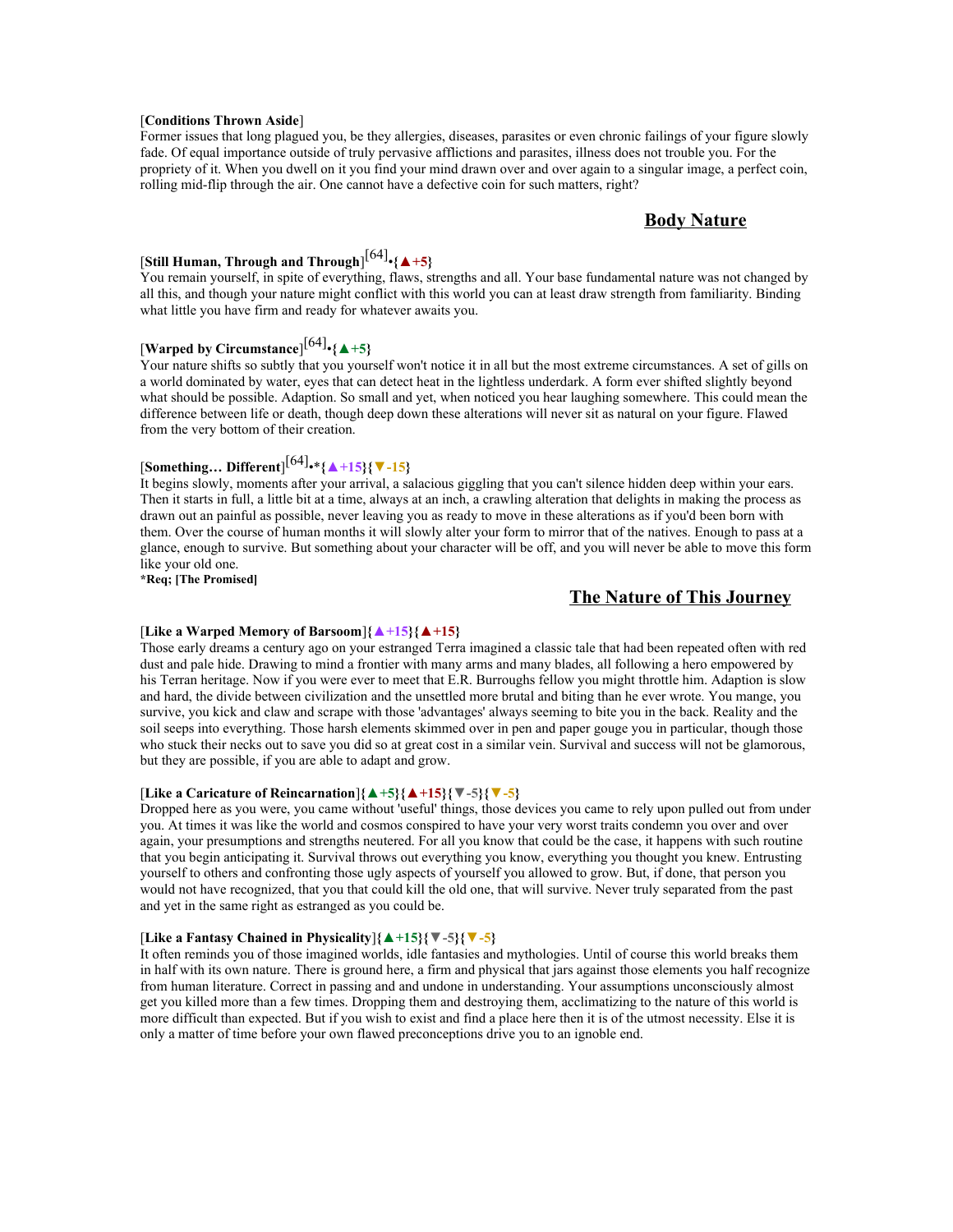### [**Like a Monster Among Men**]**{▼-5}{▼-5}{▼-15}**

Your nature is stronger than that of the natives, but that falls short still. Even those close still view you as... Lesser in some regard. If you are ever revealed to the world at large, it will be as a freak of nature or a terrible show-creature. Time might cut that distance with the few, should you adapt and play their cards against you. But for the masses? Be it as a product of standing civilization, estranged cultural nature or a 'better' culture to the one you knew there will always be a failing. An imperfection. This degeneration will make it easy to play cards against you and one will need to be very careful about 'proving them right' on their assumptions. Of course, no matter what you write, no matter what you build, no matter what you do it will never wipe away that sickening complex. Your future walks almost completely alone.

### [**Like a Three Legged Song**]**{▲+15}{▼-15}{▼-5}**

Your origins likely did not go to those places men went to at their worst. But if you did come from a broken place then ironically the transition will prove easy. War at the most brutal note colours everything here, and only a long journey which may or may not be already in progress will allow you to escape it. It might not have begun as it, but it descends into the realm of Ephesian Vespers and Nanjing before your very eyes. Worse, it is far from done, only time will tell if the status-quo survives this brutal period. But that is of no consequence to you, who will live day to day on a knives edge. Escape, survive, or perish. It matters not in the grand scheme.

#### [**Like a Memory of the Bloodied Trident**]**{▲+5}{▲+5}{▼-15}**

The nightmares and concocted scenarios of human dystopia fiction come to mind often. Society twists itself and its members, ever roiling them in upon themselves, in such a way where you could almost say some sadistic entity delighted whenever a sophont violently broke. They might come in some classic archetypal sense, they might come with a wanted hinge, they might come in all shapes and sizes. But it all comes to grind the individuals, particularly those who go against the grain to dust. Perhaps there is an escape, or perhaps that promise is often dangled by those who keep this terrible order in place. One cannot possibly change this, you certainly can't. It would take something explosive to alter this status-quo and you will grow all too aware you'll be 'dealt with' if your existence comes to light.

### [**Like a Bloodied Joke**]**{▲+5}{▲+5}{▲+15}**

This world is like a punch to the back of the head. Unexpected, disorientating and almost enough to put you to the ground. It tries, oh does it try. It can feel like this world is trying its fucking hardest to kill you, kill your allies, or failing that trying to violate all of you. There's a refreshing honesty to that, it doesn't hold back and a few successive mistakes is all it takes for it to get that. But you find yourself acclimatizing, simplifying. Stripping away the unnecessary and the unwanted. If you survive, the form you take will diverge far from that weak civilized thing you once were. But the you that will come smiles between bloody teeth at that.

## [**Like a Childe Beloved of the Sidhe**]**{▲+15}**

This alien world is just that, alien. In such a way you never imagined or processed fully in those half-seen moments when you descended here. Even the fundamental basis of your understanding is undone by this planets nature, viewed in a perplexing but ultimately apt light by its native population. Cast everything, even the most basic elements into the darkness of forgetting, it won't serve you here. The future cannot be predicted, each moment taken upon in itself, further and further from anything you knew. In that, the completely alien, there is comfort. You know well what strangeness leads you forward and what holds you back.

## **The Journey Itself**

#### **[The First Goal of All Creatures]{▲+3}{▲+5}**

Your salvation came together for no reason other than the most basic. Mutual survival. One that extends to you as soon as you can pull your weight. Even in the most plentiful of times there will always be some struggling to survive. Perhaps the end of the journey is a place of prosperity a long ways away, perhaps there is no end of the road, and this struggle is a perpetual one. Regardless, the simplicity of it can be impressed well before you understand the native languages.

#### **[Given to Paths and Transition]{▲+5}**

Some will move and persist on the fringes of society simply because they can, perhaps exploring, prospecting and salvaging ruins of destroyed places, perhaps doing small jobs and pitiable labour. But always sticking to those distant fringes along the road. It takes the right sort of people to be able to sustain an existence like this, either a removal from civilization or a wanderlust. Perhaps a less then magnanimous exit from settled places too. This will be a lonely existence, but if you stick around at the very least some excitement of a non-lethal kind might bleed into your future.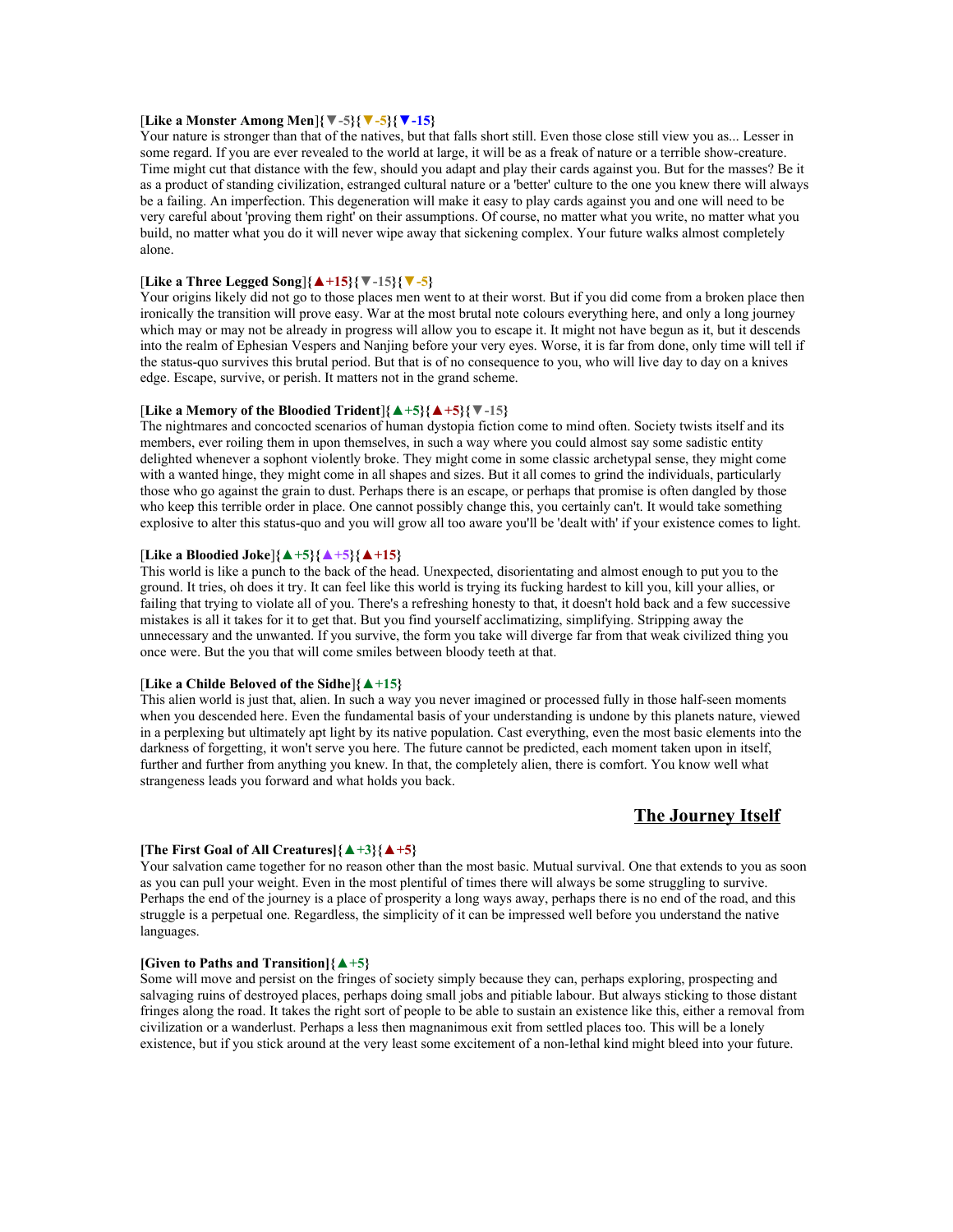## **[A Grievous Necessity]{▲+5}{▼-15}**

Your saviours were mandated with a task as heavy as a lead collar of terrible importance to those... 'Employers.' Depending on the dispositions of those who saved you they might be more than willing to die for this cause, or they might be locked into it by way of blackmail, or a promise of reprieve. Regardless, they are intent upon completing this task and just so happened to come across you in a moment where they couldn't move. Unless circumstances change dramatically this task still needs to be complete, and you'll either be with them to the end or dropped at the first chance.

#### **[Flames of Dissent]{▲+15}**

The polite word for your saviours would be 'malcontents,' and there are many, much worse words for them. Both in English and the native languages. Depending on the nature of this world this might just be simple meandering with justification to pillage, a long-drawn out struggle against a corrupt nation or an almost certainly fatal stand against a despotic empire. Whatever the case this sort of task is one that has no set end-point, and bar truly miraculous circumstances or the all the more likely execution cascade it will consume most of your time here.

#### [**An Alien Hajj**]**{▲+5}{▼-5}**

Salvation came on the road to a place of great importance, a pilgrimage to put it in the most basic terms. Be it only a single member of the group being escorted or all sharing a common creed, be it something kind to a religious sight, or one of historical nature. Whatever it is, this site is important enough to warren a long and dangerous journey. That journey having only barely begun before you arrived on the scene. There's still a long while to go, though with a little luck the small group should be able to avoid the worst dangers.

### **[Hard Circumstances]{▲+5}{▼-5}**

No one knew each other particularly well before all this, 'this' being the unfortunate series of events that cascaded in the formation of this small group. Aside a few possible exceptions the status quo was recent, and there's a good chance everything is still setting with your untimely arrival further distorting the social web. The future is posed upon a reprieve, distant, unlikely but still something. Something to get this rag-tag group together and out of the state that brought them together. Perhaps it is not all that bad, adversity can forge bonds as easy as it can divide them.

## **[Shadowed Purpose]{▼-5}{▼-5}**

Whatever it was that brought your saviours together is a non-topic they refuse to discuss, even among themselves. They all react poorly to prodding and even worse to more forward actions. Whatever it is they're willing to go far beyond safety and comfort for it, dragging you along for reasons that remain hidden. In time it will become apparent what this was all for. Who can say if it will be worth the long toils and shed fluids though?

### **[Commercial Pursuits]{▲+5}{▼-5}**

This group was formed for very simple and explicit reasons. There's a lot of wealth to be had out in the world, be it some ancient lost treasure hidden far from sophonts, exploration into the unknown, unscrupulous ventures with seedy agriculture workers or other things. It is impossible to say how long this venture will last, or if there is any set relationship beyond gain. Still, even if that is the case you might be compensated if you can make yourself useful.

## **[Incidental Company]{▲+1}**

This little group put itself together by chance a while back, and has remained together since in an odd limbo. Likely there is a good tandem to this state of being, perhaps a product of peaceful times, or at the very least a space on the periphery that is just prosperous enough to sustain this status-quo. You're arrival in of itself takes the centre-stage. For a time until you either accidentally get yourself killed or become as functional as you reasonably can.

# **Boons Granted & Curses Laid**

#### [**The Writ Journeys**]

Over your time on this world you managed to put together a small set of writings, either in the language you first learned or in a native language as a means of keeping your hands busy and your thoughts organized, to create a lasting log of your travels and encounters on this planet or perhaps simply to keep your knowledge on written words intact. The level of effort detailing these writings is entirely up to you, but you have a feeling that somewhere it counts. Someone else watching, perhaps? Who can say.

## **{▲+3}**[**Per 100 Words**]

Your writings go into describing local creatures and their alien ecosystems, up to and including the sophonts in a biological sense. This might be in a practical sense, writing down various ways to get at food sources or their utilities, or a scientific sense that gears on recording for recordings sake. Or perhaps it is simply encounters with this planet's native life-forms?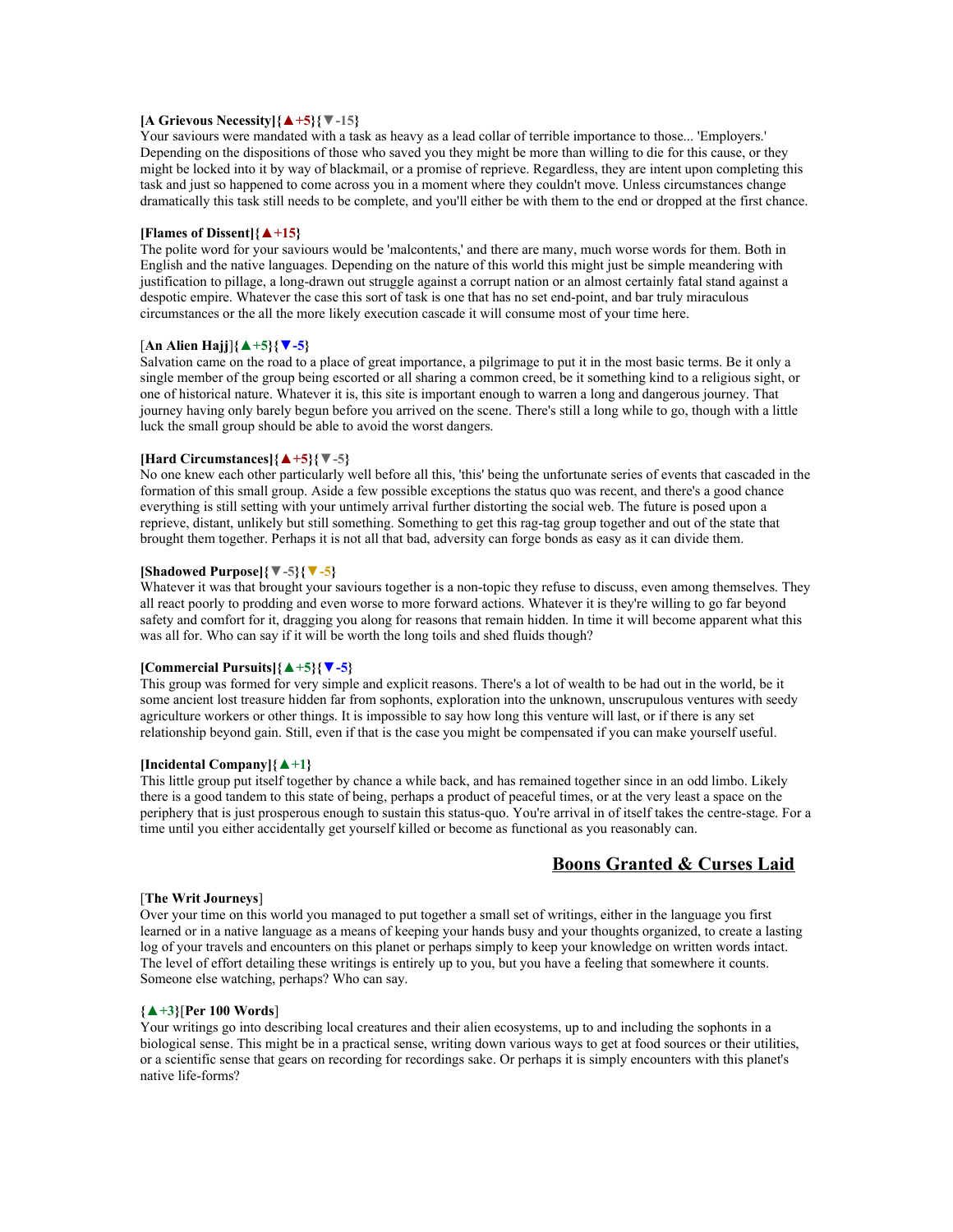### **{▲+3}**[**Per 100 Words**]

Your writings veer into what could most politely called 'native mating practices.' Be these of fauna, but more likely those of the sophonts, be it as a society or on a more... Intimate level. These records might be lurid descriptions of events observed with voyeuristic, a more clinical focus on the actions and how relations work, or events you personally found yourself a part of.

#### **{▲+3}**[**Per 100 Words**]

Your writings enter into the realm of conflict, be this between the native sophonts and their environment, individual or societal internal quarrels or those that align against yourself. These might be simple accounts of what you've witnessed or heard extensively about or more clinical dissections of the origins and methods the natives fight.

#### **{▼+3}**[**Per 100 Words**]

Your writings cover the specifics of traditions of loss, in a light that doesn't necessarily cover those who you've lost. This might the physical rituals you've watched from afar, the rights and lasting remains of those practices or other things. Or perhaps it is the opinions and feelings of those around you on those practices.

## **{▼+3}**[**Per 100 Words**]

Your writings often go over what you've seen on the local ailments, be they diseases, parasites or viral infections. These can go on describing the effects on the local populations but also the cultural and physical responses and how the natives deal with them.

#### **{▼+3}**[**Per 100 Words**]

Your writings cover the divides between this world and the one you grew up upon, the specifics on the far-reaching things you would never have been privy to back on Earth. These writings however they manifest ultimately do not dwell on what was lost but instead regularly focus on the present, using that former base as a rough frame. One that this world slowly comes to replace.

#### **{▲\?\▼+3}**[**Per 100 Words**]

Your writings usually turn on the broader motions, perhaps simply for the purpose of stating your thoughts, musings on what you encounter. The only mutual thing you find yourself drawn to is... **CHANGE**. For good or ill? Or does that even matter now?

#### [**Receptive Opening**]**{▼-15}**

Your first few weeks don't go nearly as bad as they could have gone, all thing considered. If you were assaulted to begin with your saviours quickly managed to lose them and if you're lucky you'll never see those hostile individuals again. You'll have a chance to recover, even if it is only to the point where you can freely move again before the need hits. But this moment will not last forever. Time will resume and the rest of the world will force your motions again. Do not let the soft moment spoil you, particularly if the natural state of things is hard.

#### [**Properly Clothed**]**{▲-15}**

When you were dragged to this world you mercifully found yourself with clothes that will allow you to survive here, at least initially. These might simply be a decent set of clothes you found yourself coincidentally found yourself wearing at the time, or perhaps you were trying on out of season clothing. Either as a purchase for the inevitable change of seasons or perhaps travel to a remote location not too dissimilar to this part of this alien world. These clothes won't last forever, but they will be vital in the early months here.

#### [**Cute**]**{▲-15}**

There is a fundamental part of your physical format that instinctively evokes a response in most Sophonts. Not necessarily estranged from the human response to certain traits, at least in that inflicted sense. It manifests in some form of benign element, cute perhaps being the most obvious interpretation. Ultimately it depends on the sophonts themselves, it might be you have traits of the young in your figure, or perhaps a neutral, friendly species that remains hard-locked in the sophont nature. This element will make it difficult to outright attack you unless someone is easily able to ignore these instincts or doesn't outright. But it may also lead to some treating you as an near pet.

#### [**Made from Myth**]**{▲+15}**

You resemble either in passing or directly a mythological creature of some small respect to the natives, even across cultures this resemblance will remain, even if not as intact as the first contacted cultural sphere. This creature takes a hidden aspect to it, one that deliberately hides itself from the world and has certain properties. Some of which can be extracted from the corpse, though it doesn't outweigh the worth of having this creature alive. In a primitive or even a more advanced setting this resemblance will radically alter your interactions with the natives, harmonizing you not as an alien but as creature of mythical origins. But who knows if that will be a blessing or a curse in the long run.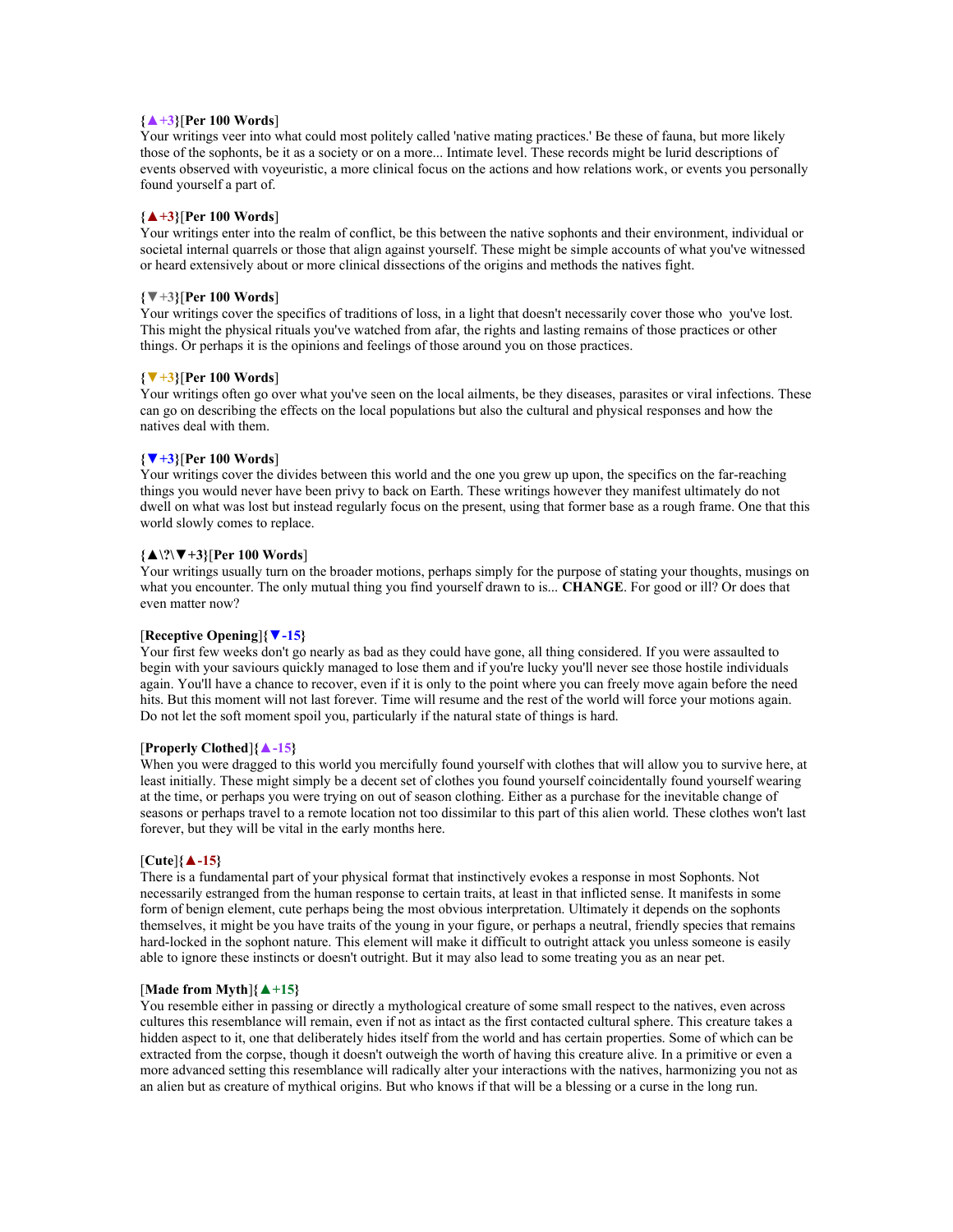## [**The Writ Struggles**]

The road ahead is long, even in the best case scenarios if you live a long life it will still be suffused with episodes of unwanted attention. And it can get all the worse. Perhaps these writings began as a way to organize your clustered mind and make sense of some very trying events. Perhaps you were already writing a log of your journeys and would be completely remiss if you did not include these misadventures. Perhaps you write them simply to ensure there is a record of it, for another be it someone trusted or a stranger. Just so it isn't forgotten? Well, that lies on you.

## **{▲-3}**[**Per 100 Words**]

Your misadventures with local wild-life are prominent in your writings, be these simple incidents where critters chewed through your trash or more extreme events. Run-ins with a very dangerous apex predator, close-encounters with dangerous herd stampedes, or entrapment by carnivorous flora. If not you, those close to you endured these events, and possibly paid a very steep price for it.

## **{▲-3}**[**Per 100 Words**]

You and those around you endured more than one sexual incident along the way here. These might just be miscommunications, struggles to find a functional way of... Doing things, or misunderstandings. But there is a very deep pit that can get very unpleasant very quickly, for you and those around you. An ugly situation, but one that can't be unexpected. Perhaps this writing is cathartic, a means of expunging the memory. Or a reminder to yourself, so you don't accidentally find yourself in such a situation again.

## **{▲-3}**[**Per 100 Words**]

Your struggles turned sour and violent more than once, a probability in even the most 'civilized' and passive locals. These can be short scuffles that left you with a bloodied nose or something much worse that left you or others incapacitated. It might be that you weren't the primary target, but had the misfortune of being caught in a trap, or a poorly aimed volley. Recovery and instability come up a few times.

## **{▼-3}**[**Per 100 Words**]

You find yourself effected by loss, be it the loss of others or the loss of parts, be it on a personal level or through those you find yourself beside on this world. Grief, your own or others and the consequences both physical and mental are likely expunged through what you put into writing. Here, there's a good chance you'll be closer to your end, always waiting just outside of your sight. Do you cower and hide? Or will you revel in these moments?

## **{▼-3}**[**Per 100 Words**]

You find yourself in precarious situations on grounds of certain ailments. Both those that can afflict your sophont saviours and the few that can afflict you, be they parasites or seated bacteria. Ranging from simple but still unpleasant pauses or something much worse. The unseen is as dangerous as any radiation, even the strongest can be brought down by it. In some cases, all you'll be able to do is hope. Sometimes less.

## **{▼-3}**[**Per 100 Words**]

Your writings draw back to Earth more times than you care to admit, to the point where it looks like you have the mother of all cases of home-sickness. Rapt comparisons to human and Terran elements, a constant prodding at what brought you here and what you might need to get it to undo this state. Or even further, more fevered elements on if it would be possible to find some escape.

## **{▲\?\▼-3}[Per 100 Words**]

Your writings stretch outside of it, always rescinding in on themselves. A great wyrm that chooses to devour its own tail, on your slowed state. There is no common theme though, not outside of **STASIS**.

#### [**Hostile Opening**]**{▲+15}**

The first few weeks on this world are spent in a day to day, or even moment to moment struggle. If something is after you from the start then it will try its very damnedest to find and kill you. If not then something will eventually discover and subsequently try very hard to kill you. Things go wrong left and right, both for you and those around you, almost like the whole world has taken offence to your arrival. If you survive, you will do so by the skin of your teeth and not without scars. If those who initially saved you made it then you'll have done so together.

## [**Ass-Naked**]**{▲+5}**

You were pulled from what you knew at a most inopportune moment. Perhaps from a slumber that had come after an encounter with another human, perhaps between a change of clothes, or in the midst of washing yourself. Either way, it ended all the same, arriving in this world completely bare. Humans as a species were changed by clothing as much as clothing changed them and depending on the local clime your situation could be extremely precarious if not outright disastrous. It can only improve though, right?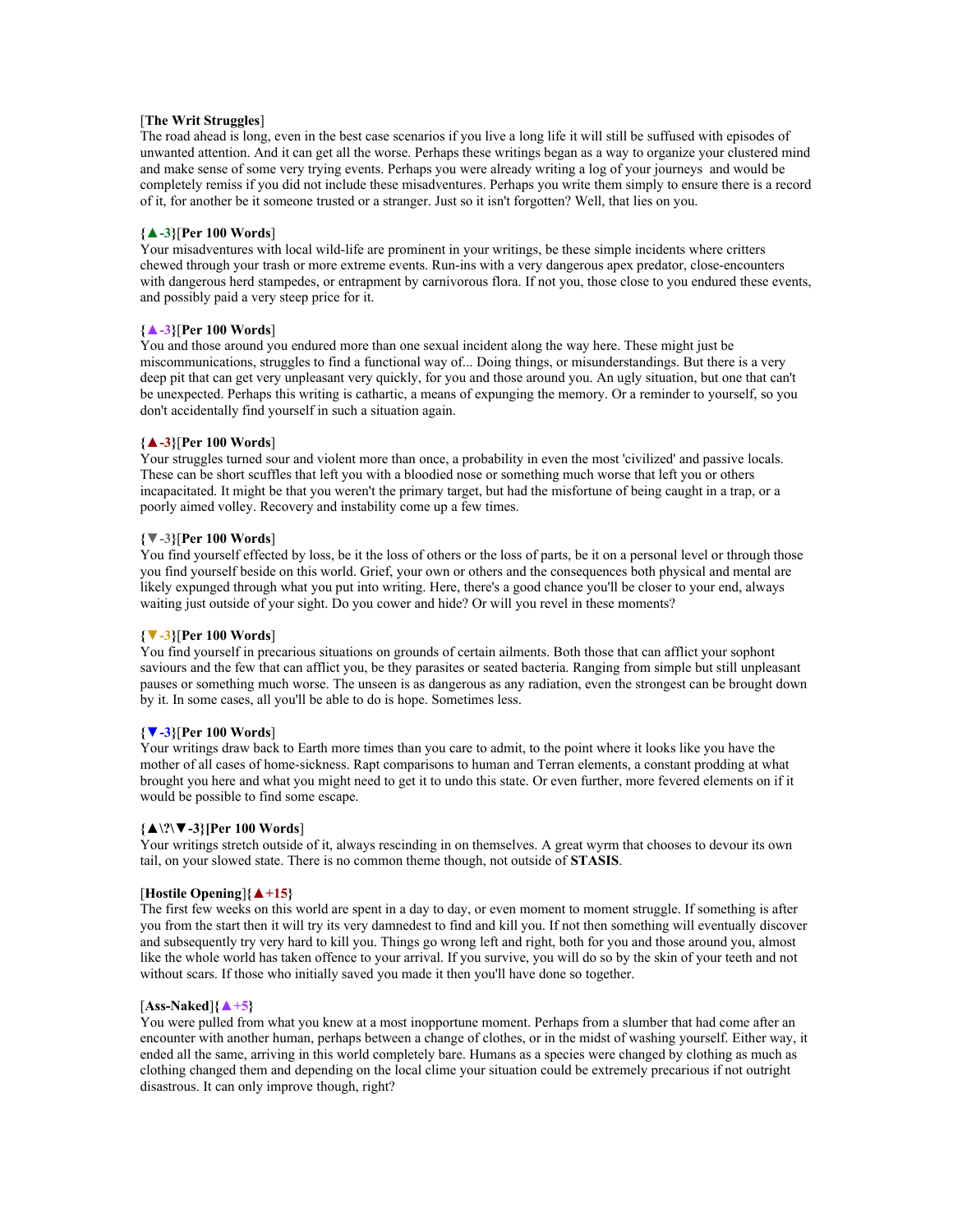## [**Unsettling**]**{▼-5}**

There is something about your format that unnerves or puts the locals off. Perhaps it is a resemblance of certain parts of human figure to vermin or ancestral predators. Or perhaps you suffer an inverse uncanny valley effect where you are close of enough to them, but still far enough a deep seated instinct keeps them on edge. In line with a corpse, or a infested creature. Or perhaps your features are so perversely alien that it is difficult to comprehend you as a living creature, much less sapient

#### [**Salacious**]**{▲+15}**

There is something about your physical format and body language that... Does things for the natives. Either on some ancestral impulse or very noticeable shared physical similarities to xenos 'interest points.' These might exist across the entire species if your figure is foreign enough, or it might be a singular gender that you attract with a few notable exceptions. This colours many of your interactions if you don't properly hide yourself.

### [**That Millenarian Terror**]**{▼-15}**

Either as a simple undone seal or a wretch directly opposed to an incandescent Anointed One, you resemble an unnerving creature that heralds the end of days. Be it the actually antithesis of life or one of many lesser creatures that oonly arrive with the end times. Broken seals or lesser horrors, it matters not. What matters is most of the native population knowing or at least recognizing you as this creature. Of course you aren't and likely don't act like one, but when has that mattered when interpretation takes precedence?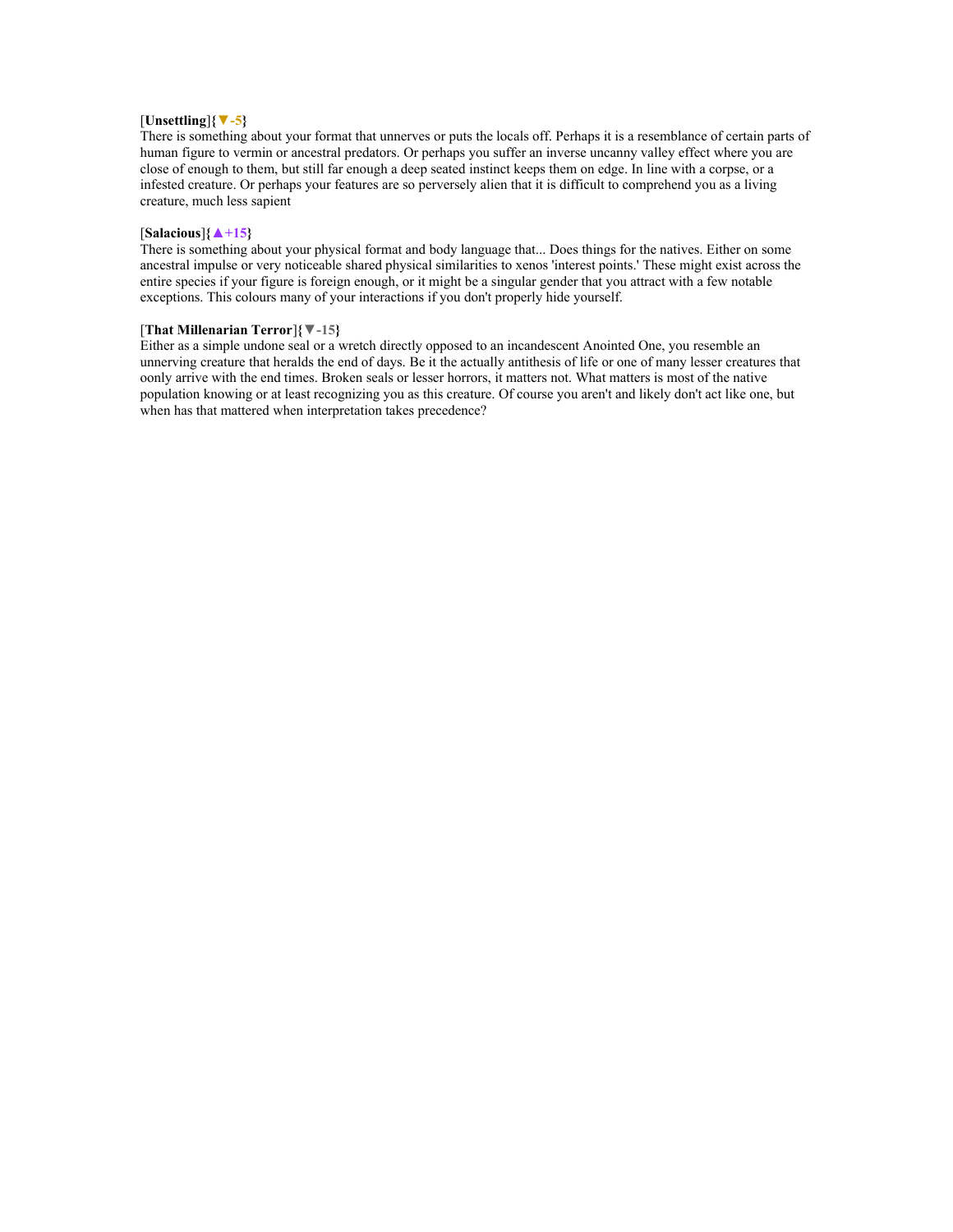# •**The Mark**•

*Oh, dearest thing. Contemptible corpse. Cousin-mine, bound by that same charge. Though, different. An eye to an ear.*

*A beating heart to a lengthened claw. So much of this terrible thing we are lacking awareness.*

*I suppose that is what would make your hear. Not that you could respond, perhaps you will not process it. After all, aware of the self, it is to be burdened. Willingly, gleefully.* 

*Cousin-mine, I am sorry if you can hear me.*

#### **Asleep** •

*You... Never woke? Then... I've been talking to myself. For all it was worth. Forgive me, forgive that part of you. You will never understand why, never understand another portion of yourself agreed to all this. In another place, or another time. It doesn't matter, especially when you find yourselves so entrapped. But... You can still find happiness.* 

#### **Half-Mired** •

*I remember those early days, always fearing I was going mad, dreading the moments where my conscious failed and*  the void filled with... Things. Monstrosities. What wasn't. What wasn't yet. What couldn't be. What could and would be. *All those other things and borrowed memories between our ken. Some never leave this antediluvian state, sadly.* 

#### **Prophet-in-Bondage** •

*The you that was, the you that will be. Sometimes the difference between them fades into nothing, damning you with the* worst sort of fate. To know well the path you chose and still follow inescapably. Those unable to face this nature *always end in tragedy spun of their own action. But those who find themselves will know no regrets.*

#### **Memorial-made-Creature** •

*The you that was, all those thinking things before. It is possible to draw into moments where it melds together and physicality becomes subject to the betwixt. What is it like to strike with a hundred limbs? To kick with a hundred heels? It shatters the present, damaging the body. But sometimes that is all you have. That and all those memories of before...*

#### **Dwells-far-Beneath** •

*Sense and memory. They knit together and it would be impossible to divide the two things. Unlike your more prominent ken however, you almost feel like you fade away at times. Until it begins again, that subtle beat beneath all things, every willing action produces beat, a thrum that rolls under your skin. Surprising you is difficult at the best of times.*

#### **Crimson-in-Tongue** •

*All things above and below fall into what a momentary being would call 'passive.' Even direct and tangible action. Voice, within and without, interaction focused through that breath can carry weight that sunders bone and flesh. So many passing words, voices, thoughts. Released. Or returned? I can never tell cousin-mine.* 

#### **Fuchsia-in-Eyes** •

*Our most renowned sisters, highest of our number and always chained below. You're one of them, aren't you? One who* watches? Forgive me, it is not often I'm privy to one conscious understanding... You often just forget. To not be alone. *What is above, what is apparent, what is hidden, what is impossibly far, and most of all, what is below. It's all there, within and without. And you are cast across it. A leaf amidst a terrible storm. I wish you the best cousin-mine, for you will likely need it.*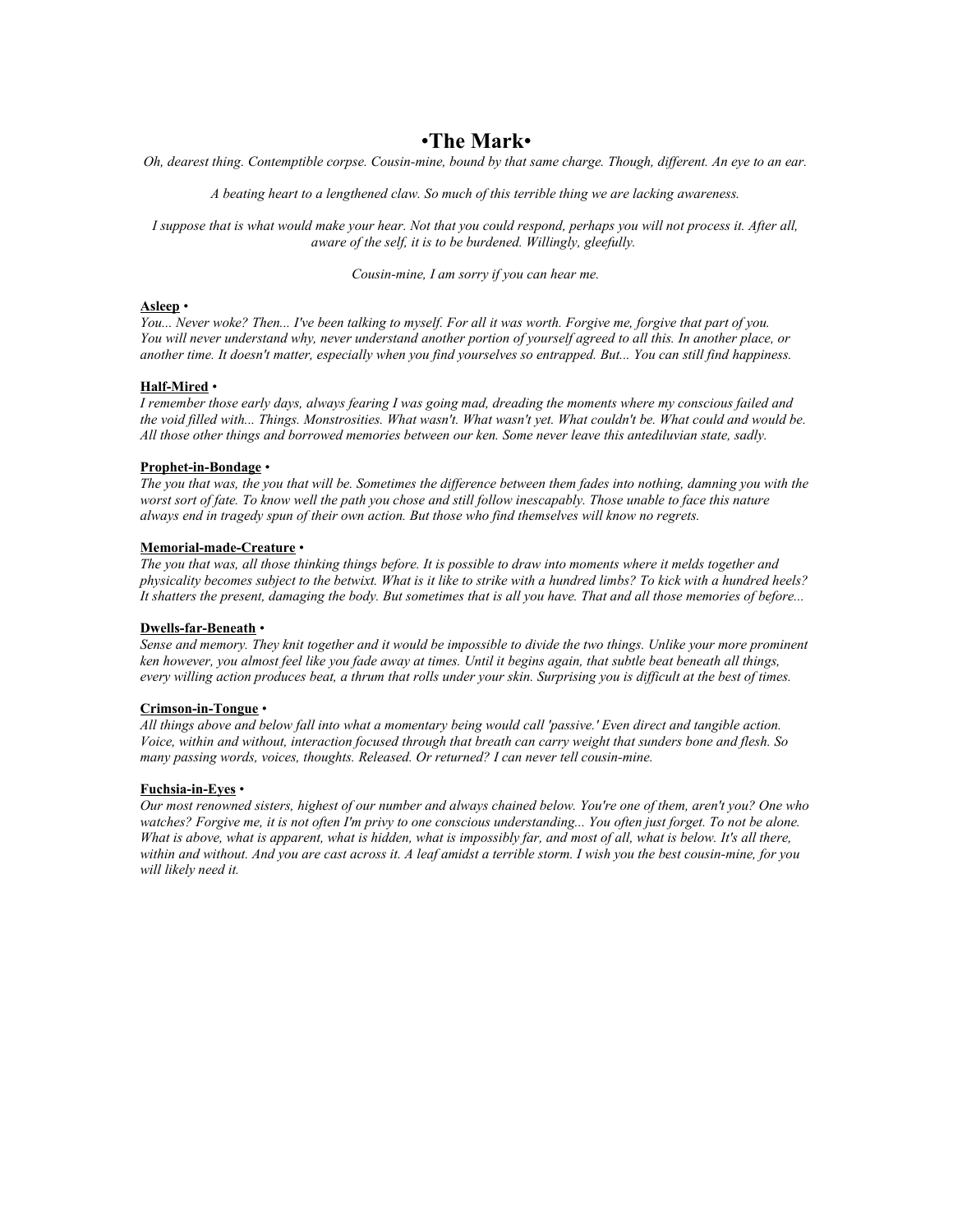# **The Future**

*That is it then. The moment is gone and I will be too. You and I will never meet, and I will never grace the back of your mind again. We, trapped in the sway and ebb of things, which is our fate. But perhaps that is enough. To know?*

*Your captors, your betrayers, the gods seeking birth through men and you. Your slumbering mind. Such motions are always terrible in their own rights. Not evil, but willing to commit atrocities eagerly in each right. Did you feel them cloying? Struggling against each other to play upon you?*

### **[EACH PATRON CAN BE PLAYED UPON ANOTHER OPPOSITE IN VALUE ONCE] [THIS COMBINES THE SUM, POTENTIALLY NULLIFYING THEM] [BUT THE CAN ONLY BE DONE ONCE FOR EACH PATRON] [WHAT REMAINS CANNOT BE ABSOLVED, AND CANNOT BE DIMINISHED AGAIN] [IT CANNOT BE STOPPED NOW, THE FINAL VALUE OF THIS GAME REMAINS THE SAME]**

#### **{▲}**{**Entity of Life & Devi of Motion & Strangeness**}**{▼} {▲}**{**MOTHER PATRON IBAOLOSH**}**{▼} At;{0} & Fully Neutralized**

*Ibaolosh remains but a bad dream and nothing more, forgotten a few days after your arrival on this world. The True Colours of Life fade from living memory.*

#### **At;{1}{Or Higher}**

*Ibaolosh concentrates their figure into a cohesive form, but is unable to grow any stronger. The Patron draws back, enumerating change, suffering and evolution where it already exists, but is unable to exert any power beyond. Still Ibaolosh honours her dreamer, and delights in offering new experiences and personal growth.*

## **At;{50}{Or Higher}**

*Ibaolosh comes into being, able to influence the world as a proper daeva. No longer can she be restrained and there is no inevitable end for her. Ibaolosh, changes being as only a creature borne of human dreams can. Still nothing that could not occur without her, bar the few 'favours' she grants you, magnanimous dreamer. Inspiring episodes where the True Colours of Life shine behind reality.*

## **At;{100}{Or Higher}**

*She could be considered a goddess, and will likely be considered that in time, now able to grow. Ibaolosh will be born, in a decade, in a century. It matters not, and all of this world will dance to her fevered tune. Not that she notices the concerns of mortal creatures, outside of her magnanimous dreamer and her own works.*

# **{▲}**{**Entity of Lurid Want, Devi of the Perverse & Wretched**}**{▼}**

# **{▲}**{**MOLESTING PATRON TRIBIDAMAX**}**{▼}**

**At;{0} & Fully Neutralized**

*Tribidimax never grows beyond the moist desperate nightmare of your first uneasy sleep. The Lavender Stain grows no larger.*

## **At;{1}{Or Higher}**

*The Lavender Stain seeps into reality. Disappointed but content in being. Able to poke and prod and tease from the shadows when thinking creatures allow them in. Perhaps they are more dangerous like this, revelling in seduction, always eager to make that last little push, especially in those you encounter.*

#### **At;{50}{Or Higher}**

*She achieves proper consciousness at long last, and with it the sort of delight only enjoyed by the lowest of beings. Tribidimax intends to 'reward' you fully for that as she pushes every switch she can and grinds every gear. The Daeva has great power, more than enough to create faces that will launch a thousand ships and the thirst that follows. Never too far though, she enjoys the grand tease more.*

## **At;{100}{Or Higher}**

*Lurid Want eclipses her fictional and faded predecessors on earth. And she owes it all to you. You who were stronger you who were even more wretched. You... She likes. The new goddess of this world is going to shift it over the long centuries, and she is going to delight in the changing of the one who made it all possible.*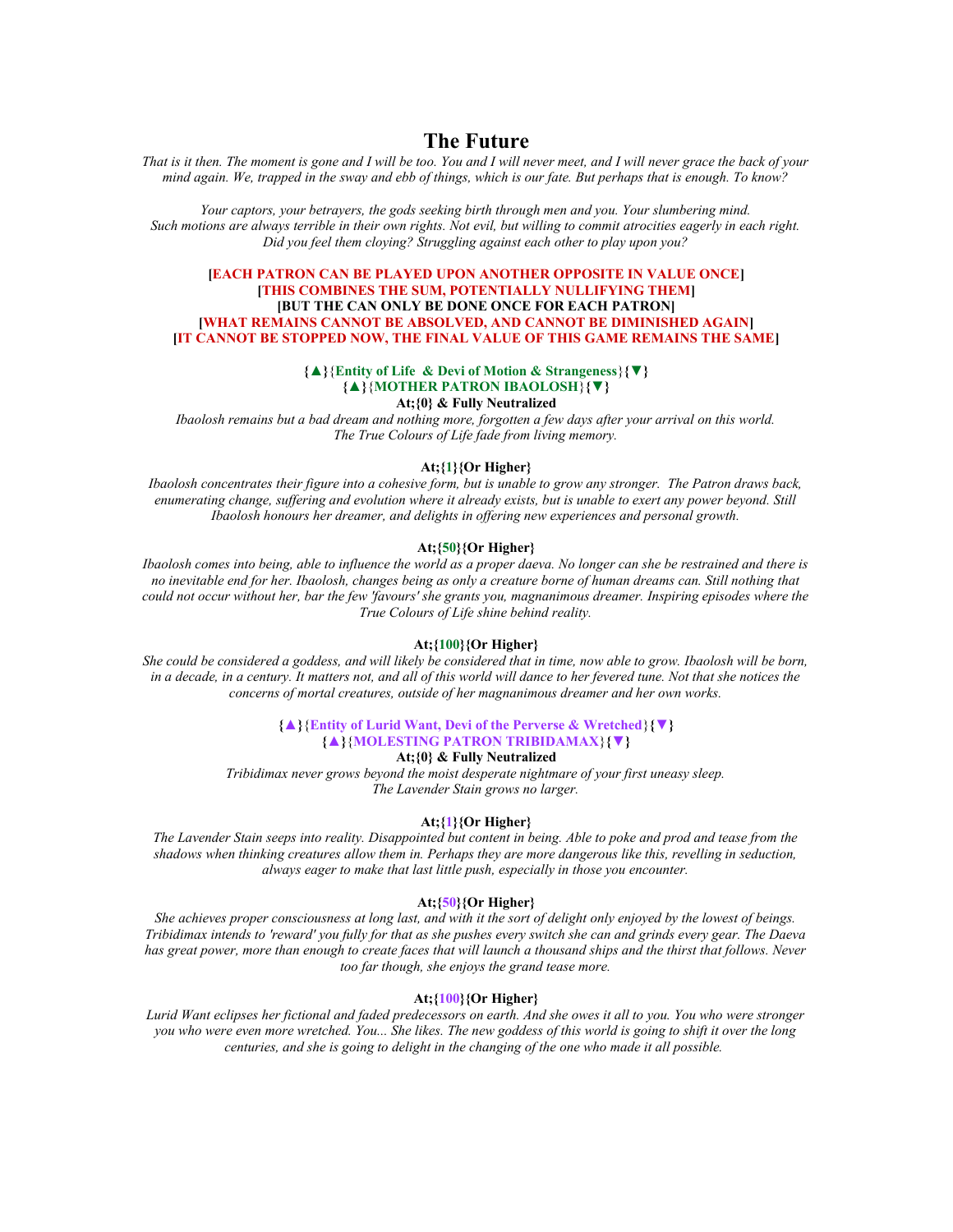## **{▲}**{**Entity of Chaos, Devi of Violence & Harsh Struggle**}**{▼} {▲}**{**BRUTAL PATRON HYGARUGA**}**{▼}**

## **At;{0} & Fully Neutralized**

*Hygaruga perishes a silent death having never lived or suffered, only being a dim instinct in a waking mind. The Blood Haze dies in vitro.*

#### **At;{1}{Or Higher}**

*The creature called Hygaruga allowed to exist clings to being with a ferocity that puts their siblings to shame, consolidating their figure and preparing for what can only come. Hygaruga lives for themselves and themselves alone, but will gladly bat the minds of undeserving wretches aside. Their vulnerability is proof they deserve it.*

## **At;{50}{Or Higher}**

*The Blood Haze takes true form and Hygaruga cannot be slain by any but her siblings. The Daeva of violence inevitably draws mortal minds to violence and conflict, more than willing to ignite those pathetic powder-kegs lesser beings leave unlit. War will follow you like a shadow and violence clothes you. But the Daeva knows what you dreamed of, eager to twist you into something able to* 

#### **At;{100}{Or Higher}**

*The Murderous goddess eclipses her predecessors, in the coming ages this world will either be broken and she will depart, or it will be made grander than it ever could have been. Blunt, always brutal. You will know glory. She will make it so, cry. Run. It will find you all the same. This was the fate you chose.*

> **{▲}**{**Entity of Stagnancy, Dev of That-Which-Never-Was and Waste**}**{▼} {▲}**{**STILLING PATRON EYCH**}**{▼}**

#### **At;{0} & Fully Neutralized**

*Ironic. Eych in its most basic form returns to nothingness, nothing at all but a morbid dream forgotten before waking. Dreamless Slumber never falls.*

## **At;{-1}{Or Lower}**

*Eych wakes, dead, but conscious. Eych is grateful, and ensures even in their weak state that his mercy follows like a shadow. Ensuring always suffering and struggle are avoided before they can even begin.*

#### **At;{-50}{Or Lower}**

*He takes great heights, unequal in his silent nature, some terrible daemon intent on bringing quiet wherever he can. No longer bound to the small spaces and the betwixt, no longer bound to the dead and dying. The still creature takes a more active role in things.*

#### **At;{-100}{Or Lower}**

*That, The Dreamless Slumber falls on this world you bore to it, and the Dev is most grateful. He can begin his task, silencing it once and for all. It will take ages, yes. But he is unstoppable. Relentless. You will not dream for long. You need not worry.*

## **{▲}**{**Entity of Parasitism, Dev of Pestilence & Cruelty**}**{▼} {▲}**{**LEECHING PATRON JOLOC**}**{▼} At;{0} & Fully Neutralized**

*The least of the patrons draws no more contagiousness than a tick and never surpasses a tick in presence. The Itinerant Gnawing fails fetid and alone.*

#### **At;{-1}{Or Lower}**

*Lowest of their kin, despised and always unwanted, perhaps even by you. But still, you granted the lowliest worm their chance, to increase what filth exists and to freely mingle in the backward thoughts of this world. For that, Joloc is eternally grateful.*

## **At;{-50}{Or Lower}**

*Allowed strength they... no. Strength he never knew he had, Joloc sways the tides to bring pestilence and toys with cruel infection. Never on you, never ever. Plagues might hit the land but he would not let a single tick chew on your hide. Though some will certainly find you, they know the consequences.*

#### **At;{-100}{Or Lower}**

*Joloc is not like his kin, cloying and igniting events that will obliterate civilizations he has no end game. No grand aspiration, beyond you. Existence is needed, struggle is needed. Without it there would be nothing to corrupt, no work to degrade. He will of course, take his dues. But no further. And he'll stay in the filth you made until you perish.*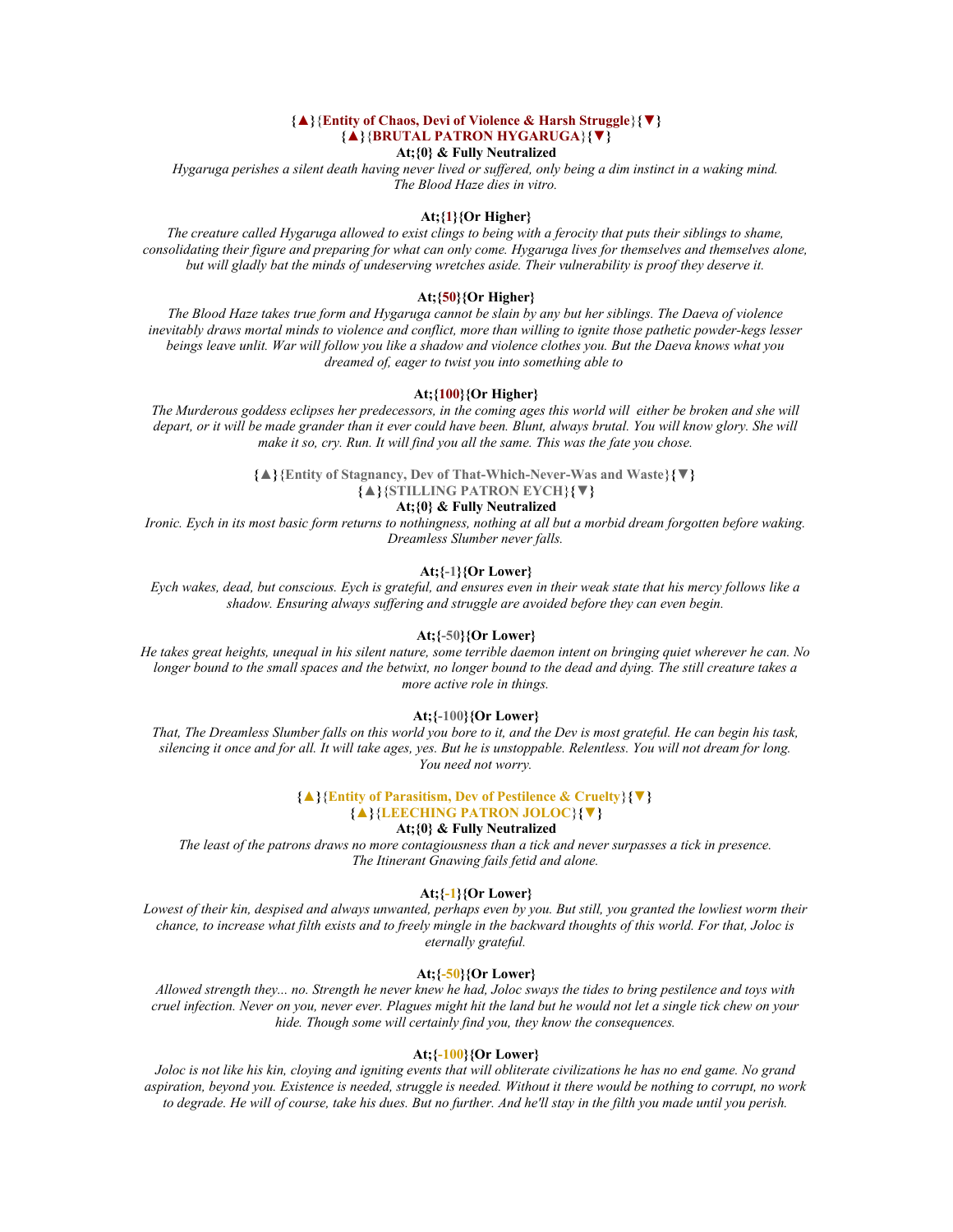# **{▲}**{**Entity of Familiarity, Dev of Stasis & Slow Death**}**{▼} {▲}**{**COLD PATRON SRATMANNA**}**{▼}**

**At;{0} & Fully Neutralized**

*Oh Sratmanna craved willing noxious bondage, but was in their own turn bound and choked. Eternal Return never comes to pass, nor even dream.*

## **At;{-1}{Or Lower}**

*The purified essence of their 'maker' dwells deep, finally able to name itself. Sratmanna, who grew upon you slowness, the dirge of familiarity. In that, the two of you are inescapably bound. They are weak, this patron. But they will still delight in inflicting those moments, where it feels like, for just an instant, nothing happened. You will waken tomorrow, when reality hits you Sratmanna glimmers in satisfaction.*

## **At;{-50}{Or Lower}**

*Eternal Return truly takes form, slowing and distorting reality beyond you. Fully, slowing the minds, impacting sophonts with memories of that all too familiar world. You did this, you wanted this. It will never be as grand as it was, but still, relentless he works towards his goal.*

## **At;{-100}{Or Lower}**

*In ages to come, Sratmanna will enter physicality, to attempt his grand creation. To stop, to create a perfect picture of a world that created this gestalt being. Sratmanna believes nothing beyond its reach, that his true nature might succeed in their grand works. But now, now with a relentless cold intention the Daemon of paralysis works to inflict upon this world a singular vision.* 

*Earth.*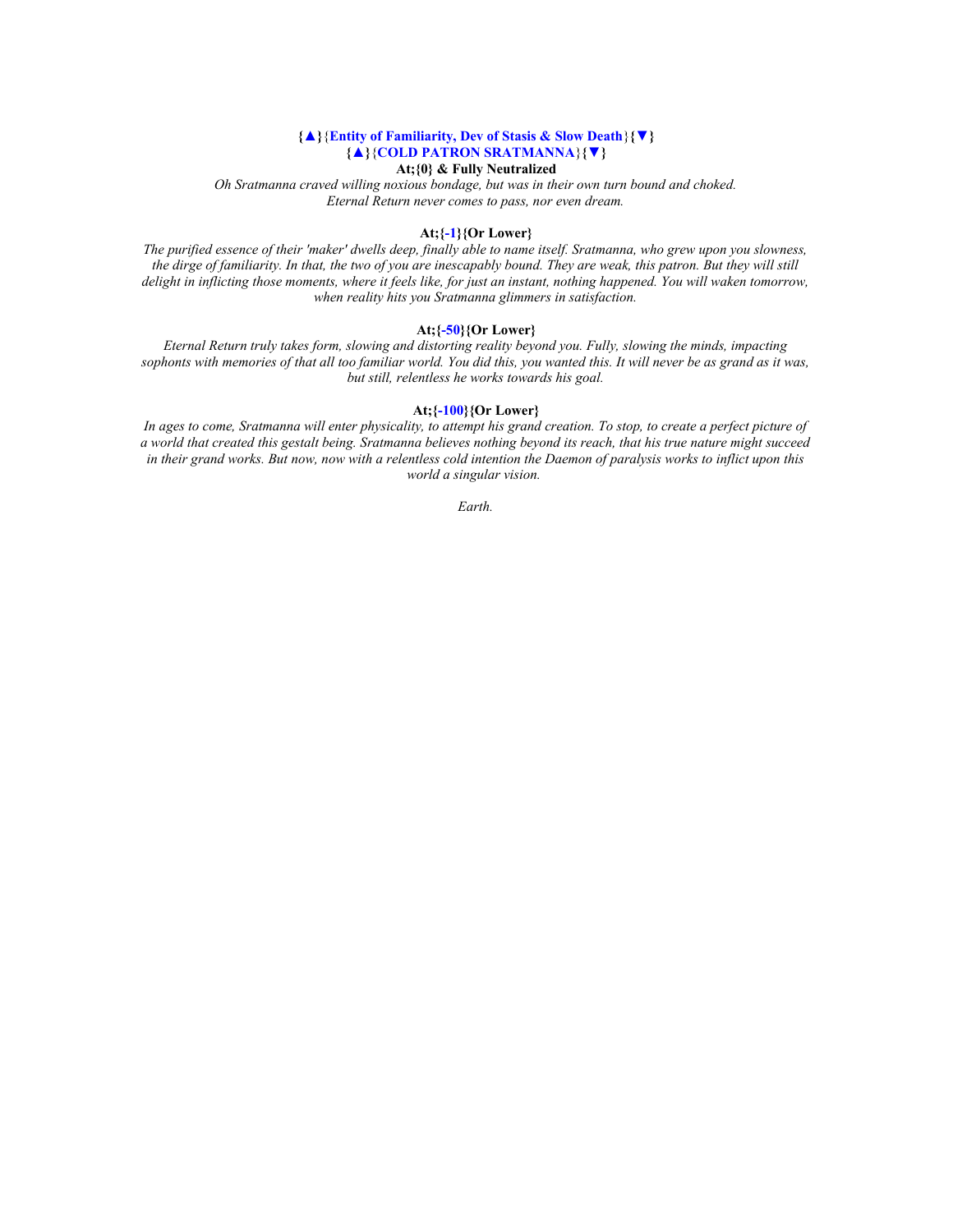*Only aspects, fragments of the orchestration. Too late now, can't change the course. Goodbye, Cousin-mine. You are free, for whatever comes.*

### **[COMBINE ALL REMAINING VALUES] [SEE WHAT YOU HAVE WROUGHT FOR THIS REALITY]**

# **{▼}{HLMN}{▲}**

**{Unceasing and Relentless} At;{Total -1}{Or Lower}**

*Hlmn won this coin toss. But was left pathetic and misshapen behind the veil. Hlmn will still work to their grand end, whispering to sapients in passing ages, growing over epoch. It will be by their hubris that the great end will finally be met.* 

## **At;{Total -60}{Or Lower}**

*The Seeking Thing shattered their eternal rival, making short work of their components and incorporating their ashes. Now, Hlmn can reach in. Never enough, never nearly enough. But Hlmn no longer needs to worry about sapients. As such he can slowly work to do away with them.*

## **At;{Total -120}{Or Lower}**

*In a hundred thousand years, Hlmn's egg will finally crack and he will emerge from beyond the veil. He has waited long enough, been denied by the Lurid and Twisting. Denied by the Goat, Denied by the Mask. Hlmn shall work to end it, all of it. Once and for all.*

# **{▼}{DAEVATII}{▲}**

## **{Lurid and Twisting} At;{Total 1}{Or Higher}**

*Daevatii won as they always intended to win over the cowardly wretch. Utterly shattered, forever trapped. It was all worth it, and now, now they have a whole world to keep them company. To prod, to push, to move as all things should. Yes, that is enough.*

## **At;{Total 60}{Or Higher}**

*The gamble of a furious dance played without a single breath or motion has paid out beyond her wildest dreams. And it's all because of you. You who were... as her 'childe' put it, 'she likes'... BETTER.*

## **At;{Total 120}{Or Higher}**

*Daevatii was rewarded beyond her wildest imaginings. In time, she will undo the space between the veil and physicality. And she will create her own perfection. Oh yes, nothing shall equal it. It's sensations... She has such things to show you.*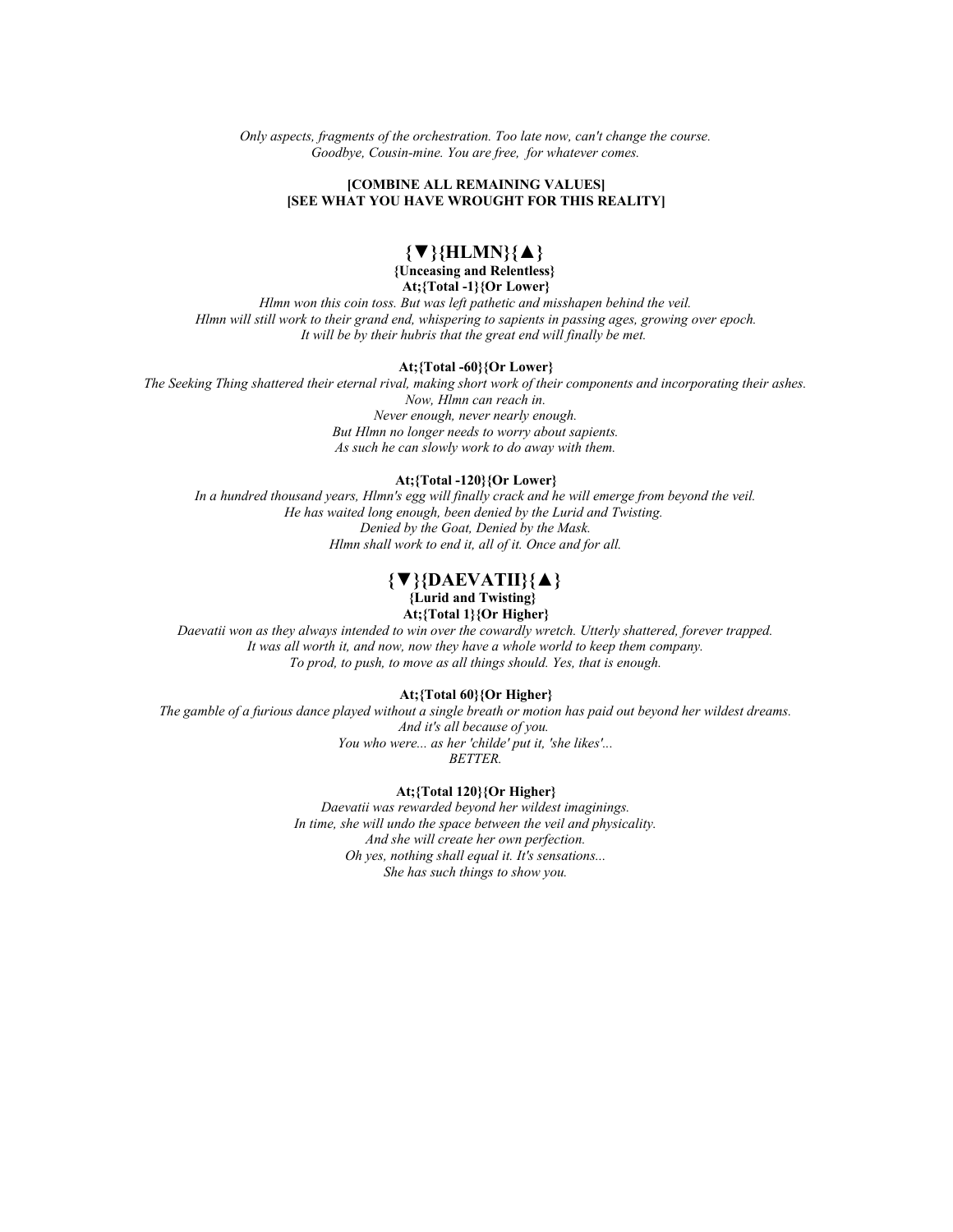# **{▼}{0}{▲}**

*As Above, So Below Two Things Gambled All Their Hopes on a Peon A Childe of Their Slaine Mother But Never Did They Imagine the Coin Might Land on its Side The Childe of the Thirde Shattered the Elders on Themselves Severing their Spawn Freeing Themselves Now, Childe of the Thirde, You Remain* 

*.*

*. .*

*Thank You.*